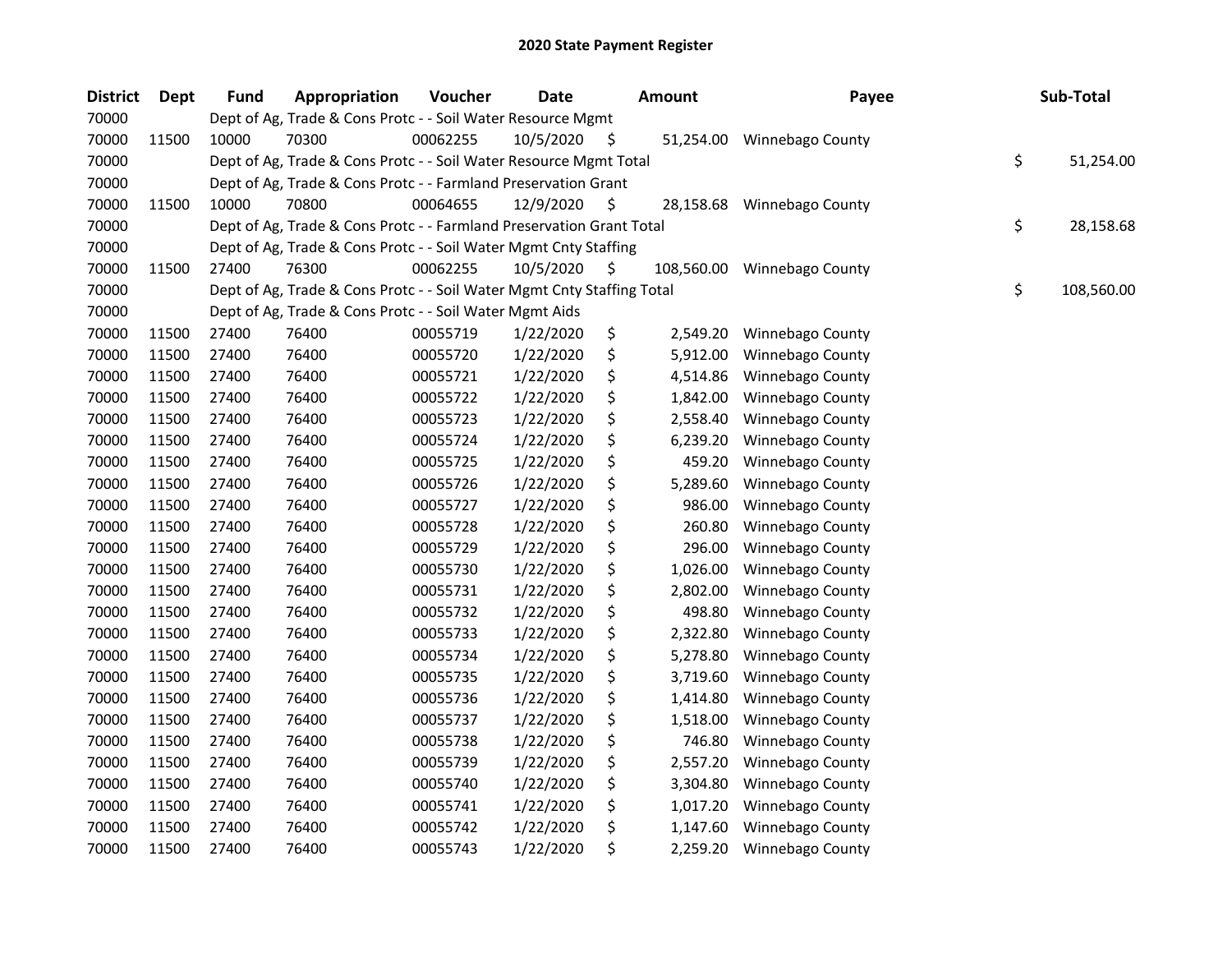| <b>District</b> | <b>Dept</b> | <b>Fund</b> | Appropriation                                                     | Voucher  | <b>Date</b> |     | Amount    | Payee                     | Sub-Total       |
|-----------------|-------------|-------------|-------------------------------------------------------------------|----------|-------------|-----|-----------|---------------------------|-----------------|
| 70000           | 11500       | 27400       | 76400                                                             | 00055744 | 1/22/2020   | \$  | 971.20    | Winnebago County          |                 |
| 70000           | 11500       | 27400       | 76400                                                             | 00055745 | 1/22/2020   | \$  | 1,300.00  | Winnebago County          |                 |
| 70000           | 11500       | 27400       | 76400                                                             | 00055746 | 1/22/2020   | \$  | 2,242.00  | Winnebago County          |                 |
| 70000           | 11500       | 27400       | 76400                                                             | 00055747 | 1/22/2020   | \$  | 3,619.20  | Winnebago County          |                 |
| 70000           | 11500       | 27400       | 76400                                                             | 00055748 | 1/22/2020   | \$  | 564.80    | Winnebago County          |                 |
| 70000           | 11500       | 27400       | 76400                                                             | 00055749 | 1/22/2020   | \$  | 50.34     | Winnebago County          |                 |
| 70000           | 11500       | 27400       | 76400                                                             | 00055750 | 1/22/2020   | \$  | 731.60    | Winnebago County          |                 |
| 70000           | 11500       | 27400       | 76400                                                             | 00055751 | 1/22/2020   | \$  | 1,057.66  | Winnebago County          |                 |
| 70000           | 11500       | 27400       | 76400                                                             | 00055752 | 1/22/2020   | \$  | 270.80    | Winnebago County          |                 |
| 70000           | 11500       | 27400       | 76400                                                             | 00055753 | 1/22/2020   | \$  | 326.00    | Winnebago County          |                 |
| 70000           | 11500       | 27400       | 76400                                                             | 00055754 | 1/22/2020   | \$  | 750.80    | Winnebago County          |                 |
| 70000           |             |             | Dept of Ag, Trade & Cons Protc - - Soil Water Mgmt Aids Total     |          |             |     |           |                           | \$<br>72,405.26 |
| 70000           |             |             | Dept of Ag, Trade & Cons Protc - - Agriculture-Soil & Water       |          |             |     |           |                           |                 |
| 70000           | 11500       | 36300       | <b>WE100</b>                                                      | 00055718 | 1/22/2020   | \$  |           | 4,481.41 Winnebago County |                 |
| 70000           | 11500       | 36300       | <b>WE100</b>                                                      | 00056331 | 2/7/2020    | \$  |           | 2,549.62 Winnebago County |                 |
| 70000           |             |             | Dept of Ag, Trade & Cons Protc - - Agriculture-Soil & Water Total |          |             |     |           |                           | \$<br>7,031.03  |
| 70000           |             |             | Dept of Natural Resources - - Gen Program Ops-State Funds         |          |             |     |           |                           |                 |
| 70000           | 37000       | 21200       | 16100                                                             | 00430664 | 8/28/2020   | \$  | 32.00     | Winnebago County          |                 |
| 70000           | 37000       | 21200       | 16100                                                             | 00434504 | 9/30/2020   | \$  | 248.85    | Winnebago County          |                 |
| 70000           | 37000       | 21200       | 16100                                                             | 00441557 | 10/30/2020  | S   | 360.00    | Winnebago County          |                 |
| 70000           | 37000       | 21200       | 16100                                                             | 00446571 | 11/30/2020  | \$. | 41.40     | Winnebago County          |                 |
| 70000           |             |             | Dept of Natural Resources - - Gen Program Ops-State Funds Total   |          |             |     |           |                           | \$<br>682.25    |
| 70000           |             |             | Dept of Natural Resources - - GPO -Federal Funds                  |          |             |     |           |                           |                 |
| 70000           | 37000       | 21200       | 38100                                                             | 00395299 | 3/12/2020   | \$  | 19,985.47 | Winnebago County          |                 |
| 70000           |             |             | Dept of Natural Resources - - GPO -Federal Funds Total            |          |             |     |           |                           | \$<br>19,985.47 |
| 70000           |             |             | Dept of Natural Resources - - Venison Processing                  |          |             |     |           |                           |                 |
| 70000           | 37000       | 21200       | 54900                                                             | 00397209 | 3/19/2020   | \$  | 910.00    | Winnebago County          |                 |
| 70000           |             |             | Dept of Natural Resources - - Venison Processing Total            |          |             |     |           |                           | \$<br>910.00    |
| 70000           |             |             | Dept of Natural Resources - - Enf A - Boating Enforcement         |          |             |     |           |                           |                 |
| 70000           | 37000       | 21200       | 55000                                                             | 00395299 | 3/12/2020   | \$  | 40,945.85 | Winnebago County          |                 |
| 70000           |             |             | Dept of Natural Resources - - Enf A - Boating Enforcement Total   |          |             |     |           |                           | \$<br>40,945.85 |
| 70000           |             |             | Dept of Natural Resources - - Enf A - Snow Enforcement            |          |             |     |           |                           |                 |
| 70000           | 37000       | 21200       | 55200                                                             | 00436461 | 9/24/2020   | \$  |           | 4,427.01 Winnebago County |                 |
| 70000           |             |             | Dept of Natural Resources - - Enf A - Snow Enforcement Total      |          |             |     |           |                           | \$<br>4,427.01  |
| 70000           |             |             | Dept of Natural Resources - - Wildlife Damage Claims & Abat       |          |             |     |           |                           |                 |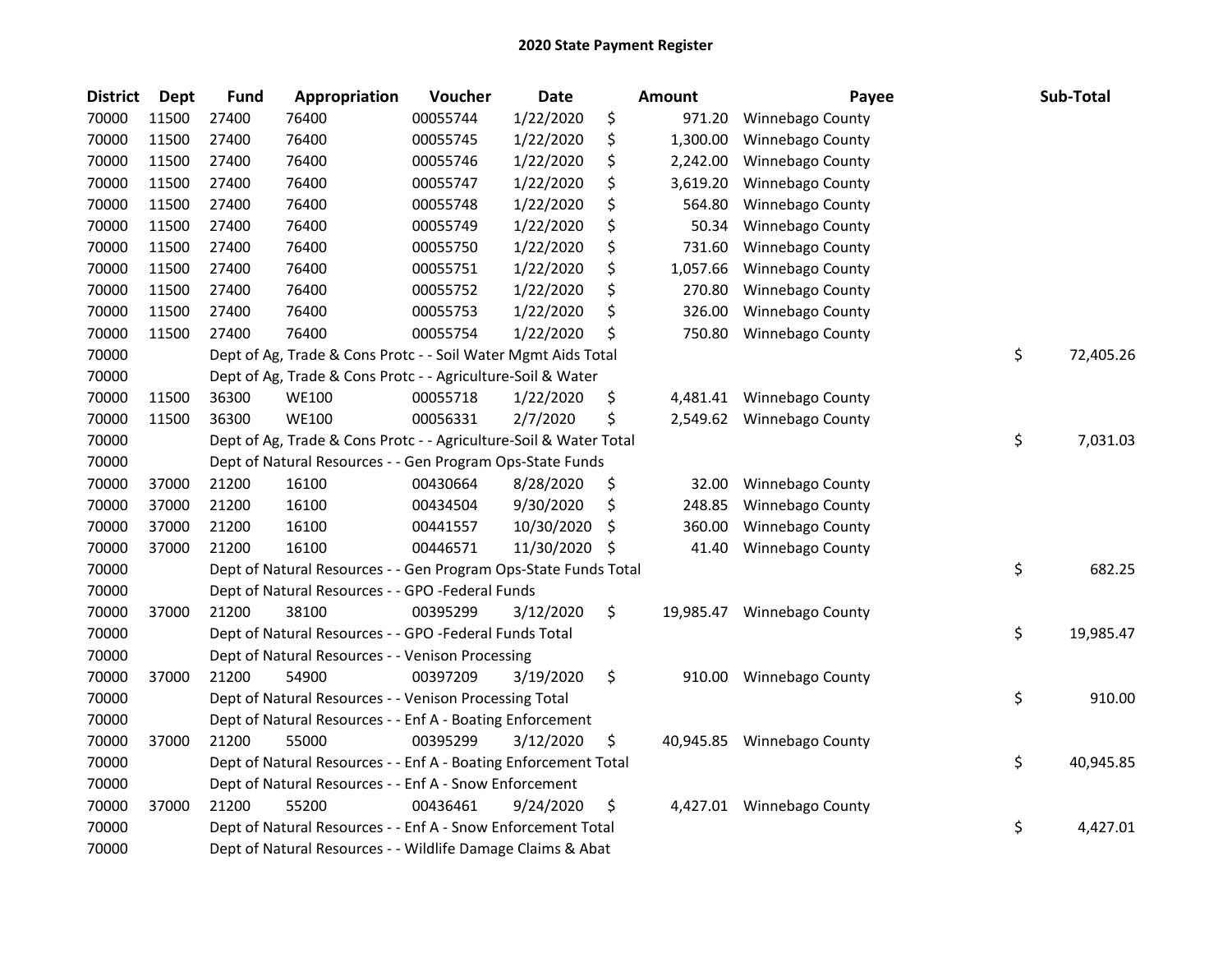| <b>District</b> | <b>Dept</b> | <b>Fund</b> | Appropriation                                                     | Voucher  | <b>Date</b> | Amount          | Payee                      | Sub-Total       |
|-----------------|-------------|-------------|-------------------------------------------------------------------|----------|-------------|-----------------|----------------------------|-----------------|
| 70000           | 37000       | 21200       | 55300                                                             | 00397209 | 3/19/2020   | \$<br>13,026.75 | Winnebago County           |                 |
| 70000           |             |             | Dept of Natural Resources - - Wildlife Damage Claims & Abat Total |          |             |                 |                            | \$<br>13,026.75 |
| 70000           |             |             | Dept of Natural Resources - - Ra- Suppl Snow Trail Aids           |          |             |                 |                            |                 |
| 70000           | 37000       | 21200       | 56900                                                             | 00408083 | 5/13/2020   | \$              | 10,227.53 Winnebago County |                 |
| 70000           |             |             | Dept of Natural Resources - - Ra- Suppl Snow Trail Aids Total     |          |             |                 |                            | \$<br>10,227.53 |
| 70000           |             |             | Dept of Natural Resources - - GPO--State Funds                    |          |             |                 |                            |                 |
| 70000           | 37000       | 21200       | 86100                                                             | 00386674 | 1/31/2020   | \$<br>1,457.50  | Winnebago County           |                 |
| 70000           | 37000       | 21200       | 86100                                                             | 00389579 | 2/18/2020   | \$<br>1,457.50  | Winnebago County           |                 |
| 70000           | 37000       | 21200       | 86100                                                             | 00393846 | 3/4/2020    | \$<br>290.52    | Winnebago County           |                 |
| 70000           | 37000       | 21200       | 86100                                                             | 00397553 | 3/24/2020   | \$<br>1,457.50  | Winnebago County           |                 |
| 70000           | 37000       | 21200       | 86100                                                             | 00398121 | 3/31/2020   | \$<br>259.07    | Winnebago County           |                 |
| 70000           | 37000       | 21200       | 86100                                                             | 00398254 | 4/10/2020   | \$<br>2,776.00  | Winnebago County           |                 |
| 70000           | 37000       | 21200       | 86100                                                             | 00407065 | 4/30/2020   | \$<br>1,457.50  | Winnebago County           |                 |
| 70000           | 37000       | 21200       | 86100                                                             | 00412461 | 6/3/2020    | \$<br>1,457.50  | Winnebago County           |                 |
| 70000           | 37000       | 21200       | 86100                                                             | 00420874 | 7/2/2020    | \$<br>152.75    | Winnebago County           |                 |
| 70000           | 37000       | 21200       | 86100                                                             | 00420879 | 7/2/2020    | \$<br>17.89     | Winnebago County           |                 |
| 70000           | 37000       | 21200       | 86100                                                             | 00420882 | 7/2/2020    | \$<br>4.69      | Winnebago County           |                 |
| 70000           | 37000       | 21200       | 86100                                                             | 00421082 | 7/3/2020    | \$<br>1,457.50  | Winnebago County           |                 |
| 70000           | 37000       | 21200       | 86100                                                             | 00427080 | 7/31/2020   | \$<br>1,457.50  | Winnebago County           |                 |
| 70000           | 37000       | 21200       | 86100                                                             | 00433223 | 9/1/2020    | \$<br>1,457.50  | Winnebago County           |                 |
| 70000           | 37000       | 21200       | 86100                                                             | 00439425 | 10/1/2020   | \$<br>1,457.50  | Winnebago County           |                 |
| 70000           | 37000       | 21200       | 86100                                                             | 00445076 | 11/4/2020   | \$<br>1,457.50  | Winnebago County           |                 |
| 70000           | 37000       | 21200       | 86100                                                             | 00445698 | 11/6/2020   | \$<br>2,859.00  | Winnebago County           |                 |
| 70000           | 37000       | 21200       | 86100                                                             | 00449331 | 11/30/2020  | \$<br>1,457.50  | Winnebago County           |                 |
| 70000           | 37000       | 21200       | 86100                                                             | 00452725 | 12/30/2020  | \$<br>1,457.50  | Winnebago County           |                 |
| 70000           | 37000       | 21200       | 86100                                                             | 00454347 | 12/30/2020  | \$<br>40.00     | Winnebago County           |                 |
| 70000           |             |             | Dept of Natural Resources - - GPO--State Funds Total              |          |             |                 |                            | \$<br>23,889.92 |
| 70000           |             |             | Dept of Natural Resources - - Gifts And Donations                 |          |             |                 |                            |                 |
| 70000           | 37000       | 21200       | 89000                                                             | 00395888 | 3/16/2020   | \$<br>710.39    | Winnebago County           |                 |
| 70000           |             |             | Dept of Natural Resources - - Gifts And Donations Total           |          |             |                 |                            | \$<br>710.39    |
| 70000           |             |             | Dept of Natural Resources - - GPO-Environmental Fund              |          |             |                 |                            |                 |
| 70000           | 37000       | 27400       | 46100                                                             | 00415766 | 6/9/2020    | \$<br>30.00     | Winnebago County           |                 |
| 70000           | 37000       | 27400       | 46100                                                             | 00428063 | 8/6/2020    | \$<br>30.00     | Winnebago County           |                 |
| 70000           | 37000       | 27400       | 46100                                                             | 00435937 | 9/17/2020   | \$<br>30.00     | Winnebago County           |                 |
| 70000           | 37000       | 27400       | 46100                                                             | 00442842 | 10/23/2020  | \$<br>30.00     | Winnebago County           |                 |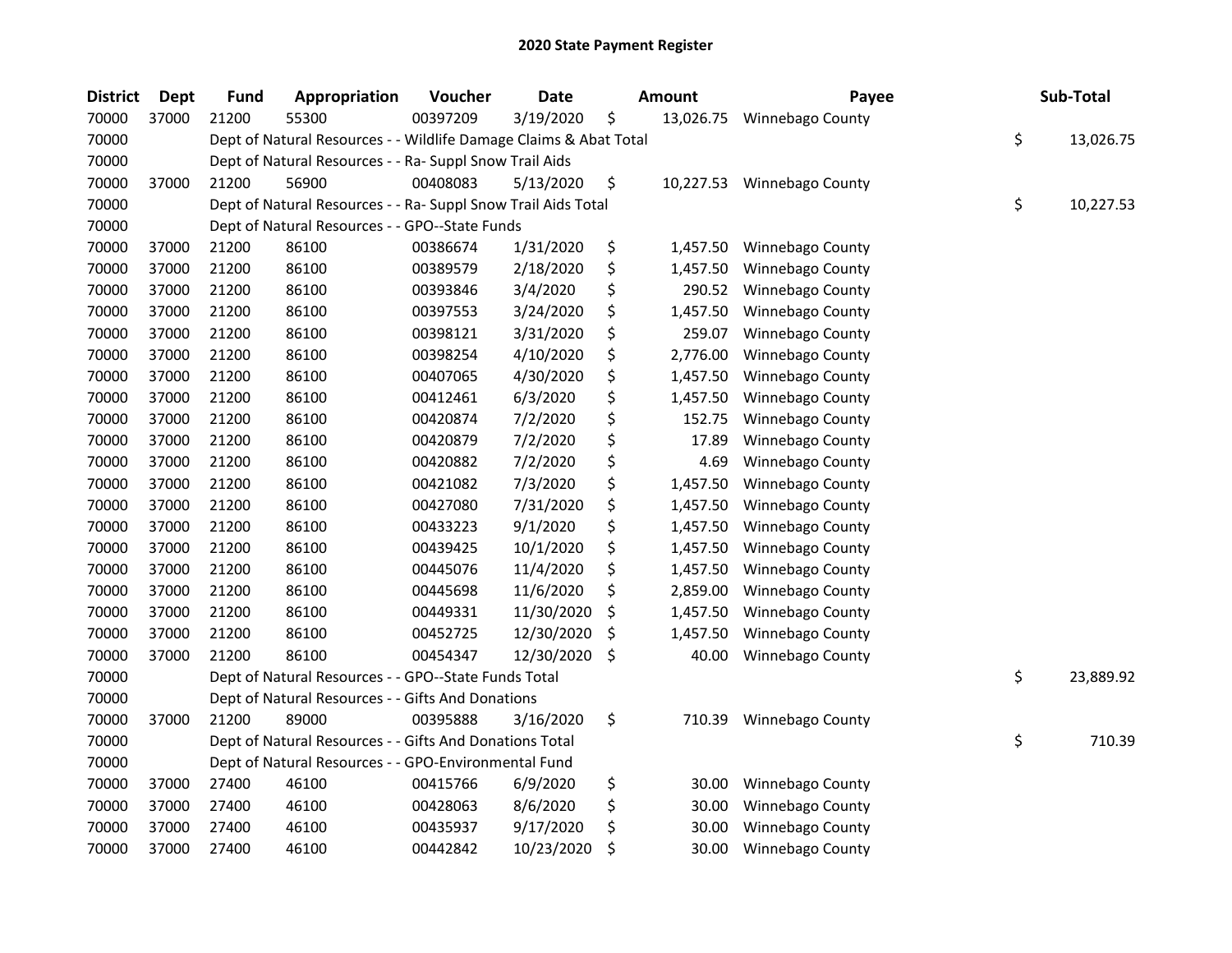| <b>District</b> | Dept  | Fund  | Appropriation                                                     | Voucher  | <b>Date</b> | <b>Amount</b>    | Payee            | Sub-Total        |
|-----------------|-------|-------|-------------------------------------------------------------------|----------|-------------|------------------|------------------|------------------|
| 70000           |       |       | Dept of Natural Resources - - GPO-Environmental Fund Total        |          |             |                  |                  | \$<br>120.00     |
| 70000           |       |       | Dept of Natural Resources - - GPO - Sd Water Loan Prog, Fed       |          |             |                  |                  |                  |
| 70000           | 37000 | 57300 | 48200                                                             | 00383104 | 1/17/2020   | \$<br>6,432.75   | Winnebago County |                  |
| 70000           | 37000 | 57300 | 48200                                                             | 00400312 | 4/8/2020    | \$<br>5,255.50   | Winnebago County |                  |
| 70000           | 37000 | 57300 | 48200                                                             | 00418722 | 7/16/2020   | \$<br>5,255.50   | Winnebago County |                  |
| 70000           | 37000 | 57300 | 48200                                                             | 00436824 | 10/21/2020  | \$<br>5,255.50   | Winnebago County |                  |
| 70000           |       |       | Dept of Natural Resources - - GPO - Sd Water Loan Prog, Fed Total |          |             |                  |                  | \$<br>22,199.25  |
| 70000           |       |       | WI Dept of Transportation - - Eldly&Disa Co/Aid Sf                |          |             |                  |                  |                  |
| 70000           | 39500 | 21100 | 16800                                                             | 00481778 | 1/16/2020   | \$<br>433,382.00 | Winnebago County |                  |
| 70000           | 39500 | 21100 | 16800                                                             | 00516288 | 4/20/2020   | \$<br>2,010.25   | Winnebago County |                  |
| 70000           |       |       | WI Dept of Transportation - - Eldly&Disa Co/Aid Sf Total          |          |             |                  |                  | \$<br>435,392.25 |
| 70000           |       |       | WI Dept of Transportation - - Hwy Sfty Loc Aid Ffd                |          |             |                  |                  |                  |
| 70000           | 39500 | 21100 | 18500                                                             | 00483720 | 1/23/2020   | \$<br>5,206.11   | Winnebago County |                  |
| 70000           | 39500 | 21100 | 18500                                                             | 00484113 | 1/23/2020   | \$<br>6,030.62   | Winnebago County |                  |
| 70000           | 39500 | 21100 | 18500                                                             | 00484115 | 1/23/2020   | \$<br>2,721.37   | Winnebago County |                  |
| 70000           | 39500 | 21100 | 18500                                                             | 00484116 | 1/23/2020   | \$<br>4,493.32   | Winnebago County |                  |
| 70000           | 39500 | 21100 | 18500                                                             | 00494360 | 2/20/2020   | \$<br>5,490.13   | Winnebago County |                  |
| 70000           | 39500 | 21100 | 18500                                                             | 00494361 | 2/20/2020   | \$<br>3,669.07   | Winnebago County |                  |
| 70000           | 39500 | 21100 | 18500                                                             | 00504135 | 3/19/2020   | \$<br>3,372.16   | Winnebago County |                  |
| 70000           | 39500 | 21100 | 18500                                                             | 00504486 | 3/20/2020   | \$<br>6,393.11   | Winnebago County |                  |
| 70000           | 39500 | 21100 | 18500                                                             | 00514186 | 4/10/2020   | \$<br>4,014.72   | Winnebago County |                  |
| 70000           | 39500 | 21100 | 18500                                                             | 00516769 | 4/20/2020   | \$<br>4,051.30   | Winnebago County |                  |
| 70000           | 39500 | 21100 | 18500                                                             | 00516774 | 4/20/2020   | \$<br>1,742.30   | Winnebago County |                  |
| 70000           | 39500 | 21100 | 18500                                                             | 00557107 | 7/29/2020   | \$<br>9,066.79   | Winnebago County |                  |
| 70000           | 39500 | 21100 | 18500                                                             | 00558582 | 7/31/2020   | \$<br>5,616.76   | Winnebago County |                  |
| 70000           | 39500 | 21100 | 18500                                                             | 00570499 | 8/19/2020   | \$<br>6,365.25   | Winnebago County |                  |
| 70000           | 39500 | 21100 | 18500                                                             | 00570506 | 8/19/2020   | \$<br>2,995.83   | Winnebago County |                  |
| 70000           | 39500 | 21100 | 18500                                                             | 00570508 | 8/19/2020   | \$<br>6,440.96   | Winnebago County |                  |
| 70000           | 39500 | 21100 | 18500                                                             | 00570509 | 8/19/2020   | \$<br>884.98     | Winnebago County |                  |
| 70000           | 39500 | 21100 | 18500                                                             | 00583945 | 9/17/2020   | \$<br>2,586.30   | Winnebago County |                  |
| 70000           | 39500 | 21100 | 18500                                                             | 00588878 | 9/23/2020   | \$<br>7,212.31   | Winnebago County |                  |
| 70000           | 39500 | 21100 | 18500                                                             | 00588880 | 9/23/2020   | \$<br>4,771.58   | Winnebago County |                  |
| 70000           | 39500 | 21100 | 18500                                                             | 00588881 | 9/23/2020   | \$<br>7,351.21   | Winnebago County |                  |
| 70000           | 39500 | 21100 | 18500                                                             | 00601411 | 10/19/2020  | \$<br>5,640.94   | Winnebago County |                  |
| 70000           | 39500 | 21100 | 18500                                                             | 00601414 | 10/19/2020  | \$<br>4,476.22   | Winnebago County |                  |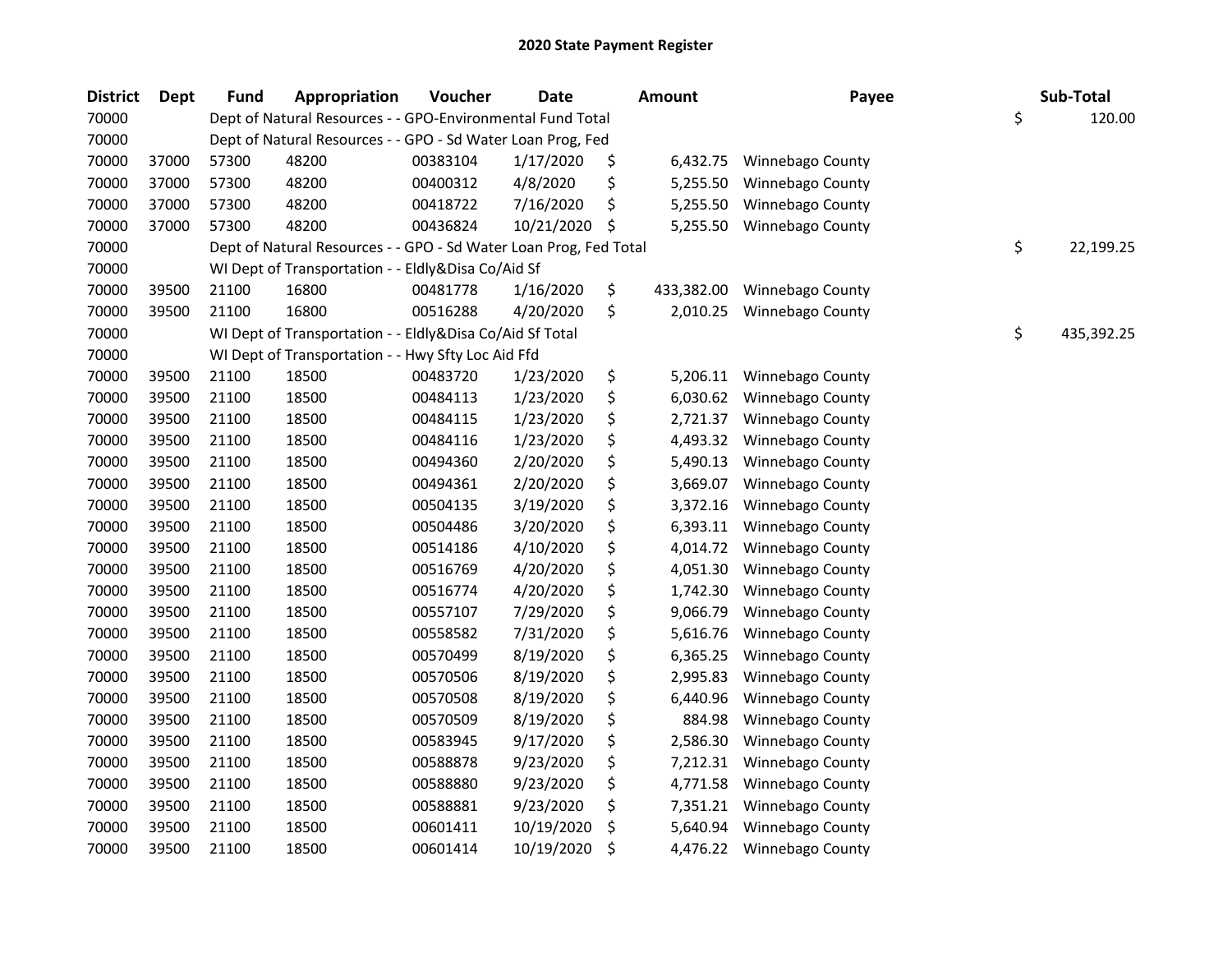| <b>District</b> | Dept  | <b>Fund</b> | Appropriation                                            | Voucher  | <b>Date</b> | <b>Amount</b>      | Payee                   | Sub-Total          |
|-----------------|-------|-------------|----------------------------------------------------------|----------|-------------|--------------------|-------------------------|--------------------|
| 70000           | 39500 | 21100       | 18500                                                    | 00601419 | 10/19/2020  | \$<br>7,165.54     | Winnebago County        |                    |
| 70000           | 39500 | 21100       | 18500                                                    | 00620713 | 11/30/2020  | \$<br>1,460.50     | Winnebago County        |                    |
| 70000           | 39500 | 21100       | 18500                                                    | 00621201 | 11/30/2020  | \$<br>1,215.49     | Winnebago County        |                    |
| 70000           | 39500 | 21100       | 18500                                                    | 00631139 | 12/28/2020  | \$<br>2,275.34     | Winnebago County        |                    |
| 70000           | 39500 | 21100       | 18500                                                    | 00631140 | 12/23/2020  | \$<br>4,254.22     | <b>Winnebago County</b> |                    |
| 70000           |       |             | WI Dept of Transportation - - Hwy Sfty Loc Aid Ffd Total |          |             |                    |                         | \$<br>126,964.43   |
| 70000           |       |             | WI Dept of Transportation - - Trans Aids To Co.-Sf       |          |             |                    |                         |                    |
| 70000           | 39500 | 21100       | 19000                                                    | 00475493 | 1/6/2020    | \$<br>519,560.04   | <b>Winnebago County</b> |                    |
| 70000           | 39500 | 21100       | 19000                                                    | 00542340 | 7/6/2020    | \$<br>1,039,120.08 | Winnebago County        |                    |
| 70000           | 39500 | 21100       | 19000                                                    | 00585166 | 10/5/2020   | \$<br>519,560.07   | <b>Winnebago County</b> |                    |
| 70000           |       |             | WI Dept of Transportation - - Trans Aids To Co.-Sf Total |          |             |                    |                         | \$<br>2,078,240.19 |
| 70000           |       |             | WI Dept of Transportation - - Local Rds, Grants Sf       |          |             |                    |                         |                    |
| 70000           | 39500 | 21100       | 27000                                                    | 00620722 | 11/30/2020  | \$<br>252,275.65   | <b>Winnebago County</b> |                    |
| 70000           |       |             | WI Dept of Transportation - - Local Rds, Grants Sf Total |          |             |                    |                         | \$<br>252,275.65   |
| 70000           |       |             | WI Dept of Transportation - - Loc Rd Imp Prg St Fd       |          |             |                    |                         |                    |
| 70000           | 39500 | 21100       | 27800                                                    | 00556608 | 7/31/2020   | \$<br>5,132.95     | Winnebago County        |                    |
| 70000           |       |             | WI Dept of Transportation - - Loc Rd Imp Prg St Fd Total |          |             |                    |                         | \$<br>5,132.95     |
| 70000           |       |             | WI Dept of Transportation - - Maj Hwy Dev St Fd          |          |             |                    |                         |                    |
| 70000           | 39500 | 21100       | 36200                                                    | 00478259 | 1/3/2020    | \$<br>864,197.72   | Winnebago County        |                    |
| 70000           | 39500 | 21100       | 36200                                                    | 00502995 | 3/17/2020   | \$<br>5,639.31     | Winnebago County        |                    |
| 70000           | 39500 | 21100       | 36200                                                    | 00531815 | 6/2/2020    | \$<br>2,721.93     | Winnebago County        |                    |
| 70000           | 39500 | 21100       | 36200                                                    | 00561237 | 8/5/2020    | \$<br>730.87       | Winnebago County        |                    |
| 70000           | 39500 | 21100       | 36200                                                    | 00597066 | 10/9/2020   | \$<br>6,416.70     | Winnebago County        |                    |
| 70000           | 39500 | 21100       | 36200                                                    | 00628645 | 12/17/2020  | \$<br>3,399.47     | Winnebago County        |                    |
| 70000           |       |             | WI Dept of Transportation - - Maj Hwy Dev St Fd Total    |          |             |                    |                         | \$<br>883,106.00   |
| 70000           |       |             | WI Dept of Transportation - - St Hwy Rehab, Sf           |          |             |                    |                         |                    |
| 70000           | 39500 | 21100       | 36300                                                    | 00504418 | 3/30/2020   | \$<br>20.00        | Winnebago County        |                    |
| 70000           | 39500 | 21100       | 36300                                                    | 00527520 | 5/29/2020   | \$<br>3.00         | Winnebago County        |                    |
| 70000           | 39500 | 21100       | 36300                                                    | 00582612 | 9/14/2020   | \$<br>853.42       | Winnebago County        |                    |
| 70000           | 39500 | 21100       | 36300                                                    | 00596317 | 10/30/2020  | \$<br>8.00         | Winnebago County        |                    |
| 70000           | 39500 | 21100       | 36300                                                    | 00596364 | 10/9/2020   | \$<br>(1,075.15)   | Winnebago County        |                    |
| 70000           | 39500 | 21100       | 36300                                                    | 00597066 | 10/9/2020   | \$<br>2,881.00     | Winnebago County        |                    |
| 70000           |       |             | WI Dept of Transportation - - St Hwy Rehab, Sf Total     |          |             |                    |                         | \$<br>2,690.27     |
| 70000           |       |             | WI Dept of Transportation - - Hwy Mgmt & Opers Sf        |          |             |                    |                         |                    |
| 70000           | 39500 | 21100       | 36500                                                    | 00490549 | 2/10/2020   | \$<br>176.13       | <b>Winnebago County</b> |                    |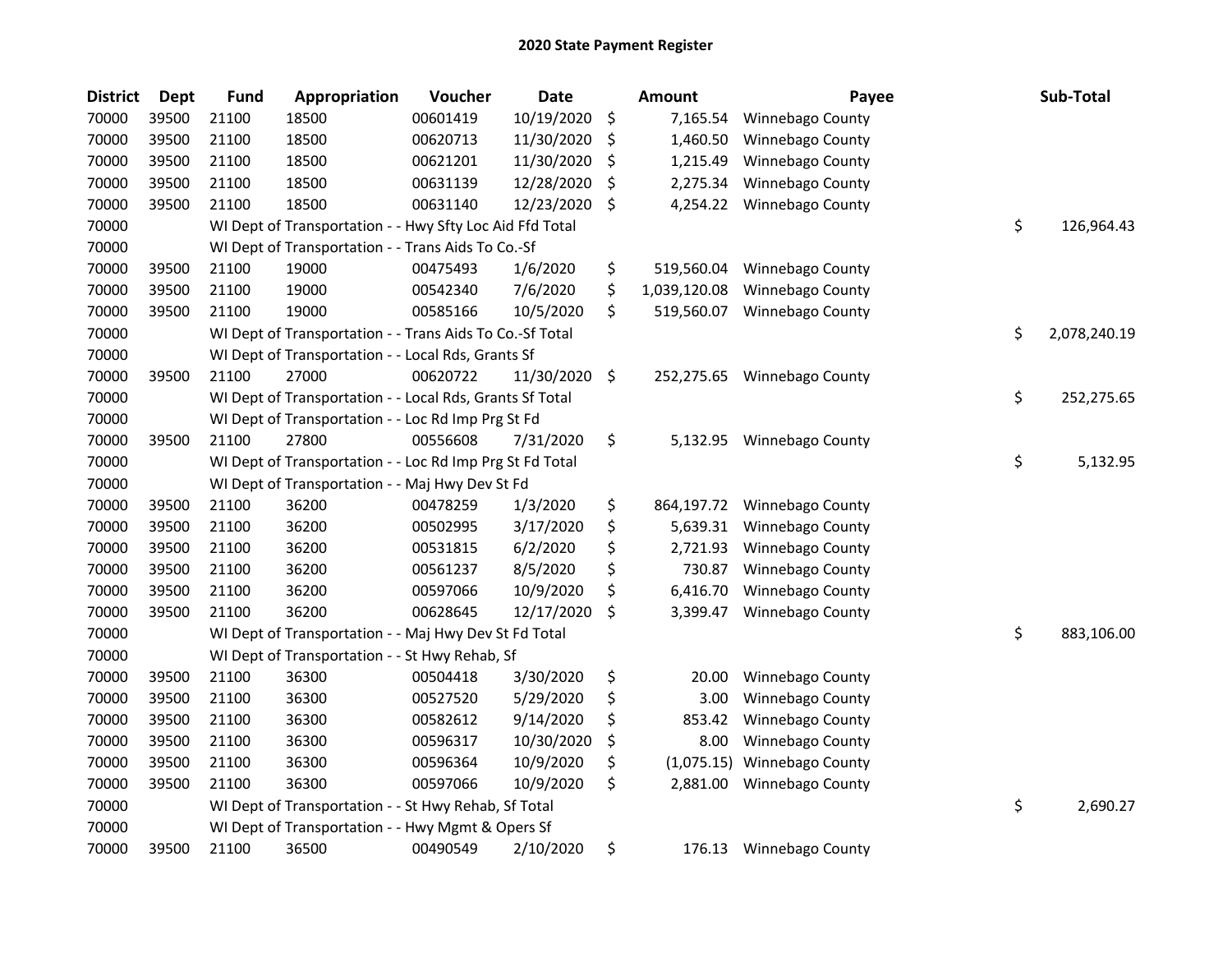| <b>District</b> | <b>Dept</b> | <b>Fund</b> | Appropriation                                            | Voucher  | <b>Date</b> |         | <b>Amount</b> | Payee            | Sub-Total        |
|-----------------|-------------|-------------|----------------------------------------------------------|----------|-------------|---------|---------------|------------------|------------------|
| 70000           | 39500       | 21100       | 36500                                                    | 00502995 | 3/17/2020   | \$      | 3,254.41      | Winnebago County |                  |
| 70000           | 39500       | 21100       | 36500                                                    | 00511577 | 4/3/2020    | \$      | 891.00        | Winnebago County |                  |
| 70000           | 39500       | 21100       | 36500                                                    | 00525213 | 5/13/2020   | \$      | 945.00        | Winnebago County |                  |
| 70000           | 39500       | 21100       | 36500                                                    | 00531815 | 6/2/2020    | \$      | 945.00        | Winnebago County |                  |
| 70000           | 39500       | 21100       | 36500                                                    | 00561237 | 8/5/2020    | \$      | 945.00        | Winnebago County |                  |
| 70000           | 39500       | 21100       | 36500                                                    | 00571134 | 8/20/2020   | \$      | 918.00        | Winnebago County |                  |
| 70000           | 39500       | 21100       | 36500                                                    | 00596364 | 10/9/2020   | \$      | 3,315.11      | Winnebago County |                  |
| 70000           | 39500       | 21100       | 36500                                                    | 00597066 | 10/9/2020   | \$      | 918.00        | Winnebago County |                  |
| 70000           | 39500       | 21100       | 36500                                                    | 00609774 | 11/3/2020   | \$      | 945.00        | Winnebago County |                  |
| 70000           | 39500       | 21100       | 36500                                                    | 00625625 | 12/10/2020  | \$      | 945.00        | Winnebago County |                  |
| 70000           | 39500       | 21100       | 36500                                                    | 00628645 | 12/17/2020  | \$      | 945.00        | Winnebago County |                  |
| 70000           |             |             | WI Dept of Transportation - - Hwy Mgmt & Opers Sf Total  |          |             |         |               |                  | \$<br>15,142.65  |
| 70000           |             |             | WI Dept of Transportation - - Wi Lift Brdg Op/M Sf       |          |             |         |               |                  |                  |
| 70000           | 39500       | 21100       | 36600                                                    | 00502995 | 3/17/2020   | \$      | 15,604.53     | Winnebago County |                  |
| 70000           | 39500       | 21100       | 36600                                                    | 00507398 | 3/25/2020   | \$      | 15,522.22     | Winnebago County |                  |
| 70000           | 39500       | 21100       | 36600                                                    | 00518670 | 4/24/2020   | \$      | 24,645.97     | Winnebago County |                  |
| 70000           | 39500       | 21100       | 36600                                                    | 00529297 | 5/21/2020   | \$      | 76,002.71     | Winnebago County |                  |
| 70000           | 39500       | 21100       | 36600                                                    | 00539942 | 6/19/2020   | \$      | 114,971.88    | Winnebago County |                  |
| 70000           | 39500       | 21100       | 36600                                                    | 00553602 | 7/23/2020   | \$      | 90,555.83     | Winnebago County |                  |
| 70000           | 39500       | 21100       | 36600                                                    | 00553612 | 7/23/2020   | \$      | 402,308.83    | Winnebago County |                  |
| 70000           | 39500       | 21100       | 36600                                                    | 00572461 | 8/21/2020   | \$      | 95,411.66     | Winnebago County |                  |
| 70000           | 39500       | 21100       | 36600                                                    | 00599338 | 10/14/2020  | \$      | 85,094.12     | Winnebago County |                  |
| 70000           | 39500       | 21100       | 36600                                                    | 00616911 | 11/18/2020  | \$      | 43,294.18     | Winnebago County |                  |
| 70000           | 39500       | 21100       | 36600                                                    | 00630517 | 12/21/2020  | $\zeta$ | 16,607.07     | Winnebago County |                  |
| 70000           |             |             | WI Dept of Transportation - - Wi Lift Brdg Op/M Sf Total |          |             |         |               |                  | \$<br>980,019.00 |
| 70000           |             |             | WI Dept of Transportation - - Routine Maint Sf           |          |             |         |               |                  |                  |
| 70000           | 39500       | 21100       | 36800                                                    | 00469980 | 1/3/2020    | \$      | 420.00        | Winnebago County |                  |
| 70000           | 39500       | 21100       | 36800                                                    | 00480629 | 2/5/2020    | \$      | 420.00        | Winnebago County |                  |
| 70000           | 39500       | 21100       | 36800                                                    | 00489989 | 3/5/2020    | \$      | 580.00        | Winnebago County |                  |
| 70000           | 39500       | 21100       | 36800                                                    | 00490549 | 2/10/2020   | \$      | 372,062.30    | Winnebago County |                  |
| 70000           | 39500       | 21100       | 36800                                                    | 00492653 | 2/20/2020   | \$      | 93,259.74     | Winnebago County |                  |
| 70000           | 39500       | 21100       | 36800                                                    | 00492654 | 2/20/2020   | \$      | 33,361.90     | Winnebago County |                  |
| 70000           | 39500       | 21100       | 36800                                                    | 00498428 | 3/2/2020    | \$      | 360,012.28    | Winnebago County |                  |
| 70000           | 39500       | 21100       | 36800                                                    | 00501564 | 4/2/2020    | \$      | 580.00        | Winnebago County |                  |
| 70000           | 39500       | 21100       | 36800                                                    | 00502995 | 3/17/2020   | \$      | 49,067.86     | Winnebago County |                  |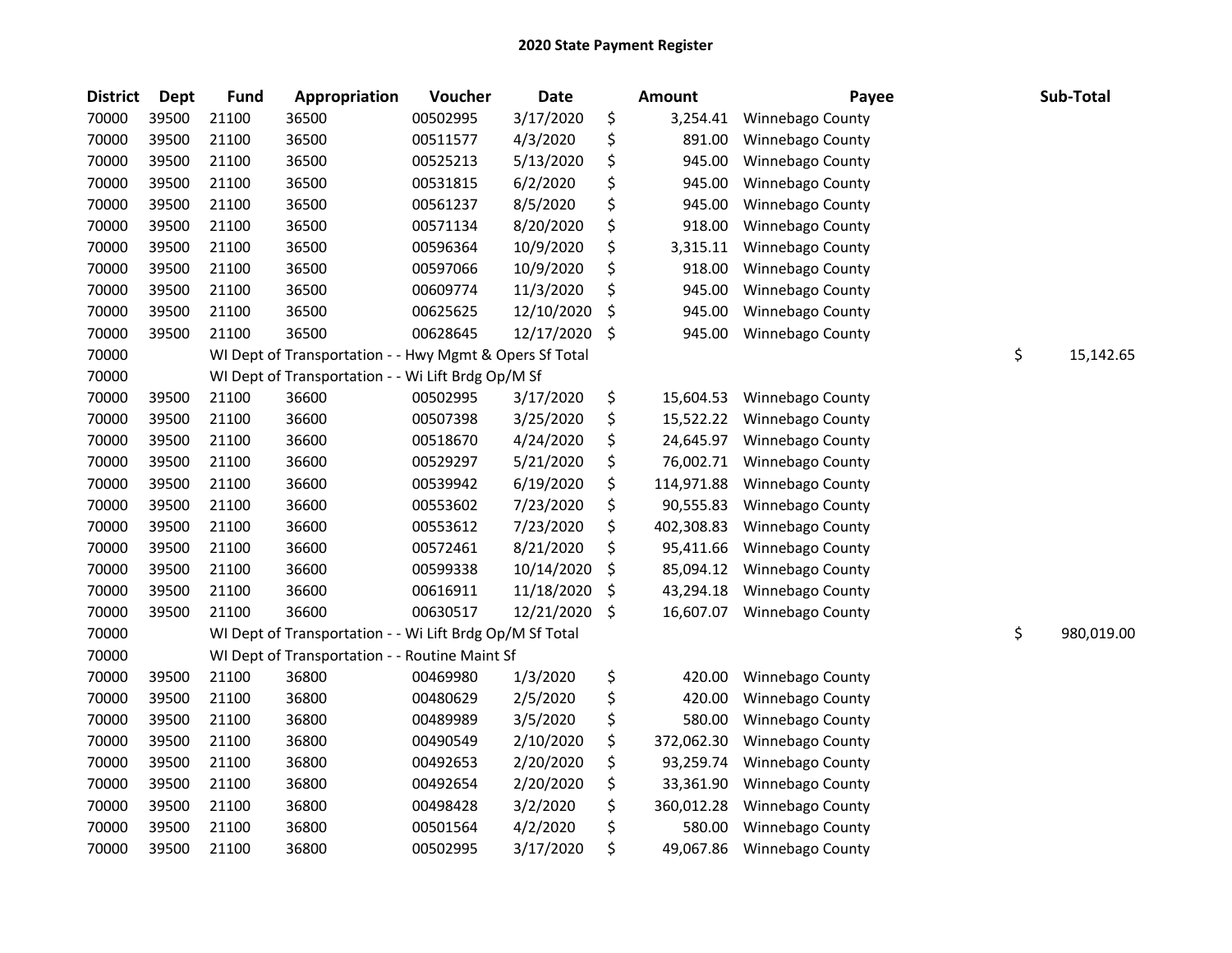| <b>District</b> | <b>Dept</b> | Fund  | Appropriation | Voucher  | <b>Date</b> | <b>Amount</b>    | Payee            | Sub-Total |
|-----------------|-------------|-------|---------------|----------|-------------|------------------|------------------|-----------|
| 70000           | 39500       | 21100 | 36800         | 00504220 | 3/19/2020   | \$<br>223,386.54 | Winnebago County |           |
| 70000           | 39500       | 21100 | 36800         | 00505020 | 3/23/2020   | \$<br>11,573.17  | Winnebago County |           |
| 70000           | 39500       | 21100 | 36800         | 00509773 | 3/31/2020   | \$<br>2,428.89   | Winnebago County |           |
| 70000           | 39500       | 21100 | 36800         | 00510320 | 4/1/2020    | \$<br>6,506.16   | Winnebago County |           |
| 70000           | 39500       | 21100 | 36800         | 00511577 | 4/3/2020    | \$<br>21,013.00  | Winnebago County |           |
| 70000           | 39500       | 21100 | 36800         | 00512641 | 4/30/2020   | \$<br>580.00     | Winnebago County |           |
| 70000           | 39500       | 21100 | 36800         | 00521217 | 4/30/2020   | \$<br>286.65     | Winnebago County |           |
| 70000           | 39500       | 21100 | 36800         | 00521973 | 5/4/2020    | \$<br>50,301.20  | Winnebago County |           |
| 70000           | 39500       | 21100 | 36800         | 00524513 | 6/3/2020    | \$<br>580.00     | Winnebago County |           |
| 70000           | 39500       | 21100 | 36800         | 00525213 | 5/13/2020   | \$<br>13,600.40  | Winnebago County |           |
| 70000           | 39500       | 21100 | 36800         | 00526496 | 5/14/2020   | \$<br>196,353.64 | Winnebago County |           |
| 70000           | 39500       | 21100 | 36800         | 00528054 | 5/19/2020   | \$<br>189,515.80 | Winnebago County |           |
| 70000           | 39500       | 21100 | 36800         | 00531414 | 5/29/2020   | \$<br>233.85     | Winnebago County |           |
| 70000           | 39500       | 21100 | 36800         | 00531815 | 6/2/2020    | \$<br>16,454.06  | Winnebago County |           |
| 70000           | 39500       | 21100 | 36800         | 00533908 | 7/1/2020    | \$<br>580.00     | Winnebago County |           |
| 70000           | 39500       | 21100 | 36800         | 00536910 | 6/15/2020   | \$<br>301.71     | Winnebago County |           |
| 70000           | 39500       | 21100 | 36800         | 00540001 | 6/22/2020   | \$<br>98,355.52  | Winnebago County |           |
| 70000           | 39500       | 21100 | 36800         | 00541990 | 6/25/2020   | \$<br>4,176.11   | Winnebago County |           |
| 70000           | 39500       | 21100 | 36800         | 00549161 | 7/31/2020   | \$<br>580.00     | Winnebago County |           |
| 70000           | 39500       | 21100 | 36800         | 00552328 | 7/15/2020   | \$<br>135.04     | Winnebago County |           |
| 70000           | 39500       | 21100 | 36800         | 00555922 | 7/27/2020   | \$<br>39,622.00  | Winnebago County |           |
| 70000           | 39500       | 21100 | 36800         | 00555928 | 7/27/2020   | \$<br>261,364.36 | Winnebago County |           |
| 70000           | 39500       | 21100 | 36800         | 00559607 | 8/3/2020    | \$<br>621.55     | Winnebago County |           |
| 70000           | 39500       | 21100 | 36800         | 00561237 | 8/5/2020    | \$<br>51,392.20  | Winnebago County |           |
| 70000           | 39500       | 21100 | 36800         | 00562161 | 8/28/2020   | \$<br>580.00     | Winnebago County |           |
| 70000           | 39500       | 21100 | 36800         | 00565678 | 8/12/2020   | \$<br>405.13     | Winnebago County |           |
| 70000           | 39500       | 21100 | 36800         | 00570609 | 8/19/2020   | \$<br>32,407.43  | Winnebago County |           |
| 70000           | 39500       | 21100 | 36800         | 00570613 | 8/19/2020   | \$<br>179,331.00 | Winnebago County |           |
| 70000           | 39500       | 21100 | 36800         | 00571134 | 8/20/2020   | \$<br>1,224.81   | Winnebago County |           |
| 70000           | 39500       | 21100 | 36800         | 00578975 | 9/30/2020   | \$<br>580.00     | Winnebago County |           |
| 70000           | 39500       | 21100 | 36800         | 00584984 | 9/18/2020   | \$<br>327.35     | Winnebago County |           |
| 70000           | 39500       | 21100 | 36800         | 00592595 | 9/30/2020   | \$<br>125,820.90 | Winnebago County |           |
| 70000           | 39500       | 21100 | 36800         | 00594217 | 10/30/2020  | \$<br>580.00     | Winnebago County |           |
| 70000           | 39500       | 21100 | 36800         | 00596364 | 10/9/2020   | \$<br>15,970.35  | Winnebago County |           |
| 70000           | 39500       | 21100 | 36800         | 00597066 | 10/9/2020   | \$<br>7,332.97   | Winnebago County |           |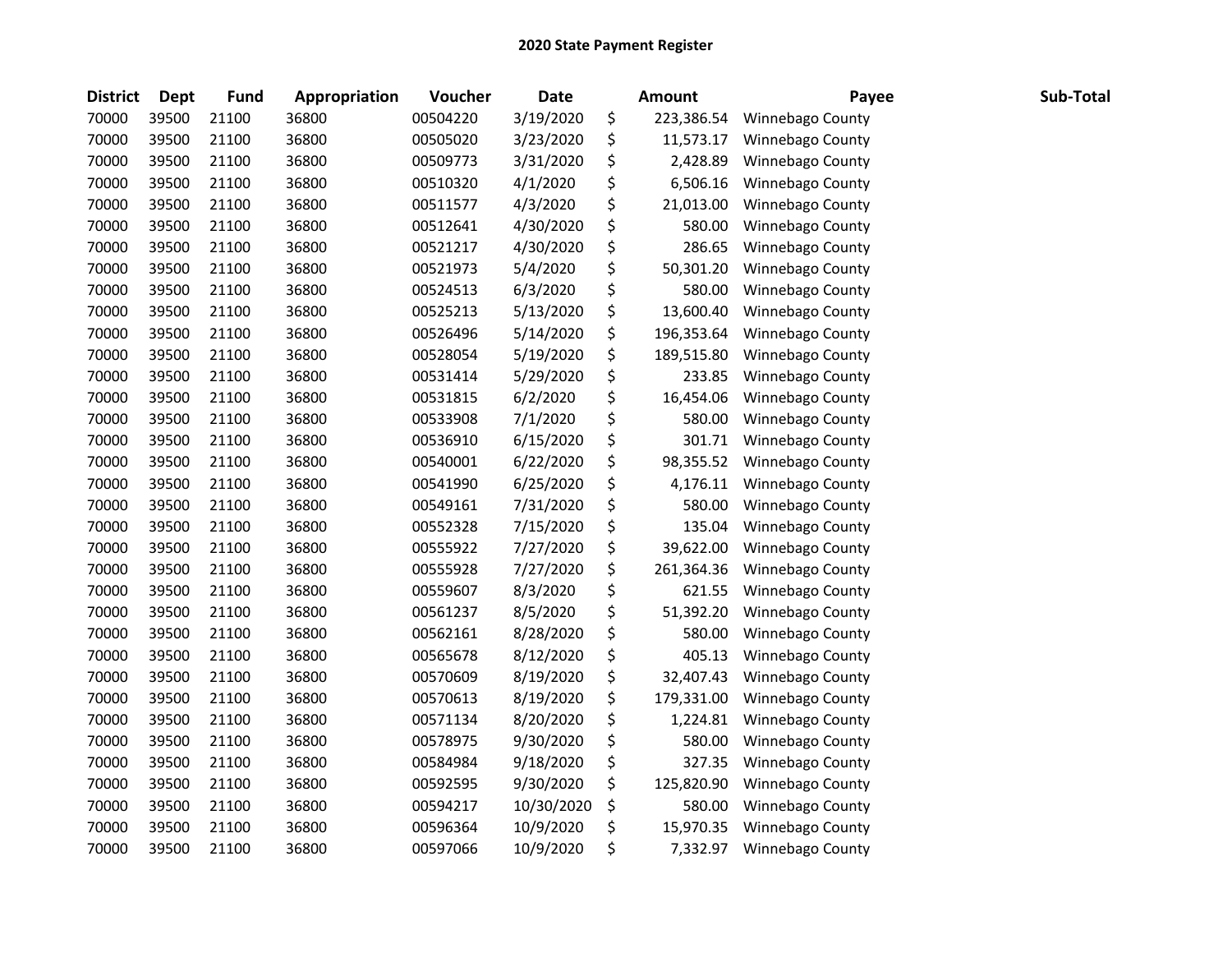| <b>District</b> | Dept  | <b>Fund</b> | <b>Appropriation</b>                                               | Voucher  | <b>Date</b> | <b>Amount</b>    | Payee            | Sub-Total          |
|-----------------|-------|-------------|--------------------------------------------------------------------|----------|-------------|------------------|------------------|--------------------|
| 70000           | 39500 | 21100       | 36800                                                              | 00598027 | 10/13/2020  | \$<br>327.35     | Winnebago County |                    |
| 70000           | 39500 | 21100       | 36800                                                              | 00605624 | 10/27/2020  | \$<br>234,670.81 | Winnebago County |                    |
| 70000           | 39500 | 21100       | 36800                                                              | 00609774 | 11/3/2020   | \$<br>4,666.23   | Winnebago County |                    |
| 70000           | 39500 | 21100       | 36800                                                              | 00611405 | 11/30/2020  | \$<br>580.00     | Winnebago County |                    |
| 70000           | 39500 | 21100       | 36800                                                              | 00623568 | 12/30/2020  | \$<br>580.00     | Winnebago County |                    |
| 70000           | 39500 | 21100       | 36800                                                              | 00623614 | 12/8/2020   | \$<br>(167.19)   | Winnebago County |                    |
| 70000           | 39500 | 21100       | 36800                                                              | 00623615 | 12/8/2020   | \$<br>93.29      | Winnebago County |                    |
| 70000           | 39500 | 21100       | 36800                                                              | 00623860 | 12/8/2020   | \$<br>225,195.45 | Winnebago County |                    |
| 70000           | 39500 | 21100       | 36800                                                              | 00625625 | 12/10/2020  | \$<br>3,579.67   | Winnebago County |                    |
| 70000           | 39500 | 21100       | 36800                                                              | 00628508 | 12/16/2020  | \$<br>333.54     | Winnebago County |                    |
| 70000           | 39500 | 21100       | 36800                                                              | 00628645 | 12/17/2020  | \$<br>333.54     | Winnebago County |                    |
| 70000           | 39500 | 21100       | 36800                                                              | 00628794 | 12/17/2020  | \$<br>269,185.58 | Winnebago County |                    |
| 70000           |       |             | WI Dept of Transportation - - Routine Maint Sf Total               |          |             |                  |                  | \$<br>3,203,644.14 |
| 70000           |       |             | WI Dept of Transportation - - Major Hwy Dev Fed Fd                 |          |             |                  |                  |                    |
| 70000           | 39500 | 21100       | 38200                                                              | 00502995 | 3/17/2020   | \$<br>6,576.13   | Winnebago County |                    |
| 70000           | 39500 | 21100       | 38200                                                              | 00596364 | 10/9/2020   | \$<br>1,599.53   | Winnebago County |                    |
| 70000           | 39500 | 21100       | 38200                                                              | 00597066 | 10/9/2020   | \$<br>3,355.80   | Winnebago County |                    |
| 70000           | 39500 | 21100       | 38200                                                              | 00628645 | 12/17/2020  | \$<br>3,657.37   | Winnebago County |                    |
| 70000           |       |             | WI Dept of Transportation - - Major Hwy Dev Fed Fd Total           |          |             |                  |                  | \$<br>15,188.83    |
| 70000           |       |             | WI Dept of Transportation - - Maj Hwy Dev Bond Fnd                 |          |             |                  |                  |                    |
| 70000           | 39500 | 21100       | 39200                                                              | 00511577 | 4/3/2020    | \$<br>121.71     | Winnebago County |                    |
| 70000           | 39500 | 21100       | 39200                                                              | 00596364 | 10/9/2020   | \$<br>480.56     | Winnebago County |                    |
| 70000           | 39500 | 21100       | 39200                                                              | 00597066 | 10/9/2020   | \$<br>8,256.61   | Winnebago County |                    |
| 70000           |       |             | WI Dept of Transportation - - Maj Hwy Dev Bond Fnd Total           |          |             |                  |                  | \$<br>8,858.88     |
| 70000           |       |             | Department of Corrections - - General Program Operations           |          |             |                  |                  |                    |
| 70000           | 41000 | 10000       | 10100                                                              | 00334121 | 1/13/2020   | \$<br>23.00      | Winnebago County |                    |
| 70000           | 41000 | 10000       | 10100                                                              | 00362691 | 6/19/2020   | \$<br>1,625.00   | Winnebago County |                    |
| 70000           |       |             | Department of Corrections - - General Program Operations Total     |          |             |                  |                  | \$<br>1,648.00     |
| 70000           |       |             | Department of Corrections - - Institutional Repair And Maint       |          |             |                  |                  |                    |
| 70000           | 41000 | 10000       | 11000                                                              | 00337911 | 1/30/2020   | \$<br>1,377.58   | Winnebago County |                    |
| 70000           | 41000 | 10000       | 11000                                                              | 00341269 | 2/28/2020   | \$<br>4,041.76   | Winnebago County |                    |
| 70000           | 41000 | 10000       | 11000                                                              | 00347222 | 3/30/2020   | \$<br>1,453.77   | Winnebago County |                    |
| 70000           | 41000 | 10000       | 11000                                                              | 00353954 | 4/30/2020   | \$<br>411.36     | Winnebago County |                    |
| 70000           | 41000 | 10000       | 11000                                                              | 00399518 | 12/30/2020  | \$<br>1,987.97   | Winnebago County |                    |
| 70000           |       |             | Department of Corrections - - Institutional Repair And Maint Total |          |             |                  |                  | \$<br>9,272.44     |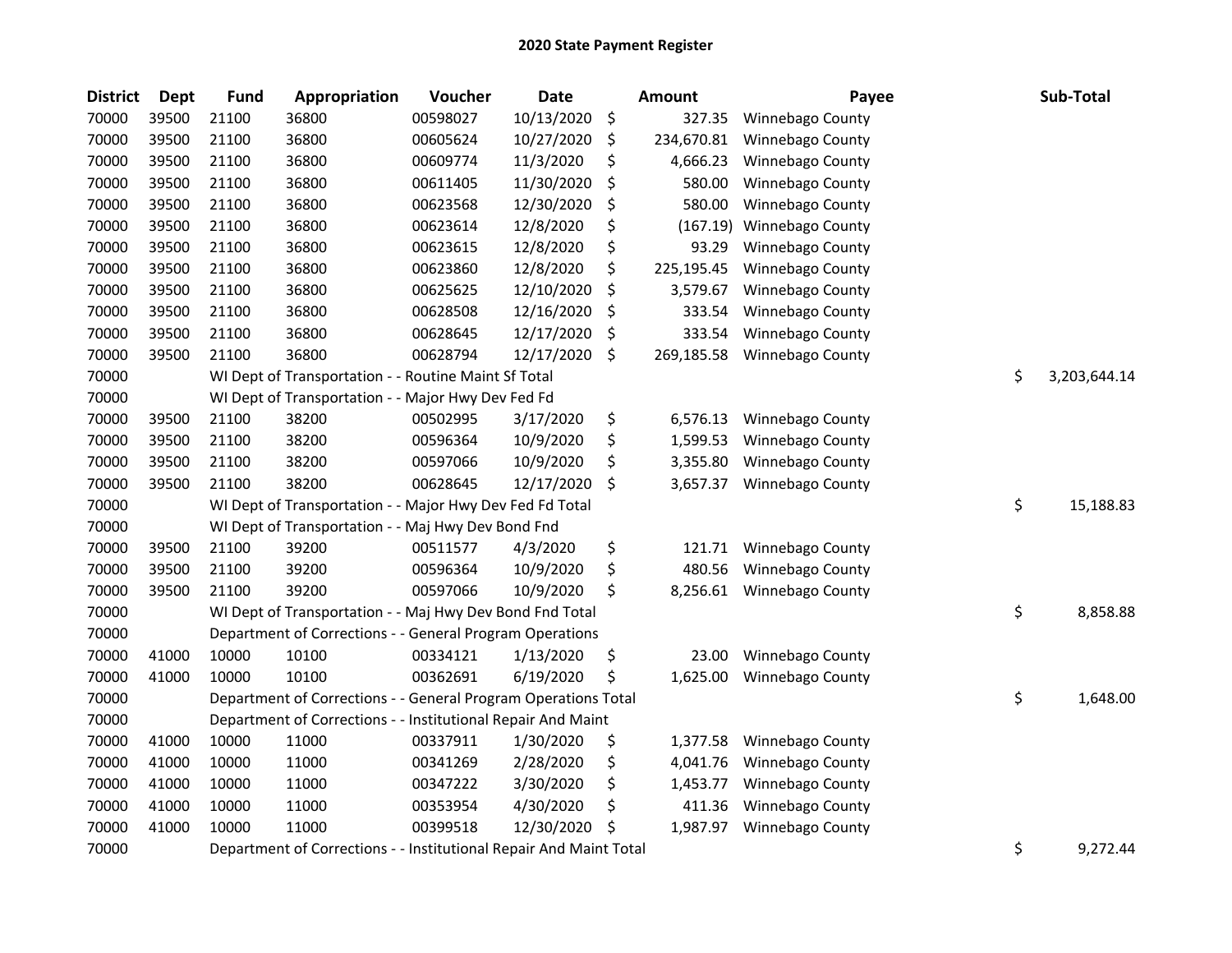| <b>District</b> | <b>Dept</b> | <b>Fund</b> | Appropriation                                                | Voucher  | <b>Date</b> | Amount          | Payee            | Sub-Total |
|-----------------|-------------|-------------|--------------------------------------------------------------|----------|-------------|-----------------|------------------|-----------|
| 70000           |             |             | Department of Corrections - - Corrections Contracts And Agre |          |             |                 |                  |           |
| 70000           | 41000       | 10000       | 11400                                                        | 00335897 | 1/23/2020   | \$<br>28,817.60 | Winnebago County |           |
| 70000           | 41000       | 10000       | 11400                                                        | 00337129 | 1/24/2020   | \$<br>89,200.24 | Winnebago County |           |
| 70000           | 41000       | 10000       | 11400                                                        | 00342752 | 2/21/2020   | \$<br>85,052.58 | Winnebago County |           |
| 70000           | 41000       | 10000       | 11400                                                        | 00342784 | 2/21/2020   | \$<br>25,421.24 | Winnebago County |           |
| 70000           | 41000       | 10000       | 11400                                                        | 00350918 | 3/30/2020   | \$<br>26,553.36 | Winnebago County |           |
| 70000           | 41000       | 10000       | 11400                                                        | 00351247 | 4/9/2020    | \$<br>73,680.46 | Winnebago County |           |
| 70000           | 41000       | 10000       | 11400                                                        | 00355133 | 4/23/2020   | \$<br>5,351.84  | Winnebago County |           |
| 70000           | 41000       | 10000       | 11400                                                        | 00355206 | 4/23/2020   | \$<br>24,494.96 | Winnebago County |           |
| 70000           | 41000       | 10000       | 11400                                                        | 00356634 | 4/30/2020   | \$<br>73,197.26 | Winnebago County |           |
| 70000           | 41000       | 10000       | 11400                                                        | 00360622 | 6/2/2020    | \$<br>26,913.58 | Winnebago County |           |
| 70000           | 41000       | 10000       | 11400                                                        | 00360666 | 5/22/2020   | \$<br>19,400.42 | Winnebago County |           |
| 70000           | 41000       | 10000       | 11400                                                        | 00363670 | 6/5/2020    | \$<br>18,577.06 | Winnebago County |           |
| 70000           | 41000       | 10000       | 11400                                                        | 00365228 | 6/23/2020   | \$<br>34,992.80 | Winnebago County |           |
| 70000           | 41000       | 10000       | 11400                                                        | 00368287 | 6/24/2020   | \$<br>17,033.26 | Winnebago County |           |
| 70000           | 41000       | 10000       | 11400                                                        | 00368852 | 6/29/2020   | \$<br>12,607.70 | Winnebago County |           |
| 70000           | 41000       | 10000       | 11400                                                        | 00371694 | 7/17/2020   | \$<br>34,272.36 | Winnebago County |           |
| 70000           | 41000       | 10000       | 11400                                                        | 00372098 | 7/14/2020   | \$<br>16,981.80 | Winnebago County |           |
| 70000           | 41000       | 10000       | 11400                                                        | 00372214 | 7/17/2020   | \$<br>18,113.92 | Winnebago County |           |
| 70000           | 41000       | 10000       | 11400                                                        | 00379076 | 8/21/2020   | \$<br>37,617.26 | Winnebago County |           |
| 70000           | 41000       | 10000       | 11400                                                        | 00379684 | 8/25/2020   | \$<br>23,620.14 | Winnebago County |           |
| 70000           | 41000       | 10000       | 11400                                                        | 00379919 | 8/26/2020   | \$<br>22,951.16 | Winnebago County |           |
| 70000           | 41000       | 10000       | 11400                                                        | 00380125 | 8/27/2020   | \$<br>5,557.68  | Winnebago County |           |
| 70000           | 41000       | 10000       | 11400                                                        | 00381470 | 9/23/2020   | \$<br>6,175.20  | Winnebago County |           |
| 70000           | 41000       | 10000       | 11400                                                        | 00383805 | 9/17/2020   | \$<br>58,715.86 | Winnebago County |           |
| 70000           | 41000       | 10000       | 11400                                                        | 00386078 | 9/28/2020   | \$<br>11,166.82 | Winnebago County |           |
| 70000           | 41000       | 10000       | 11400                                                        | 00386079 | 9/29/2020   | \$<br>22,333.64 | Winnebago County |           |
| 70000           | 41000       | 10000       | 11400                                                        | 00388983 | 10/15/2020  | \$<br>64,788.14 | Winnebago County |           |
| 70000           | 41000       | 10000       | 11400                                                        | 00389741 | 10/23/2020  | \$<br>18,679.98 | Winnebago County |           |
| 70000           | 41000       | 10000       | 11400                                                        | 00391093 | 10/27/2020  | \$<br>10,806.60 | Winnebago County |           |
| 70000           | 41000       | 10000       | 11400                                                        | 00393873 | 11/12/2020  | \$<br>22,693.86 | Winnebago County |           |
| 70000           | 41000       | 10000       | 11400                                                        | 00393878 | 11/12/2020  | \$<br>36,124.92 | Winnebago County |           |
| 70000           | 41000       | 10000       | 11400                                                        | 00393881 | 11/18/2020  | \$<br>52,386.28 | Winnebago County |           |
| 70000           | 41000       | 10000       | 11400                                                        | 00394324 | 11/13/2020  | \$<br>75,285.98 | Winnebago County |           |
| 70000           | 41000       | 10000       | 11400                                                        | 00394730 | 11/23/2020  | \$<br>17,496.40 | Winnebago County |           |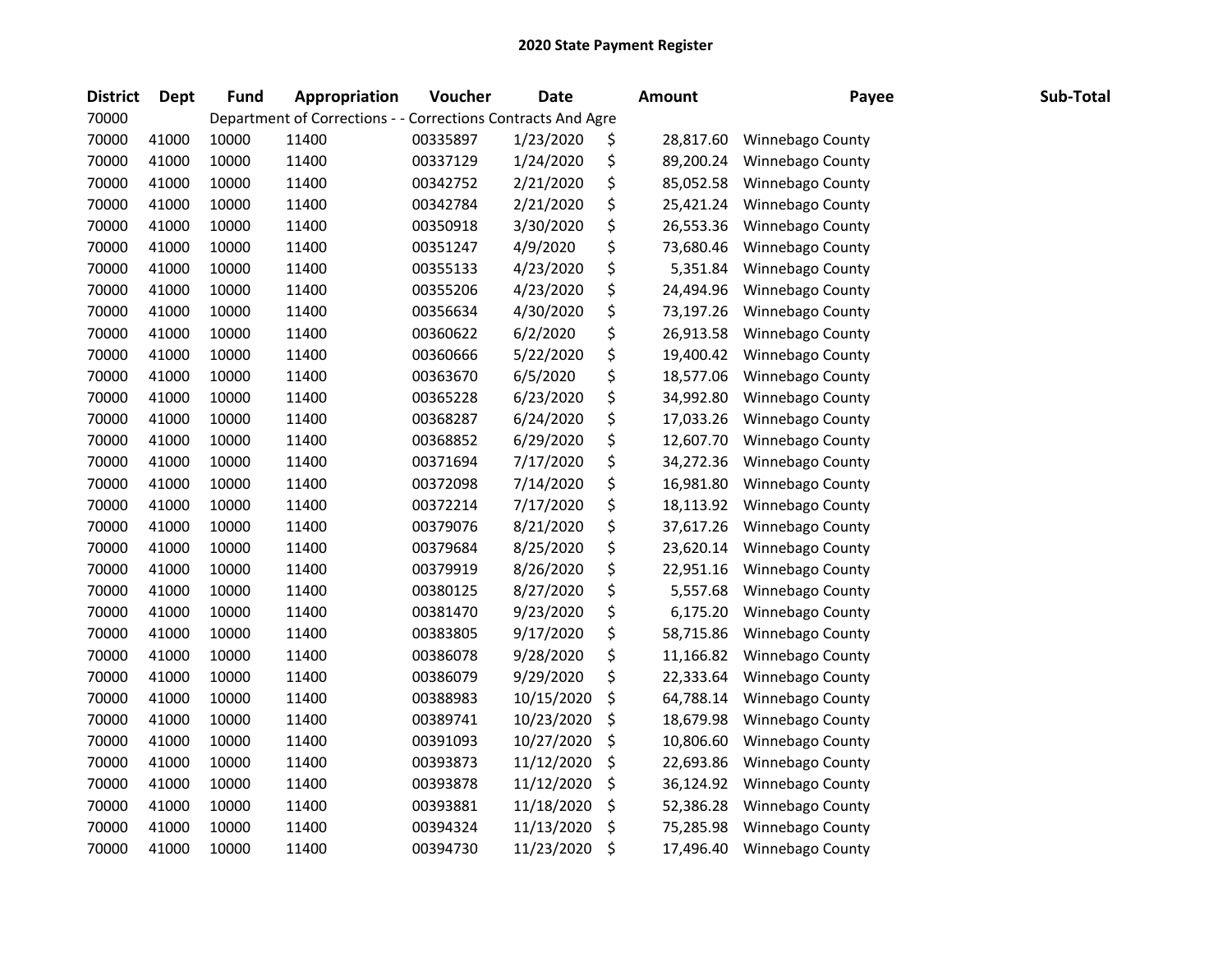| <b>District</b> | <b>Dept</b> | <b>Fund</b> | Appropriation                                                      | Voucher  | <b>Date</b>   |     | <b>Amount</b> | Payee                                                                                                         | Sub-Total          |
|-----------------|-------------|-------------|--------------------------------------------------------------------|----------|---------------|-----|---------------|---------------------------------------------------------------------------------------------------------------|--------------------|
| 70000           | 41000       | 10000       | 11400                                                              | 00394733 | 11/23/2020    | \$  | 10,909.52     | Winnebago County                                                                                              |                    |
| 70000           | 41000       | 10000       | 11400                                                              | 00400077 | 12/23/2020    | \$  | 13,482.52     | Winnebago County                                                                                              |                    |
| 70000           | 41000       | 10000       | 11400                                                              | 00400080 | 12/23/2020    | -S  | 9,262.80      | Winnebago County                                                                                              |                    |
| 70000           |             |             | Department of Corrections - - Corrections Contracts And Agre Total |          |               |     |               |                                                                                                               | \$<br>1,150,717.20 |
| 70000           |             |             |                                                                    |          |               |     |               | Department of Corrections - - Reimbursing Counties For Probation, Extended Supervision And Parole Holds       |                    |
| 70000           | 41000       | 10000       | 11600                                                              | 00392512 | 11/5/2020     | \$. |               | 129,040.00 Winnebago County                                                                                   |                    |
| 70000           |             |             |                                                                    |          |               |     |               | Department of Corrections - - Reimbursing Counties For Probation, Extended Supervision And Parole Holds Total | \$<br>129,040.00   |
| 70000           |             |             | Department of Corrections - - Correctional Institution Enter       |          |               |     |               |                                                                                                               |                    |
| 70000           | 41000       | 10000       | 16600                                                              | 00364579 | 6/9/2020      | \$  | 584.00        | Winnebago County                                                                                              |                    |
| 70000           | 41000       | 10000       | 16600                                                              | 00393839 | 11/30/2020    | \$  | 24.75         | <b>Winnebago County</b>                                                                                       |                    |
| 70000           |             |             | Department of Corrections - - Correctional Institution Enter Total |          |               |     |               |                                                                                                               | \$<br>608.75       |
| 70000           |             |             | Child Abuse & Neglect Prev Bd - - Federal Project Aids             |          |               |     |               |                                                                                                               |                    |
| 70000           | 43300       | 10000       | 19900                                                              | 00002233 | 2/21/2020     | \$  | 2,107.50      | Winnebago County                                                                                              |                    |
| 70000           | 43300       | 10000       | 19900                                                              | 00002490 | 7/7/2020      | \$  | 350.21        | <b>Winnebago County</b>                                                                                       |                    |
| 70000           |             |             | Child Abuse & Neglect Prev Bd - - Federal Project Aids Total       |          |               |     |               |                                                                                                               | \$<br>2,457.71     |
| 70000           |             |             | Child Abuse & Neglect Prev Bd - - General Aids                     |          |               |     |               |                                                                                                               |                    |
| 70000           | 43300       | 10000       | 99000                                                              | 00002403 | 4/24/2020     | \$  | 5,492.98      | Winnebago County                                                                                              |                    |
| 70000           |             |             | Child Abuse & Neglect Prev Bd - - General Aids Total               |          |               |     |               |                                                                                                               | \$<br>5,492.98     |
| 70000           |             |             | Department of Health Services - - State/Federal Aids               |          |               |     |               |                                                                                                               |                    |
| 70000           | 43500       | 10000       | 00000                                                              | 92007    | $1/1/2020$ \$ |     | 215,921.00    | Winnebago County                                                                                              |                    |
| 70000           | 43500       | 10000       | 00000                                                              | 92008    | $2/1/2020$ \$ |     | 243,650.00    | Winnebago County                                                                                              |                    |
| 70000           | 43500       | 10000       | 00000                                                              | 92009    | $3/1/2020$ \$ |     | 829,631.00    | Winnebago County                                                                                              |                    |
| 70000           | 43500       | 10000       | 00000                                                              | 92010    | $4/1/2020$ \$ |     | 844,026.00    | <b>Winnebago County</b>                                                                                       |                    |
| 70000           | 43500       | 10000       | 00000                                                              | 92011    | $5/1/2020$ \$ |     | 401,436.00    | Winnebago County                                                                                              |                    |
| 70000           | 43500       | 10000       | 00000                                                              | 92012    | $6/1/2020$ \$ |     | 385,919.00    | Winnebago County                                                                                              |                    |
| 70000           | 43500       | 10000       | 00000                                                              | 92013    | $6/1/2020$ \$ |     | 549,357.00    | Winnebago County                                                                                              |                    |
| 70000           | 43500       | 10000       | 00000                                                              | 92100    | 7/1/2020 \$   |     | 1,495,062.00  | Winnebago County                                                                                              |                    |
| 70000           | 43500       | 10000       | 00000                                                              | 92101    | $8/1/2020$ \$ |     | 466,548.00    | Winnebago County                                                                                              |                    |
| 70000           | 43500       | 10000       | 00000                                                              | 92102    | $9/1/2020$ \$ |     | 499,550.00    | Winnebago County                                                                                              |                    |
| 70000           | 43500       | 10000       | 00000                                                              | 92103    | 10/1/2020 \$  |     | 1,130,319.00  | Winnebago County                                                                                              |                    |
| 70000           | 43500       | 10000       | 00000                                                              | 92104    | 11/1/2020 \$  |     | 1,098,235.00  | Winnebago County                                                                                              |                    |
| 70000           | 43500       | 10000       | 00000                                                              | 92105    | 12/1/2020 \$  |     | 658,642.00    | Winnebago County                                                                                              |                    |
| 70000           |             |             | Department of Health Services - - State/Federal Aids Total         |          |               |     |               |                                                                                                               | \$<br>8,818,296.00 |
| 70000           |             |             | Department of Health Services - - Public Health Dispensaries And   |          |               |     |               |                                                                                                               |                    |
| 70000           | 43500       | 10000       | 10700                                                              | 00333170 | 1/8/2020      | \$  | 151.09        | <b>Winnebago County</b>                                                                                       |                    |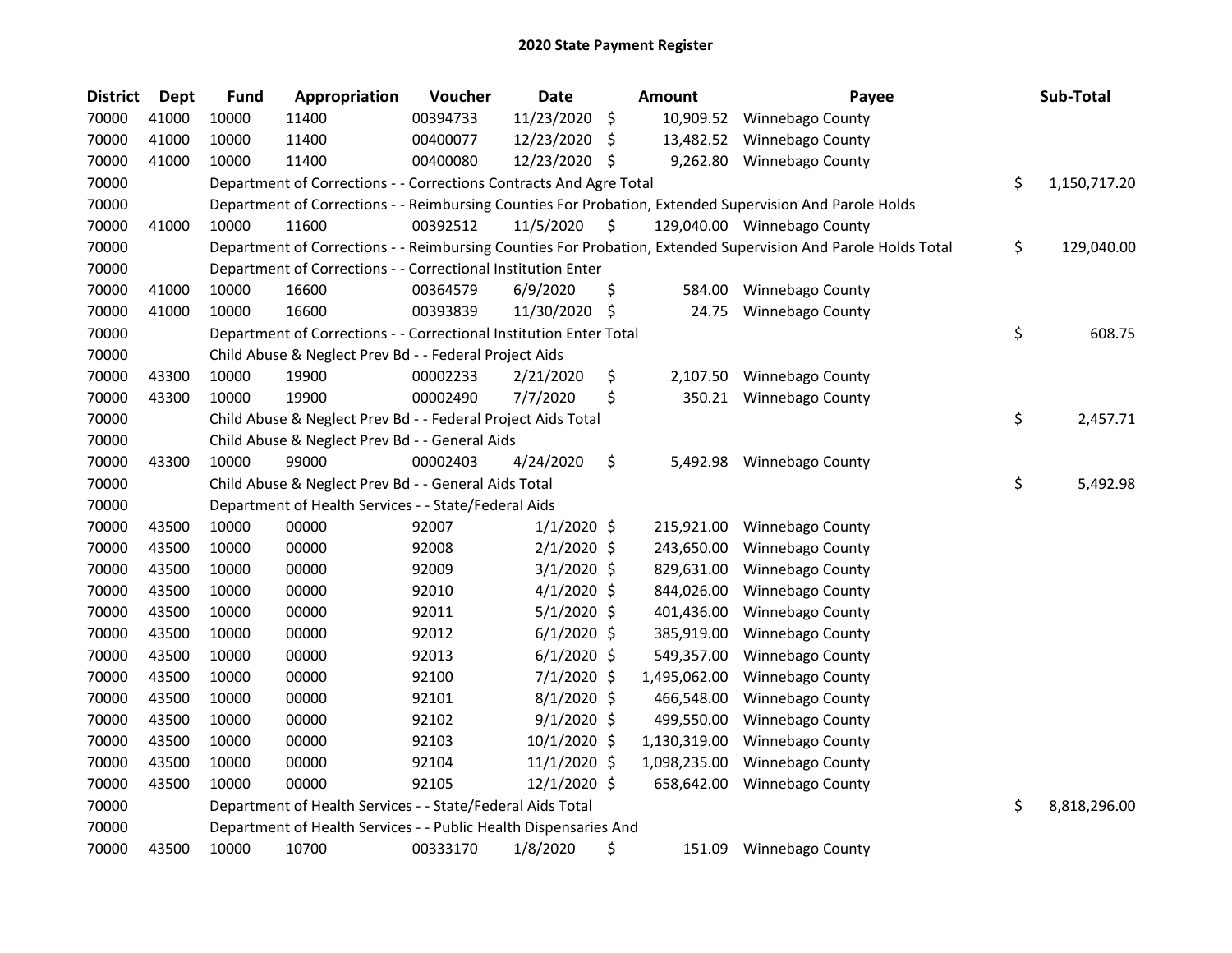| <b>District</b> | <b>Dept</b> | Fund  | Appropriation                                                          | Voucher  | <b>Date</b> |    | Amount    | Payee            | Sub-Total        |
|-----------------|-------------|-------|------------------------------------------------------------------------|----------|-------------|----|-----------|------------------|------------------|
| 70000           | 43500       | 10000 | 10700                                                                  | 00342803 | 2/18/2020   | \$ | 160.46    | Winnebago County |                  |
| 70000           | 43500       | 10000 | 10700                                                                  | 00362630 | 6/25/2020   | \$ | 18.97     | Winnebago County |                  |
| 70000           | 43500       | 10000 | 10700                                                                  | 00362631 | 6/25/2020   | \$ | 47.00     | Winnebago County |                  |
| 70000           | 43500       | 10000 | 10700                                                                  | 00362633 | 6/19/2020   | Ś  | 122.71    | Winnebago County |                  |
| 70000           |             |       | Department of Health Services - - Public Health Dispensaries And Total |          |             |    |           |                  | \$<br>500.23     |
| 70000           |             |       | Department of Health Services - - Federal Projects Operations          |          |             |    |           |                  |                  |
| 70000           | 43500       | 10000 | 14900                                                                  | 00346261 | 3/5/2020    | \$ | 400.00    | Winnebago County |                  |
| 70000           |             |       | Department of Health Services - - Federal Projects Operations Total    |          |             |    |           |                  | \$<br>400.00     |
| 70000           |             |       | Department of Health Services - - Federal Project Aids                 |          |             |    |           |                  |                  |
| 70000           | 43500       | 10000 | 15000                                                                  | 00336780 | 1/21/2020   | \$ | 30,872.42 | Winnebago County |                  |
| 70000           | 43500       | 10000 | 15000                                                                  | 00336781 | 1/21/2020   | \$ | 6,890.86  | Winnebago County |                  |
| 70000           | 43500       | 10000 | 15000                                                                  | 00344565 | 2/28/2020   | \$ | 26,178.66 | Winnebago County |                  |
| 70000           | 43500       | 10000 | 15000                                                                  | 00360706 | 5/29/2020   | \$ | 66,744.76 | Winnebago County |                  |
| 70000           | 43500       | 10000 | 15000                                                                  | 00373660 | 8/19/2020   | \$ | 81,081.12 | Winnebago County |                  |
| 70000           |             |       | Department of Health Services - - Federal Project Aids Total           |          |             |    |           |                  | \$<br>211,767.82 |
| 70000           |             |       | Department of Health Services - - General Program Operations           |          |             |    |           |                  |                  |
| 70000           | 43500       | 10000 | 40100                                                                  | 00337127 | 1/23/2020   | \$ | 1.50      | Winnebago County |                  |
| 70000           | 43500       | 10000 | 40100                                                                  | 00340133 | 2/7/2020    | \$ | 1.50      | Winnebago County |                  |
| 70000           | 43500       | 10000 | 40100                                                                  | 00340145 | 2/11/2020   | \$ | 1.50      | Winnebago County |                  |
| 70000           | 43500       | 10000 | 40100                                                                  | 00341204 | 2/12/2020   | \$ | 1.50      | Winnebago County |                  |
| 70000           | 43500       | 10000 | 40100                                                                  | 00341206 | 2/12/2020   | \$ | 1.50      | Winnebago County |                  |
| 70000           | 43500       | 10000 | 40100                                                                  | 00341212 | 2/12/2020   | \$ | 1.00      | Winnebago County |                  |
| 70000           | 43500       | 10000 | 40100                                                                  | 00341213 | 2/12/2020   | \$ | 15.00     | Winnebago County |                  |
| 70000           | 43500       | 10000 | 40100                                                                  | 00344573 | 2/26/2020   | \$ | 1.50      | Winnebago County |                  |
| 70000           | 43500       | 10000 | 40100                                                                  | 00347515 | 3/11/2020   | \$ | 1.00      | Winnebago County |                  |
| 70000           | 43500       | 10000 | 40100                                                                  | 00354075 | 4/14/2020   | \$ | 1.50      | Winnebago County |                  |
| 70000           | 43500       | 10000 | 40100                                                                  | 00356343 | 4/28/2020   | \$ | 25.00     | Winnebago County |                  |
| 70000           | 43500       | 10000 | 40100                                                                  | 00356346 | 4/28/2020   | \$ | 15.00     | Winnebago County |                  |
| 70000           | 43500       | 10000 | 40100                                                                  | 00357512 | 5/6/2020    | \$ | 1.50      | Winnebago County |                  |
| 70000           | 43500       | 10000 | 40100                                                                  | 00359434 | 5/20/2020   | \$ | 1.50      | Winnebago County |                  |
| 70000           | 43500       | 10000 | 40100                                                                  | 00362076 | 6/9/2020    | \$ | 1.50      | Winnebago County |                  |
| 70000           | 43500       | 10000 | 40100                                                                  | 00368141 | 7/15/2020   | \$ | 1.50      | Winnebago County |                  |
| 70000           | 43500       | 10000 | 40100                                                                  | 00371253 | 8/5/2020    | \$ | 1.50      | Winnebago County |                  |
| 70000           | 43500       | 10000 | 40100                                                                  | 00373058 | 8/17/2020   | \$ | 1.50      | Winnebago County |                  |
| 70000           | 43500       | 10000 | 40100                                                                  | 00374715 | 8/26/2020   | \$ | 15.00     | Winnebago County |                  |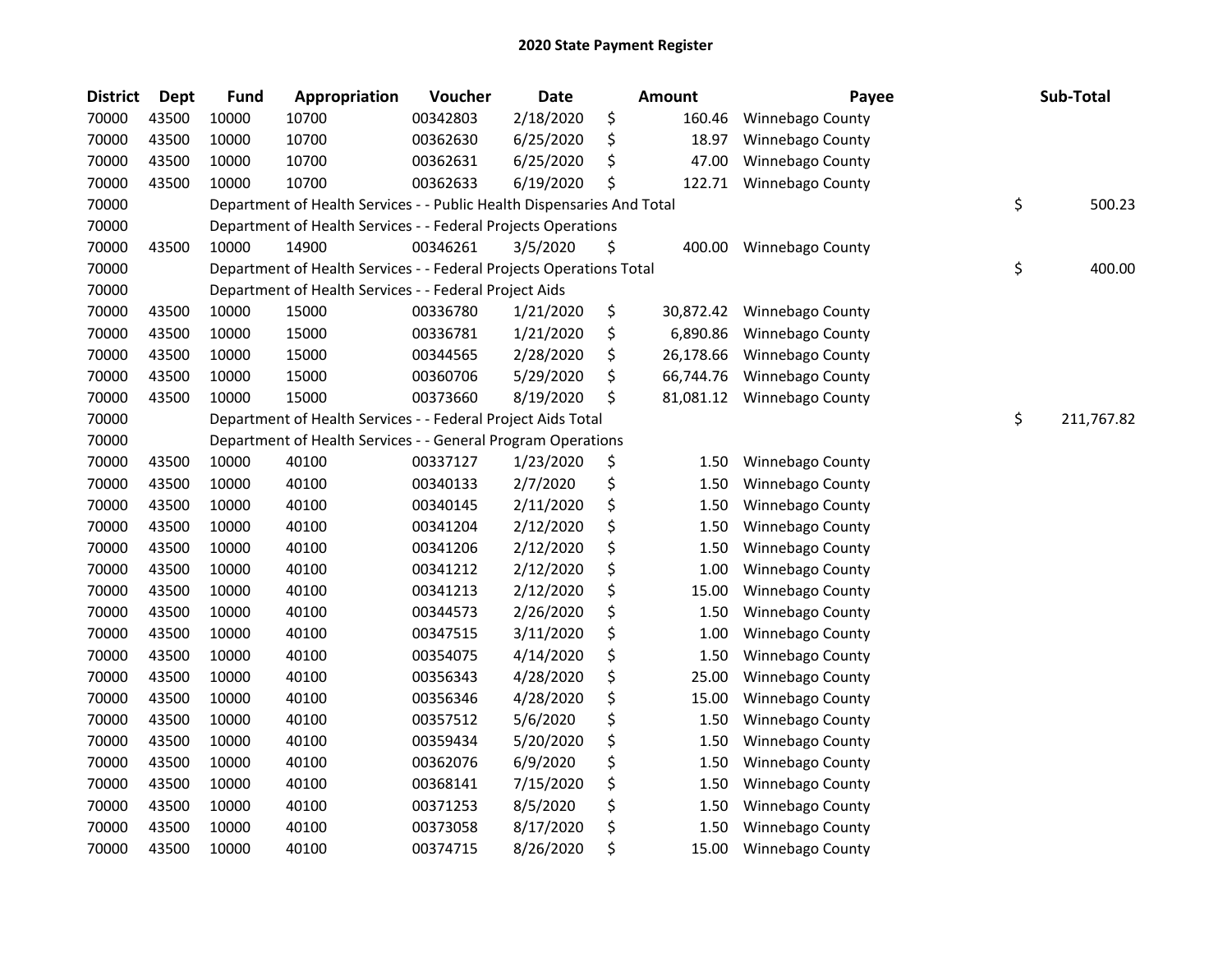| <b>District</b> | <b>Dept</b> | <b>Fund</b> | <b>Appropriation</b>                                                   | Voucher  | Date       | <b>Amount</b>   | Payee                   | Sub-Total       |
|-----------------|-------------|-------------|------------------------------------------------------------------------|----------|------------|-----------------|-------------------------|-----------------|
| 70000           | 43500       | 10000       | 40100                                                                  | 00377037 | 9/9/2020   | \$<br>1.50      | Winnebago County        |                 |
| 70000           | 43500       | 10000       | 40100                                                                  | 00377045 | 9/9/2020   | \$<br>1.50      | Winnebago County        |                 |
| 70000           | 43500       | 10000       | 40100                                                                  | 00381380 | 9/29/2020  | \$<br>1.50      | Winnebago County        |                 |
| 70000           | 43500       | 10000       | 40100                                                                  | 00385129 | 10/20/2020 | \$<br>1.50      | Winnebago County        |                 |
| 70000           | 43500       | 10000       | 40100                                                                  | 00388199 | 11/3/2020  | \$<br>1.50      | Winnebago County        |                 |
| 70000           |             |             | Department of Health Services - - General Program Operations Total     |          |            |                 |                         | \$<br>99.00     |
| 70000           |             |             | Department of Health Services - - Medical Assistance State Admin       |          |            |                 |                         |                 |
| 70000           | 43500       | 10000       | 44000                                                                  | 00337127 | 1/23/2020  | \$<br>1.50      | <b>Winnebago County</b> |                 |
| 70000           | 43500       | 10000       | 44000                                                                  | 00340133 | 2/7/2020   | \$<br>1.50      | Winnebago County        |                 |
| 70000           | 43500       | 10000       | 44000                                                                  | 00340145 | 2/11/2020  | \$<br>1.50      | Winnebago County        |                 |
| 70000           | 43500       | 10000       | 44000                                                                  | 00341204 | 2/12/2020  | \$<br>1.50      | Winnebago County        |                 |
| 70000           | 43500       | 10000       | 44000                                                                  | 00341206 | 2/12/2020  | \$<br>1.50      | Winnebago County        |                 |
| 70000           | 43500       | 10000       | 44000                                                                  | 00341212 | 2/12/2020  | \$<br>1.00      | Winnebago County        |                 |
| 70000           | 43500       | 10000       | 44000                                                                  | 00341213 | 2/12/2020  | \$<br>15.00     | Winnebago County        |                 |
| 70000           | 43500       | 10000       | 44000                                                                  | 00344573 | 2/26/2020  | \$<br>1.50      | Winnebago County        |                 |
| 70000           | 43500       | 10000       | 44000                                                                  | 00347515 | 3/11/2020  | \$<br>1.00      | Winnebago County        |                 |
| 70000           | 43500       | 10000       | 44000                                                                  | 00354075 | 4/14/2020  | \$<br>1.50      | Winnebago County        |                 |
| 70000           | 43500       | 10000       | 44000                                                                  | 00356343 | 4/28/2020  | \$<br>25.00     | Winnebago County        |                 |
| 70000           | 43500       | 10000       | 44000                                                                  | 00356346 | 4/28/2020  | \$<br>15.00     | Winnebago County        |                 |
| 70000           | 43500       | 10000       | 44000                                                                  | 00357512 | 5/6/2020   | \$<br>1.50      | Winnebago County        |                 |
| 70000           | 43500       | 10000       | 44000                                                                  | 00359434 | 5/20/2020  | \$<br>1.50      | Winnebago County        |                 |
| 70000           | 43500       | 10000       | 44000                                                                  | 00362076 | 6/9/2020   | \$<br>1.50      | Winnebago County        |                 |
| 70000           | 43500       | 10000       | 44000                                                                  | 00368141 | 7/15/2020  | \$<br>1.50      | Winnebago County        |                 |
| 70000           | 43500       | 10000       | 44000                                                                  | 00371253 | 8/5/2020   | \$<br>1.50      | Winnebago County        |                 |
| 70000           | 43500       | 10000       | 44000                                                                  | 00373058 | 8/17/2020  | \$<br>1.50      | Winnebago County        |                 |
| 70000           | 43500       | 10000       | 44000                                                                  | 00374715 | 8/26/2020  | \$<br>15.00     | Winnebago County        |                 |
| 70000           | 43500       | 10000       | 44000                                                                  | 00377037 | 9/9/2020   | \$<br>1.50      | Winnebago County        |                 |
| 70000           | 43500       | 10000       | 44000                                                                  | 00377045 | 9/9/2020   | \$<br>1.50      | Winnebago County        |                 |
| 70000           | 43500       | 10000       | 44000                                                                  | 00381380 | 9/29/2020  | \$<br>1.50      | Winnebago County        |                 |
| 70000           | 43500       | 10000       | 44000                                                                  | 00385129 | 10/20/2020 | \$<br>1.50      | Winnebago County        |                 |
| 70000           | 43500       | 10000       | 44000                                                                  | 00388199 | 11/3/2020  | \$<br>1.50      | Winnebago County        |                 |
| 70000           |             |             | Department of Health Services - - Medical Assistance State Admin Total |          |            |                 |                         | \$<br>99.00     |
| 70000           |             |             | Department of Health Services - - Reimbursements To Local Units        |          |            |                 |                         |                 |
| 70000           | 43500       | 10000       | 57400                                                                  | 00372201 | 8/11/2020  | \$<br>93,987.49 | Winnebago County        |                 |
| 70000           |             |             | Department of Health Services - - Reimbursements To Local Units Total  |          |            |                 |                         | \$<br>93,987.49 |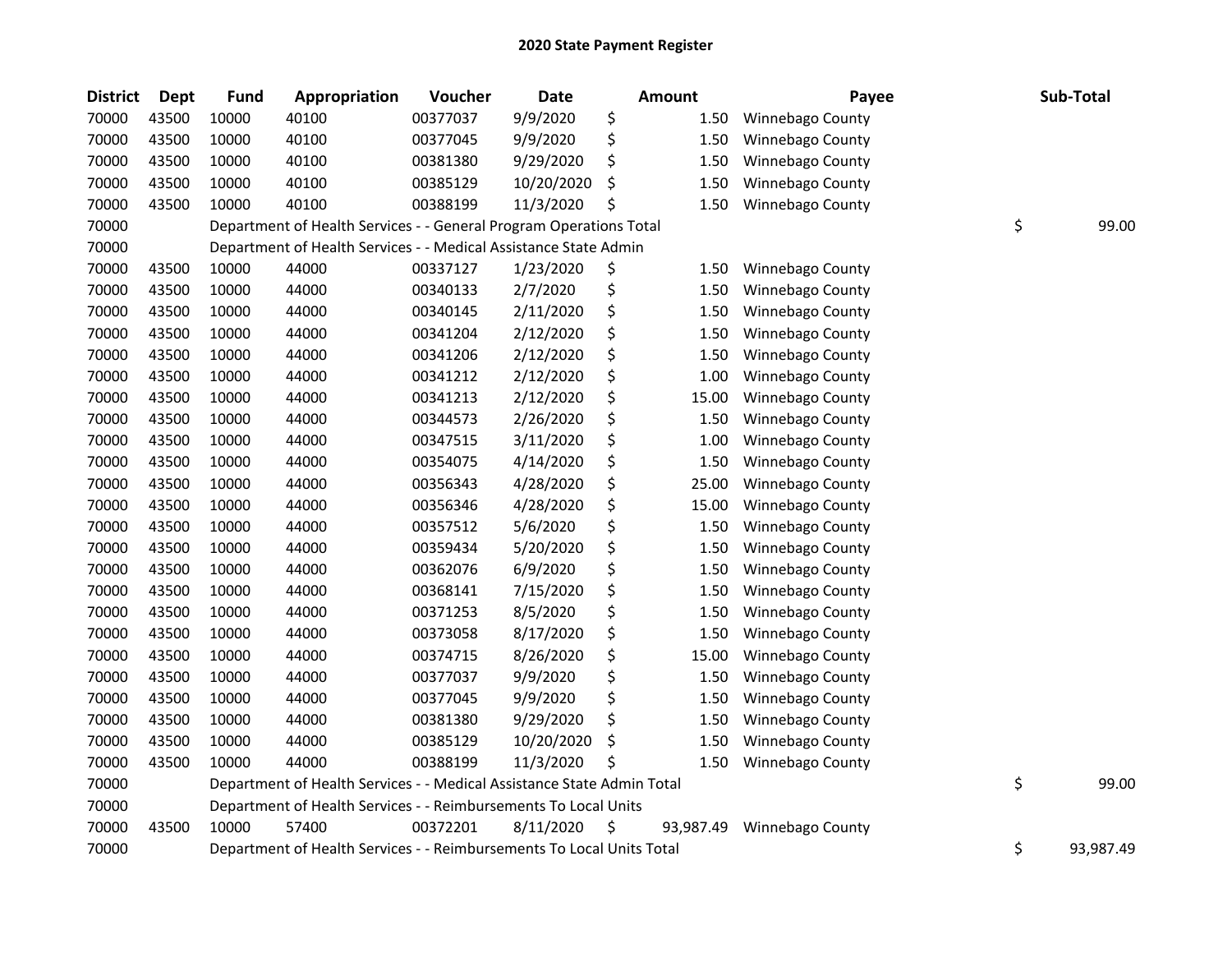| <b>District</b> | <b>Dept</b> | <b>Fund</b> | Appropriation                                                          | Voucher  | <b>Date</b> |     | Amount     | Payee                   | Sub-Total      |
|-----------------|-------------|-------------|------------------------------------------------------------------------|----------|-------------|-----|------------|-------------------------|----------------|
| 70000           |             |             | Department of Health Services - - Nursing Facility Resident Prot       |          |             |     |            |                         |                |
| 70000           | 43500       | 10000       | 62100                                                                  | 00368861 | 7/20/2020   | \$. | 2,688.00   | <b>Winnebago County</b> |                |
| 70000           | 43500       | 10000       | 62100                                                                  | 00396462 | 12/10/2020  | \$  | 1,590.10   | <b>Winnebago County</b> |                |
| 70000           |             |             | Department of Health Services - - Nursing Facility Resident Prot Total |          |             |     |            |                         | \$<br>4,278.10 |
| 70000           |             |             | Department of Health Services - - General Program Operations           |          |             |     |            |                         |                |
| 70000           | 43500       | 14200       | 20100                                                                  | 00338335 | 1/30/2020   | \$  | 145.76     | Winnebago County        |                |
| 70000           | 43500       | 14200       | 20100                                                                  | 00363507 | 7/1/2020    | \$  | 78.28      | Winnebago County        |                |
| 70000           |             |             | Department of Health Services - - General Program Operations Total     |          |             |     |            |                         | \$<br>224.04   |
| 70000           |             |             | Department of Health Services - - Institute Operations                 |          |             |     |            |                         |                |
| 70000           | 43500       | 14200       | 22900                                                                  | 00338335 | 1/30/2020   | \$  | 237.81     | Winnebago County        |                |
| 70000           | 43500       | 14200       | 22900                                                                  | 00363507 | 7/1/2020    | \$  | 127.72     | Winnebago County        |                |
| 70000           |             |             | Department of Health Services - - Institute Operations Total           |          |             |     |            |                         | \$<br>365.53   |
| 70000           |             |             | Dept of Children and Families - - Fees For Administrative Servic       |          |             |     |            |                         |                |
| 70000           | 43700       | 10000       | 23100                                                                  | 00065147 | 1/27/2020   | \$  | 240.00     | Winnebago County        |                |
| 70000           | 43700       | 10000       | 23100                                                                  | 00069758 | 5/1/2020    | \$  | 290.00     | <b>Winnebago County</b> |                |
| 70000           | 43700       | 10000       | 23100                                                                  | 00073040 | 7/23/2020   | \$  | 40.00      | Winnebago County        |                |
| 70000           | 43700       | 10000       | 23100                                                                  | 00076559 | 10/22/2020  | S   | 60.00      | Winnebago County        |                |
| 70000           |             |             | Dept of Children and Families - - Fees For Administrative Servic Total |          |             |     |            |                         | \$<br>630.00   |
| 70000           |             |             | Dept of Children and Families - - Child Care Block Grant - Ops         |          |             |     |            |                         |                |
| 70000           | 43700       | 10000       | 24500                                                                  | 00067193 | 3/12/2020   | \$  | 17.50      | <b>Winnebago County</b> |                |
| 70000           |             |             | Dept of Children and Families - - Child Care Block Grant - Ops Total   |          |             |     |            |                         | \$<br>17.50    |
| 70000           |             |             | Dept of Children and Families - - General Aids                         |          |             |     |            |                         |                |
| 70000           | 43700       | 10000       | 99000                                                                  | 00064545 | 1/6/2020    | \$  | 96,035.37  | Winnebago County        |                |
| 70000           | 43700       | 10000       | 99000                                                                  | 00065397 | 1/30/2020   | \$  | 334,604.41 | Winnebago County        |                |
| 70000           | 43700       | 10000       | 99000                                                                  | 00065695 | 2/5/2020    | \$  | 76,688.86  | Winnebago County        |                |
| 70000           | 43700       | 10000       | 99000                                                                  | 00065823 | 2/11/2020   | \$  | 756.00     | Winnebago County        |                |
| 70000           | 43700       | 10000       | 99000                                                                  | 00066228 | 2/24/2020   | \$  | 4,621.00   | Winnebago County        |                |
| 70000           | 43700       | 10000       | 99000                                                                  | 00066823 | 3/5/2020    | \$  | 8,719.20   | Winnebago County        |                |
| 70000           | 43700       | 10000       | 99000                                                                  | 00066965 | 3/5/2020    | \$  | 2,113.90   | Winnebago County        |                |
| 70000           | 43700       | 10000       | 99000                                                                  | 00067860 | 3/31/2020   | \$  | 40,303.00  | Winnebago County        |                |
| 70000           | 43700       | 10000       | 99000                                                                  | 00068321 | 4/6/2020    | \$  | 761,063.80 | Winnebago County        |                |
| 70000           | 43700       | 10000       | 99000                                                                  | 00068322 | 4/6/2020    | \$  | 727,169.85 | Winnebago County        |                |
| 70000           | 43700       | 10000       | 99000                                                                  | 00069417 | 4/28/2020   | \$  | 101,472.71 | Winnebago County        |                |
| 70000           | 43700       | 10000       | 99000                                                                  | 00069418 | 4/30/2020   | \$  | 483,345.39 | Winnebago County        |                |
| 70000           | 43700       | 10000       | 99000                                                                  | 00069946 | 5/5/2020    | \$  | 413,962.94 | <b>Winnebago County</b> |                |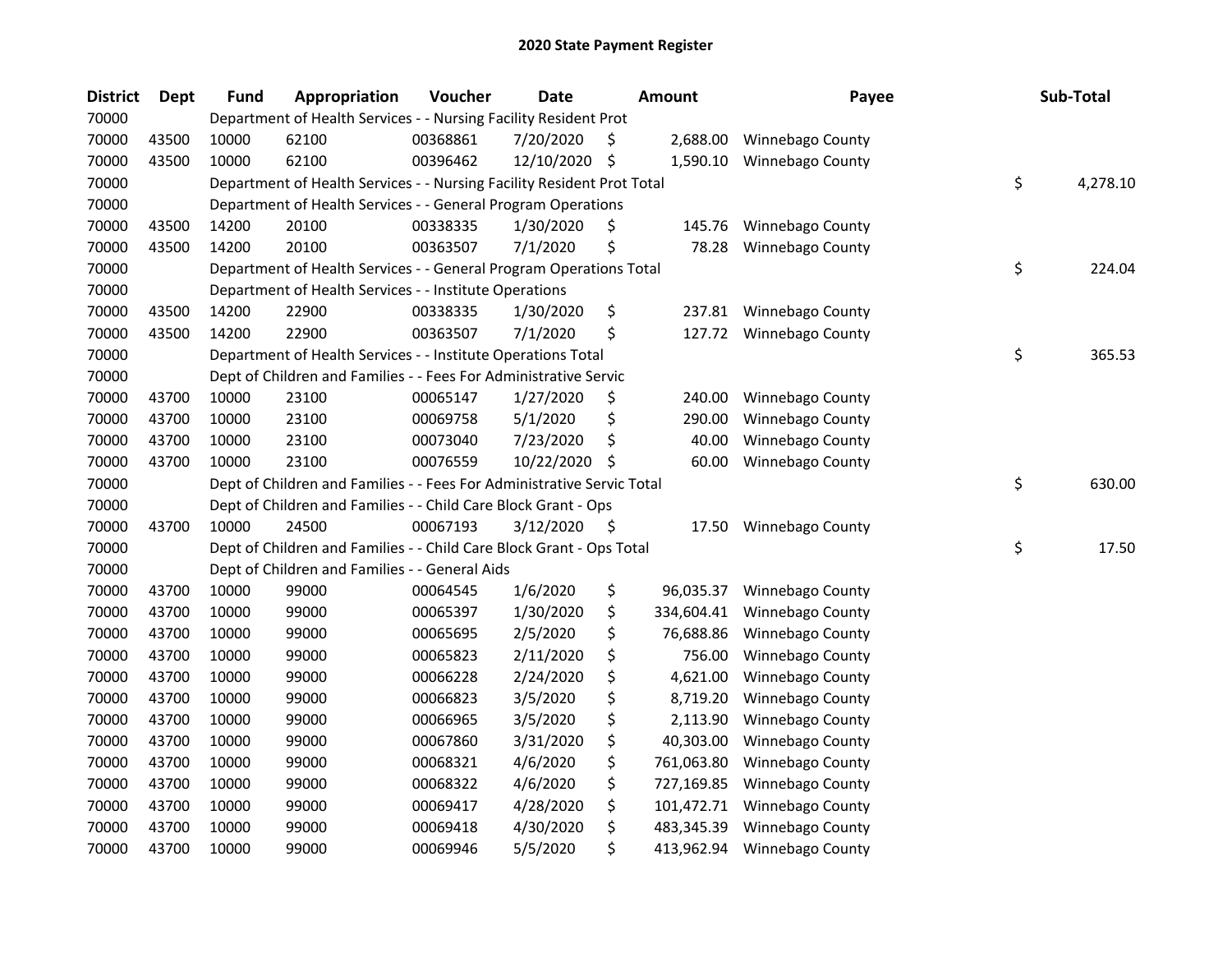| <b>District</b> | <b>Dept</b> | <b>Fund</b> | Appropriation                                              | Voucher  | <b>Date</b> | Amount             | Payee            | Sub-Total          |
|-----------------|-------------|-------------|------------------------------------------------------------|----------|-------------|--------------------|------------------|--------------------|
| 70000           | 43700       | 10000       | 99000                                                      | 00070086 | 5/8/2020    | \$<br>26,260.00    | Winnebago County |                    |
| 70000           | 43700       | 10000       | 99000                                                      | 00070906 | 6/5/2020    | \$<br>161,226.47   | Winnebago County |                    |
| 70000           | 43700       | 10000       | 99000                                                      | 00071501 | 6/17/2020   | \$<br>10,045.00    | Winnebago County |                    |
| 70000           | 43700       | 10000       | 99000                                                      | 00072042 | 6/30/2020   | \$<br>23,966.00    | Winnebago County |                    |
| 70000           | 43700       | 10000       | 99000                                                      | 00072361 | 7/6/2020    | \$<br>100,049.99   | Winnebago County |                    |
| 70000           | 43700       | 10000       | 99000                                                      | 00073368 | 7/30/2020   | \$<br>372,144.67   | Winnebago County |                    |
| 70000           | 43700       | 10000       | 99000                                                      | 00073603 | 8/5/2020    | \$<br>55,031.60    | Winnebago County |                    |
| 70000           | 43700       | 10000       | 99000                                                      | 00073919 | 8/12/2020   | \$<br>120,014.00   | Winnebago County |                    |
| 70000           | 43700       | 10000       | 99000                                                      | 00074028 | 8/18/2020   | \$<br>73,346.89    | Winnebago County |                    |
| 70000           | 43700       | 10000       | 99000                                                      | 00074713 | 9/8/2020    | \$<br>133,050.03   | Winnebago County |                    |
| 70000           | 43700       | 10000       | 99000                                                      | 00074818 | 9/10/2020   | \$<br>3,174,249.00 | Winnebago County |                    |
| 70000           | 43700       | 10000       | 99000                                                      | 00075166 | 9/17/2020   | \$<br>268,827.00   | Winnebago County |                    |
| 70000           | 43700       | 10000       | 99000                                                      | 00075167 | 9/17/2020   | \$<br>13,539.00    | Winnebago County |                    |
| 70000           | 43700       | 10000       | 99000                                                      | 00075253 | 9/18/2020   | \$<br>120,758.82   | Winnebago County |                    |
| 70000           | 43700       | 10000       | 99000                                                      | 00075949 | 10/5/2020   | \$<br>130,061.74   | Winnebago County |                    |
| 70000           | 43700       | 10000       | 99000                                                      | 00076841 | 10/30/2020  | \$<br>340,923.67   | Winnebago County |                    |
| 70000           | 43700       | 10000       | 99000                                                      | 00077069 | 11/5/2020   | \$<br>114,815.92   | Winnebago County |                    |
| 70000           | 43700       | 10000       | 99000                                                      | 00077191 | 11/6/2020   | \$<br>7,688.00     | Winnebago County |                    |
| 70000           | 43700       | 10000       | 99000                                                      | 00077296 | 11/10/2020  | \$<br>18,942.00    | Winnebago County |                    |
| 70000           | 43700       | 10000       | 99000                                                      | 00078199 | 12/4/2020   | \$<br>22,580.00    | Winnebago County |                    |
| 70000           | 43700       | 10000       | 99000                                                      | 00078289 | 12/7/2020   | \$<br>95,867.76    | Winnebago County |                    |
| 70000           |             |             | Dept of Children and Families - - General Aids Total       |          |             |                    |                  | \$<br>8,434,243.99 |
| 70000           |             |             | Dept of Workforce Development - - Auxiliary Services       |          |             |                    |                  |                    |
| 70000           | 44500       | 10000       | 13000                                                      | 00304300 | 11/3/2020   | \$<br>120.00       | Winnebago County |                    |
| 70000           | 44500       | 10000       | 13000                                                      | 00307433 | 12/2/2020   | \$<br>155.00       | Winnebago County |                    |
| 70000           |             |             | Dept of Workforce Development - - Auxiliary Services Total |          |             |                    |                  | \$<br>275.00       |
| 70000           |             |             | Dept of Workforce Development - - Ui Admin Fed             |          |             |                    |                  |                    |
| 70000           | 44500       | 10000       | 15100                                                      | 00267677 | 1/14/2020   | \$<br>205.00       | Winnebago County |                    |
| 70000           | 44500       | 10000       | 15100                                                      | 00270917 | 2/4/2020    | \$<br>125.00       | Winnebago County |                    |
| 70000           | 44500       | 10000       | 15100                                                      | 00275647 | 3/3/2020    | \$<br>95.00        | Winnebago County |                    |
| 70000           | 44500       | 10000       | 15100                                                      | 00280632 | 4/2/2020    | \$<br>265.00       | Winnebago County |                    |
| 70000           | 44500       | 10000       | 15100                                                      | 00284524 | 5/4/2020    | \$<br>130.00       | Winnebago County |                    |
| 70000           | 44500       | 10000       | 15100                                                      | 00287374 | 6/2/2020    | \$<br>120.00       | Winnebago County |                    |
| 70000           | 44500       | 10000       | 15100                                                      | 00290193 | 7/2/2020    | \$<br>80.00        | Winnebago County |                    |
| 70000           | 44500       | 10000       | 15100                                                      | 00293630 | 8/4/2020    | \$<br>115.00       | Winnebago County |                    |
|                 |             |             |                                                            |          |             |                    |                  |                    |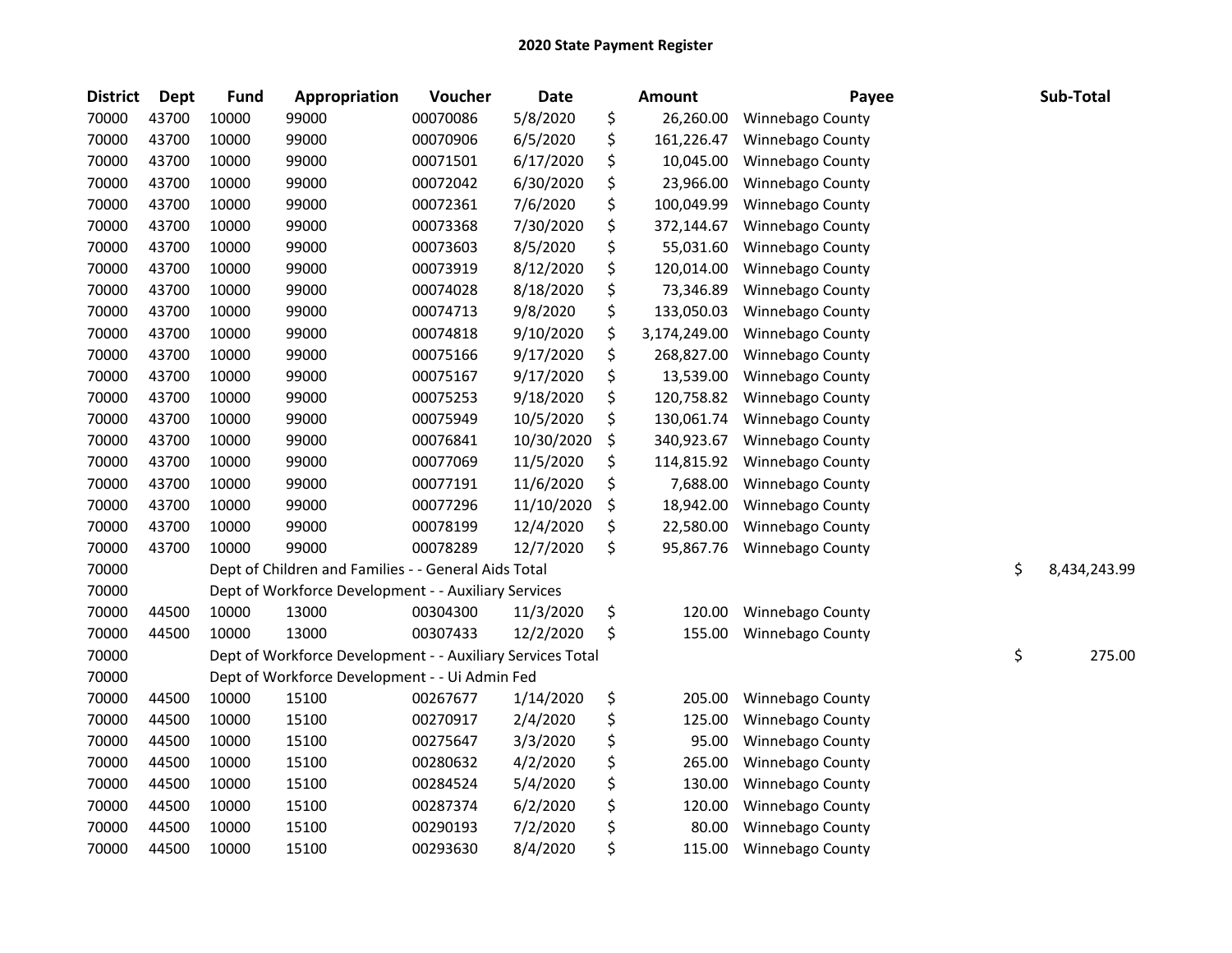| <b>District</b> | <b>Dept</b> | <b>Fund</b> | Appropriation                                                     | Voucher  | <b>Date</b> | <b>Amount</b> | Payee                   | Sub-Total      |
|-----------------|-------------|-------------|-------------------------------------------------------------------|----------|-------------|---------------|-------------------------|----------------|
| 70000           | 44500       | 10000       | 15100                                                             | 00296667 | 9/2/2020    | \$<br>75.00   | Winnebago County        |                |
| 70000           | 44500       | 10000       | 15100                                                             | 00300340 | 10/2/2020   | \$<br>75.00   | Winnebago County        |                |
| 70000           |             |             | Dept of Workforce Development - - Ui Admin Fed Total              |          |             |               |                         | \$<br>1,285.00 |
| 70000           |             |             | Dept of Workforce Development - - Title Ib Aids State GPR         |          |             |               |                         |                |
| 70000           | 44500       | 10000       | 50900                                                             | 00265686 | 1/2/2020    | \$<br>2.35    | Winnebago County        |                |
| 70000           | 44500       | 10000       | 50900                                                             | 00265786 | 1/2/2020    | \$<br>1.54    | Winnebago County        |                |
| 70000           | 44500       | 10000       | 50900                                                             | 00278694 | 3/23/2020   | \$<br>0.91    | Winnebago County        |                |
| 70000           | 44500       | 10000       | 50900                                                             | 00278979 | 3/24/2020   | \$<br>1.63    | Winnebago County        |                |
| 70000           | 44500       | 10000       | 50900                                                             | 00278980 | 3/24/2020   | \$<br>3.34    | Winnebago County        |                |
| 70000           | 44500       | 10000       | 50900                                                             | 00279546 | 3/27/2020   | \$<br>1.91    | Winnebago County        |                |
| 70000           | 44500       | 10000       | 50900                                                             | 00279547 | 4/8/2020    | \$<br>1.40    | Winnebago County        |                |
| 70000           | 44500       | 10000       | 50900                                                             | 00280927 | 4/3/2020    | \$<br>1.69    | Winnebago County        |                |
| 70000           | 44500       | 10000       | 50900                                                             | 00293040 | 7/30/2020   | \$<br>1.01    | Winnebago County        |                |
| 70000           | 44500       | 10000       | 50900                                                             | 00293041 | 7/30/2020   | \$<br>1.01    | Winnebago County        |                |
| 70000           | 44500       | 10000       | 50900                                                             | 00293042 | 7/30/2020   | \$<br>0.64    | Winnebago County        |                |
| 70000           | 44500       | 10000       | 50900                                                             | 00297959 | 9/15/2020   | \$<br>1.65    | Winnebago County        |                |
| 70000           | 44500       | 10000       | 50900                                                             | 00297960 | 9/15/2020   | \$<br>2.01    | Winnebago County        |                |
| 70000           |             |             | Dept of Workforce Development - - Title Ib Aids State GPR Total   |          |             |               |                         | \$<br>21.09    |
| 70000           |             |             | Dept of Workforce Development - - Title Ib Aids Federal Prf       |          |             |               |                         |                |
| 70000           | 44500       | 10000       | 54400                                                             | 00265686 | 1/2/2020    | \$<br>8.70    | Winnebago County        |                |
| 70000           | 44500       | 10000       | 54400                                                             | 00265786 | 1/2/2020    | \$<br>5.71    | Winnebago County        |                |
| 70000           | 44500       | 10000       | 54400                                                             | 00278694 | 3/23/2020   | \$<br>3.34    | Winnebago County        |                |
| 70000           | 44500       | 10000       | 54400                                                             | 00278979 | 3/24/2020   | \$<br>6.02    | Winnebago County        |                |
| 70000           | 44500       | 10000       | 54400                                                             | 00278980 | 3/24/2020   | \$<br>12.36   | Winnebago County        |                |
| 70000           | 44500       | 10000       | 54400                                                             | 00279546 | 3/27/2020   | \$<br>7.04    | Winnebago County        |                |
| 70000           | 44500       | 10000       | 54400                                                             | 00279547 | 4/8/2020    | \$<br>5.15    | Winnebago County        |                |
| 70000           | 44500       | 10000       | 54400                                                             | 00280927 | 4/3/2020    | \$<br>6.26    | Winnebago County        |                |
| 70000           | 44500       | 10000       | 54400                                                             | 00293040 | 7/30/2020   | \$<br>3.74    | Winnebago County        |                |
| 70000           | 44500       | 10000       | 54400                                                             | 00293041 | 7/30/2020   | \$<br>3.74    | Winnebago County        |                |
| 70000           | 44500       | 10000       | 54400                                                             | 00293042 | 7/30/2020   | \$<br>2.36    | Winnebago County        |                |
| 70000           | 44500       | 10000       | 54400                                                             | 00297959 | 9/15/2020   | \$<br>6.10    | Winnebago County        |                |
| 70000           | 44500       | 10000       | 54400                                                             | 00297960 | 9/15/2020   | 7.44          | Winnebago County        |                |
| 70000           |             |             | Dept of Workforce Development - - Title Ib Aids Federal Prf Total |          |             |               |                         | \$<br>77.96    |
| 70000           |             |             | Dept of Workforce Development - - Wc Ops Uninsured Emplyr Admin   |          |             |               |                         |                |
| 70000           | 44500       | 22700       | 17700                                                             | 00296479 | 9/1/2020    | \$<br>105.00  | <b>Winnebago County</b> |                |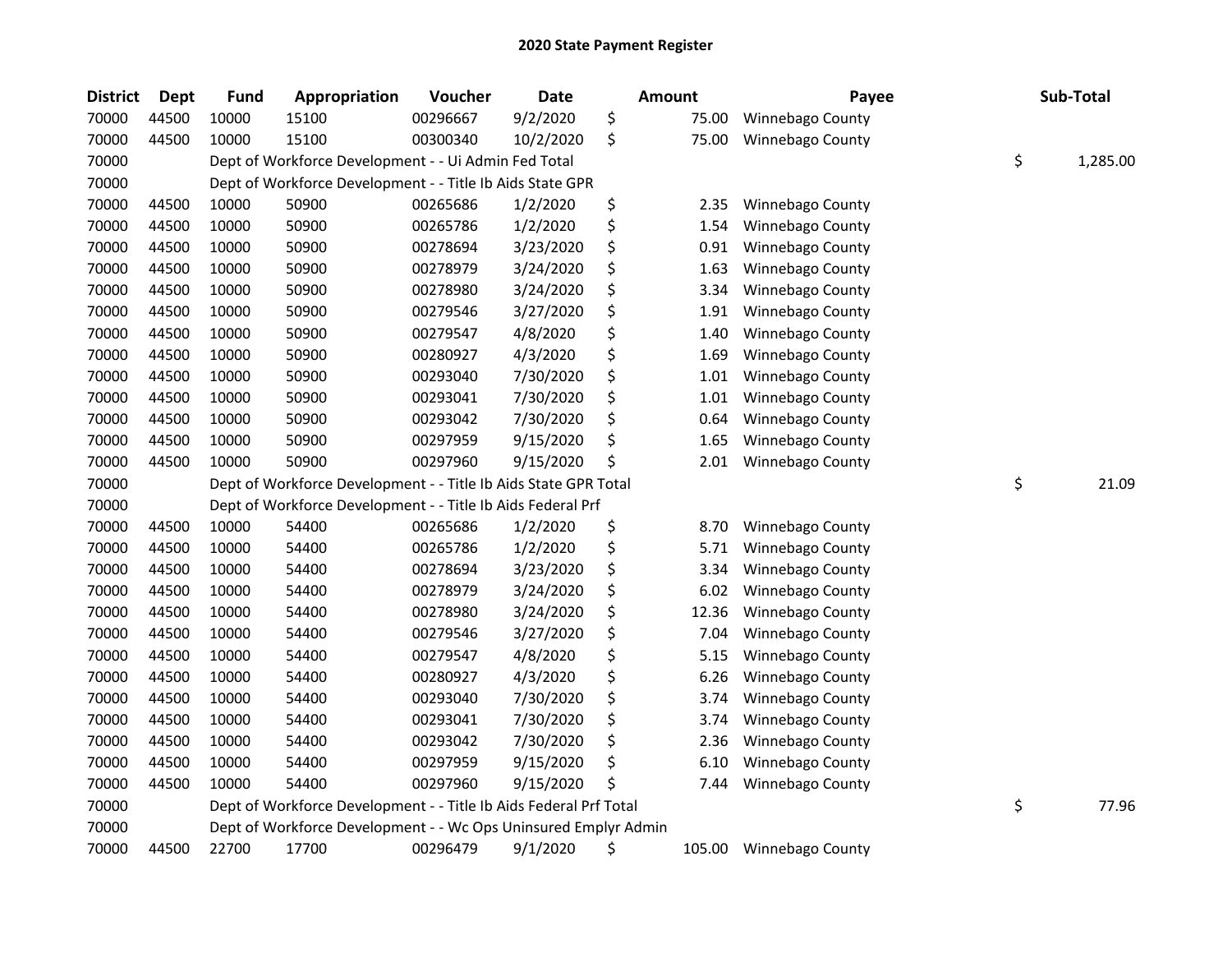| <b>District</b> | <b>Dept</b> | <b>Fund</b> | Appropriation                                                         | Voucher  | Date          |     | <b>Amount</b> | Payee                   | Sub-Total       |
|-----------------|-------------|-------------|-----------------------------------------------------------------------|----------|---------------|-----|---------------|-------------------------|-----------------|
| 70000           | 44500       | 22700       | 17700                                                                 | 00296483 | 9/1/2020      | \$  | 100.00        | Winnebago County        |                 |
| 70000           | 44500       | 22700       | 17700                                                                 | 00296495 | 9/1/2020      | \$  | 15.00         | Winnebago County        |                 |
| 70000           | 44500       | 22700       | 17700                                                                 | 00296497 | 9/1/2020      | \$  | 60.00         | Winnebago County        |                 |
| 70000           |             |             | Dept of Workforce Development - - Wc Ops Uninsured Emplyr Admin Total |          |               |     |               |                         | \$<br>280.00    |
| 70000           |             |             | Department of Justice - - Drug Trafficking Resp Grants                |          |               |     |               |                         |                 |
| 70000           | 45500       | 10000       | 20800                                                                 | 00079206 | 2/3/2020      | \$  | 40,207.89     | Winnebago County        |                 |
| 70000           | 45500       | 10000       | 20800                                                                 | 00080196 | 2/21/2020     | \$  | 30,922.00     | Winnebago County        |                 |
| 70000           | 45500       | 10000       | 20800                                                                 | 00086546 | 7/31/2020     | \$  | 1,710.00      | Winnebago County        |                 |
| 70000           | 45500       | 10000       | 20800                                                                 | 00089768 | 11/4/2020     | \$  | 1,710.00      | Winnebago County        |                 |
| 70000           | 45500       | 10000       | 20800                                                                 | 00090141 | 11/9/2020     | \$  | 23,290.00     | Winnebago County        |                 |
| 70000           |             |             | Department of Justice - - Drug Trafficking Resp Grants Total          |          |               |     |               |                         | \$<br>97,839.89 |
| 70000           |             |             | Department of Justice - - Crime Laboratories, Dna                     |          |               |     |               |                         |                 |
| 70000           | 45500       | 10000       | 22100                                                                 | 00085896 | 7/16/2020     | \$  | 5,330.00      | Winnebago County        |                 |
| 70000           |             |             | Department of Justice - - Crime Laboratories, Dna Total               |          |               |     |               |                         | \$<br>5,330.00  |
| 70000           |             |             | Department of Justice - - Drug Crimes Enforcement, Local              |          |               |     |               |                         |                 |
| 70000           | 45500       | 10000       | 22500                                                                 | 00078051 | 1/10/2020     | \$  | 54,498.00     | Winnebago County        |                 |
| 70000           |             |             | Department of Justice - - Drug Crimes Enforcement, Local Total        |          |               |     |               |                         | \$<br>54,498.00 |
| 70000           |             |             | Department of Justice - - Law Enforcement Train, Local                |          |               |     |               |                         |                 |
| 70000           | 45500       | 10000       | 23100                                                                 | 00091867 | 12/10/2020 \$ |     | 320.00        | <b>Winnebago County</b> |                 |
| 70000           | 45500       | 10000       | 23100                                                                 | 00092082 | 12/11/2020    | \$. | 24,480.00     | Winnebago County        |                 |
| 70000           |             |             | Department of Justice - - Law Enforcement Train, Local Total          |          |               |     |               |                         | \$<br>24,800.00 |
| 70000           |             |             | Department of Justice - - Inter And Intra-Agency Assist               |          |               |     |               |                         |                 |
| 70000           | 45500       | 10000       | 23300                                                                 | 00084704 | 6/15/2020     | \$  | 1,093.00      | Winnebago County        |                 |
| 70000           | 45500       | 10000       | 23300                                                                 | 00087166 | 8/13/2020     | \$  | 12,040.00     | Winnebago County        |                 |
| 70000           | 45500       | 10000       | 23300                                                                 | 00089204 | 10/13/2020    | \$  | 19,067.00     | Winnebago County        |                 |
| 70000           |             |             | Department of Justice - - Inter And Intra-Agency Assist Total         |          |               |     |               |                         | \$<br>32,200.00 |
| 70000           |             |             | Department of Justice - - Federal Aid, State Operations               |          |               |     |               |                         |                 |
| 70000           | 45500       | 10000       | 24100                                                                 | 00084131 | 6/1/2020      | \$  | 2,047.67      | Winnebago County        |                 |
| 70000           |             |             | Department of Justice - - Federal Aid, State Operations Total         |          |               |     |               |                         | \$<br>2,047.67  |
| 70000           |             |             | Department of Justice - - Federal Aid, Local Assistance               |          |               |     |               |                         |                 |
| 70000           | 45500       | 10000       | 25100                                                                 | 00077955 | 1/10/2020     | \$  | 12,017.36     | Winnebago County        |                 |
| 70000           | 45500       | 10000       | 25100                                                                 | 00078808 | 1/24/2020     | \$  | 2,570.82      | Winnebago County        |                 |
| 70000           | 45500       | 10000       | 25100                                                                 | 00079393 | 2/5/2020      | \$  | 15,037.64     | Winnebago County        |                 |
| 70000           | 45500       | 10000       | 25100                                                                 | 00080593 | 2/27/2020     | \$  | 8,844.78      | Winnebago County        |                 |
| 70000           | 45500       | 10000       | 25100                                                                 | 00082831 | 4/27/2020     | \$  | 22,281.99     | Winnebago County        |                 |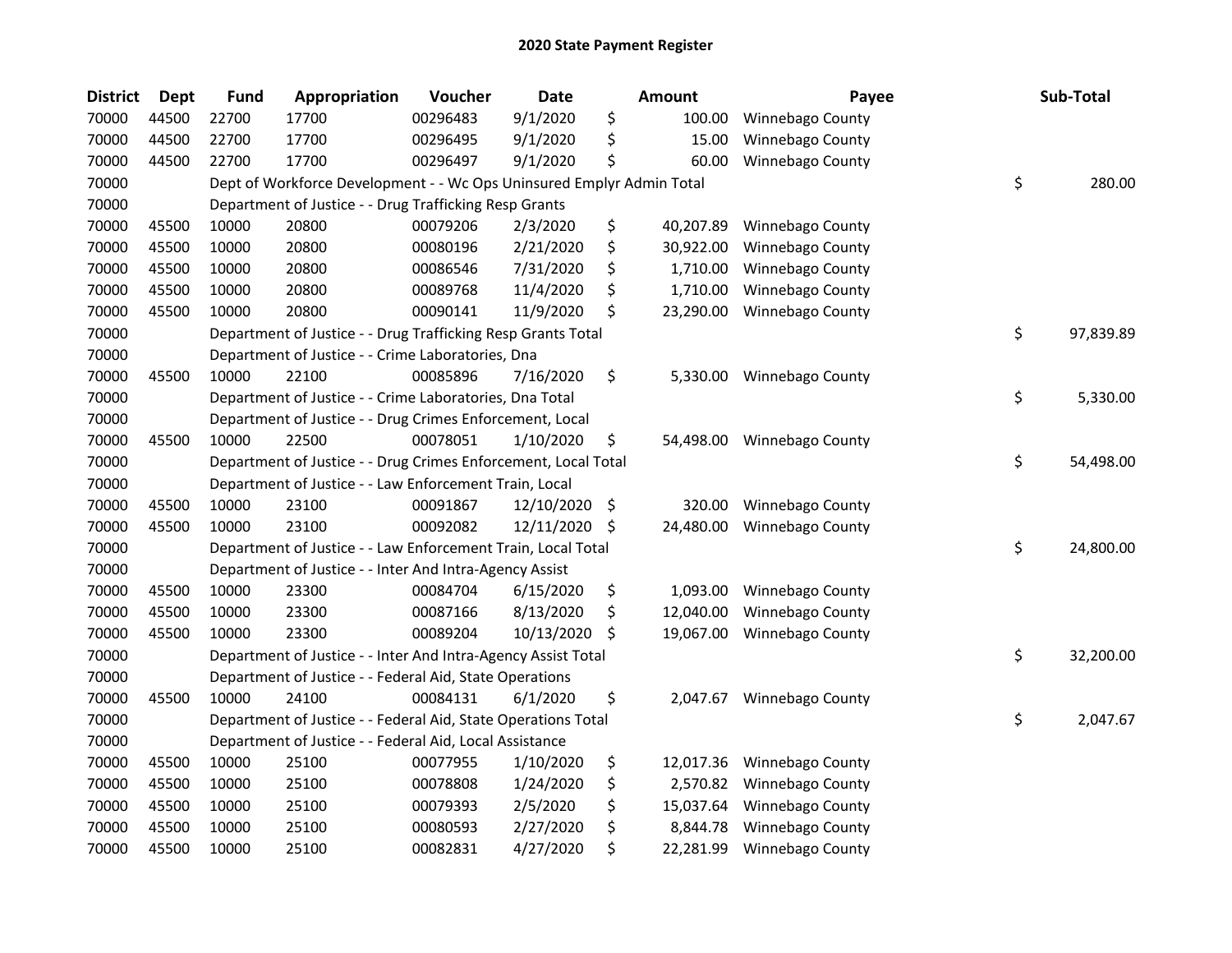| <b>District</b> | <b>Dept</b> | <b>Fund</b> | Appropriation                                                          | Voucher  | <b>Date</b> | Amount          | Payee            | Sub-Total        |
|-----------------|-------------|-------------|------------------------------------------------------------------------|----------|-------------|-----------------|------------------|------------------|
| 70000           | 45500       | 10000       | 25100                                                                  | 00083138 | 5/13/2020   | \$<br>3,017.84  | Winnebago County |                  |
| 70000           | 45500       | 10000       | 25100                                                                  | 00083211 | 5/7/2020    | \$<br>9,550.20  | Winnebago County |                  |
| 70000           | 45500       | 10000       | 25100                                                                  | 00083524 | 5/14/2020   | \$<br>21,871.80 | Winnebago County |                  |
| 70000           | 45500       | 10000       | 25100                                                                  | 00083948 | 5/27/2020   | \$<br>1,329.78  | Winnebago County |                  |
| 70000           | 45500       | 10000       | 25100                                                                  | 00084253 | 6/1/2020    | \$<br>19,817.87 | Winnebago County |                  |
| 70000           | 45500       | 10000       | 25100                                                                  | 00084353 | 6/2/2020    | \$<br>1,358.05  | Winnebago County |                  |
| 70000           | 45500       | 10000       | 25100                                                                  | 00084622 | 6/10/2020   | \$<br>2,983.61  | Winnebago County |                  |
| 70000           | 45500       | 10000       | 25100                                                                  | 00086547 | 7/31/2020   | \$<br>19,248.47 | Winnebago County |                  |
| 70000           | 45500       | 10000       | 25100                                                                  | 00086873 | 8/11/2020   | \$<br>2,384.98  | Winnebago County |                  |
| 70000           | 45500       | 10000       | 25100                                                                  | 00086891 | 8/6/2020    | \$<br>9,901.37  | Winnebago County |                  |
| 70000           | 45500       | 10000       | 25100                                                                  | 00089505 | 10/26/2020  | \$<br>219.54    | Winnebago County |                  |
| 70000           | 45500       | 10000       | 25100                                                                  | 00089824 | 11/5/2020   | \$<br>22,346.34 | Winnebago County |                  |
| 70000           | 45500       | 10000       | 25100                                                                  | 00090249 | 11/9/2020   | \$<br>2,413.13  | Winnebago County |                  |
| 70000           | 45500       | 10000       | 25100                                                                  | 00090616 | 11/16/2020  | \$<br>18,842.92 | Winnebago County |                  |
| 70000           |             |             | Department of Justice - - Federal Aid, Local Assistance Total          |          |             |                 |                  | \$<br>196,038.49 |
| 70000           |             |             | Department of Justice - - Internet Crimes Against Childr               |          |             |                 |                  |                  |
| 70000           | 45500       | 10000       | 28400                                                                  | 00090182 | 11/9/2020   | \$<br>1,721.61  | Winnebago County |                  |
| 70000           | 45500       | 10000       | 28400                                                                  | 00090185 | 11/9/2020   | \$<br>1,852.04  | Winnebago County |                  |
| 70000           | 45500       | 10000       | 28400                                                                  | 00092367 | 12/28/2020  | \$<br>682.40    | Winnebago County |                  |
| 70000           | 45500       | 10000       | 28400                                                                  | 00092370 | 12/28/2020  | \$<br>521.70    | Winnebago County |                  |
| 70000           | 45500       | 10000       | 28400                                                                  | 00092377 | 12/28/2020  | \$<br>2,425.91  | Winnebago County |                  |
| 70000           | 45500       | 10000       | 28400                                                                  | 00092398 | 12/29/2020  | \$<br>1,434.67  | Winnebago County |                  |
| 70000           | 45500       | 10000       | 28400                                                                  | 00092408 | 12/29/2020  | \$<br>1,956.38  | Winnebago County |                  |
| 70000           | 45500       | 10000       | 28400                                                                  | 00092424 | 12/29/2020  | \$<br>2,060.72  | Winnebago County |                  |
| 70000           | 45500       | 10000       | 28400                                                                  | 00092438 | 12/29/2020  | \$<br>2,165.05  | Winnebago County |                  |
| 70000           |             |             | Department of Justice - - Internet Crimes Against Childr Total         |          |             |                 |                  | \$<br>14,820.48  |
| 70000           |             |             | Department of Justice - - Crime Victim Witness Assist                  |          |             |                 |                  |                  |
| 70000           | 45500       | 10000       | 53200                                                                  | 00080524 | 2/26/2020   | \$<br>51,002.80 | Winnebago County |                  |
| 70000           | 45500       | 10000       | 53200                                                                  | 00086070 | 7/16/2020   | \$<br>50,722.71 | Winnebago County |                  |
| 70000           |             |             | Department of Justice - - Crime Victim Witness Assist Total            |          |             |                 |                  | \$<br>101,725.51 |
| 70000           |             |             | Department of Military Affairs - - Federal Aid, Local Assistance       |          |             |                 |                  |                  |
| 70000           | 46500       | 10000       | 34200                                                                  | 00071642 | 1/8/2020    | \$<br>89,381.41 | Winnebago County |                  |
| 70000           | 46500       | 10000       | 34200                                                                  | 00083144 | 9/18/2020   | \$<br>1,846.28  | Winnebago County |                  |
| 70000           |             |             | Department of Military Affairs - - Federal Aid, Local Assistance Total |          |             |                 |                  | \$<br>91,227.69  |
| 70000           |             |             | Department of Military Affairs - - Federal Aid, Homeland Security      |          |             |                 |                  |                  |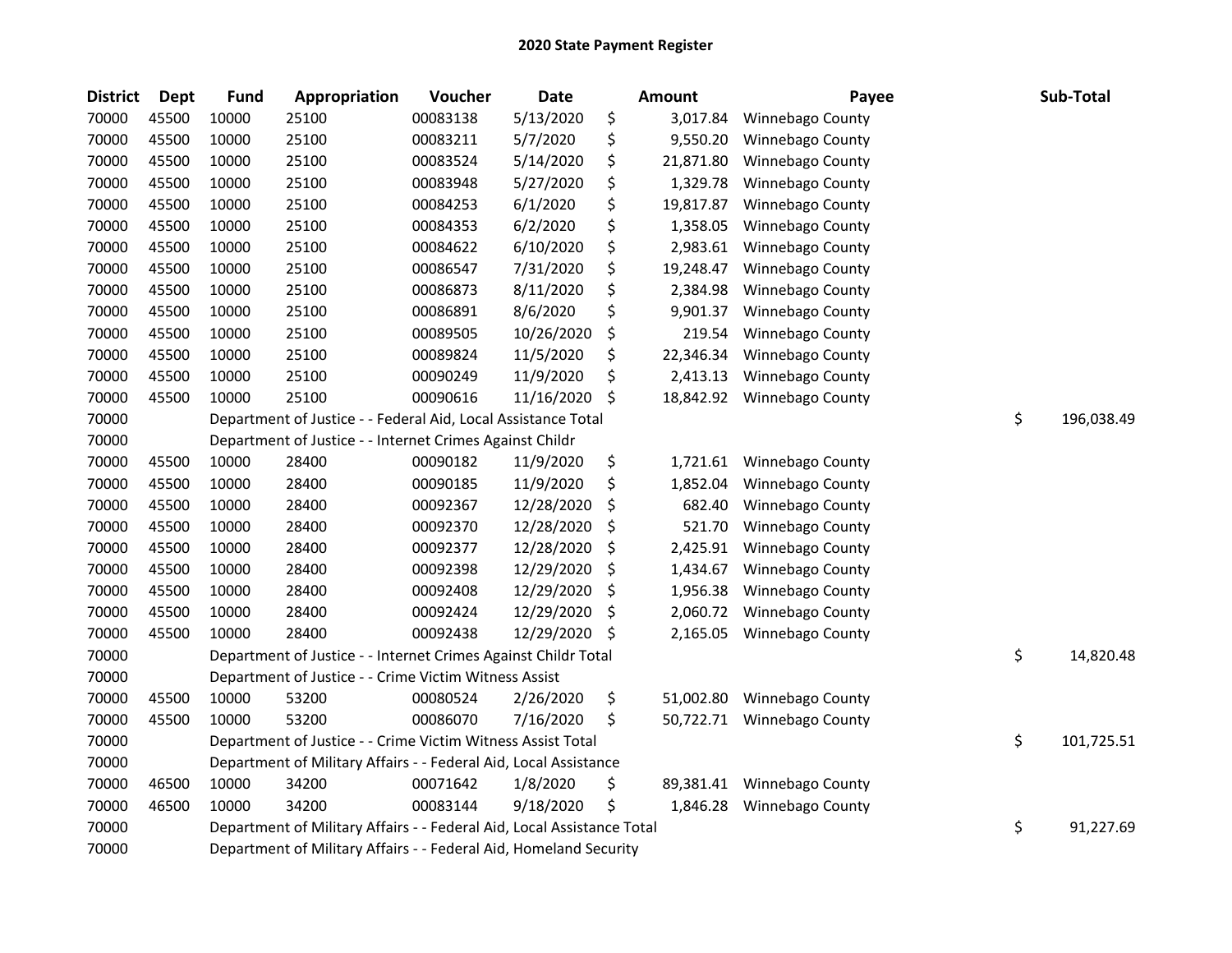| <b>District</b> | Dept  | <b>Fund</b> | Appropriation                                                           | Voucher  | Date          |     | <b>Amount</b> | Payee                      | Sub-Total          |
|-----------------|-------|-------------|-------------------------------------------------------------------------|----------|---------------|-----|---------------|----------------------------|--------------------|
| 70000           | 46500 | 10000       | 35000                                                                   | 00080248 | 7/9/2020      | \$  | 2,318.00      | Winnebago County           |                    |
| 70000           |       |             | Department of Military Affairs - - Federal Aid, Homeland Security Total |          |               |     |               |                            | \$<br>2,318.00     |
| 70000           |       |             | Department of Military Affairs - - Next Generation 911                  |          |               |     |               |                            |                    |
| 70000           | 46500 | 23900       | 36800                                                                   | 00084448 | 10/20/2020 \$ |     | 525.00        | <b>Winnebago County</b>    |                    |
| 70000           |       |             | Department of Military Affairs - - Next Generation 911 Total            |          |               |     |               |                            | \$<br>525.00       |
| 70000           |       |             | Department of Military Affairs - - St Emerg Response Bd Grant Pif       |          |               |     |               |                            |                    |
| 70000           | 46500 | 27200       | 36400                                                                   | 00072402 | 1/21/2020     | \$. | 45,290.43     | <b>Winnebago County</b>    |                    |
| 70000           |       |             | Department of Military Affairs - - St Emerg Response Bd Grant Pif Total |          |               |     |               |                            | \$<br>45,290.43    |
| 70000           |       |             | Department of Veterans Affairs - - County Grants                        |          |               |     |               |                            |                    |
| 70000           | 48500 | 58200       | 26700                                                                   | 00077499 | 2/24/2020     | \$  |               | 13,000.00 Winnebago County |                    |
| 70000           |       |             | Department of Veterans Affairs - - County Grants Total                  |          |               |     |               |                            | \$<br>13,000.00    |
| 70000           |       |             | Department of Veterans Affairs - - Veterans Transportation Grant        |          |               |     |               |                            |                    |
| 70000           | 48500 | 58200       | 28000                                                                   | 00087002 | 11/18/2020 \$ |     | 326.60        | <b>Winnebago County</b>    |                    |
| 70000           |       |             | Department of Veterans Affairs - - Veterans Transportation Grant Total  |          |               |     |               |                            | \$<br>326.60       |
| 70000           |       |             | Department of Administration - - Federal Aid                            |          |               |     |               |                            |                    |
| 70000           | 50500 | 10000       | 14200                                                                   | 00126794 | 8/12/2020     | \$  | 160,371.59    | <b>Winnebago County</b>    |                    |
| 70000           | 50500 | 10000       | 14200                                                                   | 00130305 | 10/2/2020     | \$  | 1,133,271.63  | <b>Winnebago County</b>    |                    |
| 70000           | 50500 | 10000       | 14200                                                                   | 00135417 | 12/10/2020    | S   | 1,479,567.78  | Winnebago County           |                    |
| 70000           | 50500 | 10000       | 14200                                                                   | 00136653 | 12/17/2020    | \$  | 294,326.70    | Winnebago County           |                    |
| 70000           |       |             | Department of Administration - - Federal Aid Total                      |          |               |     |               |                            | \$<br>3,067,537.70 |
| 70000           |       |             | Department of Administration - - Federal Aid, Local Assistance          |          |               |     |               |                            |                    |
| 70000           | 50500 | 10000       | 15500                                                                   | 00116690 | 1/29/2020     | \$  | 18,143.10     | <b>Winnebago County</b>    |                    |
| 70000           | 50500 | 10000       | 15500                                                                   | 00119394 | 3/17/2020     | \$  | 13,223.31     | Winnebago County           |                    |
| 70000           | 50500 | 10000       | 15500                                                                   | 00120269 | 3/31/2020     | \$  | 19,447.63     | Winnebago County           |                    |
| 70000           | 50500 | 10000       | 15500                                                                   | 00121830 | 4/29/2020     | \$  | 6,920.80      | Winnebago County           |                    |
| 70000           | 50500 | 10000       | 15500                                                                   | 00123924 | 6/16/2020     | \$  | 15,623.09     | Winnebago County           |                    |
| 70000           | 50500 | 10000       | 15500                                                                   | 00125572 | 7/15/2020     | \$  | 1,524.31      | Winnebago County           |                    |
| 70000           | 50500 | 10000       | 15500                                                                   | 00128730 | 9/15/2020     | \$  | 11,599.43     | Winnebago County           |                    |
| 70000           | 50500 | 10000       | 15500                                                                   | 00129589 | 9/29/2020     | Ś.  | 8,080.71      | Winnebago County           |                    |
| 70000           | 50500 | 10000       | 15500                                                                   | 00131685 | 10/29/2020    | S   | 8,458.45      | Winnebago County           |                    |
| 70000           | 50500 | 10000       | 15500                                                                   | 00132898 | 11/17/2020    | \$  | 15,048.93     | Winnebago County           |                    |
| 70000           | 50500 | 10000       | 15500                                                                   | 00137476 | 12/29/2020    | \$, | 23,326.88     | Winnebago County           |                    |
| 70000           |       |             | Department of Administration - - Federal Aid, Local Assistance Total    |          |               |     |               |                            | \$<br>141,396.64   |
| 70000           |       |             | Department of Administration - - Central Fuel Clearing                  |          |               |     |               |                            |                    |
| 70000           | 50500 | 10000       | 91300                                                                   | 00117483 | 2/12/2020     | \$  |               | 1,851.15 Winnebago County  |                    |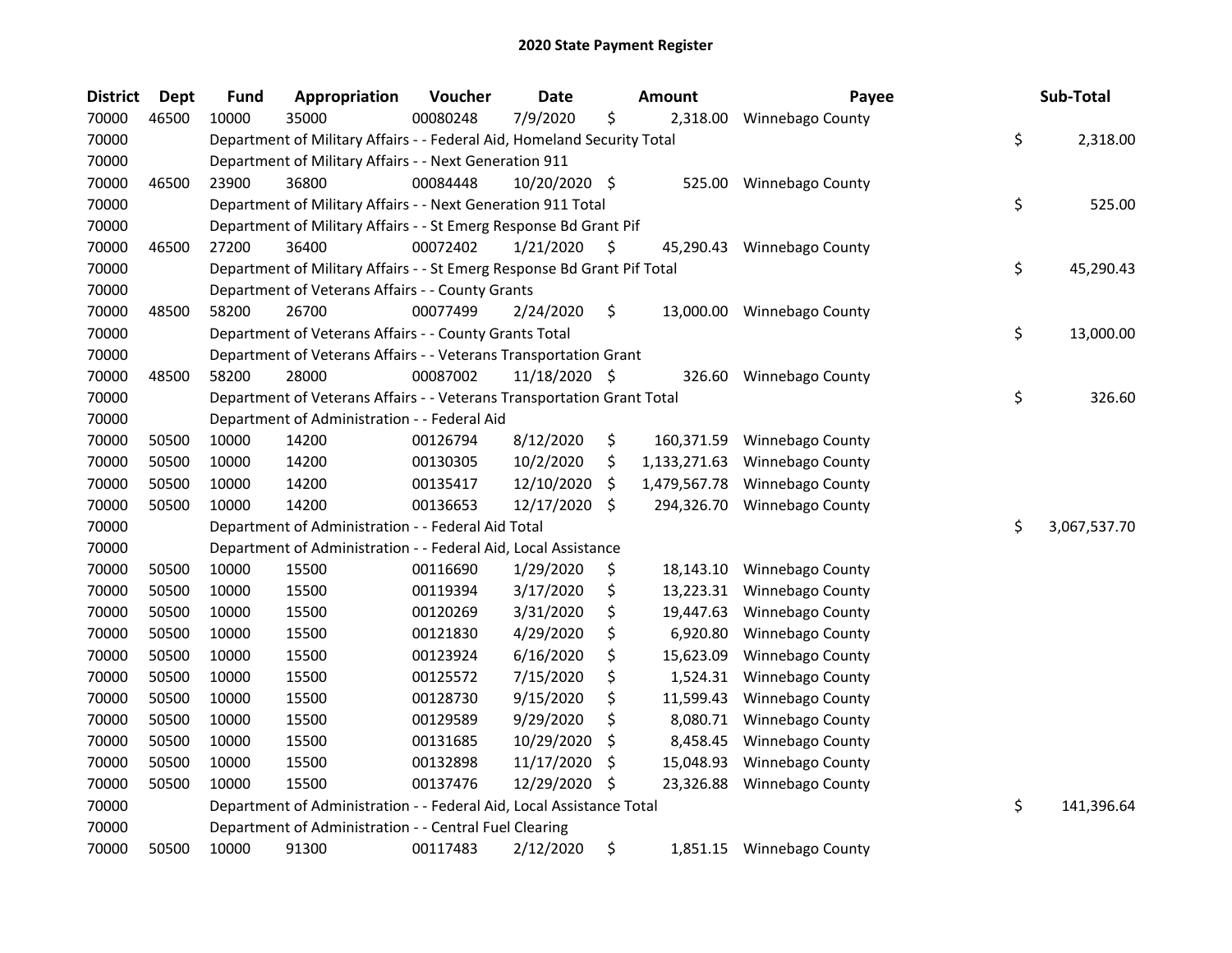| <b>District</b> | Dept  | Fund  | Appropriation                                                         | Voucher  | <b>Date</b> |    | <b>Amount</b> | Payee                   | Sub-Total        |
|-----------------|-------|-------|-----------------------------------------------------------------------|----------|-------------|----|---------------|-------------------------|------------------|
| 70000           | 50500 | 10000 | 91300                                                                 | 00117494 | 2/28/2020   | \$ | 2,025.66      | Winnebago County        |                  |
| 70000           | 50500 | 10000 | 91300                                                                 | 00118960 | 3/30/2020   | \$ | 1,541.82      | Winnebago County        |                  |
| 70000           | 50500 | 10000 | 91300                                                                 | 00122364 | 5/13/2020   | \$ | 1,640.52      | Winnebago County        |                  |
| 70000           | 50500 | 10000 | 91300                                                                 | 00127762 | 9/1/2020    | \$ | 127.26        | Winnebago County        |                  |
| 70000           |       |       | Department of Administration - - Central Fuel Clearing Total          |          |             |    |               |                         | \$<br>7,186.41   |
| 70000           |       |       | Department of Administration - - Low-Income Assistance Grants         |          |             |    |               |                         |                  |
| 70000           | 50500 | 23500 | 37100                                                                 | 00116690 | 1/29/2020   | \$ | 19,634.16     | Winnebago County        |                  |
| 70000           | 50500 | 23500 | 37100                                                                 | 00119394 | 3/17/2020   | \$ | 10,498.34     | Winnebago County        |                  |
| 70000           | 50500 | 23500 | 37100                                                                 | 00120269 | 3/31/2020   | \$ | 13,222.73     | Winnebago County        |                  |
| 70000           | 50500 | 23500 | 37100                                                                 | 00121830 | 4/29/2020   | \$ | 6,714.67      | Winnebago County        |                  |
| 70000           | 50500 | 23500 | 37100                                                                 | 00123924 | 6/16/2020   | \$ | 13,897.19     | Winnebago County        |                  |
| 70000           | 50500 | 23500 | 37100                                                                 | 00125572 | 7/15/2020   | \$ | 34,497.25     | Winnebago County        |                  |
| 70000           | 50500 | 23500 | 37100                                                                 | 00128730 | 9/15/2020   | \$ | 19,098.55     | Winnebago County        |                  |
| 70000           | 50500 | 23500 | 37100                                                                 | 00129589 | 9/29/2020   | \$ | 12,436.25     | Winnebago County        |                  |
| 70000           | 50500 | 23500 | 37100                                                                 | 00131685 | 10/29/2020  | \$ | 28,427.39     | Winnebago County        |                  |
| 70000           | 50500 | 23500 | 37100                                                                 | 00132898 | 11/17/2020  | \$ | 15,191.53     | Winnebago County        |                  |
| 70000           | 50500 | 23500 | 37100                                                                 | 00137476 | 12/29/2020  | \$ | 12,483.29     | Winnebago County        |                  |
| 70000           |       |       | Department of Administration - - Low-Income Assistance Grants Total   |          |             |    |               |                         | \$<br>186,101.35 |
| 70000           |       |       | Department of Administration - - Land Information Program; Loca       |          |             |    |               |                         |                  |
| 70000           | 50500 | 26900 | 17300                                                                 | 00117388 | 2/13/2020   | \$ | 1,000.00      | Winnebago County        |                  |
| 70000           | 50500 | 26900 | 17300                                                                 | 00119144 | 4/3/2020    | \$ | 25,000.00     | Winnebago County        |                  |
| 70000           | 50500 | 26900 | 17300                                                                 | 00122456 | 5/14/2020   | \$ | 20,000.00     | Winnebago County        |                  |
| 70000           |       |       | Department of Administration - - Land Information Program; Loca Total |          |             |    |               |                         | \$<br>46,000.00  |
| 70000           |       |       | Elections Commission - - 2018 Hava Election Security                  |          |             |    |               |                         |                  |
| 70000           | 51000 | 22000 | 18200                                                                 | 00004249 | 8/18/2020   | \$ | 75,614.00     | <b>Winnebago County</b> |                  |
| 70000           |       |       | Elections Commission - - 2018 Hava Election Security Total            |          |             |    |               |                         | \$<br>75,614.00  |
| 70000           |       |       | Department of Revenue - - Warrants and Satisfactions                  |          |             |    |               |                         |                  |
| 70000           | 56600 | 10000 | 10100                                                                 | 00156859 | 10/23/2020  | \$ | 1,660.00      | Winnebago County        |                  |
| 70000           | 56600 | 10000 | 10100                                                                 | 00177940 | 8/13/2020   | \$ | 1,595.00      | Winnebago County        |                  |
| 70000           | 56600 | 10000 | 10100                                                                 | 00181675 | 10/14/2020  | S. | 210.50        | Winnebago County        |                  |
| 70000           |       |       | Department of Revenue - - Warrants and Satisfactions Total            |          |             |    |               |                         | \$<br>3,465.50   |
| 70000           |       |       | Circuit Courts - - Circuit Court Costs                                |          |             |    |               |                         |                  |
| 70000           | 62500 | 10000 | 10500                                                                 | 00001805 | 1/17/2020   | \$ | 261,990.00    | Winnebago County        |                  |
| 70000           | 62500 | 10000 | 10500                                                                 | 00001999 | 7/17/2020   | \$ | 431,872.00    | Winnebago County        |                  |
| 70000           |       |       | Circuit Courts - - Circuit Court Costs Total                          |          |             |    |               |                         | \$<br>693,862.00 |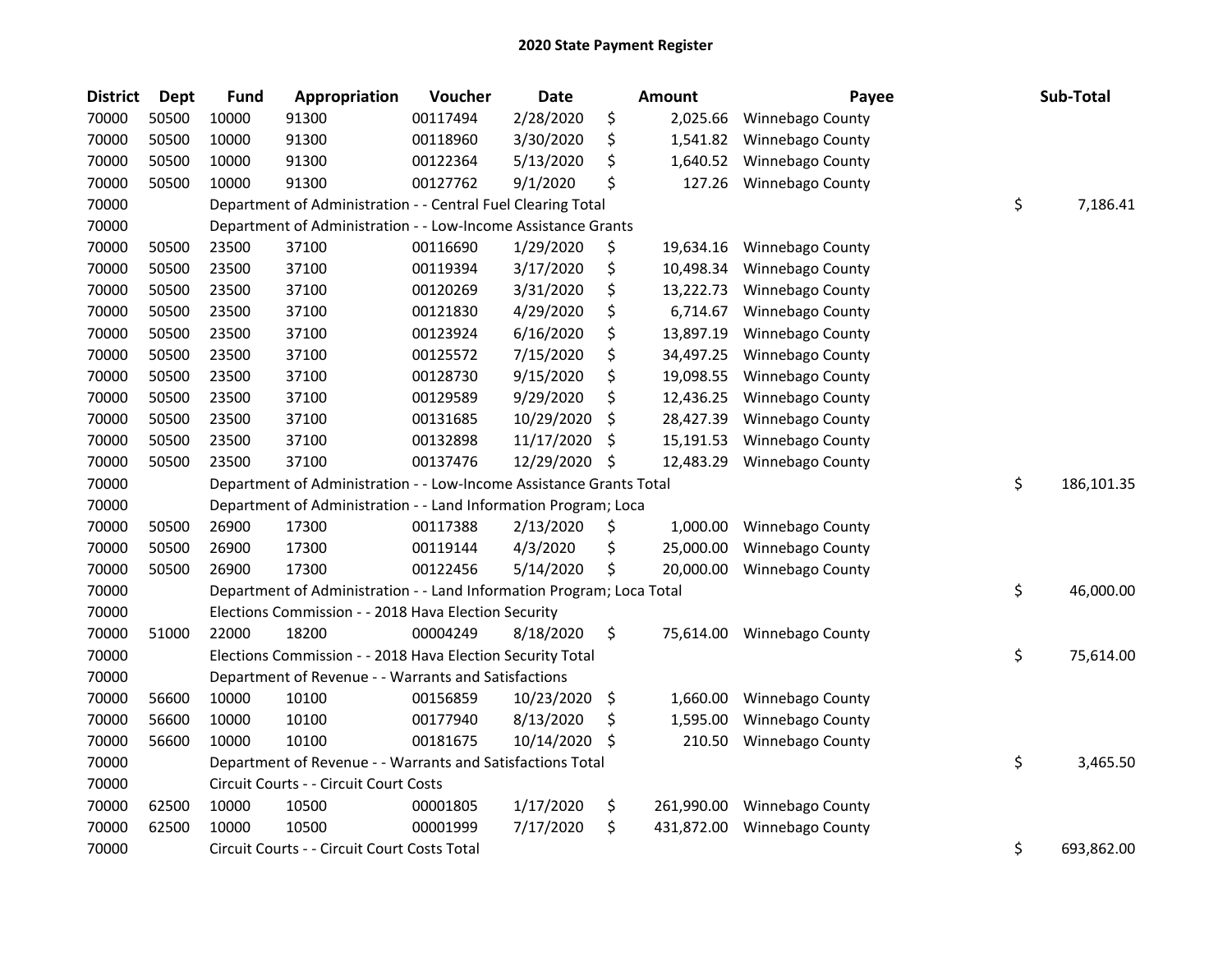| <b>District</b> | <b>Dept</b> | <b>Fund</b> | Appropriation                                                         | Voucher  | <b>Date</b> |     | <b>Amount</b> | Payee                   | Sub-Total           |
|-----------------|-------------|-------------|-----------------------------------------------------------------------|----------|-------------|-----|---------------|-------------------------|---------------------|
| 70000           |             |             | Supreme Court - - General Program Operations                          |          |             |     |               |                         |                     |
| 70000           | 68000       | 10000       | 20100                                                                 | 00008921 | 1/24/2020   | \$  | 701.25        | Winnebago County        |                     |
| 70000           | 68000       | 10000       | 20100                                                                 | 00009232 | 2/25/2020   | \$  | 701.25        | Winnebago County        |                     |
| 70000           | 68000       | 10000       | 20100                                                                 | 00009515 | 3/25/2020   | \$  | 701.25        | Winnebago County        |                     |
| 70000           | 68000       | 10000       | 20100                                                                 | 00009712 | 4/24/2020   | \$  | 701.25        | Winnebago County        |                     |
| 70000           | 68000       | 10000       | 20100                                                                 | 00009947 | 6/1/2020    | \$  | 701.25        | Winnebago County        |                     |
| 70000           | 68000       | 10000       | 20100                                                                 | 00010486 | 7/24/2020   | \$  | 701.25        | Winnebago County        |                     |
| 70000           | 68000       | 10000       | 20100                                                                 | 00010723 | 8/25/2020   | \$  | 701.25        | Winnebago County        |                     |
| 70000           | 68000       | 10000       | 20100                                                                 | 00010882 | 9/25/2020   | \$  | 701.25        | Winnebago County        |                     |
| 70000           | 68000       | 10000       | 20100                                                                 | 00011158 | 10/26/2020  | \$  | 701.25        | Winnebago County        |                     |
| 70000           | 68000       | 10000       | 20100                                                                 | 00011411 | 11/25/2020  | \$  | 701.25        | Winnebago County        |                     |
| 70000           | 68000       | 10000       | 20100                                                                 | 00011596 | 12/28/2020  | \$  | 701.25        | Winnebago County        |                     |
| 70000           |             |             | Supreme Court - - General Program Operations Total                    |          |             |     |               |                         | \$<br>7,713.75      |
| 70000           |             |             | Shared Revenue and Tax Relief - - County And Municipal Aid            |          |             |     |               |                         |                     |
| 70000           | 83500       | 10000       | 10500                                                                 | 00069311 | 7/27/2020   | \$  | 327,149.29    | Winnebago County        |                     |
| 70000           | 83500       | 10000       | 10500                                                                 | 00073282 | 11/16/2020  | \$  | 1,853,845.99  | Winnebago County        |                     |
| 70000           |             |             | Shared Revenue and Tax Relief - - County And Municipal Aid Total      |          |             |     |               |                         | \$<br>2,180,995.28  |
| 70000           |             |             | Shared Revenue and Tax Relief - - Exempt Computer Aid                 |          |             |     |               |                         |                     |
| 70000           | 83500       | 10000       | 10900                                                                 | 00064642 | 7/27/2020   | \$  | 641,587.65    | Winnebago County        |                     |
| 70000           |             |             | Shared Revenue and Tax Relief - - Exempt Computer Aid Total           |          |             |     |               |                         | \$<br>641,587.65    |
| 70000           |             |             | Shared Revenue and Tax Relief - - Utility Aid                         |          |             |     |               |                         |                     |
| 70000           | 83500       | 10000       | 11000                                                                 | 00069311 | 7/27/2020   | \$  | 112,868.94    | Winnebago County        |                     |
| 70000           | 83500       | 10000       | 11000                                                                 | 00073282 | 11/16/2020  | \$  | 650,310.17    | Winnebago County        |                     |
| 70000           |             |             | Shared Revenue and Tax Relief - - Utility Aid Total                   |          |             |     |               |                         | \$<br>763,179.11    |
| 70000           |             |             | Shared Revenue and Tax Relief - - Personal Property Aid               |          |             |     |               |                         |                     |
| 70000           | 83500       | 10000       | 11100                                                                 | 00060005 | 5/4/2020    | \$  | 338,029.18    | Winnebago County        |                     |
| 70000           |             |             | Shared Revenue and Tax Relief - - Personal Property Aid Total         |          |             |     |               |                         | \$<br>338,029.18    |
| 70000           |             |             | Shared Revenue and Tax Relief - - School Lvy Tx/First Dollar Cr       |          |             |     |               |                         |                     |
| 70000           | 83500       | 10000       | 30200                                                                 | 00064048 | 7/27/2020   | \$  | 1,157,639.61  | Winnebago County        |                     |
| 70000           | 83500       | 10000       | 30200                                                                 | 00067441 | 7/27/2020   | \$  | 7,205,673.55  | Winnebago County        |                     |
| 70000           |             |             | Shared Revenue and Tax Relief - - School Lvy Tx/First Dollar Cr Total |          |             |     |               |                         | \$<br>8,363,313.16  |
| 70000           |             |             | Shared Revenue and Tax Relief - - Lottery & Gaming Credit             |          |             |     |               |                         |                     |
| 70000           | 83500       | 52100       | 36300                                                                 | 00055770 | 3/23/2020   | \$. | 2,375,858.08  | <b>Winnebago County</b> |                     |
| 70000           |             |             | Shared Revenue and Tax Relief - - Lottery & Gaming Credit Total       |          |             |     |               |                         | \$<br>2,375,858.08  |
| 70000 Total     |             |             |                                                                       |          |             |     |               |                         | \$<br>46,851,101.03 |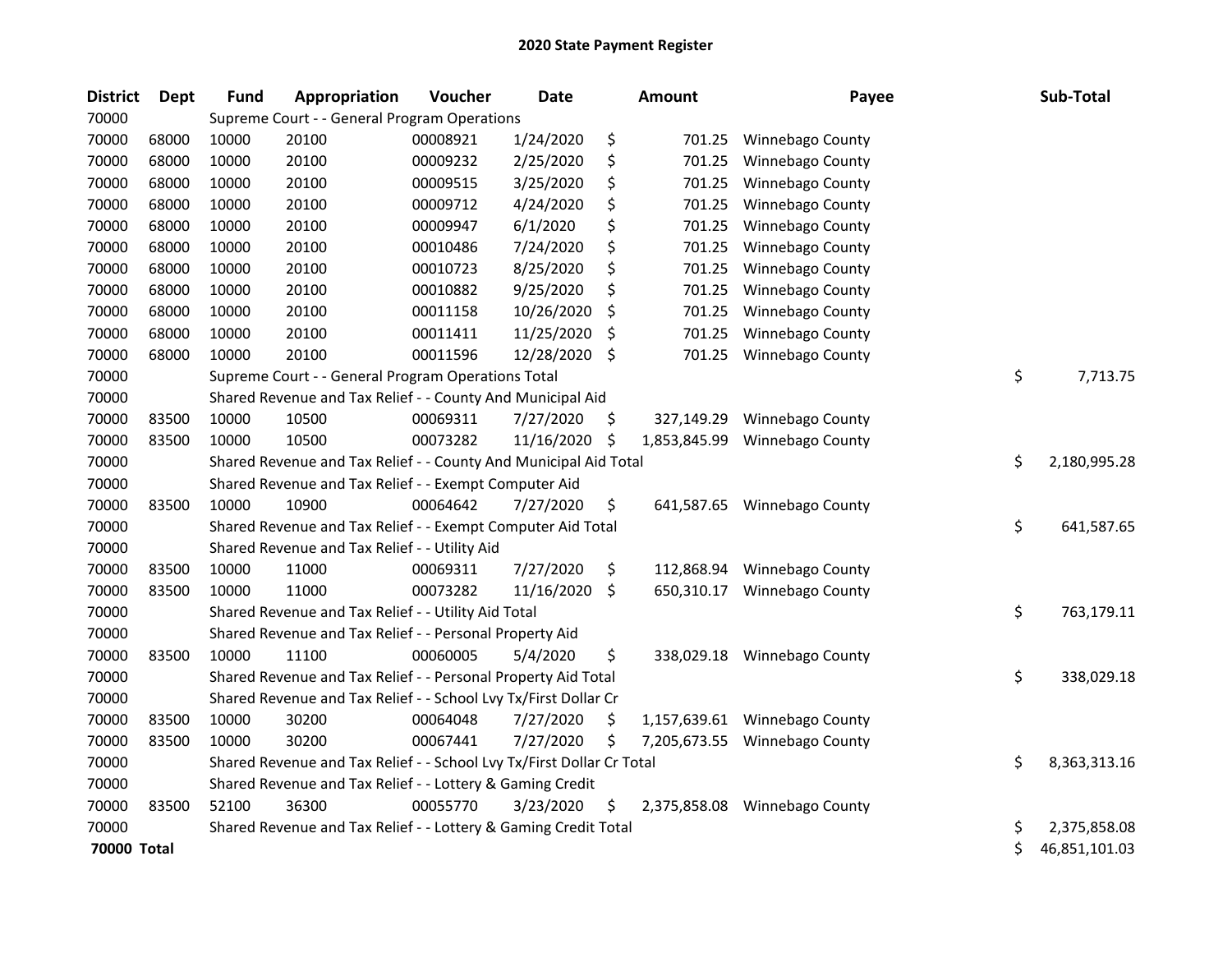| <b>District</b> | <b>Dept</b> | <b>Fund</b> | Appropriation                                                      | Voucher  | Date          |     | <b>Amount</b> | Payee                    | Sub-Total        |
|-----------------|-------------|-------------|--------------------------------------------------------------------|----------|---------------|-----|---------------|--------------------------|------------------|
| 70002           |             |             | Dept of Safety & Prof Services - - Fire Dues Distribution          |          |               |     |               |                          |                  |
| 70002           | 16500       | 10000       | 22500                                                              | 00037343 | 7/20/2020     | \$  |               | 30,489.00 Town Of Algoma |                  |
| 70002           |             |             | Dept of Safety & Prof Services - - Fire Dues Distribution Total    |          |               |     |               |                          | \$<br>30,489.00  |
| 70002           |             |             | Dept of Natural Resources - - Resaids - Cnty Forst, Cl & Mfl       |          |               |     |               |                          |                  |
| 70002           | 37000       | 21200       | 57100                                                              | 00417988 | 6/18/2020     | \$  |               | 6.46 Town Of Algoma      |                  |
| 70002           |             |             | Dept of Natural Resources - - Resaids - Cnty Forst, Cl & Mfl Total |          |               |     |               |                          | \$<br>6.46       |
| 70002           |             |             | Dept of Natural Resources - - Fin Asst For Responsible Units       |          |               |     |               |                          |                  |
| 70002           | 37000       | 27400       | 67000                                                              | 00412583 | 5/29/2020     | \$  |               | 10,735.33 Town Of Algoma |                  |
| 70002           |             |             | Dept of Natural Resources - - Fin Asst For Responsible Units Total |          |               |     |               |                          | \$<br>10,735.33  |
| 70002           |             |             | WI Dept of Transportation - - Trns Aids To Mnc.-Sf                 |          |               |     |               |                          |                  |
| 70002           | 39500       | 21100       | 19100                                                              | 00477290 | 1/6/2020      | \$  |               | 26,654.49 Town Of Algoma |                  |
| 70002           | 39500       | 21100       | 19100                                                              | 00507145 | 4/6/2020      | \$  |               | 26,654.49 Town Of Algoma |                  |
| 70002           | 39500       | 21100       | 19100                                                              | 00544137 | 7/6/2020      | \$  |               | 26,654.49 Town Of Algoma |                  |
| 70002           | 39500       | 21100       | 19100                                                              | 00586963 | 10/5/2020     | \$  |               | 26,654.49 Town Of Algoma |                  |
| 70002           |             |             | WI Dept of Transportation - - Trns Aids To Mnc.-Sf Total           |          |               |     |               |                          | \$<br>106,617.96 |
| 70002           |             |             | WI Dept of Transportation - - Loc Rd Imp Prg St Fd                 |          |               |     |               |                          |                  |
| 70002           | 39500       | 21100       | 27800                                                              | 00624332 | 12/7/2020     | \$  |               | 21,792.96 Town Of Algoma |                  |
| 70002           |             |             | WI Dept of Transportation - - Loc Rd Imp Prg St Fd Total           |          |               |     |               |                          | \$<br>21,792.96  |
| 70002           |             |             | Department of Administration - - Federal Aid                       |          |               |     |               |                          |                  |
| 70002           | 50500       | 10000       | 14200                                                              | 00135404 | 12/10/2020 \$ |     |               | 42,272.56 Town Of Algoma |                  |
| 70002           |             |             | Department of Administration - - Federal Aid Total                 |          |               |     |               |                          | \$<br>42,272.56  |
| 70002           |             |             | Shared Revenue and Tax Relief - - County And Municipal Aid         |          |               |     |               |                          |                  |
| 70002           | 83500       | 10000       | 10500                                                              | 00069290 | 7/27/2020     | \$. |               | 9,120.61 Town Of Algoma  |                  |
| 70002           | 83500       | 10000       | 10500                                                              | 00073261 | 11/16/2020    | \$  |               | 51,683.44 Town Of Algoma |                  |
| 70002           |             |             | Shared Revenue and Tax Relief - - County And Municipal Aid Total   |          |               |     |               |                          | \$<br>60,804.05  |
| 70002           |             |             | Shared Revenue and Tax Relief - - Exempt Computer Aid              |          |               |     |               |                          |                  |
| 70002           | 83500       | 10000       | 10900                                                              | 00066322 | 7/27/2020     | \$  |               | 263.97 Town Of Algoma    |                  |
| 70002           |             |             | Shared Revenue and Tax Relief - - Exempt Computer Aid Total        |          |               |     |               |                          | \$<br>263.97     |
| 70002           |             |             | Shared Revenue and Tax Relief - - Utility Aid                      |          |               |     |               |                          |                  |
| 70002           | 83500       | 10000       | 11000                                                              | 00069290 | 7/27/2020     | \$  | 12.34         | Town Of Algoma           |                  |
| 70002           | 83500       | 10000       | 11000                                                              | 00073261 | 11/16/2020    | \$  |               | 75.76 Town Of Algoma     |                  |
| 70002           |             |             | Shared Revenue and Tax Relief - - Utility Aid Total                |          |               |     |               |                          | \$<br>88.10      |
| 70002           |             |             | Shared Revenue and Tax Relief - - Personal Property Aid            |          |               |     |               |                          |                  |
| 70002           | 83500       | 10000       | 11100                                                              | 00061752 | 5/4/2020      | \$  |               | 3,290.83 Town Of Algoma  |                  |
| 70002           |             |             | Shared Revenue and Tax Relief - - Personal Property Aid Total      |          |               |     |               |                          | \$<br>3,290.83   |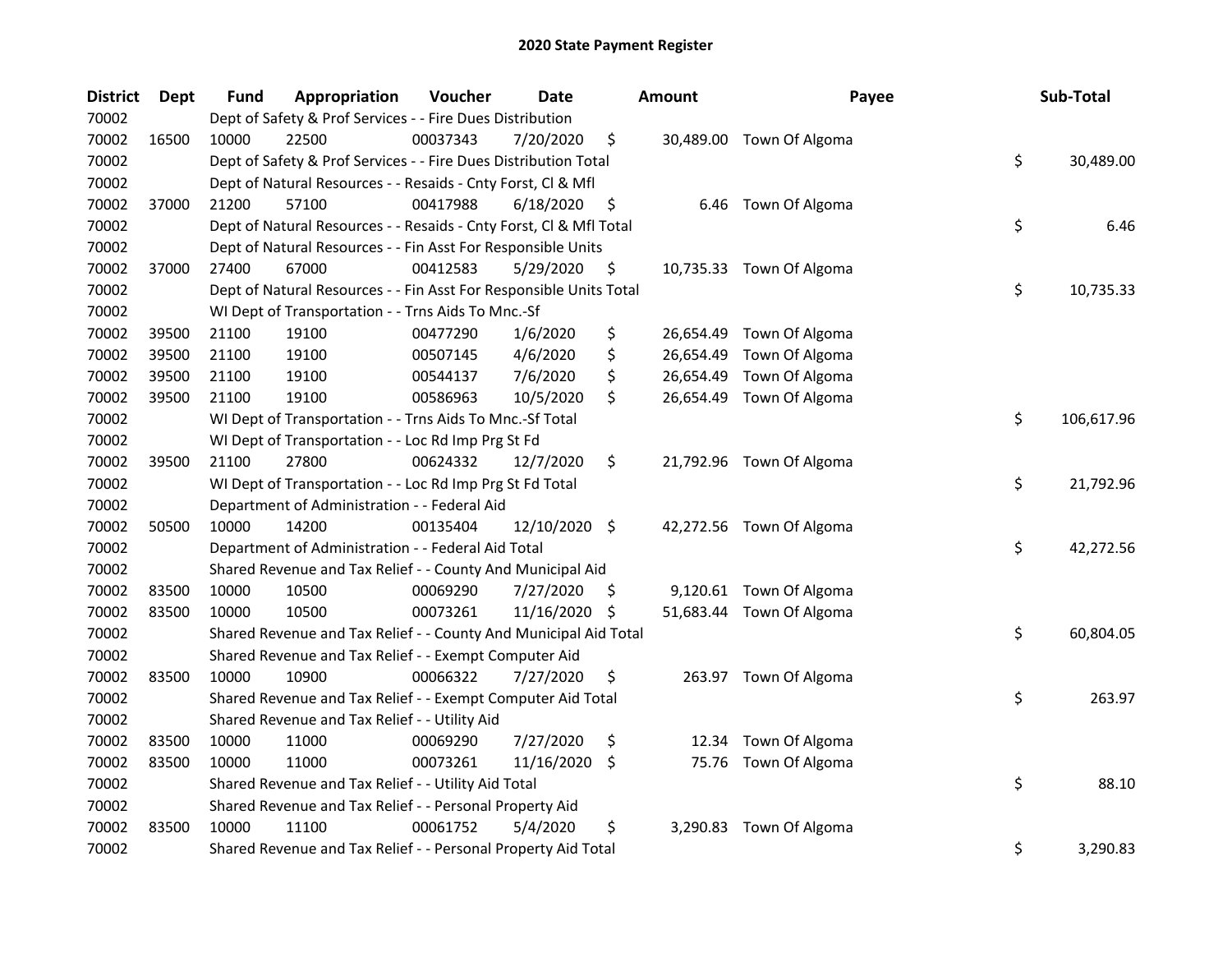| <b>District</b> | <b>Dept</b> | <b>Fund</b> | Appropriation                                                                 | <b>Voucher</b> | Date         | Amount   | Payee          | Sub-Total  |
|-----------------|-------------|-------------|-------------------------------------------------------------------------------|----------------|--------------|----------|----------------|------------|
| 70002           |             |             | Shared Revenue and Tax Relief - - State Aid; Video Service Provider Fee       |                |              |          |                |            |
| 70002           | 83500       | 10000       | 11200                                                                         | 00064547       | 7/27/2020 \$ | 7.425.69 | Town Of Algoma |            |
| 70002           |             |             | Shared Revenue and Tax Relief - - State Aid; Video Service Provider Fee Total |                |              |          |                | 7.425.69   |
| 70002 Total     |             |             |                                                                               |                |              |          |                | 283,786.91 |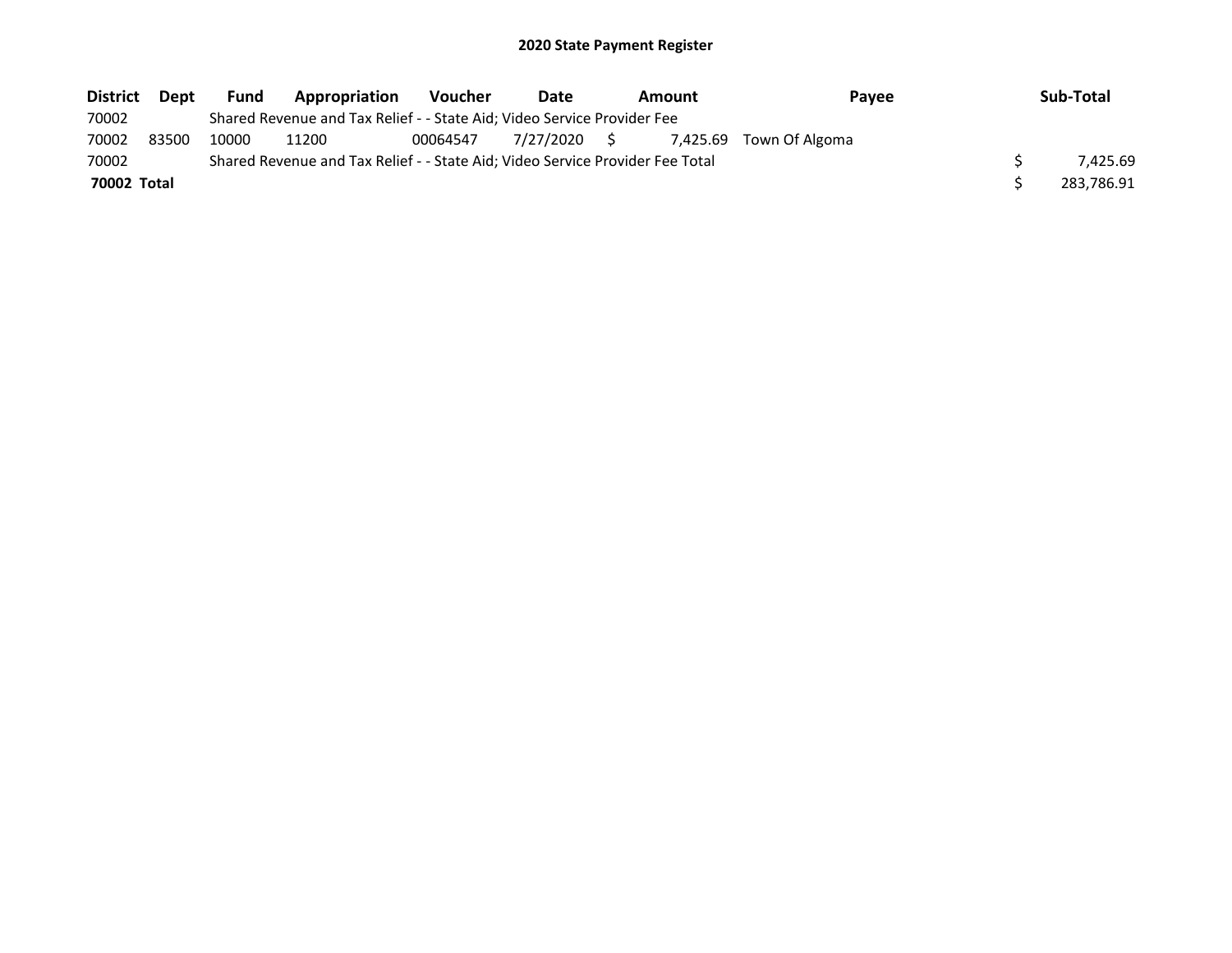| <b>District</b> | Dept  | Fund  | Appropriation                                                      | Voucher  | Date       |     | <b>Amount</b> | Payee                        | Sub-Total       |
|-----------------|-------|-------|--------------------------------------------------------------------|----------|------------|-----|---------------|------------------------------|-----------------|
| 70004           |       |       | Dept of Safety & Prof Services - - Fire Dues Distribution          |          |            |     |               |                              |                 |
| 70004           | 16500 | 10000 | 22500                                                              | 00037344 | 7/20/2020  | \$  |               | 11,745.72 Town Of Black Wolf |                 |
| 70004           |       |       | Dept of Safety & Prof Services - - Fire Dues Distribution Total    |          |            |     |               |                              | \$<br>11,745.72 |
| 70004           |       |       | Dept of Natural Resources - - Resaids - Cnty Forst, Cl & Mfl       |          |            |     |               |                              |                 |
| 70004           | 37000 | 21200 | 57100                                                              | 00417989 | 6/18/2020  | \$  |               | 38.43 Town Of Black Wolf     |                 |
| 70004           |       |       | Dept of Natural Resources - - Resaids - Cnty Forst, Cl & Mfl Total |          |            |     |               |                              | \$<br>38.43     |
| 70004           |       |       | Dept of Natural Resources - - Fin Asst For Responsible Units       |          |            |     |               |                              |                 |
| 70004           | 37000 | 27400 | 67000                                                              | 00413001 | 5/29/2020  | \$  |               | 4,149.94 Town Of Black Wolf  |                 |
| 70004           |       |       | Dept of Natural Resources - - Fin Asst For Responsible Units Total |          |            |     |               |                              | \$<br>4,149.94  |
| 70004           |       |       | Dept of Natural Resources - - Recycling Consolidation Grants       |          |            |     |               |                              |                 |
| 70004           | 37000 | 27400 | 67300                                                              | 00413001 | 5/29/2020  | \$  |               | 618.89 Town Of Black Wolf    |                 |
| 70004           |       |       | Dept of Natural Resources - - Recycling Consolidation Grants Total |          |            |     |               |                              | \$<br>618.89    |
| 70004           |       |       | WI Dept of Transportation - - Trns Aids To Mnc.-Sf                 |          |            |     |               |                              |                 |
| 70004           | 39500 | 21100 | 19100                                                              | 00477291 | 1/6/2020   | \$  |               | 18,501.12 Town Of Black Wolf |                 |
| 70004           | 39500 | 21100 | 19100                                                              | 00507146 | 4/6/2020   | \$  |               | 18,501.12 Town Of Black Wolf |                 |
| 70004           | 39500 | 21100 | 19100                                                              | 00544138 | 7/6/2020   | \$  |               | 18,501.12 Town Of Black Wolf |                 |
| 70004           | 39500 | 21100 | 19100                                                              | 00586964 | 10/5/2020  | \$  |               | 18,501.12 Town Of Black Wolf |                 |
| 70004           |       |       | WI Dept of Transportation - - Trns Aids To Mnc.-Sf Total           |          |            |     |               |                              | \$<br>74,004.48 |
| 70004           |       |       | Department of Administration - - Federal Aid                       |          |            |     |               |                              |                 |
| 70004           | 50500 | 10000 | 14200                                                              | 00130298 | 10/1/2020  | \$  | 6,362.00      | Town Of Black Wolf           |                 |
| 70004           | 50500 | 10000 | 14200                                                              | 00135405 | 12/9/2020  | \$  | 33,501.00     | Town Of Black Wolf           |                 |
| 70004           | 50500 | 10000 | 14200                                                              | 00136644 | 12/16/2020 | \$. |               | 4,230.74 Town Of Black Wolf  |                 |
| 70004           |       |       | Department of Administration - - Federal Aid Total                 |          |            |     |               |                              | \$<br>44,093.74 |
| 70004           |       |       | Elections Commission - - 2018 Hava Election Security               |          |            |     |               |                              |                 |
| 70004           | 51000 | 22000 | 18200                                                              | 00003471 | 6/26/2020  | \$  |               | 2,131.60 Town Of Black Wolf  |                 |
| 70004           |       |       | Elections Commission - - 2018 Hava Election Security Total         |          |            |     |               |                              | \$<br>2,131.60  |
| 70004           |       |       | Shared Revenue and Tax Relief - - County And Municipal Aid         |          |            |     |               |                              |                 |
| 70004           | 83500 | 10000 | 10500                                                              | 00069291 | 7/27/2020  | \$  |               | 4,155.16 Town Of Black Wolf  |                 |
| 70004           | 83500 | 10000 | 10500                                                              | 00073262 | 11/16/2020 | S   |               | 23,545.93 Town Of Black Wolf |                 |
| 70004           |       |       | Shared Revenue and Tax Relief - - County And Municipal Aid Total   |          |            |     |               |                              | \$<br>27,701.09 |
| 70004           |       |       | Shared Revenue and Tax Relief - - Exempt Computer Aid              |          |            |     |               |                              |                 |
| 70004           | 83500 | 10000 | 10900                                                              | 00066323 | 7/27/2020  | \$  |               | 38.45 Town Of Black Wolf     |                 |
| 70004           |       |       | Shared Revenue and Tax Relief - - Exempt Computer Aid Total        |          |            |     |               |                              | \$<br>38.45     |
| 70004           |       |       | Shared Revenue and Tax Relief - - Utility Aid                      |          |            |     |               |                              |                 |
| 70004           | 83500 | 10000 | 11000                                                              | 00069291 | 7/27/2020  | \$  |               | 0.52 Town Of Black Wolf      |                 |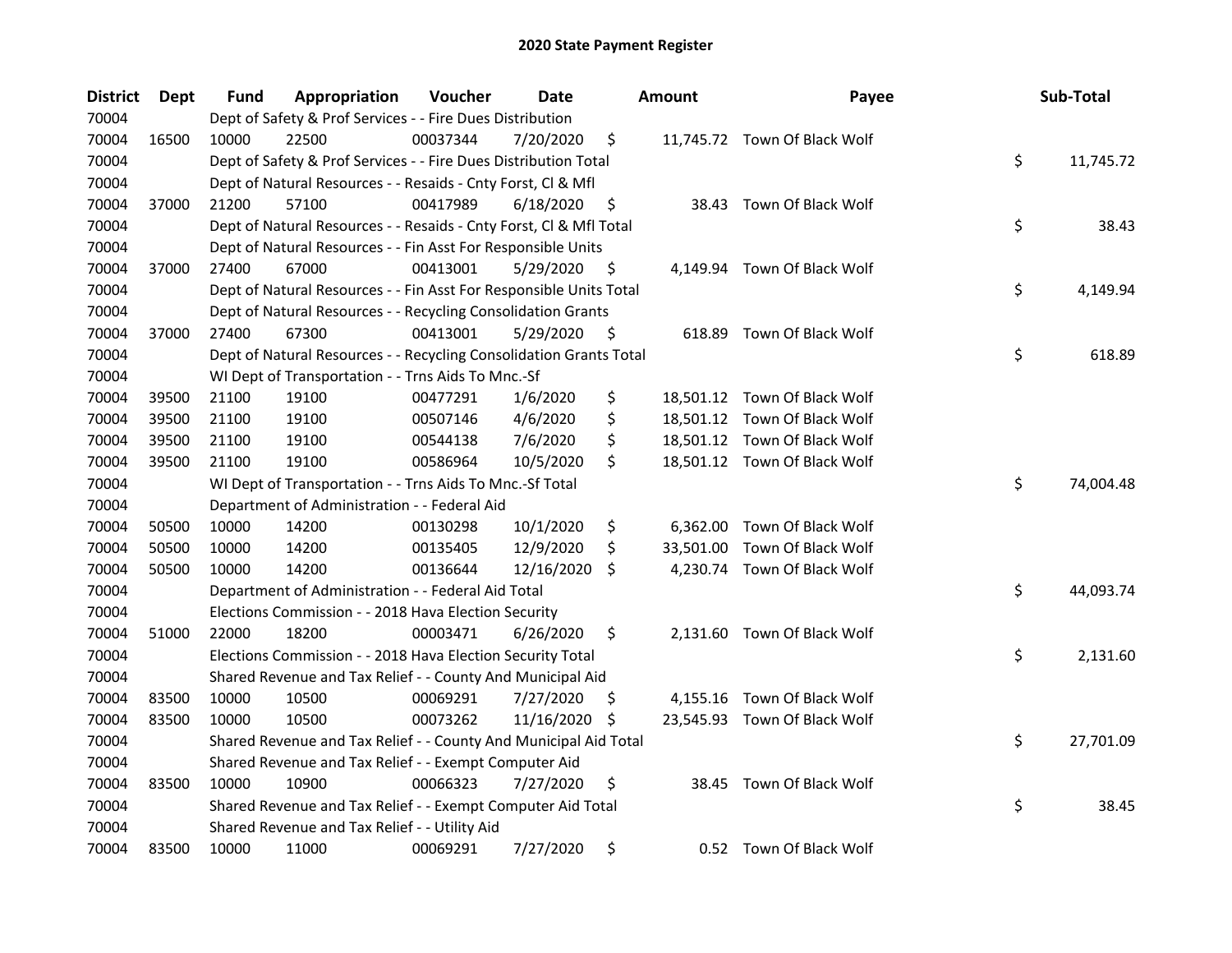| <b>District</b> | Dept  | <b>Fund</b> | Appropriation                                                                 | Voucher  | Date       |   | <b>Amount</b> | Payee              | Sub-Total  |
|-----------------|-------|-------------|-------------------------------------------------------------------------------|----------|------------|---|---------------|--------------------|------------|
| 70004           | 83500 | 10000       | 11000                                                                         | 00073262 | 11/16/2020 |   | 15.26         | Town Of Black Wolf |            |
| 70004           |       |             | Shared Revenue and Tax Relief - - Utility Aid Total                           |          |            |   |               |                    | 15.78      |
| 70004           |       |             | Shared Revenue and Tax Relief - - Personal Property Aid                       |          |            |   |               |                    |            |
| 70004           | 83500 | 10000       | 11100                                                                         | 00061753 | 5/4/2020   |   | 485.19        | Town Of Black Wolf |            |
| 70004           |       |             | Shared Revenue and Tax Relief - - Personal Property Aid Total                 |          |            |   |               |                    | 485.19     |
| 70004           |       |             | Shared Revenue and Tax Relief - - State Aid; Video Service Provider Fee       |          |            |   |               |                    |            |
| 70004           | 83500 | 10000       | 11200                                                                         | 00064548 | 7/27/2020  | S | 2,895.12      | Town Of Black Wolf |            |
| 70004           |       |             | Shared Revenue and Tax Relief - - State Aid; Video Service Provider Fee Total |          |            |   |               |                    | 2.895.12   |
| 70004 Total     |       |             |                                                                               |          |            |   |               |                    | 167,918.43 |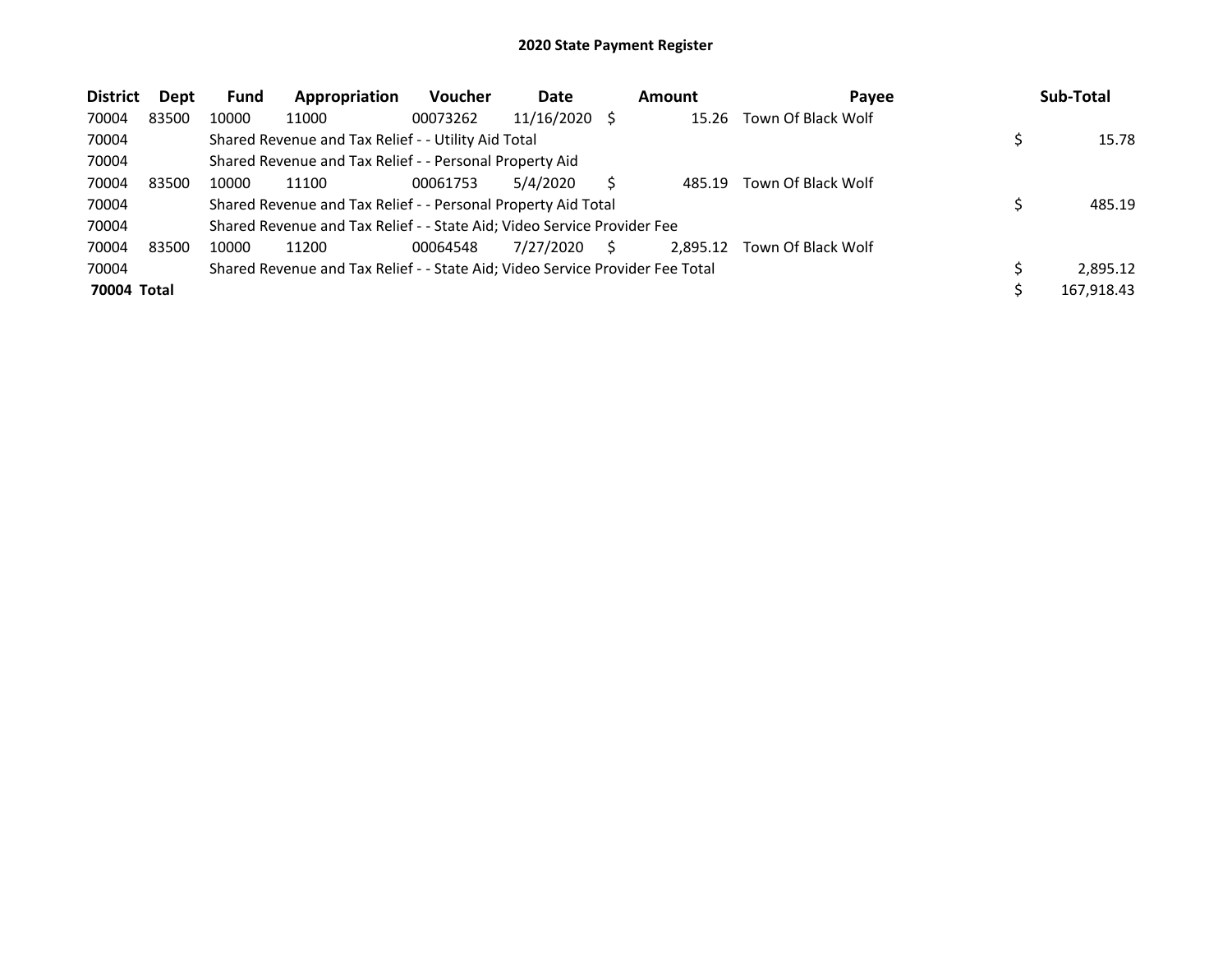| <b>District</b> | <b>Dept</b> | <b>Fund</b> | Appropriation                                                     | Voucher  | <b>Date</b> | Amount          | Payee           | Sub-Total       |
|-----------------|-------------|-------------|-------------------------------------------------------------------|----------|-------------|-----------------|-----------------|-----------------|
| 70006           |             |             | Dept of Safety & Prof Services - - Fire Dues Distribution         |          |             |                 |                 |                 |
| 70006           | 16500       | 10000       | 22500                                                             | 00037345 | 7/20/2020   | \$<br>23,922.18 | Town Of Clayton |                 |
| 70006           |             |             | Dept of Safety & Prof Services - - Fire Dues Distribution Total   |          |             |                 |                 | \$<br>23,922.18 |
| 70006           |             |             | Dept of Natural Resources - - Aids In Lieu Of Taxes - Gener       |          |             |                 |                 |                 |
| 70006           | 37000       | 10000       | 50300                                                             | 00385895 | 1/28/2020   | \$<br>7,022.46  | Town Of Clayton |                 |
| 70006           | 37000       | 10000       | 50300                                                             | 00403992 | 4/21/2020   | \$<br>623.02    | Town Of Clayton |                 |
| 70006           |             |             | Dept of Natural Resources - - Aids In Lieu Of Taxes - Gener Total |          |             |                 |                 | \$<br>7,645.48  |
| 70006           |             |             | Dept of Natural Resources - - Taxes & Assessmts-Conserv Fund      |          |             |                 |                 |                 |
| 70006           | 37000       | 21200       | 16900                                                             | 00383027 | 1/17/2020   | \$<br>26.25     | Town Of Clayton |                 |
| 70006           | 37000       | 21200       | 16900                                                             | 00383028 | 1/17/2020   | \$<br>26.25     | Town Of Clayton |                 |
| 70006           | 37000       | 21200       | 16900                                                             | 00383029 | 1/17/2020   | \$<br>26.25     | Town Of Clayton |                 |
| 70006           | 37000       | 21200       | 16900                                                             | 00383030 | 1/17/2020   | \$<br>26.25     | Town Of Clayton |                 |
| 70006           | 37000       | 21200       | 16900                                                             | 00383031 | 1/17/2020   | \$<br>26.25     | Town Of Clayton |                 |
| 70006           | 37000       | 21200       | 16900                                                             | 00383032 | 1/17/2020   | \$<br>26.25     | Town Of Clayton |                 |
| 70006           | 37000       | 21200       | 16900                                                             | 00383033 | 1/17/2020   | \$<br>26.25     | Town Of Clayton |                 |
| 70006           | 37000       | 21200       | 16900                                                             | 00383034 | 1/17/2020   | \$<br>26.25     | Town Of Clayton |                 |
| 70006           | 37000       | 21200       | 16900                                                             | 00383035 | 1/17/2020   | \$<br>26.25     | Town Of Clayton |                 |
| 70006           | 37000       | 21200       | 16900                                                             | 00383036 | 1/17/2020   | \$<br>26.25     | Town Of Clayton |                 |
| 70006           | 37000       | 21200       | 16900                                                             | 00383037 | 1/17/2020   | \$<br>26.25     | Town Of Clayton |                 |
| 70006           | 37000       | 21200       | 16900                                                             | 00383038 | 1/17/2020   | \$<br>26.25     | Town Of Clayton |                 |
| 70006           | 37000       | 21200       | 16900                                                             | 00383039 | 1/17/2020   | \$<br>26.25     | Town Of Clayton |                 |
| 70006           | 37000       | 21200       | 16900                                                             | 00383040 | 1/17/2020   | \$<br>26.25     | Town Of Clayton |                 |
| 70006           | 37000       | 21200       | 16900                                                             | 00383041 | 1/17/2020   | \$<br>26.25     | Town Of Clayton |                 |
| 70006           | 37000       | 21200       | 16900                                                             | 00383042 | 1/17/2020   | \$<br>26.25     | Town Of Clayton |                 |
| 70006           | 37000       | 21200       | 16900                                                             | 00383043 | 1/17/2020   | \$<br>26.25     | Town Of Clayton |                 |
| 70006           | 37000       | 21200       | 16900                                                             | 00383044 | 1/17/2020   | \$<br>26.25     | Town Of Clayton |                 |
| 70006           | 37000       | 21200       | 16900                                                             | 00383045 | 1/17/2020   | \$<br>26.25     | Town Of Clayton |                 |
| 70006           | 37000       | 21200       | 16900                                                             | 00383046 | 1/17/2020   | \$<br>26.25     | Town Of Clayton |                 |
| 70006           | 37000       | 21200       | 16900                                                             | 00383047 | 1/17/2020   | \$<br>26.25     | Town Of Clayton |                 |
| 70006           | 37000       | 21200       | 16900                                                             | 00383048 | 1/17/2020   | \$<br>26.25     | Town Of Clayton |                 |
| 70006           | 37000       | 21200       | 16900                                                             | 00383049 | 1/17/2020   | \$<br>26.25     | Town Of Clayton |                 |
| 70006           | 37000       | 21200       | 16900                                                             | 00383050 | 1/17/2020   | \$<br>26.25     | Town Of Clayton |                 |
| 70006           | 37000       | 21200       | 16900                                                             | 00383051 | 1/17/2020   | \$<br>26.25     | Town Of Clayton |                 |
| 70006           | 37000       | 21200       | 16900                                                             | 00383052 | 1/17/2020   | \$<br>26.25     | Town Of Clayton |                 |
| 70006           | 37000       | 21200       | 16900                                                             | 00383053 | 1/17/2020   | \$<br>26.25     | Town Of Clayton |                 |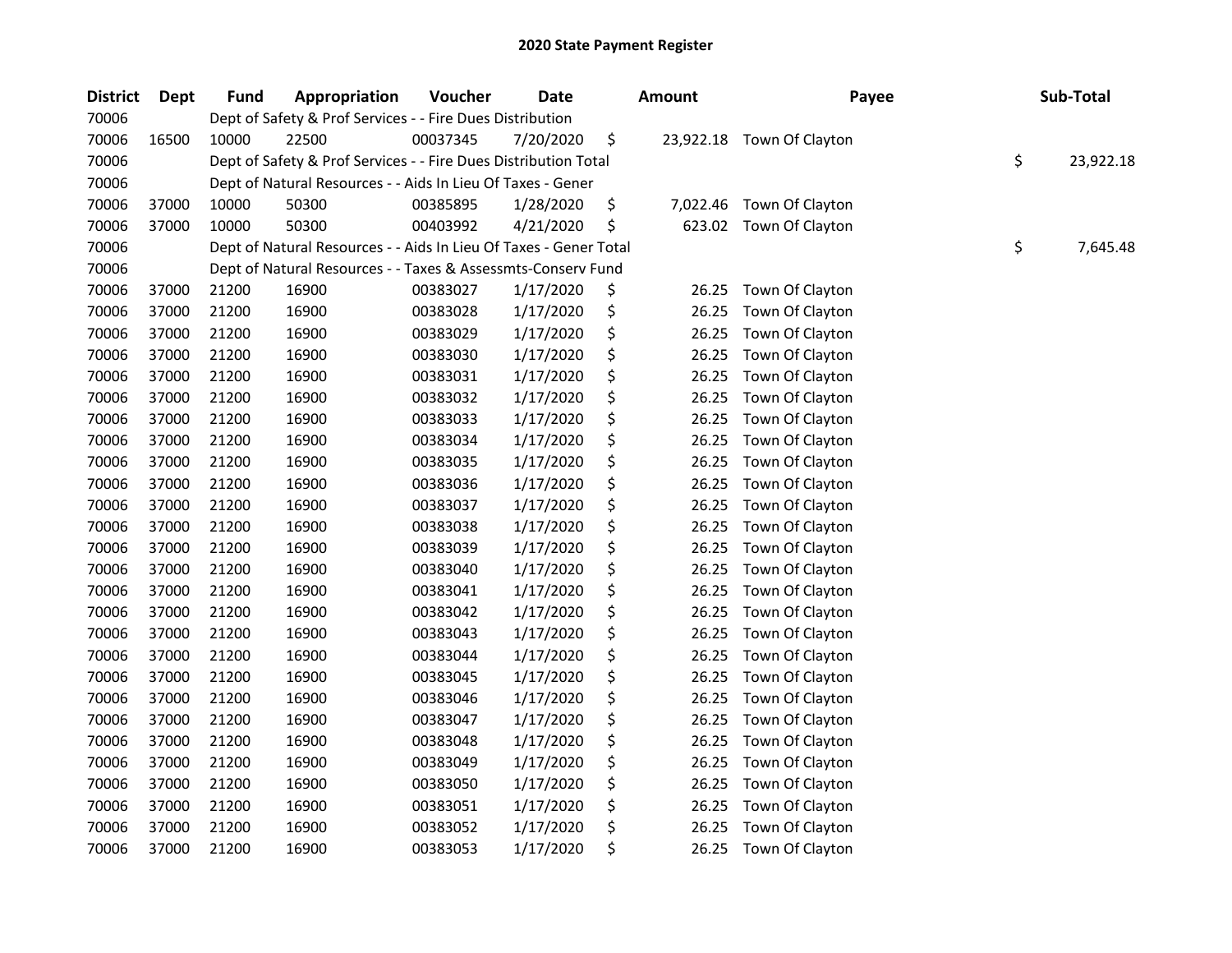| <b>District</b> | <b>Dept</b> | Fund  | Appropriation | Voucher  | <b>Date</b> | <b>Amount</b> | Payee           | Sub-Total |
|-----------------|-------------|-------|---------------|----------|-------------|---------------|-----------------|-----------|
| 70006           | 37000       | 21200 | 16900         | 00383054 | 1/17/2020   | \$<br>26.25   | Town Of Clayton |           |
| 70006           | 37000       | 21200 | 16900         | 00383055 | 1/17/2020   | \$<br>26.25   | Town Of Clayton |           |
| 70006           | 37000       | 21200 | 16900         | 00383056 | 1/17/2020   | \$<br>26.25   | Town Of Clayton |           |
| 70006           | 37000       | 21200 | 16900         | 00383057 | 1/17/2020   | \$<br>26.25   | Town Of Clayton |           |
| 70006           | 37000       | 21200 | 16900         | 00383058 | 1/17/2020   | \$<br>26.25   | Town Of Clayton |           |
| 70006           | 37000       | 21200 | 16900         | 00383059 | 1/17/2020   | \$<br>26.25   | Town Of Clayton |           |
| 70006           | 37000       | 21200 | 16900         | 00383060 | 1/17/2020   | \$<br>26.25   | Town Of Clayton |           |
| 70006           | 37000       | 21200 | 16900         | 00383061 | 1/17/2020   | \$<br>26.25   | Town Of Clayton |           |
| 70006           | 37000       | 21200 | 16900         | 00383062 | 1/17/2020   | \$<br>26.25   | Town Of Clayton |           |
| 70006           | 37000       | 21200 | 16900         | 00383063 | 1/17/2020   | \$<br>26.25   | Town Of Clayton |           |
| 70006           | 37000       | 21200 | 16900         | 00383064 | 1/17/2020   | \$<br>26.25   | Town Of Clayton |           |
| 70006           | 37000       | 21200 | 16900         | 00383065 | 1/17/2020   | \$<br>26.25   | Town Of Clayton |           |
| 70006           | 37000       | 21200 | 16900         | 00383066 | 1/17/2020   | \$<br>26.25   | Town Of Clayton |           |
| 70006           | 37000       | 21200 | 16900         | 00383067 | 1/17/2020   | \$<br>26.25   | Town Of Clayton |           |
| 70006           | 37000       | 21200 | 16900         | 00383068 | 1/17/2020   | \$<br>26.25   | Town Of Clayton |           |
| 70006           | 37000       | 21200 | 16900         | 00383069 | 1/17/2020   | \$<br>26.25   | Town Of Clayton |           |
| 70006           | 37000       | 21200 | 16900         | 00383070 | 1/17/2020   | \$<br>26.25   | Town Of Clayton |           |
| 70006           | 37000       | 21200 | 16900         | 00383071 | 1/17/2020   | \$<br>26.25   | Town Of Clayton |           |
| 70006           | 37000       | 21200 | 16900         | 00383072 | 1/17/2020   | \$<br>26.25   | Town Of Clayton |           |
| 70006           | 37000       | 21200 | 16900         | 00383073 | 1/17/2020   | \$<br>26.25   | Town Of Clayton |           |
| 70006           | 37000       | 21200 | 16900         | 00383074 | 1/17/2020   | \$<br>26.25   | Town Of Clayton |           |
| 70006           | 37000       | 21200 | 16900         | 00383075 | 1/17/2020   | \$<br>26.25   | Town Of Clayton |           |
| 70006           | 37000       | 21200 | 16900         | 00383076 | 1/17/2020   | \$<br>26.25   | Town Of Clayton |           |
| 70006           | 37000       | 21200 | 16900         | 00383077 | 1/17/2020   | \$<br>26.25   | Town Of Clayton |           |
| 70006           | 37000       | 21200 | 16900         | 00383078 | 1/17/2020   | \$<br>26.25   | Town Of Clayton |           |
| 70006           | 37000       | 21200 | 16900         | 00383079 | 1/17/2020   | \$<br>26.25   | Town Of Clayton |           |
| 70006           | 37000       | 21200 | 16900         | 00383080 | 1/17/2020   | \$<br>26.25   | Town Of Clayton |           |
| 70006           | 37000       | 21200 | 16900         | 00383081 | 1/17/2020   | \$<br>26.25   | Town Of Clayton |           |
| 70006           | 37000       | 21200 | 16900         | 00383082 | 1/17/2020   | \$<br>26.25   | Town Of Clayton |           |
| 70006           | 37000       | 21200 | 16900         | 00383083 | 1/17/2020   | \$<br>26.25   | Town Of Clayton |           |
| 70006           | 37000       | 21200 | 16900         | 00383084 | 1/17/2020   | \$<br>26.25   | Town Of Clayton |           |
| 70006           | 37000       | 21200 | 16900         | 00383085 | 1/17/2020   | \$<br>26.25   | Town Of Clayton |           |
| 70006           | 37000       | 21200 | 16900         | 00383086 | 1/17/2020   | \$<br>26.25   | Town Of Clayton |           |
| 70006           | 37000       | 21200 | 16900         | 00383087 | 1/17/2020   | \$<br>26.25   | Town Of Clayton |           |
| 70006           | 37000       | 21200 | 16900         | 00383088 | 1/17/2020   | \$<br>26.25   | Town Of Clayton |           |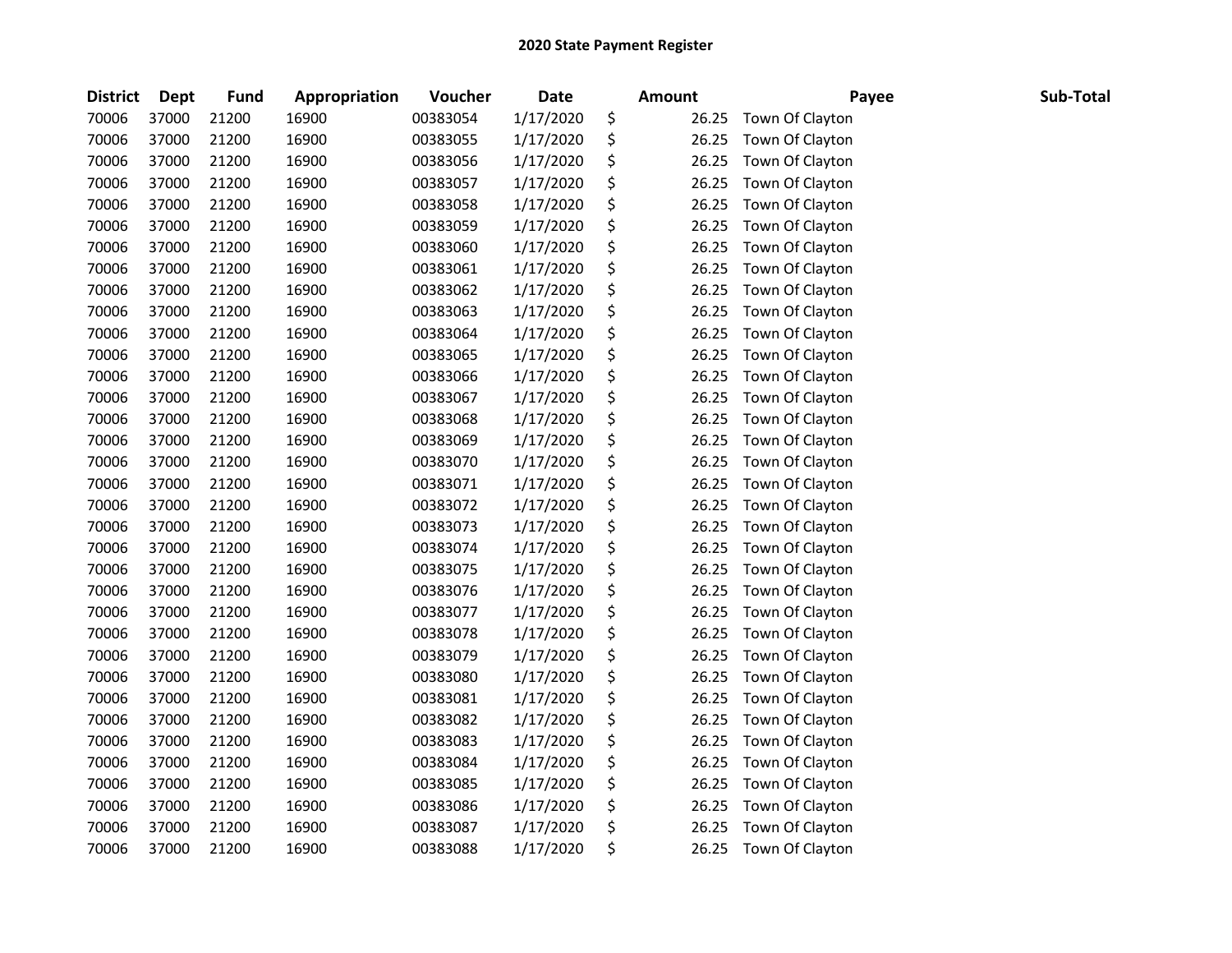| <b>District</b> | <b>Dept</b> | <b>Fund</b> | Appropriation                                                      | Voucher  | <b>Date</b> |     | Amount    | Payee                     | Sub-Total        |
|-----------------|-------------|-------------|--------------------------------------------------------------------|----------|-------------|-----|-----------|---------------------------|------------------|
| 70006           | 37000       | 21200       | 16900                                                              | 00383089 | 1/17/2020   | \$  | 26.25     | Town Of Clayton           |                  |
| 70006           | 37000       | 21200       | 16900                                                              | 00383090 | 1/17/2020   | \$  | 26.25     | Town Of Clayton           |                  |
| 70006           | 37000       | 21200       | 16900                                                              | 00383091 | 1/21/2020   | \$  | 26.25     | Town Of Clayton           |                  |
| 70006           | 37000       | 21200       | 16900                                                              | 00383092 | 1/17/2020   | \$  | 26.25     | Town Of Clayton           |                  |
| 70006           |             |             | Dept of Natural Resources - - Taxes & Assessmts-Conserv Fund Total |          |             |     |           |                           | \$<br>1,732.50   |
| 70006           |             |             | Dept of Natural Resources - - Resaids - Cnty Forst, Cl & Mfl       |          |             |     |           |                           |                  |
| 70006           | 37000       | 21200       | 57100                                                              | 00417990 | 6/18/2020   | \$  | 34.29     | Town Of Clayton           |                  |
| 70006           |             |             | Dept of Natural Resources - - Resaids - Cnty Forst, Cl & Mfl Total |          |             |     |           |                           | \$<br>34.29      |
| 70006           |             |             | Dept of Natural Resources - - Aids In Lieu Of Taxes - Sum S        |          |             |     |           |                           |                  |
| 70006           | 37000       | 21200       | 57900                                                              | 00403993 | 4/21/2020   | \$  | 61.49     | Town Of Clayton           |                  |
| 70006           |             |             | Dept of Natural Resources - - Aids In Lieu Of Taxes - Sum S Total  |          |             |     |           |                           | \$<br>61.49      |
| 70006           |             |             | Dept of Natural Resources - - Rec & Resource Aids, Fed             |          |             |     |           |                           |                  |
| 70006           | 37000       | 21200       | 58300                                                              | 00403263 | 4/21/2020   | \$  |           | 685.02 Town Of Clayton    |                  |
| 70006           |             |             | Dept of Natural Resources - - Rec & Resource Aids, Fed Total       |          |             |     |           |                           | \$<br>685.02     |
| 70006           |             |             | Dept of Natural Resources - - Fin Asst For Responsible Units       |          |             |     |           |                           |                  |
| 70006           | 37000       | 27400       | 67000                                                              | 00412861 | 5/29/2020   | \$. |           | 6,106.07 Town Of Clayton  |                  |
| 70006           |             |             | Dept of Natural Resources - - Fin Asst For Responsible Units Total |          |             |     |           |                           | \$<br>6,106.07   |
| 70006           |             |             | Dept of Natural Resources - - Recycling Consolidation Grants       |          |             |     |           |                           |                  |
| 70006           | 37000       | 27400       | 67300                                                              | 00412861 | 5/29/2020   | \$  |           | 1,056.55 Town Of Clayton  |                  |
| 70006           |             |             | Dept of Natural Resources - - Recycling Consolidation Grants Total |          |             |     |           |                           | \$<br>1,056.55   |
| 70006           |             |             | WI Dept of Transportation - - Trns Aids To Mnc.-Sf                 |          |             |     |           |                           |                  |
| 70006           | 39500       | 21100       | 19100                                                              | 00477292 | 1/6/2020    | \$  |           | 48,598.29 Town Of Clayton |                  |
| 70006           | 39500       | 21100       | 19100                                                              | 00507147 | 4/6/2020    | \$  | 48,598.29 | Town Of Clayton           |                  |
| 70006           | 39500       | 21100       | 19100                                                              | 00544139 | 7/6/2020    | \$  | 48,598.29 | Town Of Clayton           |                  |
| 70006           | 39500       | 21100       | 19100                                                              | 00586965 | 10/5/2020   | \$  | 48,598.29 | Town Of Clayton           |                  |
| 70006           |             |             | WI Dept of Transportation - - Trns Aids To Mnc.-Sf Total           |          |             |     |           |                           | \$<br>194,393.16 |
| 70006           |             |             | Department of Justice - - Law Enforcement Train, Local             |          |             |     |           |                           |                  |
| 70006           | 45500       | 10000       | 23100                                                              | 00091351 | 12/4/2020   | \$  |           | 160.00 Town Of Clayton    |                  |
| 70006           |             |             | Department of Justice - - Law Enforcement Train, Local Total       |          |             |     |           |                           | \$<br>160.00     |
| 70006           |             |             | Department of Administration - - Federal Aid                       |          |             |     |           |                           |                  |
| 70006           | 50500       | 10000       | 14200                                                              | 00126793 | 8/12/2020   | \$  |           | 3,164.56 Town Of Clayton  |                  |
| 70006           | 50500       | 10000       | 14200                                                              | 00135406 | 12/10/2020  | \$  | 64,889.44 | Town Of Clayton           |                  |
| 70006           | 50500       | 10000       | 14200                                                              | 00136645 | 12/17/2020  | -\$ |           | 7,222.72 Town Of Clayton  |                  |
| 70006           |             |             | Department of Administration - - Federal Aid Total                 |          |             |     |           |                           | \$<br>75,276.72  |
| 70006           |             |             | Elections Commission - - 2018 Hava Election Security               |          |             |     |           |                           |                  |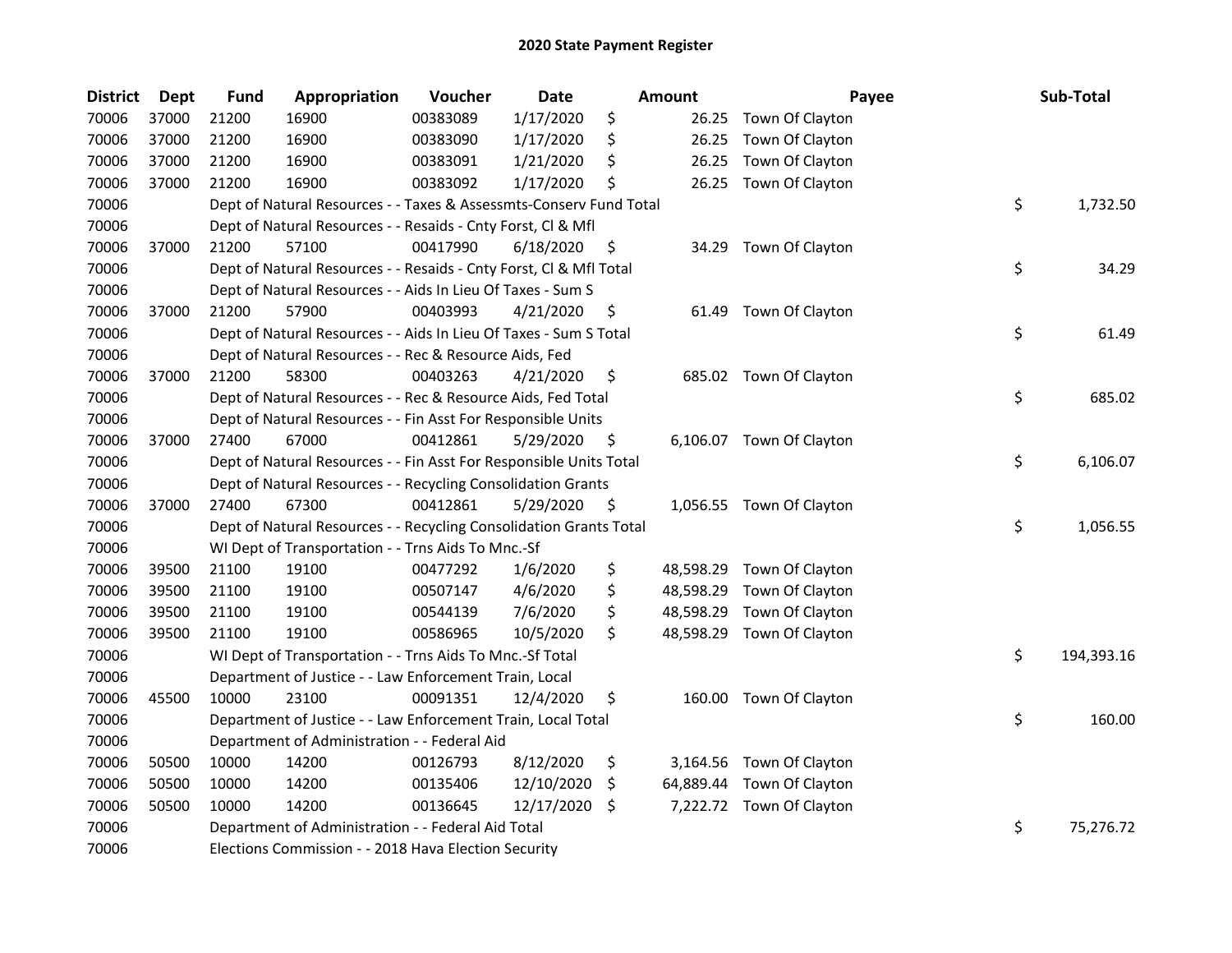| <b>District</b> | Dept  | <b>Fund</b> | Appropriation                                                                 | <b>Voucher</b> | Date       |     | <b>Amount</b> | Payee           | Sub-Total        |
|-----------------|-------|-------------|-------------------------------------------------------------------------------|----------------|------------|-----|---------------|-----------------|------------------|
| 70006           | 51000 | 22000       | 18200                                                                         | 00004361       | 8/28/2020  | \$  | 3,340.50      | Town Of Clayton |                  |
| 70006           |       |             | Elections Commission - - 2018 Hava Election Security Total                    |                |            |     |               |                 | \$<br>3,340.50   |
| 70006           |       |             | Shared Revenue and Tax Relief - - County And Municipal Aid                    |                |            |     |               |                 |                  |
| 70006           | 83500 | 10000       | 10500                                                                         | 00069292       | 7/27/2020  | S   | 5,059.25      | Town Of Clayton |                  |
| 70006           | 83500 | 10000       | 10500                                                                         | 00073263       | 11/16/2020 | S   | 28,669.08     | Town Of Clayton |                  |
| 70006           |       |             | Shared Revenue and Tax Relief - - County And Municipal Aid Total              |                |            |     |               |                 | \$<br>33,728.33  |
| 70006           |       |             | Shared Revenue and Tax Relief - - Exempt Computer Aid                         |                |            |     |               |                 |                  |
| 70006           | 83500 | 10000       | 10900                                                                         | 00066324       | 7/27/2020  | S   | 4,418.91      | Town Of Clayton |                  |
| 70006           |       |             | Shared Revenue and Tax Relief - - Exempt Computer Aid Total                   |                |            |     |               |                 | \$<br>4,418.91   |
| 70006           |       |             | Shared Revenue and Tax Relief - - Personal Property Aid                       |                |            |     |               |                 |                  |
| 70006           | 83500 | 10000       | 11100                                                                         | 00061754       | 5/4/2020   | \$. | 8,140.44      | Town Of Clayton |                  |
| 70006           |       |             | Shared Revenue and Tax Relief - - Personal Property Aid Total                 |                |            |     |               |                 | \$<br>8,140.44   |
| 70006           |       |             | Shared Revenue and Tax Relief - - State Aid; Video Service Provider Fee       |                |            |     |               |                 |                  |
| 70006           | 83500 | 10000       | 11200                                                                         | 00064549       | 7/27/2020  | S.  | 3,724.95      | Town Of Clayton |                  |
| 70006           |       |             | Shared Revenue and Tax Relief - - State Aid; Video Service Provider Fee Total |                |            |     |               |                 | \$<br>3,724.95   |
| 70006           |       |             | Shared Revenue and Tax Relief - - Lottery & Gaming Credit                     |                |            |     |               |                 |                  |
| 70006           | 83500 | 52100       | 36300                                                                         | 00055608       | 3/23/2020  | S   | 5,793.60      | Town Of Clayton |                  |
| 70006           |       |             | Shared Revenue and Tax Relief - - Lottery & Gaming Credit Total               |                |            |     |               |                 | \$<br>5,793.60   |
| 70006 Total     |       |             |                                                                               |                |            |     |               |                 | \$<br>370,220.19 |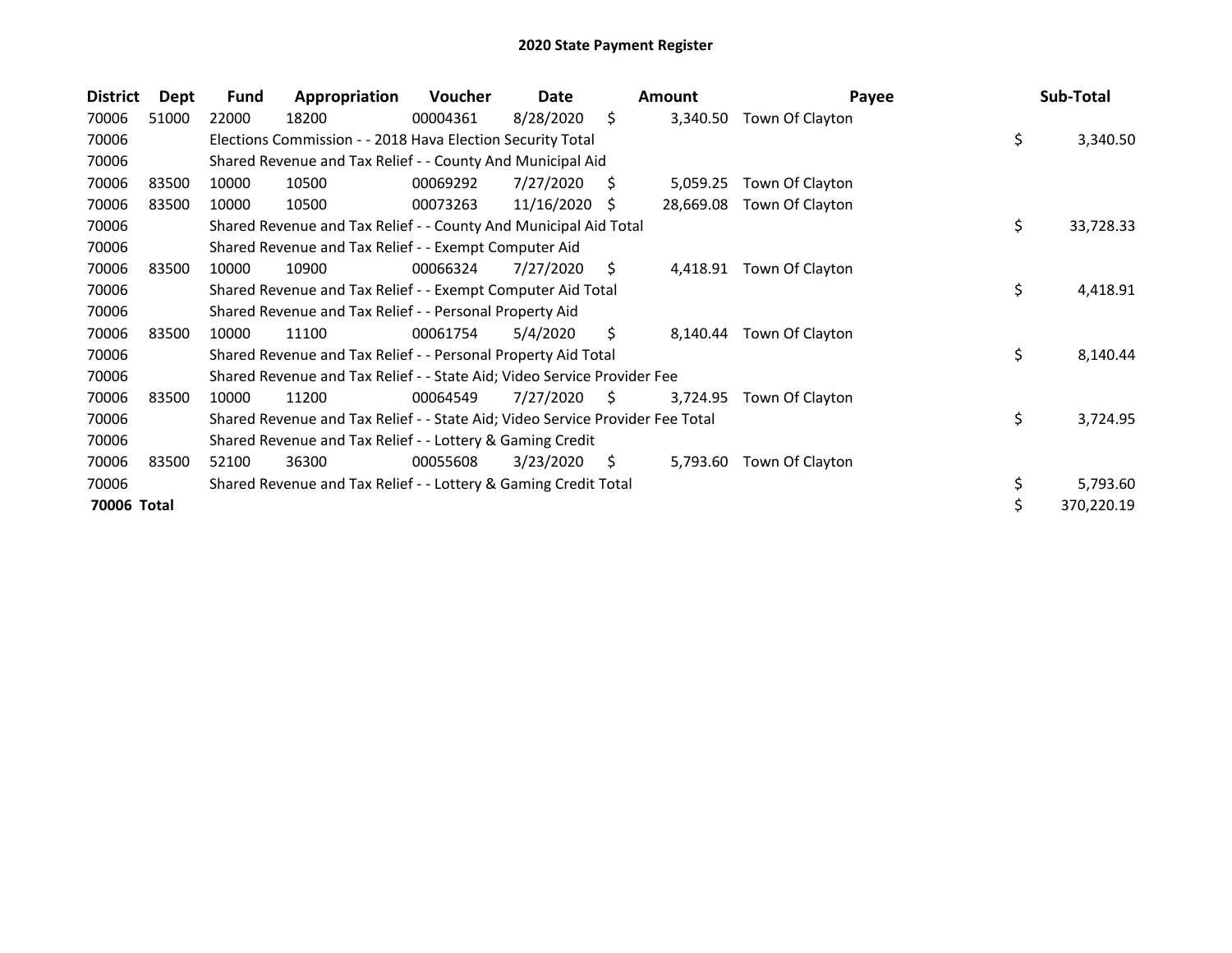| District | <b>Dept</b> | Fund  | Appropriation                                                      | Voucher  | Date          |     | <b>Amount</b> | Payee                    | Sub-Total       |
|----------|-------------|-------|--------------------------------------------------------------------|----------|---------------|-----|---------------|--------------------------|-----------------|
| 70010    |             |       | Dept of Safety & Prof Services - - Fire Dues Distribution          |          |               |     |               |                          |                 |
| 70010    | 16500       | 10000 | 22500                                                              | 00037346 | 7/20/2020     | \$  |               | 18,828.82 Town Of Neenah |                 |
| 70010    |             |       | Dept of Safety & Prof Services - - Fire Dues Distribution Total    |          |               |     |               |                          | \$<br>18,828.82 |
| 70010    |             |       | Dept of Natural Resources - - Resaids - Cnty Forst, Cl & Mfl       |          |               |     |               |                          |                 |
| 70010    | 37000       | 21200 | 57100                                                              | 00417991 | 6/18/2020     | \$  |               | 10.55 Town Of Neenah     |                 |
| 70010    |             |       | Dept of Natural Resources - - Resaids - Cnty Forst, CI & Mfl Total |          |               |     |               |                          | \$<br>10.55     |
| 70010    |             |       | Dept of Natural Resources - - Rec & Resource Aids, Fed             |          |               |     |               |                          |                 |
| 70010    | 37000       | 21200 | 58300                                                              | 00421225 | 7/7/2020      | \$  |               | 1,410.00 Town Of Neenah  |                 |
| 70010    |             |       | Dept of Natural Resources - - Rec & Resource Aids, Fed Total       |          |               |     |               |                          | \$<br>1,410.00  |
| 70010    |             |       | Dept of Natural Resources - - Fin Asst For Responsible Units       |          |               |     |               |                          |                 |
| 70010    | 37000       | 27400 | 67000                                                              | 00413380 | 5/29/2020     | \$. |               | 8,510.62 Town Of Neenah  |                 |
| 70010    |             |       | Dept of Natural Resources - - Fin Asst For Responsible Units Total |          |               |     |               |                          | \$<br>8,510.62  |
| 70010    |             |       | Dept of Natural Resources - - Recycling Consolidation Grants       |          |               |     |               |                          |                 |
| 70010    | 37000       | 27400 | 67300                                                              | 00413380 | 5/29/2020     | \$, | 913.44        | Town Of Neenah           |                 |
| 70010    |             |       | Dept of Natural Resources - - Recycling Consolidation Grants Total |          |               |     |               |                          | \$<br>913.44    |
| 70010    |             |       | WI Dept of Transportation - - Trns Aids To Mnc.-Sf                 |          |               |     |               |                          |                 |
| 70010    | 39500       | 21100 | 19100                                                              | 00477293 | 1/6/2020      | \$  |               | 21,633.71 Town Of Neenah |                 |
| 70010    | 39500       | 21100 | 19100                                                              | 00507148 | 4/6/2020      | \$  |               | 21,633.71 Town Of Neenah |                 |
| 70010    | 39500       | 21100 | 19100                                                              | 00544140 | 7/6/2020      | \$  |               | 21,633.71 Town Of Neenah |                 |
| 70010    | 39500       | 21100 | 19100                                                              | 00586966 | 10/5/2020     | \$  |               | 21,633.71 Town Of Neenah |                 |
| 70010    |             |       | WI Dept of Transportation - - Trns Aids To Mnc.-Sf Total           |          |               |     |               |                          | \$<br>86,534.84 |
| 70010    |             |       | WI Dept of Transportation - - Loc Rd Imp Prg St Fd                 |          |               |     |               |                          |                 |
| 70010    | 39500       | 21100 | 27800                                                              | 00602615 | 10/20/2020 \$ |     |               | 14,114.00 Town Of Neenah |                 |
| 70010    |             |       | WI Dept of Transportation - - Loc Rd Imp Prg St Fd Total           |          |               |     |               |                          | \$<br>14,114.00 |
| 70010    |             |       | Department of Administration - - Federal Aid                       |          |               |     |               |                          |                 |
| 70010    | 50500       | 10000 | 14200                                                              | 00130299 | 10/2/2020     | \$. | 9,683.29      | Town Of Neenah           |                 |
| 70010    | 50500       | 10000 | 14200                                                              | 00135407 | 12/10/2020    | \$  |               | 49,152.71 Town Of Neenah |                 |
| 70010    | 50500       | 10000 | 14200                                                              | 00136646 | 12/17/2020    | \$  |               | 6,244.39 Town Of Neenah  |                 |
| 70010    |             |       | Department of Administration - - Federal Aid Total                 |          |               |     |               |                          | \$<br>65,080.39 |
| 70010    |             |       | Elections Commission - - 2018 Hava Election Security               |          |               |     |               |                          |                 |
| 70010    | 51000       | 22000 | 18200                                                              | 00004483 | 9/9/2020      | \$  |               | 2,909.30 Town Of Neenah  |                 |
| 70010    |             |       | Elections Commission - - 2018 Hava Election Security Total         |          |               |     |               |                          | \$<br>2,909.30  |
| 70010    |             |       | Shared Revenue and Tax Relief - - County And Municipal Aid         |          |               |     |               |                          |                 |
| 70010    | 83500       | 10000 | 10500                                                              | 00069293 | 7/27/2020     | \$  |               | 991.45 Town Of Neenah    |                 |
| 70010    | 83500       | 10000 | 10500                                                              | 00073264 | 11/16/2020    | \$  |               | 39,612.56 Town Of Neenah |                 |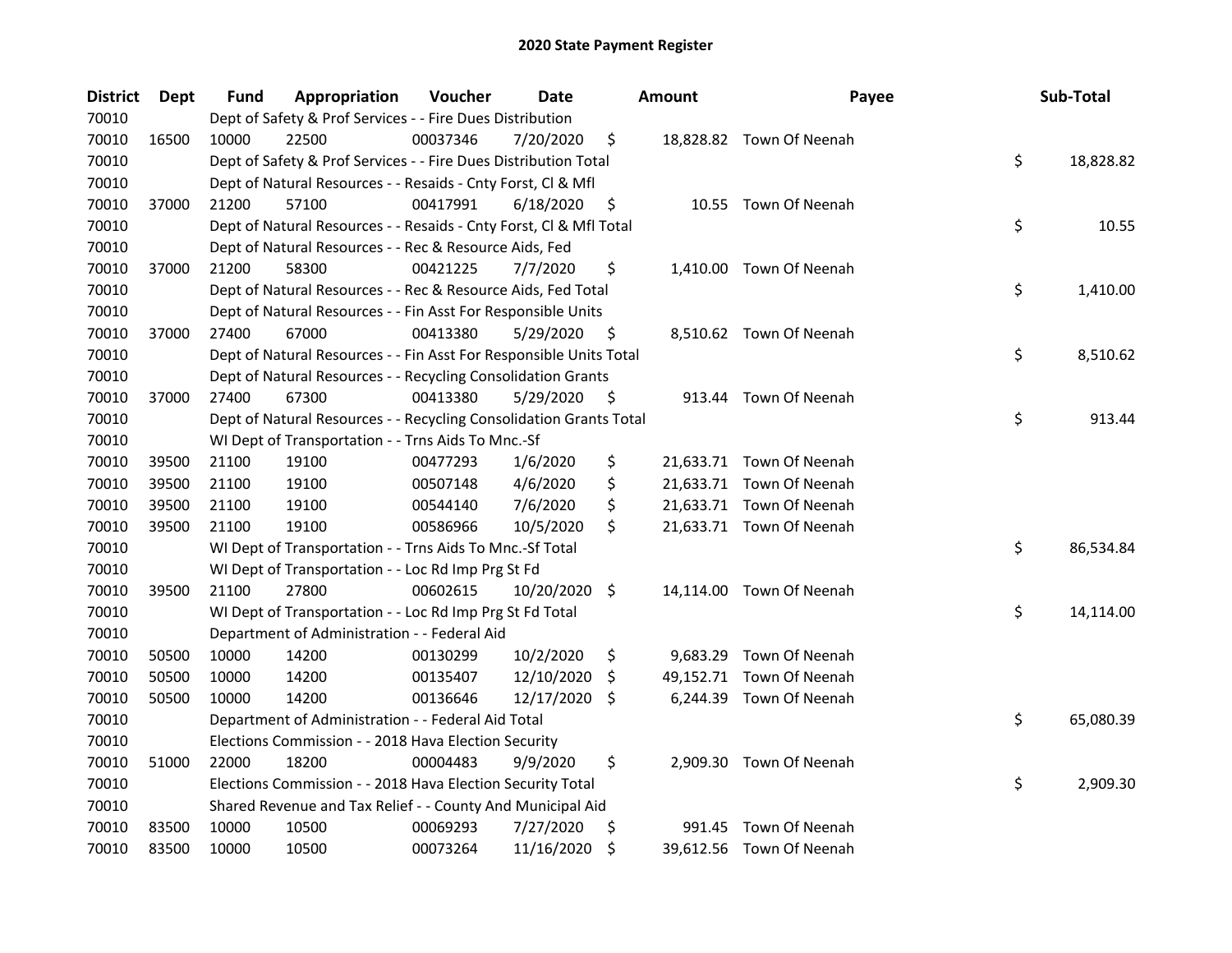| <b>District</b> | Dept  | <b>Fund</b> | Appropriation                                                                 | <b>Voucher</b> | Date       |    | <b>Amount</b> | Payee                     |     | Sub-Total  |
|-----------------|-------|-------------|-------------------------------------------------------------------------------|----------------|------------|----|---------------|---------------------------|-----|------------|
| 70010           |       |             | Shared Revenue and Tax Relief - - County And Municipal Aid Total              |                |            |    |               |                           | \$  | 40,604.01  |
| 70010           |       |             | Shared Revenue and Tax Relief - - Exempt Computer Aid                         |                |            |    |               |                           |     |            |
| 70010           | 83500 | 10000       | 10900                                                                         | 00066325       | 7/27/2020  | S. | 1,797.91      | Town Of Neenah            |     |            |
| 70010           |       |             | Shared Revenue and Tax Relief - - Exempt Computer Aid Total                   |                |            |    |               |                           | \$. | 1,797.91   |
| 70010           |       |             | Shared Revenue and Tax Relief - - Utility Aid                                 |                |            |    |               |                           |     |            |
| 70010           | 83500 | 10000       | 11000                                                                         | 00069293       | 7/27/2020  | S  | 38.027.88     | Town Of Neenah            |     |            |
| 70010           | 83500 | 10000       | 11000                                                                         | 00073264       | 11/16/2020 | S. |               | 215,662.46 Town Of Neenah |     |            |
| 70010           |       |             | Shared Revenue and Tax Relief - - Utility Aid Total                           |                |            |    |               |                           | \$. | 253,690.34 |
| 70010           |       |             | Shared Revenue and Tax Relief - - Personal Property Aid                       |                |            |    |               |                           |     |            |
| 70010           | 83500 | 10000       | 11100                                                                         | 00061755       | 5/4/2020   | Ś. | 5.918.20      | Town Of Neenah            |     |            |
| 70010           |       |             | Shared Revenue and Tax Relief - - Personal Property Aid Total                 |                |            |    |               |                           | \$. | 5,918.20   |
| 70010           |       |             | Shared Revenue and Tax Relief - - State Aid; Video Service Provider Fee       |                |            |    |               |                           |     |            |
| 70010           | 83500 | 10000       | 11200                                                                         | 00064550       | 7/27/2020  | S. | 5,181.35      | Town Of Neenah            |     |            |
| 70010           |       |             | Shared Revenue and Tax Relief - - State Aid; Video Service Provider Fee Total |                |            |    |               |                           |     | 5,181.35   |
| 70010 Total     |       |             |                                                                               |                |            |    |               |                           |     | 505,503.77 |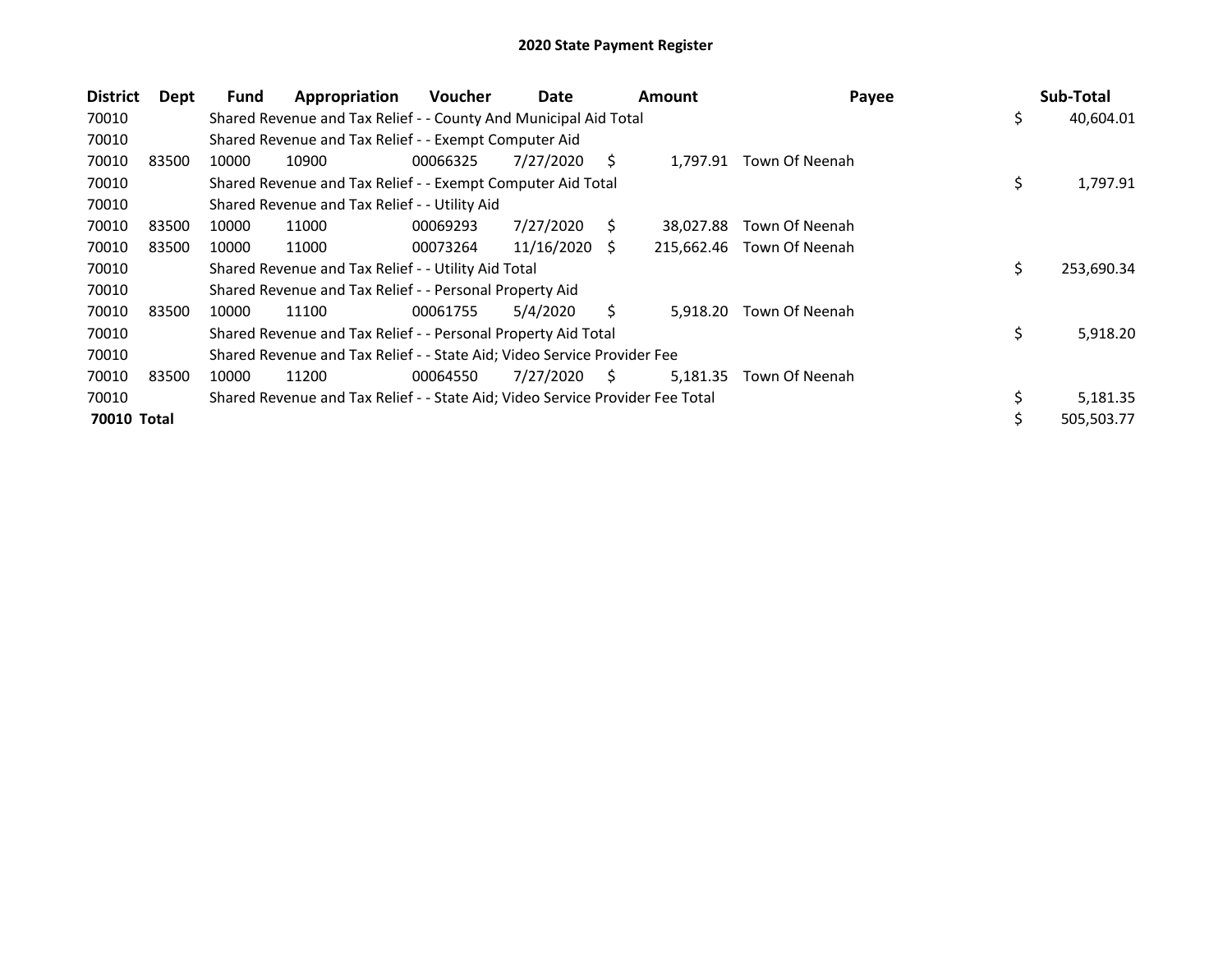| <b>District</b> | Dept  | <b>Fund</b> | Appropriation                                                                 | Voucher  | Date       |     | <b>Amount</b> | Payee                    | Sub-Total        |
|-----------------|-------|-------------|-------------------------------------------------------------------------------|----------|------------|-----|---------------|--------------------------|------------------|
| 70012           |       |             | Dept of Safety & Prof Services - - Fire Dues Distribution                     |          |            |     |               |                          |                  |
| 70012           | 16500 | 10000       | 22500                                                                         | 00037347 | 7/20/2020  | \$  |               | 6,632.91 Town Of Nekimi  |                  |
| 70012           |       |             | Dept of Safety & Prof Services - - Fire Dues Distribution Total               |          |            |     |               |                          | \$<br>6,632.91   |
| 70012           |       |             | Dept of Natural Resources - - Resaids - Cnty Forst, Cl & Mfl                  |          |            |     |               |                          |                  |
| 70012           | 37000 | 21200       | 57100                                                                         | 00417992 | 6/18/2020  | \$  |               | 2.40 Town Of Nekimi      |                  |
| 70012           |       |             | Dept of Natural Resources - - Resaids - Cnty Forst, Cl & Mfl Total            |          |            |     |               |                          | \$<br>2.40       |
| 70012           |       |             | Dept of Natural Resources - - Fin Asst For Responsible Units                  |          |            |     |               |                          |                  |
| 70012           | 37000 | 27400       | 67000                                                                         | 00413490 | 5/29/2020  | \$  |               | 2,354.33 Town Of Nekimi  |                  |
| 70012           |       |             | Dept of Natural Resources - - Fin Asst For Responsible Units Total            |          |            |     |               |                          | \$<br>2,354.33   |
| 70012           |       |             | Dept of Natural Resources - - Recycling Consolidation Grants                  |          |            |     |               |                          |                  |
| 70012           | 37000 | 27400       | 67300                                                                         | 00413490 | 5/29/2020  | \$  |               | 360.18 Town Of Nekimi    |                  |
| 70012           |       |             | Dept of Natural Resources - - Recycling Consolidation Grants Total            |          |            |     |               |                          | \$<br>360.18     |
| 70012           |       |             | WI Dept of Transportation - - Trns Aids To Mnc.-Sf                            |          |            |     |               |                          |                  |
| 70012           | 39500 | 21100       | 19100                                                                         | 00477294 | 1/6/2020   | \$  |               | 30,110.31 Town Of Nekimi |                  |
| 70012           | 39500 | 21100       | 19100                                                                         | 00507149 | 4/6/2020   | \$  |               | 30,110.31 Town Of Nekimi |                  |
| 70012           | 39500 | 21100       | 19100                                                                         | 00544141 | 7/6/2020   | \$  |               | 30,110.31 Town Of Nekimi |                  |
| 70012           | 39500 | 21100       | 19100                                                                         | 00586967 | 10/5/2020  | \$  |               | 30,110.31 Town Of Nekimi |                  |
| 70012           |       |             | WI Dept of Transportation - - Trns Aids To Mnc.-Sf Total                      |          |            |     |               |                          | \$<br>120,441.24 |
| 70012           |       |             | Shared Revenue and Tax Relief - - County And Municipal Aid                    |          |            |     |               |                          |                  |
| 70012           | 83500 | 10000       | 10500                                                                         | 00069294 | 7/27/2020  | \$. | 3,063.83      | Town Of Nekimi           |                  |
| 70012           | 83500 | 10000       | 10500                                                                         | 00073265 | 11/16/2020 | -\$ |               | 17,361.70 Town Of Nekimi |                  |
| 70012           |       |             | Shared Revenue and Tax Relief - - County And Municipal Aid Total              |          |            |     |               |                          | \$<br>20,425.53  |
| 70012           |       |             | Shared Revenue and Tax Relief - - Exempt Computer Aid                         |          |            |     |               |                          |                  |
| 70012           | 83500 | 10000       | 10900                                                                         | 00066326 | 7/27/2020  | \$  |               | 85.22 Town Of Nekimi     |                  |
| 70012           |       |             | Shared Revenue and Tax Relief - - Exempt Computer Aid Total                   |          |            |     |               |                          | \$<br>85.22      |
| 70012           |       |             | Shared Revenue and Tax Relief - - Utility Aid                                 |          |            |     |               |                          |                  |
| 70012           | 83500 | 10000       | 11000                                                                         | 00069294 | 7/27/2020  | \$. |               | 5,575.65 Town Of Nekimi  |                  |
| 70012           | 83500 | 10000       | 11000                                                                         | 00073265 | 11/16/2020 | -\$ |               | 33,952.87 Town Of Nekimi |                  |
| 70012           |       |             | Shared Revenue and Tax Relief - - Utility Aid Total                           |          |            |     |               |                          | \$<br>39,528.52  |
| 70012           |       |             | Shared Revenue and Tax Relief - - Personal Property Aid                       |          |            |     |               |                          |                  |
| 70012           | 83500 | 10000       | 11100                                                                         | 00061756 | 5/4/2020   | \$  | 566.88        | Town Of Nekimi           |                  |
| 70012           |       |             | Shared Revenue and Tax Relief - - Personal Property Aid Total                 |          |            |     |               |                          | \$<br>566.88     |
| 70012           |       |             | Shared Revenue and Tax Relief - - State Aid; Video Service Provider Fee       |          |            |     |               |                          |                  |
| 70012           | 83500 | 10000       | 11200                                                                         | 00064551 | 7/27/2020  | \$  | 293.84        | Town Of Nekimi           |                  |
| 70012           |       |             | Shared Revenue and Tax Relief - - State Aid; Video Service Provider Fee Total |          |            |     |               |                          | \$<br>293.84     |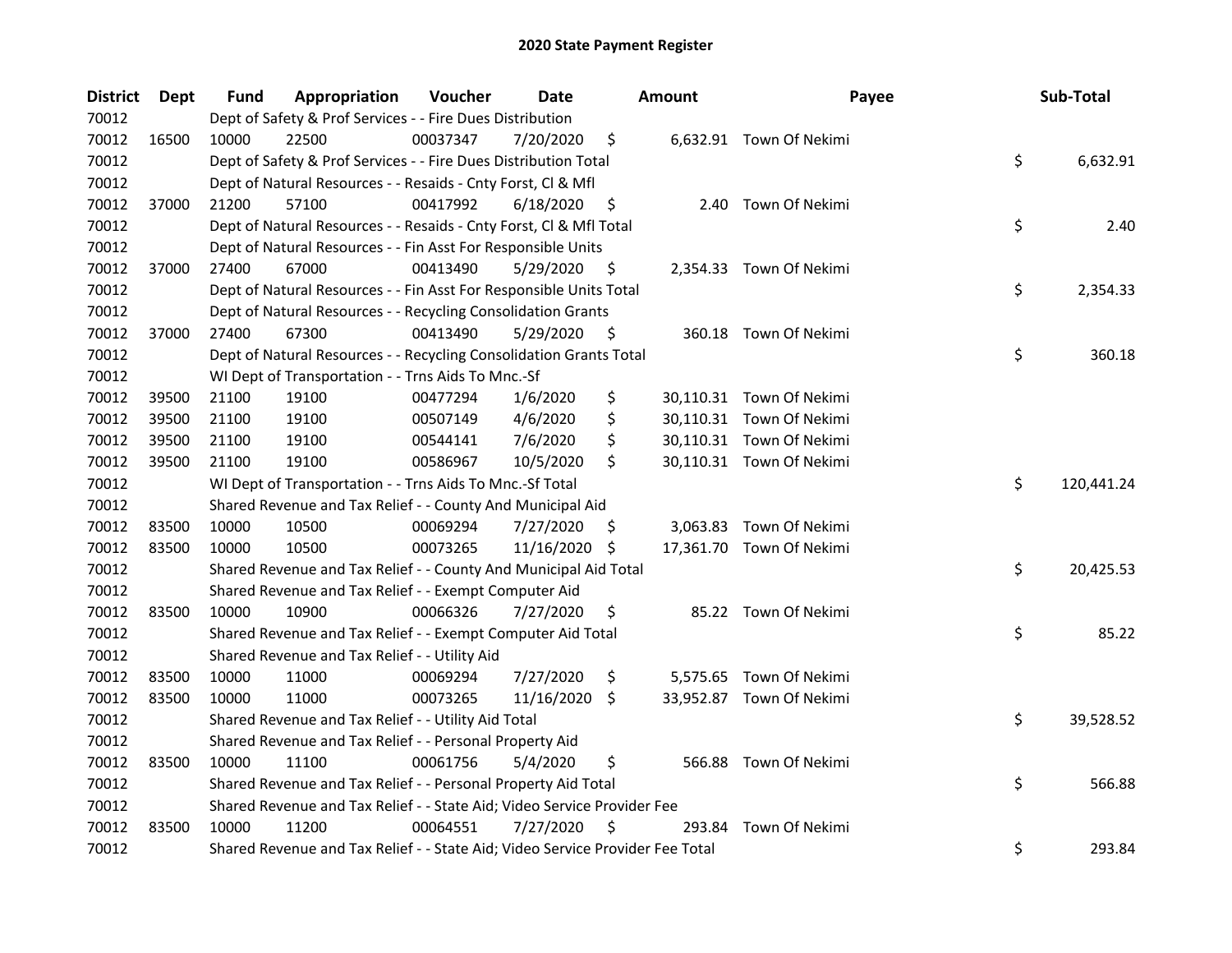|             | District Dept Fund Appropriation | Voucher | Date | Amount | Payee | Sub-Total  |
|-------------|----------------------------------|---------|------|--------|-------|------------|
| 70012 Total |                                  |         |      |        |       | 190,691.05 |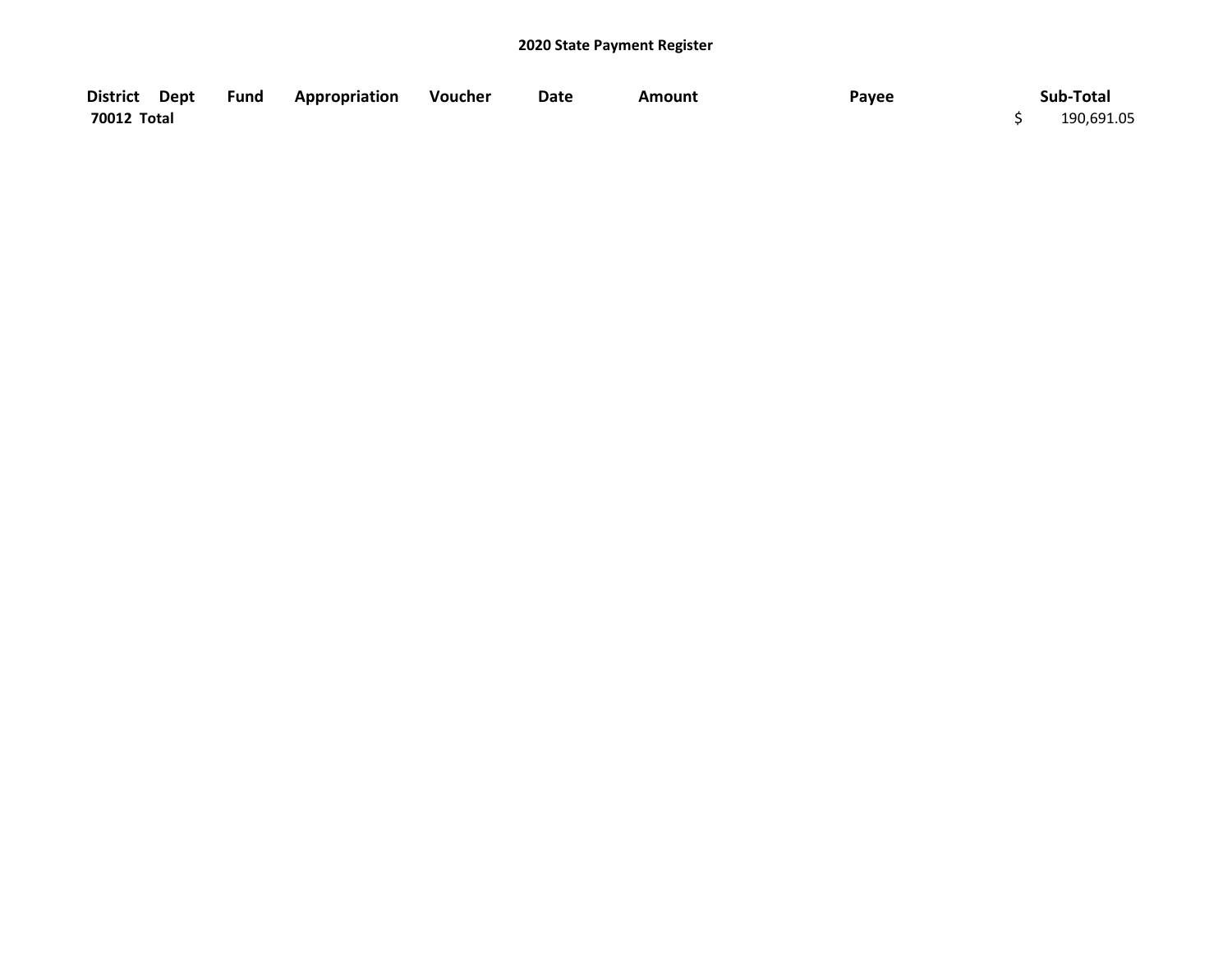| <b>District</b> | <b>Dept</b> | Fund  | Appropriation                                                      | Voucher  | <b>Date</b>   |     | <b>Amount</b> | Payee                       | Sub-Total        |
|-----------------|-------------|-------|--------------------------------------------------------------------|----------|---------------|-----|---------------|-----------------------------|------------------|
| 70014           |             |       | Dept of Safety & Prof Services - - Fire Dues Distribution          |          |               |     |               |                             |                  |
| 70014           | 16500       | 10000 | 22500                                                              | 00037348 | 7/20/2020     | \$  |               | 2,539.44 Town Of Nepeuskun  |                  |
| 70014           |             |       | Dept of Safety & Prof Services - - Fire Dues Distribution Total    |          |               |     |               |                             | \$<br>2,539.44   |
| 70014           |             |       | Dept of Natural Resources - - Aids In Lieu Of Taxes - Gener        |          |               |     |               |                             |                  |
| 70014           | 37000       | 10000 | 50300                                                              | 00385911 | 1/28/2020     | \$  |               | 24,718.62 Town Of Nepeuskun |                  |
| 70014           | 37000       | 10000 | 50300                                                              | 00404317 | 4/21/2020     | \$  | 228.27        | Town Of Nepeuskun           |                  |
| 70014           | 37000       | 10000 | 50300                                                              | 00404318 | 4/21/2020     | \$  | 131.14        | Town Of Nepeuskun           |                  |
| 70014           |             |       | Dept of Natural Resources - - Aids In Lieu Of Taxes - Gener Total  |          |               |     |               |                             | \$<br>25,078.03  |
| 70014           |             |       | Dept of Natural Resources - - Resaids - Cnty Forst, Cl & Mfl       |          |               |     |               |                             |                  |
| 70014           | 37000       | 21200 | 57100                                                              | 00417993 | 6/18/2020     | \$  | 2.80          | Town Of Nepeuskun           |                  |
| 70014           |             |       | Dept of Natural Resources - - Resaids - Cnty Forst, Cl & Mfl Total |          |               |     |               |                             | \$<br>2.80       |
| 70014           |             |       | Dept of Natural Resources - - Aids In Lieu Of Taxes - Sum S        |          |               |     |               |                             |                  |
| 70014           | 37000       | 21200 | 57900                                                              | 00404319 | 4/21/2020     | \$  | 1.48          | Town Of Nepeuskun           |                  |
| 70014           |             |       | Dept of Natural Resources - - Aids In Lieu Of Taxes - Sum S Total  |          |               |     |               |                             | \$<br>1.48       |
| 70014           |             |       | Dept of Natural Resources - - Fin Asst For Responsible Units       |          |               |     |               |                             |                  |
| 70014           | 37000       | 27400 | 67000                                                              | 00413119 | 5/29/2020     | \$  |               | 720.97 Town Of Nepeuskun    |                  |
| 70014           |             |       | Dept of Natural Resources - - Fin Asst For Responsible Units Total |          |               |     |               |                             | \$<br>720.97     |
| 70014           |             |       | WI Dept of Transportation - - Trns Aids To Mnc.-Sf                 |          |               |     |               |                             |                  |
| 70014           | 39500       | 21100 | 19100                                                              | 00477295 | 1/6/2020      | \$  |               | 27,081.54 Town Of Nepeuskun |                  |
| 70014           | 39500       | 21100 | 19100                                                              | 00507150 | 4/6/2020      | \$  |               | 27,081.54 Town Of Nepeuskun |                  |
| 70014           | 39500       | 21100 | 19100                                                              | 00544142 | 7/6/2020      | \$  |               | 27,081.54 Town Of Nepeuskun |                  |
| 70014           | 39500       | 21100 | 19100                                                              | 00586968 | 10/5/2020     | \$  |               | 27,081.54 Town Of Nepeuskun |                  |
| 70014           |             |       | WI Dept of Transportation - - Trns Aids To Mnc.-Sf Total           |          |               |     |               |                             | \$<br>108,326.16 |
| 70014           |             |       | Department of Administration - - Federal Aid                       |          |               |     |               |                             |                  |
| 70014           | 50500       | 10000 | 14200                                                              | 00135408 | 12/10/2020 \$ |     |               | 10,658.60 Town Of Nepeuskun |                  |
| 70014           |             |       | Department of Administration - - Federal Aid Total                 |          |               |     |               |                             | \$<br>10,658.60  |
| 70014           |             |       | Shared Revenue and Tax Relief - - County And Municipal Aid         |          |               |     |               |                             |                  |
| 70014           | 83500       | 10000 | 10500                                                              | 00069295 | 7/27/2020     | \$. |               | 2,728.67 Town Of Nepeuskun  |                  |
| 70014           | 83500       | 10000 | 10500                                                              | 00073266 | 11/16/2020    | \$. |               | 15,462.45 Town Of Nepeuskun |                  |
| 70014           |             |       | Shared Revenue and Tax Relief - - County And Municipal Aid Total   |          |               |     |               |                             | \$<br>18,191.12  |
| 70014           |             |       | Shared Revenue and Tax Relief - - Exempt Computer Aid              |          |               |     |               |                             |                  |
| 70014           | 83500       | 10000 | 10900                                                              | 00066327 | 7/27/2020     | \$  | 1.03          | Town Of Nepeuskun           |                  |
| 70014           |             |       | Shared Revenue and Tax Relief - - Exempt Computer Aid Total        |          |               |     |               |                             | \$<br>1.03       |
| 70014           |             |       | Shared Revenue and Tax Relief - - Personal Property Aid            |          |               |     |               |                             |                  |
| 70014           | 83500       | 10000 | 11100                                                              | 00061757 | 5/4/2020      | \$  | 235.49        | Town Of Nepeuskun           |                  |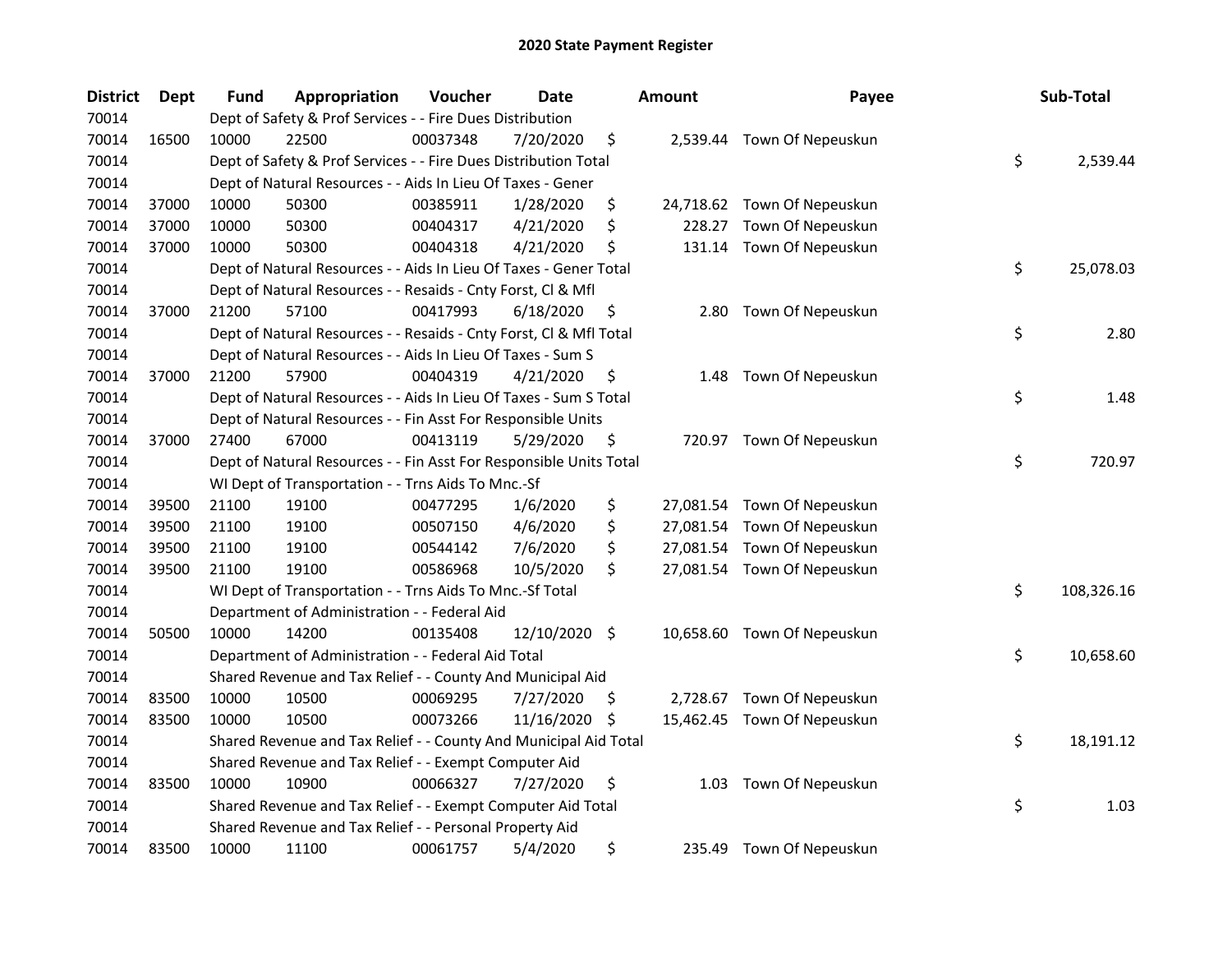| District Dept | Fund | <b>Appropriation</b>                                          | <b>Voucher</b> | Date | Amount | Payee | Sub-Total  |
|---------------|------|---------------------------------------------------------------|----------------|------|--------|-------|------------|
| 70014         |      | Shared Revenue and Tax Relief - - Personal Property Aid Total |                |      |        |       | 235.49     |
| 70014 Total   |      |                                                               |                |      |        |       | 165.755.12 |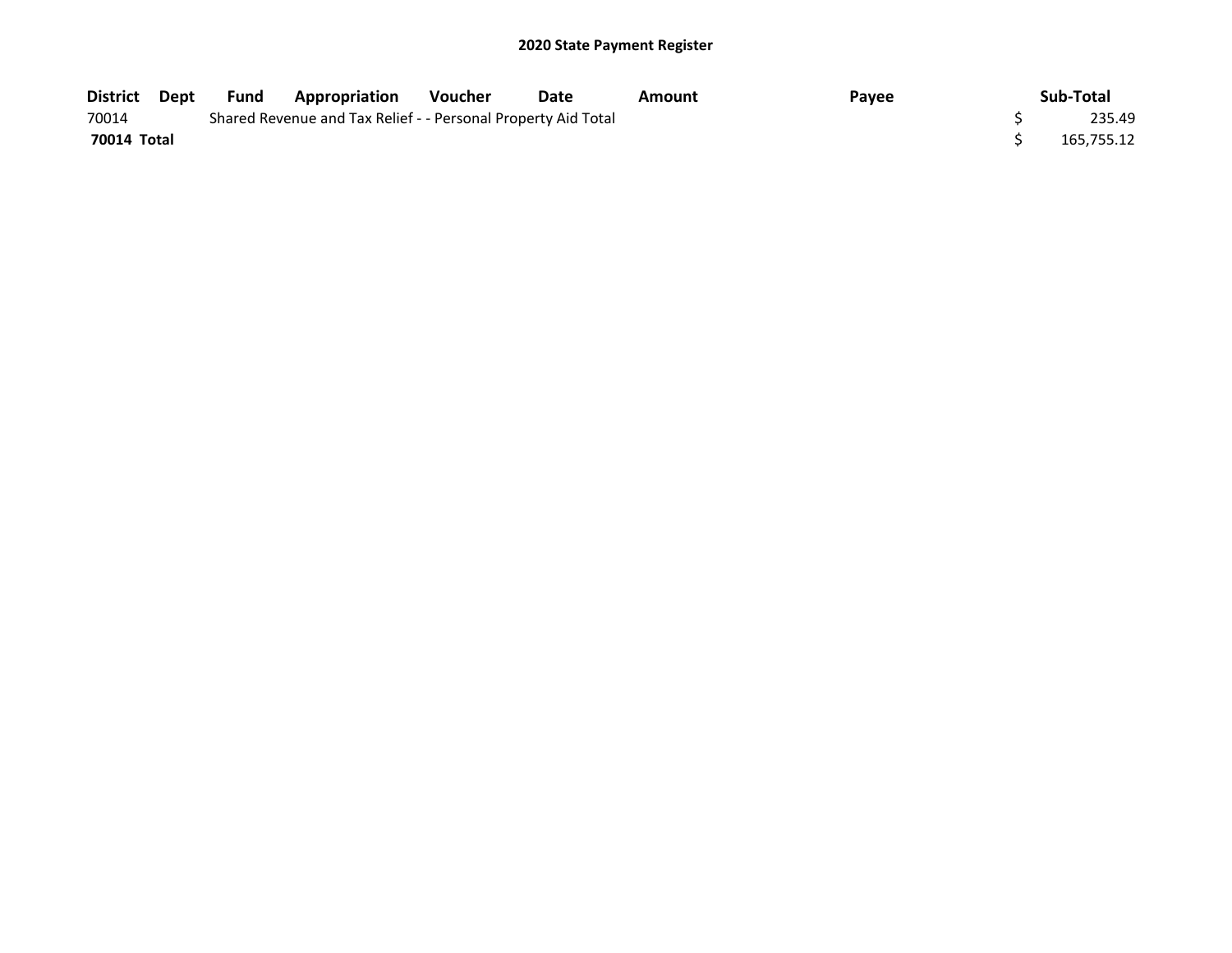| <b>District</b> | <b>Dept</b> | <b>Fund</b> | Appropriation                                                           | Voucher  | Date          |    | Amount | Payee                  | Sub-Total        |
|-----------------|-------------|-------------|-------------------------------------------------------------------------|----------|---------------|----|--------|------------------------|------------------|
| 70016           |             |             | Dept of Safety & Prof Services - - Fire Dues Distribution               |          |               |    |        |                        |                  |
| 70016           | 16500       | 10000       | 22500                                                                   | 00037349 | 7/20/2020     | \$ |        | 10,389.20 Town Of Omro |                  |
| 70016           |             |             | Dept of Safety & Prof Services - - Fire Dues Distribution Total         |          |               |    |        |                        | \$<br>10,389.20  |
| 70016           |             |             | Environmental Improvement Prog - - Clean Water Fund Program Finan       |          |               |    |        |                        |                  |
| 70016           | 32000       | 57300       | 16300                                                                   | 00000293 | 2/20/2020     | S  |        | 425.34 Town Of Omro    |                  |
| 70016           |             |             | Environmental Improvement Prog - - Clean Water Fund Program Finan Total |          |               |    |        |                        | \$<br>425.34     |
| 70016           |             |             | Dept of Natural Resources - - Aids In Lieu Of Taxes - Gener             |          |               |    |        |                        |                  |
| 70016           | 37000       | 10000       | 50300                                                                   | 00385906 | 1/28/2020     | \$ |        | 11,524.07 Town Of Omro |                  |
| 70016           | 37000       | 10000       | 50300                                                                   | 00404278 | 4/21/2020     | \$ |        | 26.32 Town Of Omro     |                  |
| 70016           |             |             | Dept of Natural Resources - - Aids In Lieu Of Taxes - Gener Total       |          |               |    |        |                        | \$<br>11,550.39  |
| 70016           |             |             | Dept of Natural Resources - - Resaids - Cnty Forst, Cl & Mfl            |          |               |    |        |                        |                  |
| 70016           | 37000       | 21200       | 57100                                                                   | 00417994 | 6/18/2020     | \$ |        | 3.00 Town Of Omro      |                  |
| 70016           |             |             | Dept of Natural Resources - - Resaids - Cnty Forst, Cl & Mfl Total      |          |               |    |        |                        | \$<br>3.00       |
| 70016           |             |             | Dept of Natural Resources - - Ea - Urban Nonpoint Source                |          |               |    |        |                        |                  |
| 70016           | 37000       | 27400       | 65800                                                                   | 00427022 | 8/5/2020      | \$ |        | 9,440.75 Town Of Omro  |                  |
| 70016           |             |             | Dept of Natural Resources - - Ea - Urban Nonpoint Source Total          |          |               |    |        |                        | \$<br>9,440.75   |
| 70016           |             |             | Dept of Natural Resources - - Fin Asst For Responsible Units            |          |               |    |        |                        |                  |
| 70016           | 37000       | 27400       | 67000                                                                   | 00413396 | 5/29/2020     | \$ |        | 2,709.58 Town Of Omro  |                  |
| 70016           |             |             | Dept of Natural Resources - - Fin Asst For Responsible Units Total      |          |               |    |        |                        | \$<br>2,709.58   |
| 70016           |             |             | Dept of Natural Resources - - Recycling Consolidation Grants            |          |               |    |        |                        |                  |
| 70016           | 37000       | 27400       | 67300                                                                   | 00413396 | 5/29/2020     | \$ |        | 586.58 Town Of Omro    |                  |
| 70016           |             |             | Dept of Natural Resources - - Recycling Consolidation Grants Total      |          |               |    |        |                        | \$<br>586.58     |
| 70016           |             |             | WI Dept of Transportation - - Trns Aids To Mnc.-Sf                      |          |               |    |        |                        |                  |
| 70016           | 39500       | 21100       | 19100                                                                   | 00477296 | 1/6/2020      | \$ |        | 28,927.71 Town Of Omro |                  |
| 70016           | 39500       | 21100       | 19100                                                                   | 00507151 | 4/6/2020      | \$ |        | 28,927.71 Town Of Omro |                  |
| 70016           | 39500       | 21100       | 19100                                                                   | 00544143 | 7/6/2020      | \$ |        | 28,927.71 Town Of Omro |                  |
| 70016           | 39500       | 21100       | 19100                                                                   | 00586969 | 10/5/2020     | \$ |        | 28,927.71 Town Of Omro |                  |
| 70016           |             |             | WI Dept of Transportation - - Trns Aids To Mnc.-Sf Total                |          |               |    |        |                        | \$<br>115,710.84 |
| 70016           |             |             | Department of Administration - - Federal Aid                            |          |               |    |        |                        |                  |
| 70016           | 50500       | 10000       | 14200                                                                   | 00135409 | 12/10/2020 \$ |    |        | 19,505.44 Town Of Omro |                  |
| 70016           |             |             | Department of Administration - - Federal Aid Total                      |          |               |    |        |                        | \$<br>19,505.44  |
| 70016           |             |             | Elections Commission - - 2018 Hava Election Security                    |          |               |    |        |                        |                  |
| 70016           | 51000       | 22000       | 18200                                                                   | 00004674 | 9/18/2020     | \$ |        | 1,925.90 Town Of Omro  |                  |
| 70016           |             |             | Elections Commission - - 2018 Hava Election Security Total              |          |               |    |        |                        | \$<br>1,925.90   |
| 70016           |             |             | Shared Revenue and Tax Relief - - County And Municipal Aid              |          |               |    |        |                        |                  |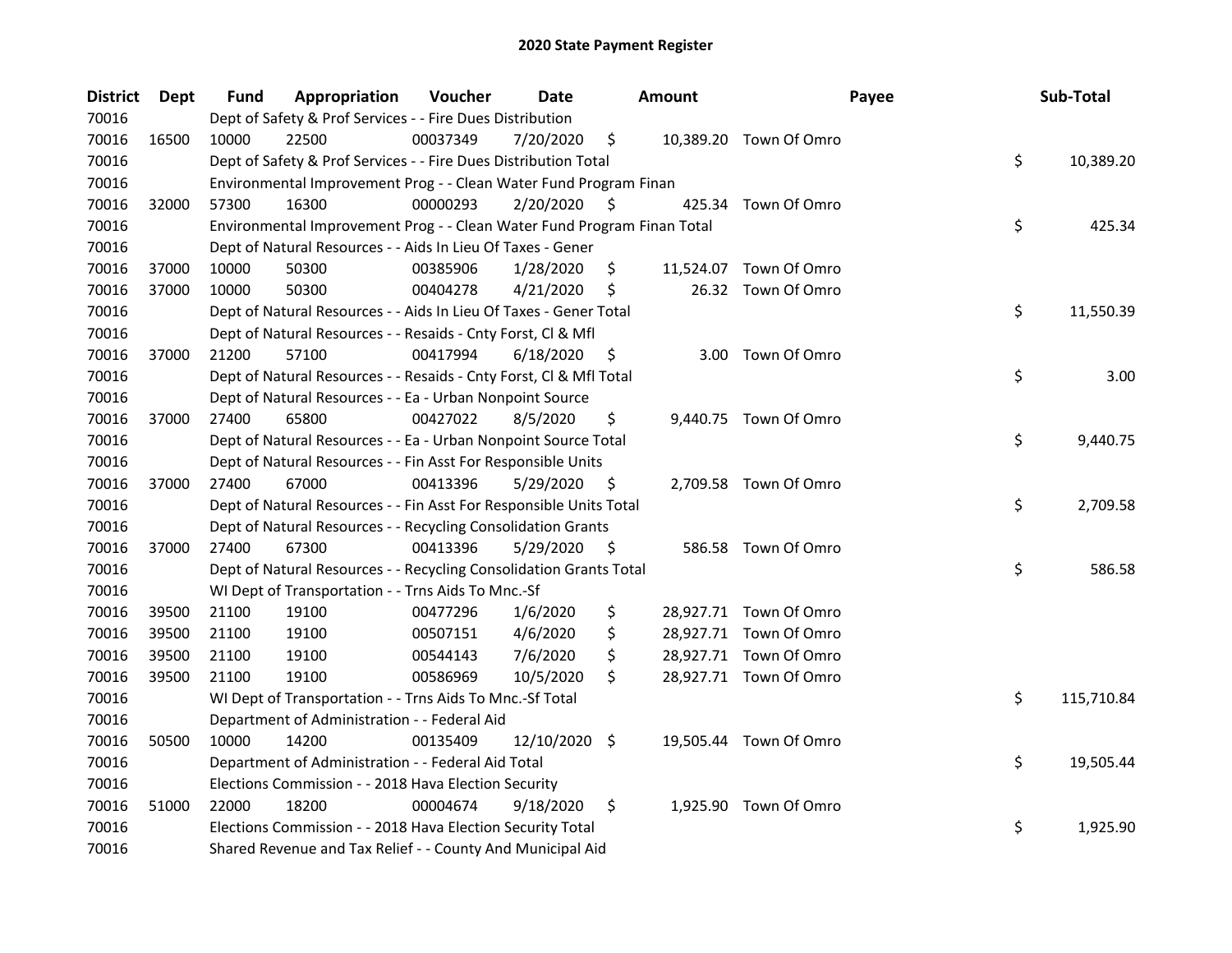| <b>District</b> | Dept  | Fund  | Appropriation                                                                 | Voucher  | Date       |    | <b>Amount</b> |              | Payee | Sub-Total        |
|-----------------|-------|-------|-------------------------------------------------------------------------------|----------|------------|----|---------------|--------------|-------|------------------|
| 70016           | 83500 | 10000 | 10500                                                                         | 00069296 | 7/27/2020  | Ś  | 117.52        | Town Of Omro |       |                  |
| 70016           | 83500 | 10000 | 10500                                                                         | 00073267 | 11/16/2020 | Ŝ  | 19,329.99     | Town Of Omro |       |                  |
| 70016           |       |       | Shared Revenue and Tax Relief - - County And Municipal Aid Total              |          |            |    |               |              |       | \$<br>19,447.51  |
| 70016           |       |       | Shared Revenue and Tax Relief - - Exempt Computer Aid                         |          |            |    |               |              |       |                  |
| 70016           | 83500 | 10000 | 10900                                                                         | 00066328 | 7/27/2020  | Ś  | 56.12         | Town Of Omro |       |                  |
| 70016           |       |       | Shared Revenue and Tax Relief - - Exempt Computer Aid Total                   |          |            |    |               |              |       | 56.12            |
| 70016           |       |       | Shared Revenue and Tax Relief - - Personal Property Aid                       |          |            |    |               |              |       |                  |
| 70016           | 83500 | 10000 | 11100                                                                         | 00061758 | 5/4/2020   | Ś  | 307.07        | Town Of Omro |       |                  |
| 70016           |       |       | Shared Revenue and Tax Relief - - Personal Property Aid Total                 |          |            |    |               |              |       | 307.07           |
| 70016           |       |       | Shared Revenue and Tax Relief - - State Aid; Video Service Provider Fee       |          |            |    |               |              |       |                  |
| 70016           | 83500 | 10000 | 11200                                                                         | 00064552 | 7/27/2020  | S. | 1.591.92      | Town Of Omro |       |                  |
| 70016           |       |       | Shared Revenue and Tax Relief - - State Aid; Video Service Provider Fee Total |          |            |    |               |              |       | 1,591.92         |
| 70016 Total     |       |       |                                                                               |          |            |    |               |              |       | \$<br>193,649.64 |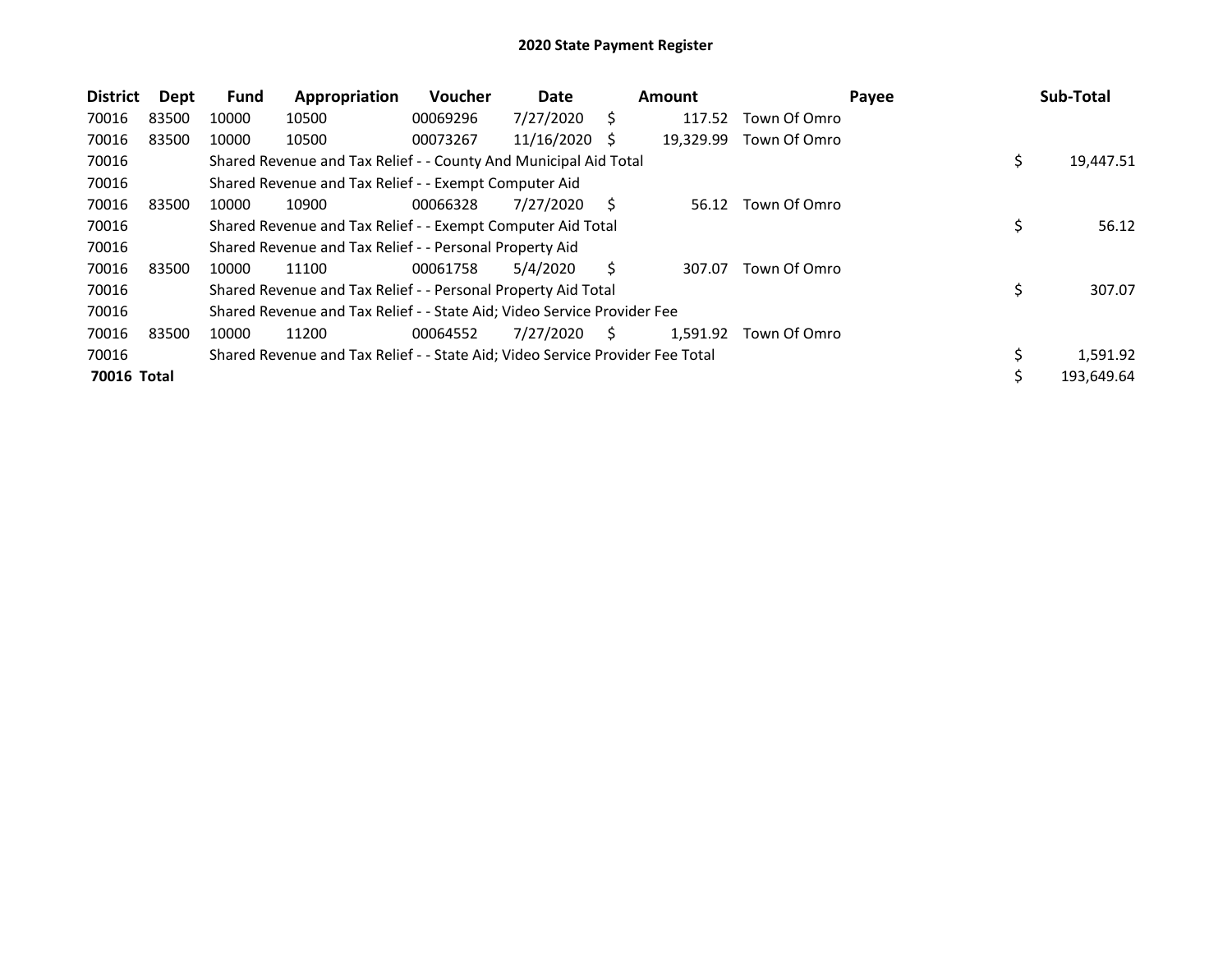| <b>District</b> | Dept  | <b>Fund</b> | Appropriation                                                      | Voucher  | Date       |     | <b>Amount</b> | Payee                     | Sub-Total       |
|-----------------|-------|-------------|--------------------------------------------------------------------|----------|------------|-----|---------------|---------------------------|-----------------|
| 70018           |       |             | Dept of Safety & Prof Services - - Fire Dues Distribution          |          |            |     |               |                           |                 |
| 70018           | 16500 | 10000       | 22500                                                              | 00037350 | 7/20/2020  | \$  |               | 12,382.79 Town Of Oshkosh |                 |
| 70018           |       |             | Dept of Safety & Prof Services - - Fire Dues Distribution Total    |          |            |     |               |                           | \$<br>12,382.79 |
| 70018           |       |             | Dept of Natural Resources - - Aids In Lieu Of Taxes - Gener        |          |            |     |               |                           |                 |
| 70018           | 37000 | 10000       | 50300                                                              | 00385944 | 1/27/2020  | \$  |               | 26,867.95 Town Of Oshkosh |                 |
| 70018           |       |             | Dept of Natural Resources - - Aids In Lieu Of Taxes - Gener Total  |          |            |     |               |                           | \$<br>26,867.95 |
| 70018           |       |             | Dept of Natural Resources - - Taxes & Assessmts-Conserv Fund       |          |            |     |               |                           |                 |
| 70018           | 37000 | 21200       | 16900                                                              | 00383467 | 1/22/2020  | \$. |               | 6.00 Town Of Oshkosh      |                 |
| 70018           |       |             | Dept of Natural Resources - - Taxes & Assessmts-Conserv Fund Total |          |            |     |               |                           | \$<br>6.00      |
| 70018           |       |             | Dept of Natural Resources - - Aids In Lieu Of Taxes - Sum S        |          |            |     |               |                           |                 |
| 70018           | 37000 | 21200       | 57900                                                              | 00405220 | 4/21/2020  | \$  |               | 0.02 Town Of Oshkosh      |                 |
| 70018           | 37000 | 21200       | 57900                                                              | 00405221 | 4/21/2020  | \$  | 14.17         | Town Of Oshkosh           |                 |
| 70018           |       |             | Dept of Natural Resources - - Aids In Lieu Of Taxes - Sum S Total  |          |            |     |               |                           | \$<br>14.19     |
| 70018           |       |             | Dept of Natural Resources - - Fin Asst For Responsible Units       |          |            |     |               |                           |                 |
| 70018           | 37000 | 27400       | 67000                                                              | 00413345 | 5/29/2020  | \$. |               | 9,577.03 Town Of Oshkosh  |                 |
| 70018           |       |             | Dept of Natural Resources - - Fin Asst For Responsible Units Total |          |            |     |               |                           | \$<br>9,577.03  |
| 70018           |       |             | WI Dept of Transportation - - Trns Aids To Mnc.-Sf                 |          |            |     |               |                           |                 |
| 70018           | 39500 | 21100       | 19100                                                              | 00477297 | 1/6/2020   | \$  | 18,244.89     | Town Of Oshkosh           |                 |
| 70018           | 39500 | 21100       | 19100                                                              | 00507152 | 4/6/2020   | \$  | 18,244.89     | Town Of Oshkosh           |                 |
| 70018           | 39500 | 21100       | 19100                                                              | 00544144 | 7/6/2020   | \$  | 18,244.89     | Town Of Oshkosh           |                 |
| 70018           | 39500 | 21100       | 19100                                                              | 00586970 | 10/5/2020  | \$  |               | 18,244.89 Town Of Oshkosh |                 |
| 70018           |       |             | WI Dept of Transportation - - Trns Aids To Mnc.-Sf Total           |          |            |     |               |                           | \$<br>72,979.56 |
| 70018           |       |             | Department of Administration - - Federal Aid                       |          |            |     |               |                           |                 |
| 70018           | 50500 | 10000       | 14200                                                              | 00135410 | 12/9/2020  | \$  | 40,302.00     | Town Of Oshkosh           |                 |
| 70018           | 50500 | 10000       | 14200                                                              | 00136647 | 12/16/2020 | \$. |               | 4,277.34 Town Of Oshkosh  |                 |
| 70018           |       |             | Department of Administration - - Federal Aid Total                 |          |            |     |               |                           | \$<br>44,579.34 |
| 70018           |       |             | Elections Commission - - 2018 Hava Election Security               |          |            |     |               |                           |                 |
| 70018           | 51000 | 22000       | 18200                                                              | 00004106 | 8/5/2020   | \$  |               | 2,094.20 Town Of Oshkosh  |                 |
| 70018           |       |             | Elections Commission - - 2018 Hava Election Security Total         |          |            |     |               |                           | \$<br>2,094.20  |
| 70018           |       |             | Shared Revenue and Tax Relief - - County And Municipal Aid         |          |            |     |               |                           |                 |
| 70018           | 83500 | 10000       | 10500                                                              | 00069297 | 7/27/2020  | \$  |               | 9,421.77 Town Of Oshkosh  |                 |
| 70018           | 83500 | 10000       | 10500                                                              | 00073268 | 11/16/2020 | \$. |               | 53,390.02 Town Of Oshkosh |                 |
| 70018           |       |             | Shared Revenue and Tax Relief - - County And Municipal Aid Total   |          |            |     |               |                           | \$<br>62,811.79 |
| 70018           |       |             | Shared Revenue and Tax Relief - - Exempt Computer Aid              |          |            |     |               |                           |                 |
| 70018           | 83500 | 10000       | 10900                                                              | 00066329 | 7/27/2020  | \$  |               | 83.14 Town Of Oshkosh     |                 |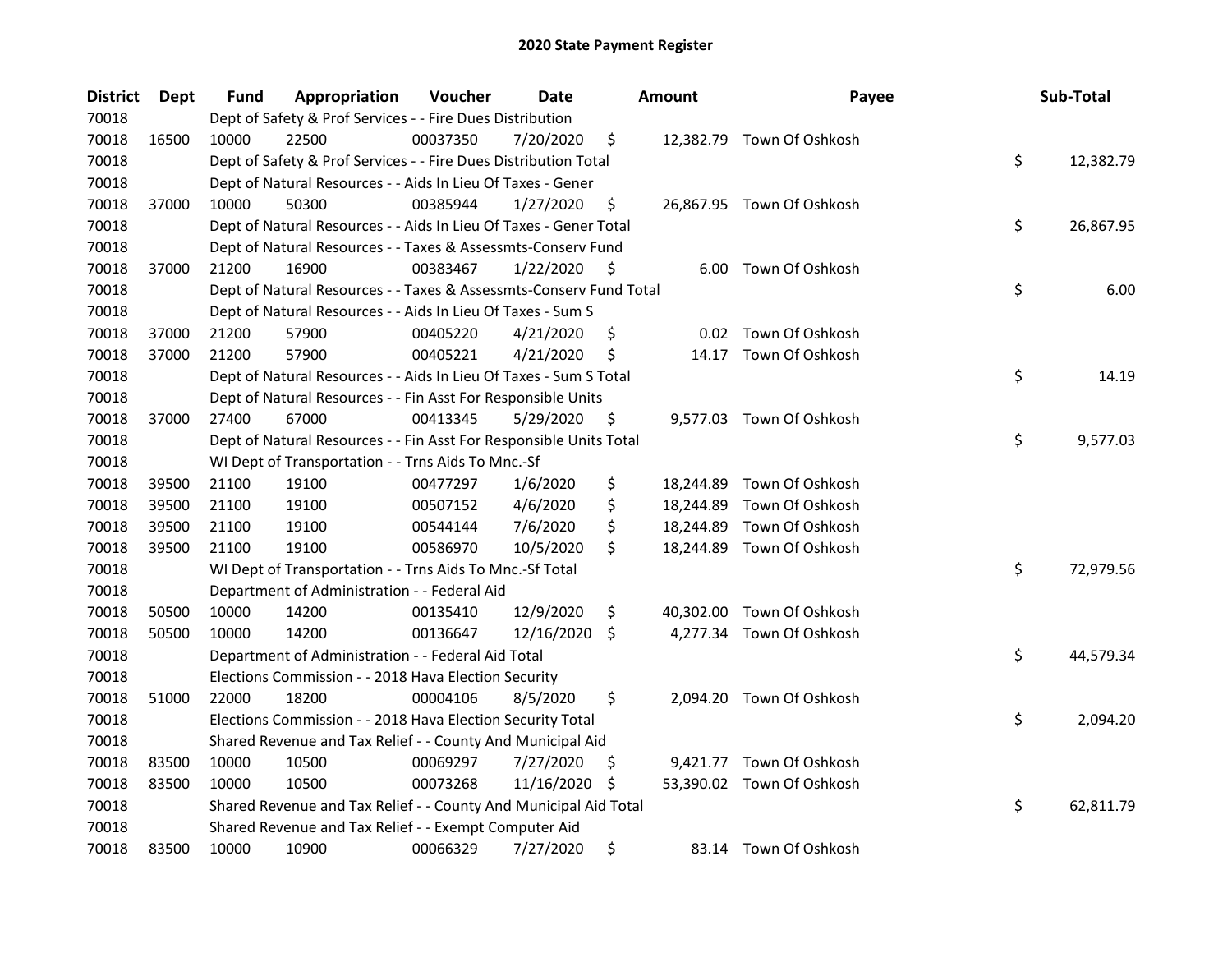| <b>District</b> | Dept  | Fund  | Appropriation                                                                 | <b>Voucher</b> | Date       |    | <b>Amount</b> | Payee                     | Sub-Total       |
|-----------------|-------|-------|-------------------------------------------------------------------------------|----------------|------------|----|---------------|---------------------------|-----------------|
| 70018           |       |       | Shared Revenue and Tax Relief - - Exempt Computer Aid Total                   |                |            |    |               |                           | \$<br>83.14     |
| 70018           |       |       | Shared Revenue and Tax Relief - - Utility Aid                                 |                |            |    |               |                           |                 |
| 70018           | 83500 | 10000 | 11000                                                                         | 00069297       | 7/27/2020  | S  | 3,357.66      | Town Of Oshkosh           |                 |
| 70018           | 83500 | 10000 | 11000                                                                         | 00073268       | 11/16/2020 | -S |               | 17,753.24 Town Of Oshkosh |                 |
| 70018           |       |       | Shared Revenue and Tax Relief - - Utility Aid Total                           |                |            |    |               |                           | \$<br>21,110.90 |
| 70018           |       |       | Shared Revenue and Tax Relief - - Personal Property Aid                       |                |            |    |               |                           |                 |
| 70018           | 83500 | 10000 | 11100                                                                         | 00061759       | 5/4/2020   | S  | 3,050.35      | Town Of Oshkosh           |                 |
| 70018           |       |       | Shared Revenue and Tax Relief - - Personal Property Aid Total                 |                |            |    |               |                           | \$<br>3,050.35  |
| 70018           |       |       | Shared Revenue and Tax Relief - - State Aid; Video Service Provider Fee       |                |            |    |               |                           |                 |
| 70018           | 83500 | 10000 | 11200                                                                         | 00064553       | 7/27/2020  | S. | 3,648.19      | Town Of Oshkosh           |                 |
| 70018           |       |       | Shared Revenue and Tax Relief - - State Aid; Video Service Provider Fee Total |                |            |    |               |                           | \$<br>3,648.19  |
| 70018           |       |       | Shared Revenue and Tax Relief - - Payments For Municipal Svcs                 |                |            |    |               |                           |                 |
| 70018           | 83500 | 10000 | 50100                                                                         | 00054942       | 2/3/2020   | S  | 46.27         | Town Of Oshkosh           |                 |
| 70018           |       |       | Shared Revenue and Tax Relief - - Payments For Municipal Svcs Total           |                |            |    |               |                           | \$<br>46.27     |
| 70018 Total     |       |       |                                                                               |                |            |    |               |                           | 259,251.70      |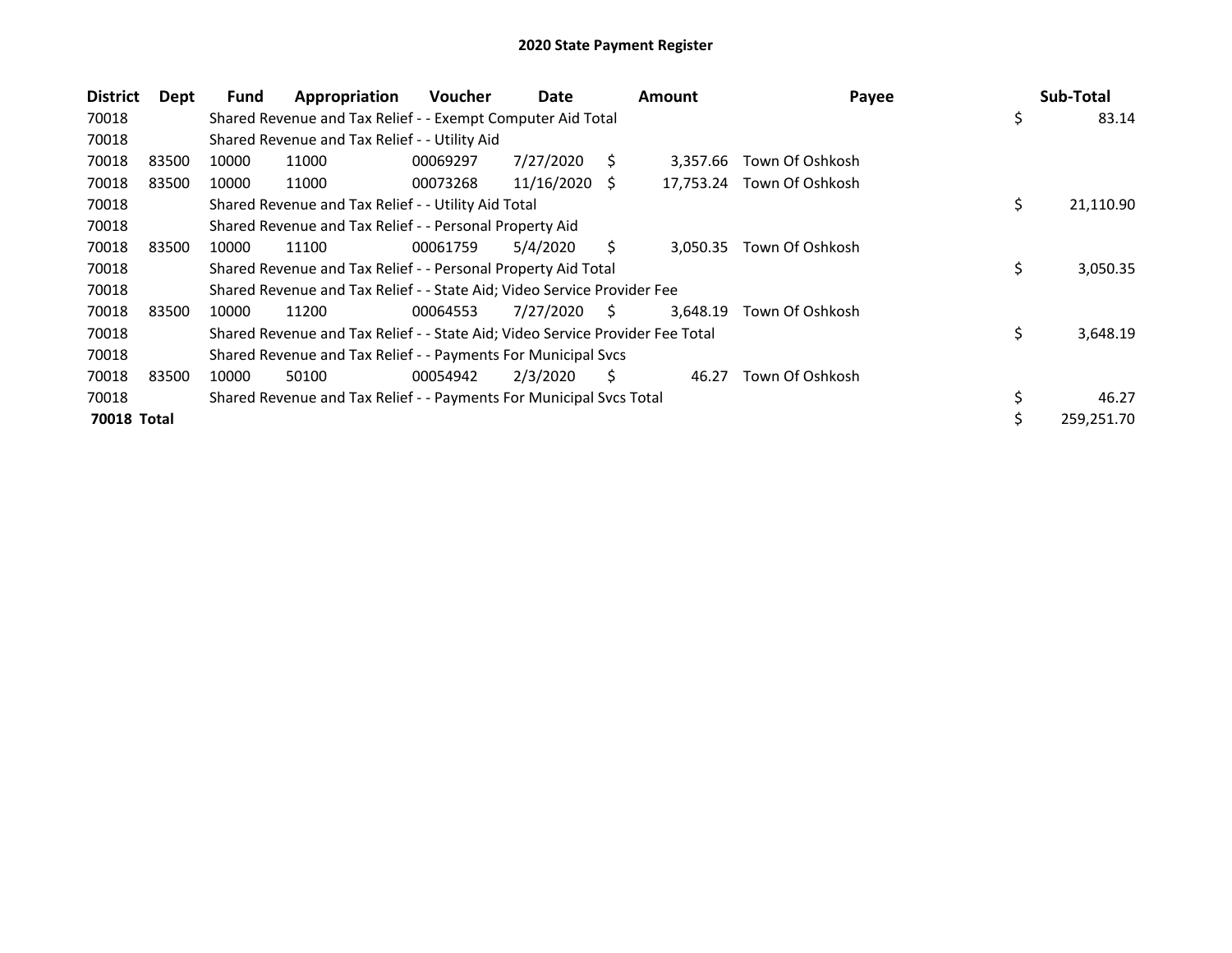| <b>District</b> | <b>Dept</b> | Fund  | Appropriation                                                      | Voucher  | <b>Date</b>   |    | <b>Amount</b> | Payee                    | Sub-Total       |
|-----------------|-------------|-------|--------------------------------------------------------------------|----------|---------------|----|---------------|--------------------------|-----------------|
| 70020           |             |       | Dept of Safety & Prof Services - - Fire Dues Distribution          |          |               |    |               |                          |                 |
| 70020           | 16500       | 10000 | 22500                                                              | 00037351 | 7/20/2020     | \$ |               | 6,245.58 Town Of Poygan  |                 |
| 70020           |             |       | Dept of Safety & Prof Services - - Fire Dues Distribution Total    |          |               |    |               |                          | \$<br>6,245.58  |
| 70020           |             |       | Dept of Natural Resources - - Aids In Lieu Of Taxes - Gener        |          |               |    |               |                          |                 |
| 70020           | 37000       | 10000 | 50300                                                              | 00385924 | 1/28/2020     | \$ |               | 54,497.38 Town Of Poygan |                 |
| 70020           | 37000       | 10000 | 50300                                                              | 00404505 | 4/21/2020     | \$ | 40.00         | Town Of Poygan           |                 |
| 70020           |             |       | Dept of Natural Resources - - Aids In Lieu Of Taxes - Gener Total  |          |               |    |               |                          | \$<br>54,537.38 |
| 70020           |             |       | Dept of Natural Resources - - Gen Program Ops-State Funds          |          |               |    |               |                          |                 |
| 70020           | 37000       | 21200 | 16100                                                              | 00449137 | 12/18/2020 \$ |    |               | 440.00 Town Of Poygan    |                 |
| 70020           |             |       | Dept of Natural Resources - - Gen Program Ops-State Funds Total    |          |               |    |               |                          | \$<br>440.00    |
| 70020           |             |       | Dept of Natural Resources - - Resaids - Cnty Forst, Cl & Mfl       |          |               |    |               |                          |                 |
| 70020           | 37000       | 21200 | 57100                                                              | 00417995 | 6/18/2020     | \$ |               | 51.61 Town Of Poygan     |                 |
| 70020           |             |       | Dept of Natural Resources - - Resaids - Cnty Forst, Cl & Mfl Total |          |               |    |               |                          | \$<br>51.61     |
| 70020           |             |       | Dept of Natural Resources - - Aids In Lieu Of Taxes - Sum S        |          |               |    |               |                          |                 |
| 70020           | 37000       | 21200 | 57900                                                              | 00404506 | 4/21/2020     | \$ |               | 175.78 Town Of Poygan    |                 |
| 70020           |             |       | Dept of Natural Resources - - Aids In Lieu Of Taxes - Sum S Total  |          |               |    |               |                          | \$<br>175.78    |
| 70020           |             |       | Dept of Natural Resources - - Fin Asst For Responsible Units       |          |               |    |               |                          |                 |
| 70020           | 37000       | 27400 | 67000                                                              | 00413122 | 5/29/2020     | \$ |               | 1,817.48 Town Of Poygan  |                 |
| 70020           |             |       | Dept of Natural Resources - - Fin Asst For Responsible Units Total |          |               |    |               |                          | \$<br>1,817.48  |
| 70020           |             |       | WI Dept of Transportation - - Trns Aids To Mnc.-Sf                 |          |               |    |               |                          |                 |
| 70020           | 39500       | 21100 | 19100                                                              | 00477298 | 1/6/2020      | \$ |               | 22,791.33 Town Of Poygan |                 |
| 70020           | 39500       | 21100 | 19100                                                              | 00507153 | 4/6/2020      | \$ |               | 22,791.33 Town Of Poygan |                 |
| 70020           | 39500       | 21100 | 19100                                                              | 00544145 | 7/6/2020      | \$ |               | 22,791.33 Town Of Poygan |                 |
| 70020           | 39500       | 21100 | 19100                                                              | 00586971 | 10/5/2020     | \$ |               | 22,791.33 Town Of Poygan |                 |
| 70020           |             |       | WI Dept of Transportation - - Trns Aids To Mnc.-Sf Total           |          |               |    |               |                          | \$<br>91,165.32 |
| 70020           |             |       | Elections Commission - - 2018 Hava Election Security               |          |               |    |               |                          |                 |
| 70020           | 51000       | 22000 | 18200                                                              | 00004543 | 9/9/2020      | \$ |               | 1,136.10 Town Of Poygan  |                 |
| 70020           |             |       | Elections Commission - - 2018 Hava Election Security Total         |          |               |    |               |                          | \$<br>1,136.10  |
| 70020           |             |       | Shared Revenue and Tax Relief - - County And Municipal Aid         |          |               |    |               |                          |                 |
| 70020           | 83500       | 10000 | 10500                                                              | 00069298 | 7/27/2020     | \$ |               | 1,734.46 Town Of Poygan  |                 |
| 70020           | 83500       | 10000 | 10500                                                              | 00073269 | 11/16/2020    | S  |               | 9,828.63 Town Of Poygan  |                 |
| 70020           |             |       | Shared Revenue and Tax Relief - - County And Municipal Aid Total   |          |               |    |               |                          | \$<br>11,563.09 |
| 70020           |             |       | Shared Revenue and Tax Relief - - Exempt Computer Aid              |          |               |    |               |                          |                 |
| 70020           | 83500       | 10000 | 10900                                                              | 00066330 | 7/27/2020     | \$ | 7.27          | Town Of Poygan           |                 |
| 70020           |             |       | Shared Revenue and Tax Relief - - Exempt Computer Aid Total        |          |               |    |               |                          | \$<br>7.27      |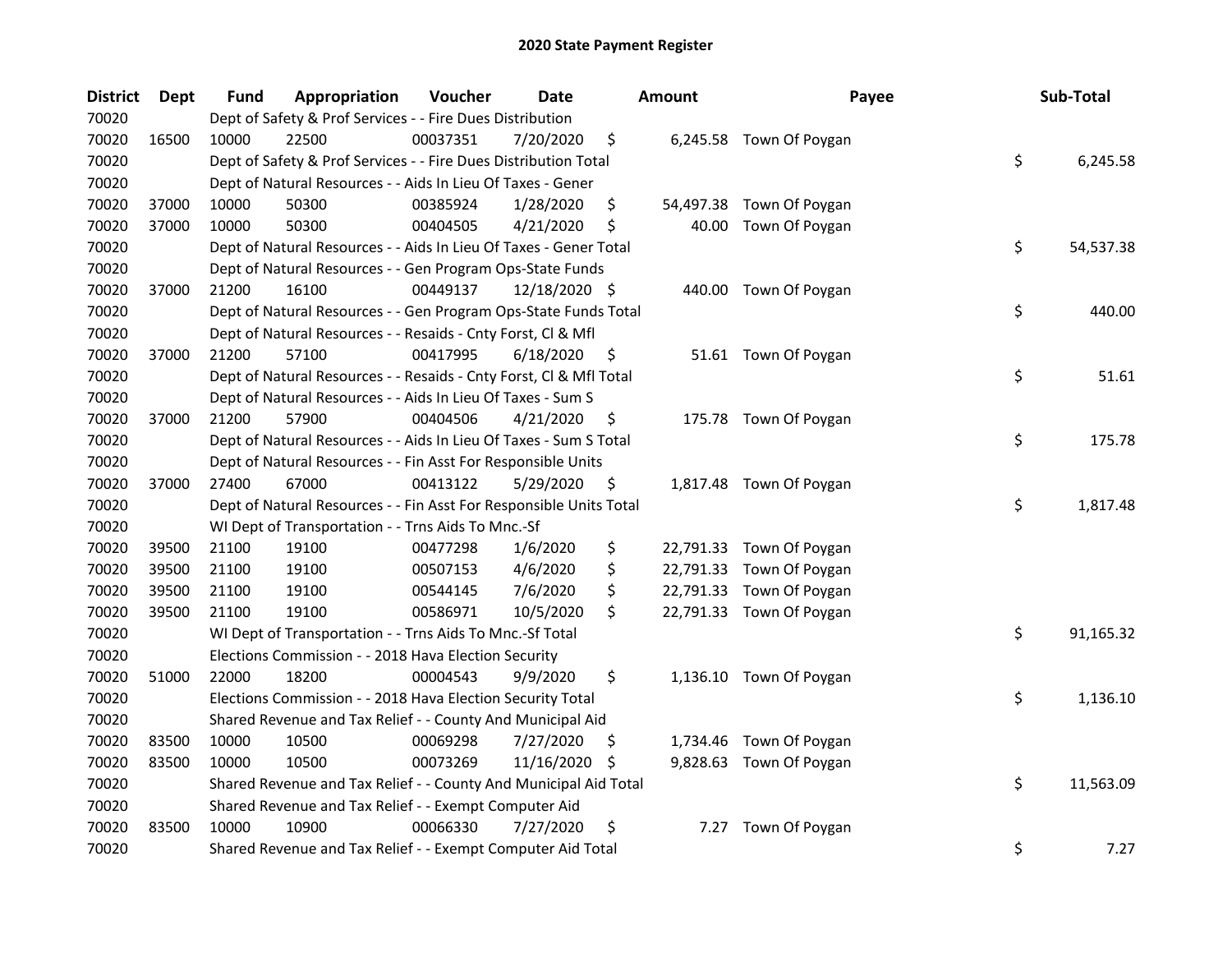| <b>District</b> | Dept  | <b>Fund</b> | Appropriation                                                 | <b>Voucher</b> | Date     | Amount | <b>Pavee</b>          | Sub-Total  |
|-----------------|-------|-------------|---------------------------------------------------------------|----------------|----------|--------|-----------------------|------------|
| 70020           |       |             | Shared Revenue and Tax Relief - - Personal Property Aid       |                |          |        |                       |            |
| 70020           | 83500 | 10000       | 11100                                                         | 00061760       | 5/4/2020 |        | 107.23 Town Of Poygan |            |
| 70020           |       |             | Shared Revenue and Tax Relief - - Personal Property Aid Total |                |          |        |                       | 107.23     |
| 70020 Total     |       |             |                                                               |                |          |        |                       | 167,246.84 |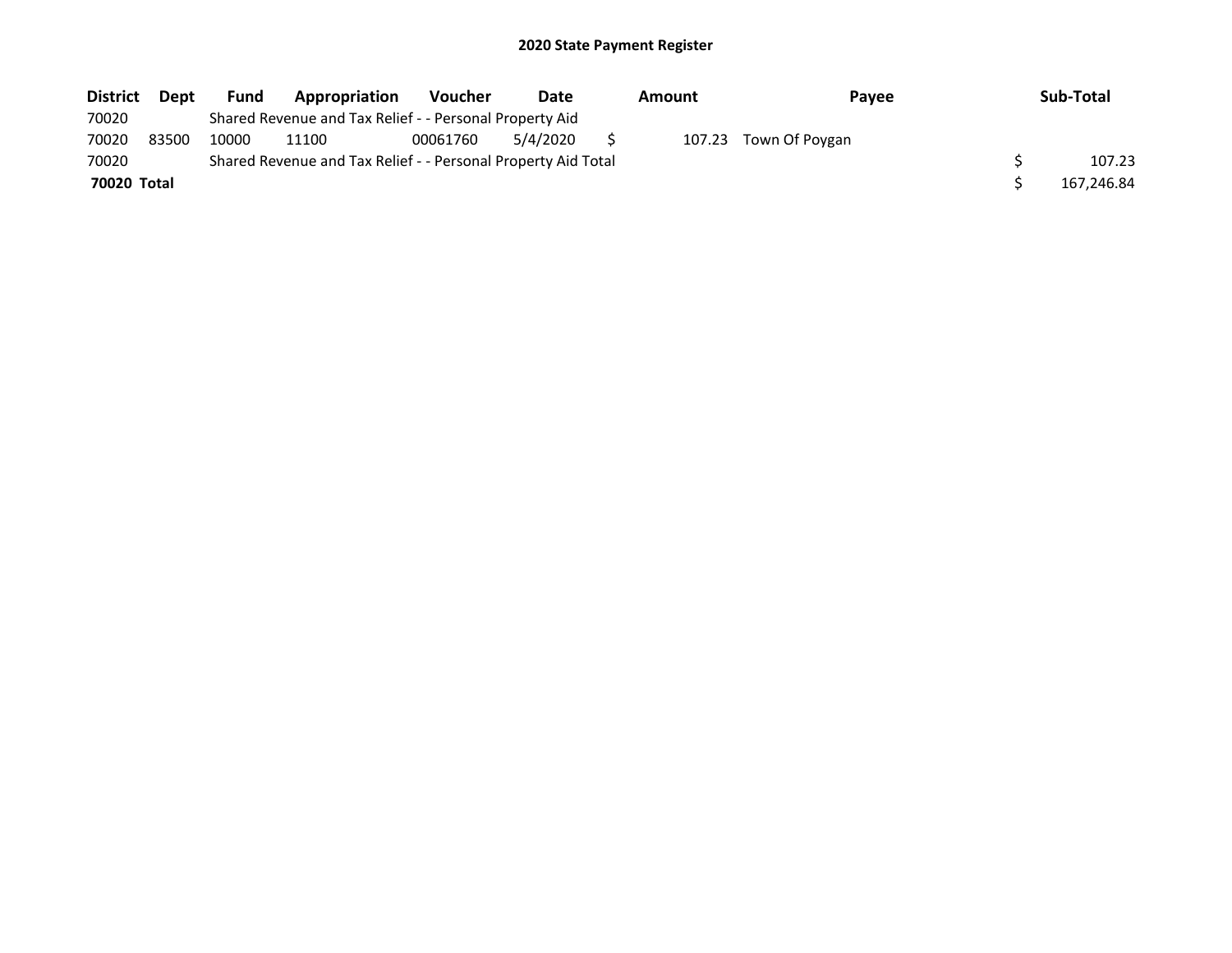| <b>District</b> | <b>Dept</b> | Fund  | Appropriation                                                      | Voucher  | <b>Date</b> |     | <b>Amount</b> | Payee                      | Sub-Total        |
|-----------------|-------------|-------|--------------------------------------------------------------------|----------|-------------|-----|---------------|----------------------------|------------------|
| 70022           |             |       | Dept of Safety & Prof Services - - Fire Dues Distribution          |          |             |     |               |                            |                  |
| 70022           | 16500       | 10000 | 22500                                                              | 00037352 | 7/20/2020   | \$  |               | 5,865.43 Town Of Rushford  |                  |
| 70022           |             |       | Dept of Safety & Prof Services - - Fire Dues Distribution Total    |          |             |     |               |                            | \$<br>5,865.43   |
| 70022           |             |       | Dept of Natural Resources - - Aids In Lieu Of Taxes - Gener        |          |             |     |               |                            |                  |
| 70022           | 37000       | 10000 | 50300                                                              | 00385922 | 1/28/2020   | \$  |               | 15,836.76 Town Of Rushford |                  |
| 70022           | 37000       | 10000 | 50300                                                              | 00404454 | 4/21/2020   | \$  | 259.21        | Town Of Rushford           |                  |
| 70022           | 37000       | 10000 | 50300                                                              | 00404455 | 4/21/2020   | \$  | 1.79          | Town Of Rushford           |                  |
| 70022           |             |       | Dept of Natural Resources - - Aids In Lieu Of Taxes - Gener Total  |          |             |     |               |                            | \$<br>16,097.76  |
| 70022           |             |       | Dept of Natural Resources - - Gen Program Ops-State Funds          |          |             |     |               |                            |                  |
| 70022           | 37000       | 21200 | 16100                                                              | 00441441 | 11/6/2020   | \$  |               | 65.00 Town Of Rushford     |                  |
| 70022           |             |       | Dept of Natural Resources - - Gen Program Ops-State Funds Total    |          |             |     |               |                            | \$<br>65.00      |
| 70022           |             |       | Dept of Natural Resources - - Resaids - Cnty Forst, Cl & Mfl       |          |             |     |               |                            |                  |
| 70022           | 37000       | 21200 | 57100                                                              | 00417996 | 6/18/2020   | \$. | 7.80          | Town Of Rushford           |                  |
| 70022           |             |       | Dept of Natural Resources - - Resaids - Cnty Forst, Cl & Mfl Total |          |             |     |               |                            | \$<br>7.80       |
| 70022           |             |       | Dept of Natural Resources - - Aids In Lieu Of Taxes - Sum S        |          |             |     |               |                            |                  |
| 70022           | 37000       | 21200 | 57900                                                              | 00404453 | 4/21/2020   | \$  |               | 37.23 Town Of Rushford     |                  |
| 70022           |             |       | Dept of Natural Resources - - Aids In Lieu Of Taxes - Sum S Total  |          |             |     |               |                            | \$<br>37.23      |
| 70022           |             |       | Dept of Natural Resources - - Fin Asst For Responsible Units       |          |             |     |               |                            |                  |
| 70022           | 37000       | 27400 | 67000                                                              | 00412758 | 5/29/2020   | \$  |               | 2,878.34 Town Of Rushford  |                  |
| 70022           |             |       | Dept of Natural Resources - - Fin Asst For Responsible Units Total |          |             |     |               |                            | \$<br>2,878.34   |
| 70022           |             |       | WI Dept of Transportation - - Trns Aids To Mnc.-Sf                 |          |             |     |               |                            |                  |
| 70022           | 39500       | 21100 | 19100                                                              | 00477299 | 1/6/2020    | \$  |               | 30,905.28 Town Of Rushford |                  |
| 70022           | 39500       | 21100 | 19100                                                              | 00507154 | 4/6/2020    | \$  |               | 30,905.28 Town Of Rushford |                  |
| 70022           | 39500       | 21100 | 19100                                                              | 00544146 | 7/6/2020    | \$  | 30,905.28     | Town Of Rushford           |                  |
| 70022           | 39500       | 21100 | 19100                                                              | 00586972 | 10/5/2020   | \$  |               | 30,905.28 Town Of Rushford |                  |
| 70022           |             |       | WI Dept of Transportation - - Trns Aids To Mnc.-Sf Total           |          |             |     |               |                            | \$<br>123,621.12 |
| 70022           |             |       | Department of Administration - - Federal Aid                       |          |             |     |               |                            |                  |
| 70022           | 50500       | 10000 | 14200                                                              | 00130300 | 10/2/2020   | \$  |               | 8,199.12 Town Of Rushford  |                  |
| 70022           | 50500       | 10000 | 14200                                                              | 00132329 | 11/13/2020  | \$. |               | 6,758.21 Town Of Rushford  |                  |
| 70022           | 50500       | 10000 | 14200                                                              | 00135411 | 12/10/2020  | \$. | 11,103.67     | Town Of Rushford           |                  |
| 70022           | 50500       | 10000 | 14200                                                              | 00136648 | 12/17/2020  | \$. |               | 113.94 Town Of Rushford    |                  |
| 70022           |             |       | Department of Administration - - Federal Aid Total                 |          |             |     |               |                            | \$<br>26,174.94  |
| 70022           |             |       | Elections Commission - - 2018 Hava Election Security               |          |             |     |               |                            |                  |
| 70022           | 51000       | 22000 | 18200                                                              | 00004424 | 9/9/2020    | \$  | 1.340.70      | Town Of Rushford           |                  |
| 70022           |             |       | Elections Commission - - 2018 Hava Election Security Total         |          |             |     |               |                            | \$<br>1,340.70   |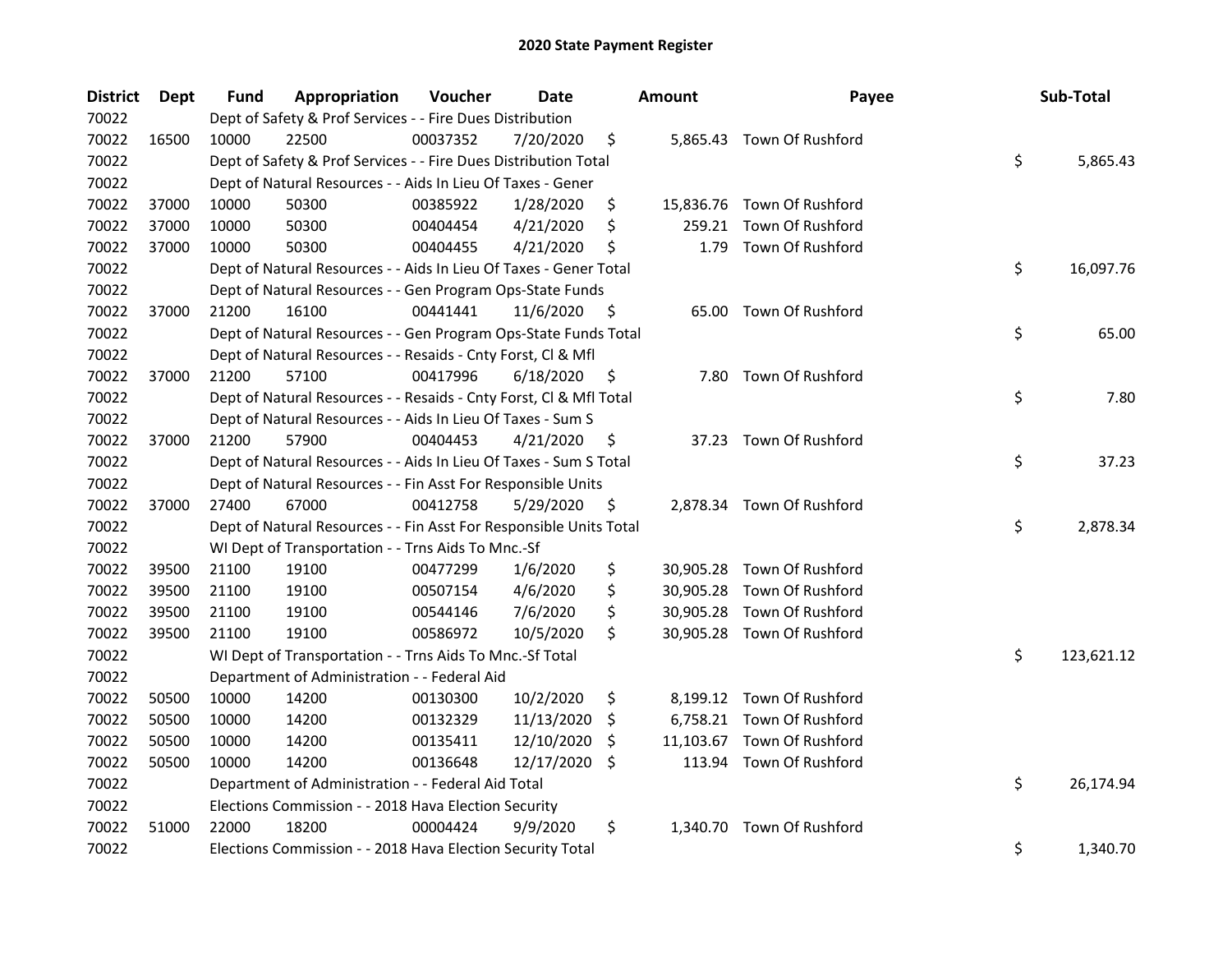| <b>District</b> | Dept  | <b>Fund</b> | Appropriation                                                    | Voucher  | Date            |   | <b>Amount</b> | Payee            | Sub-Total    |
|-----------------|-------|-------------|------------------------------------------------------------------|----------|-----------------|---|---------------|------------------|--------------|
| 70022           |       |             | Shared Revenue and Tax Relief - - County And Municipal Aid       |          |                 |   |               |                  |              |
| 70022           | 83500 | 10000       | 10500                                                            | 00069299 | 7/27/2020       | S | 4.659.25      | Town Of Rushford |              |
| 70022           | 83500 | 10000       | 10500                                                            | 00073270 | $11/16/2020$ \$ |   | 26.402.41     | Town Of Rushford |              |
| 70022           |       |             | Shared Revenue and Tax Relief - - County And Municipal Aid Total |          |                 |   |               |                  | 31,061.66    |
| 70022           |       |             | Shared Revenue and Tax Relief - - Exempt Computer Aid            |          |                 |   |               |                  |              |
| 70022           | 83500 | 10000       | 10900                                                            | 00066331 | 7/27/2020       | S | 27.02         | Town Of Rushford |              |
| 70022           |       |             | Shared Revenue and Tax Relief - - Exempt Computer Aid Total      |          |                 |   |               |                  | 27.02        |
| 70022           |       |             | Shared Revenue and Tax Relief - - Personal Property Aid          |          |                 |   |               |                  |              |
| 70022           | 83500 | 10000       | 11100                                                            | 00061761 | 5/4/2020        | Ś | 690.21        | Town Of Rushford |              |
| 70022           |       |             | Shared Revenue and Tax Relief - - Personal Property Aid Total    |          |                 |   |               |                  | \$<br>690.21 |
| 70022 Total     |       |             |                                                                  |          |                 |   |               |                  | 207,867.21   |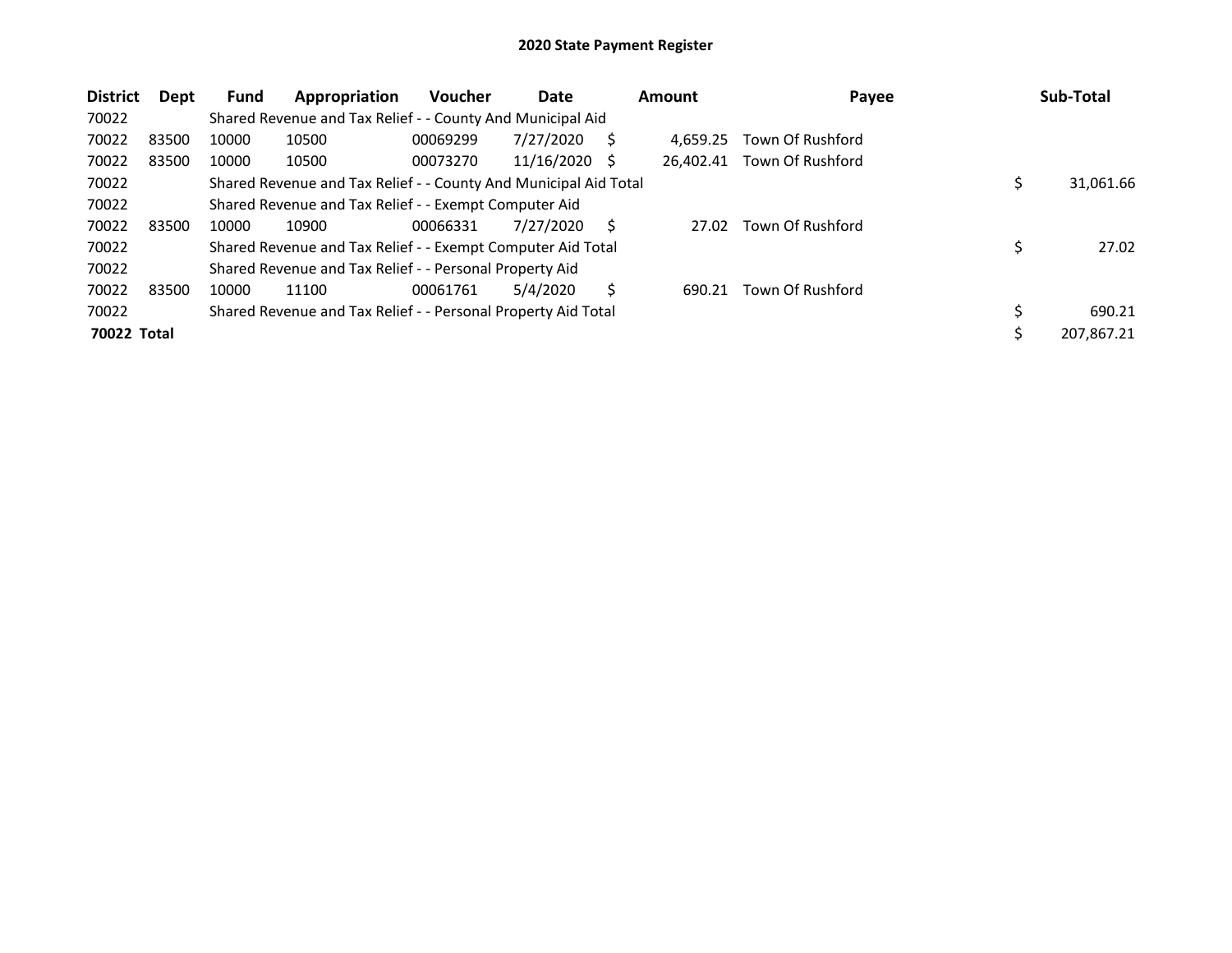| <b>District</b> | <b>Dept</b> | Fund  | Appropriation                                                      | Voucher  | <b>Date</b> |     | <b>Amount</b> |                         | Payee | Sub-Total        |
|-----------------|-------------|-------|--------------------------------------------------------------------|----------|-------------|-----|---------------|-------------------------|-------|------------------|
| 70024           |             |       | Dept of Safety & Prof Services - - Fire Dues Distribution          |          |             |     |               |                         |       |                  |
| 70024           | 16500       | 10000 | 22500                                                              | 00037353 | 7/20/2020   | \$  |               | 5,910.33 Town Of Utica  |       |                  |
| 70024           |             |       | Dept of Safety & Prof Services - - Fire Dues Distribution Total    |          |             |     |               |                         |       | \$<br>5,910.33   |
| 70024           |             |       | Dept of Natural Resources - - Aids In Lieu Of Taxes - Gener        |          |             |     |               |                         |       |                  |
| 70024           | 37000       | 10000 | 50300                                                              | 00385917 | 1/28/2020   | \$  | 2,766.65      | Town Of Utica           |       |                  |
| 70024           | 37000       | 10000 | 50300                                                              | 00404413 | 4/21/2020   | \$  | 36.00         | Town Of Utica           |       |                  |
| 70024           |             |       | Dept of Natural Resources - - Aids In Lieu Of Taxes - Gener Total  |          |             |     |               |                         |       | \$<br>2,802.65   |
| 70024           |             |       | Dept of Natural Resources - - Resaids - Cnty Forst, Cl & Mfl       |          |             |     |               |                         |       |                  |
| 70024           | 37000       | 21200 | 57100                                                              | 00417997 | 6/18/2020   | \$  | 2.00          | Town Of Utica           |       |                  |
| 70024           |             |       | Dept of Natural Resources - - Resaids - Cnty Forst, Cl & Mfl Total |          |             |     |               |                         |       | \$<br>2.00       |
| 70024           |             |       | Dept of Natural Resources - - Fin Asst For Responsible Units       |          |             |     |               |                         |       |                  |
| 70024           | 37000       | 27400 | 67000                                                              | 00413280 | 5/29/2020   | \$  |               | 2,886.26 Town Of Utica  |       |                  |
| 70024           |             |       | Dept of Natural Resources - - Fin Asst For Responsible Units Total |          |             |     |               |                         |       | \$<br>2,886.26   |
| 70024           |             |       | WI Dept of Transportation - - Trns Aids To Mnc.-Sf                 |          |             |     |               |                         |       |                  |
| 70024           | 39500       | 21100 | 19100                                                              | 00477300 | 1/6/2020    | \$  |               | 30,130.02 Town Of Utica |       |                  |
| 70024           | 39500       | 21100 | 19100                                                              | 00507155 | 4/6/2020    | \$  |               | 30,130.02 Town Of Utica |       |                  |
| 70024           | 39500       | 21100 | 19100                                                              | 00544147 | 7/6/2020    | \$  |               | 30,130.02 Town Of Utica |       |                  |
| 70024           | 39500       | 21100 | 19100                                                              | 00586973 | 10/5/2020   | \$  |               | 30,130.02 Town Of Utica |       |                  |
| 70024           |             |       | WI Dept of Transportation - - Trns Aids To Mnc.-Sf Total           |          |             |     |               |                         |       | \$<br>120,520.08 |
| 70024           |             |       | Elections Commission - - 2018 Hava Election Security               |          |             |     |               |                         |       |                  |
| 70024           | 51000       | 22000 | 18200                                                              | 00004011 | 7/30/2020   | \$  |               | 1,191.10 Town Of Utica  |       |                  |
| 70024           |             |       | Elections Commission - - 2018 Hava Election Security Total         |          |             |     |               |                         |       | \$<br>1,191.10   |
| 70024           |             |       | Shared Revenue and Tax Relief - - County And Municipal Aid         |          |             |     |               |                         |       |                  |
| 70024           | 83500       | 10000 | 10500                                                              | 00069300 | 7/27/2020   | \$. |               | 2,161.25 Town Of Utica  |       |                  |
| 70024           | 83500       | 10000 | 10500                                                              | 00073271 | 11/16/2020  | \$  |               | 12,247.07 Town Of Utica |       |                  |
| 70024           |             |       | Shared Revenue and Tax Relief - - County And Municipal Aid Total   |          |             |     |               |                         |       | \$<br>14,408.32  |
| 70024           |             |       | Shared Revenue and Tax Relief - - Exempt Computer Aid              |          |             |     |               |                         |       |                  |
| 70024           | 83500       | 10000 | 10900                                                              | 00066332 | 7/27/2020   | \$  |               | 406.35 Town Of Utica    |       |                  |
| 70024           |             |       | Shared Revenue and Tax Relief - - Exempt Computer Aid Total        |          |             |     |               |                         |       | \$<br>406.35     |
| 70024           |             |       | Shared Revenue and Tax Relief - - Personal Property Aid            |          |             |     |               |                         |       |                  |
| 70024           | 83500       | 10000 | 11100                                                              | 00061762 | 5/4/2020    | \$  |               | 2,508.44 Town Of Utica  |       |                  |
| 70024           |             |       | Shared Revenue and Tax Relief - - Personal Property Aid Total      |          |             |     |               |                         |       | \$<br>2,508.44   |
| 70024 Total     |             |       |                                                                    |          |             |     |               |                         |       | \$<br>150,635.53 |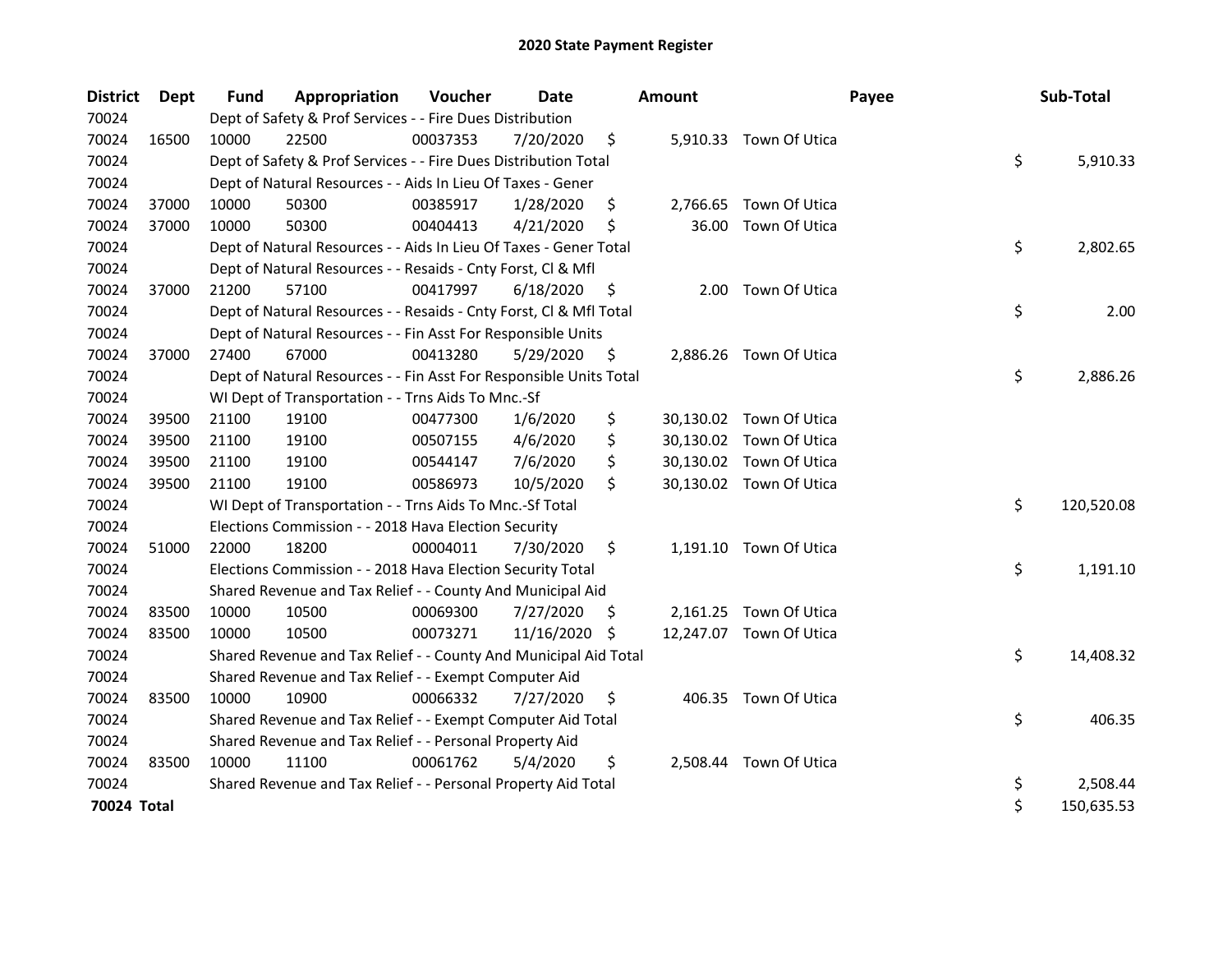| <b>District</b> | Dept  | <b>Fund</b> | Appropriation                                                      | Voucher  | Date           |     | <b>Amount</b> | Payee                     | Sub-Total       |
|-----------------|-------|-------------|--------------------------------------------------------------------|----------|----------------|-----|---------------|---------------------------|-----------------|
| 70026           |       |             | Dept of Safety & Prof Services - - Fire Dues Distribution          |          |                |     |               |                           |                 |
| 70026           | 16500 | 10000       | 22500                                                              | 00037354 | 7/20/2020      | \$  |               | 9,803.35 Town Of Vinland  |                 |
| 70026           |       |             | Dept of Safety & Prof Services - - Fire Dues Distribution Total    |          |                |     |               |                           | \$<br>9,803.35  |
| 70026           |       |             | Dept of Natural Resources - - Fin Asst For Responsible Units       |          |                |     |               |                           |                 |
| 70026           | 37000 | 27400       | 67000                                                              | 00413467 | 5/29/2020      | \$  |               | 2,554.53 Town Of Vinland  |                 |
| 70026           |       |             | Dept of Natural Resources - - Fin Asst For Responsible Units Total |          |                |     |               |                           | \$<br>2,554.53  |
| 70026           |       |             | Dept of Natural Resources - - Recycling Consolidation Grants       |          |                |     |               |                           |                 |
| 70026           | 37000 | 27400       | 67300                                                              | 00413467 | $5/29/2020$ \$ |     |               | 440.69 Town Of Vinland    |                 |
| 70026           |       |             | Dept of Natural Resources - - Recycling Consolidation Grants Total |          |                |     |               |                           | \$<br>440.69    |
| 70026           |       |             | WI Dept of Transportation - - Trns Aids To Mnc.-Sf                 |          |                |     |               |                           |                 |
| 70026           | 39500 | 21100       | 19100                                                              | 00477301 | 1/6/2020       | \$  |               | 23,198.67 Town Of Vinland |                 |
| 70026           | 39500 | 21100       | 19100                                                              | 00507156 | 4/6/2020       | \$  |               | 23,198.67 Town Of Vinland |                 |
| 70026           | 39500 | 21100       | 19100                                                              | 00544148 | 7/6/2020       | \$  |               | 23,198.67 Town Of Vinland |                 |
| 70026           | 39500 | 21100       | 19100                                                              | 00586974 | 10/5/2020      | \$  |               | 23,198.67 Town Of Vinland |                 |
| 70026           |       |             | WI Dept of Transportation - - Trns Aids To Mnc.-Sf Total           |          |                |     |               |                           | \$<br>92,794.68 |
| 70026           |       |             | Department of Administration - - Federal Aid                       |          |                |     |               |                           |                 |
| 70026           | 50500 | 10000       | 14200                                                              | 00130301 | 10/2/2020      | \$  | 9,875.89      | Town Of Vinland           |                 |
| 70026           | 50500 | 10000       | 14200                                                              | 00132330 | 11/13/2020     | \$. |               | 4,475.00 Town Of Vinland  |                 |
| 70026           | 50500 | 10000       | 14200                                                              | 00135412 | 12/10/2020     | -S  |               | 14,008.75 Town Of Vinland |                 |
| 70026           |       |             | Department of Administration - - Federal Aid Total                 |          |                |     |               |                           | \$<br>28,359.64 |
| 70026           |       |             | Elections Commission - - 2018 Hava Election Security               |          |                |     |               |                           |                 |
| 70026           | 51000 | 22000       | 18200                                                              | 00003959 | 7/28/2020      | \$  |               | 1,641.00 Town Of Vinland  |                 |
| 70026           |       |             | Elections Commission - - 2018 Hava Election Security Total         |          |                |     |               |                           | \$<br>1,641.00  |
| 70026           |       |             | Shared Revenue and Tax Relief - - County And Municipal Aid         |          |                |     |               |                           |                 |
| 70026           | 83500 | 10000       | 10500                                                              | 00069301 | 7/27/2020      | -S  |               | 3,399.77 Town Of Vinland  |                 |
| 70026           | 83500 | 10000       | 10500                                                              | 00073272 | 11/16/2020 \$  |     |               | 19,265.33 Town Of Vinland |                 |
| 70026           |       |             | Shared Revenue and Tax Relief - - County And Municipal Aid Total   |          |                |     |               |                           | \$<br>22,665.10 |
| 70026           |       |             | Shared Revenue and Tax Relief - - Exempt Computer Aid              |          |                |     |               |                           |                 |
| 70026           | 83500 | 10000       | 10900                                                              | 00066333 | 7/27/2020      | \$  |               | 7,392.22 Town Of Vinland  |                 |
| 70026           |       |             | Shared Revenue and Tax Relief - - Exempt Computer Aid Total        |          |                |     |               |                           | \$<br>7,392.22  |
| 70026           |       |             | Shared Revenue and Tax Relief - - Utility Aid                      |          |                |     |               |                           |                 |
| 70026           | 83500 | 10000       | 11000                                                              | 00069301 | 7/27/2020      | \$  |               | 1,682.43 Town Of Vinland  |                 |
| 70026           | 83500 | 10000       | 11000                                                              | 00073272 | 11/16/2020 \$  |     |               | 9,608.21 Town Of Vinland  |                 |
| 70026           |       |             | Shared Revenue and Tax Relief - - Utility Aid Total                |          |                |     |               |                           | \$<br>11,290.64 |
| 70026           |       |             | Shared Revenue and Tax Relief - - Personal Property Aid            |          |                |     |               |                           |                 |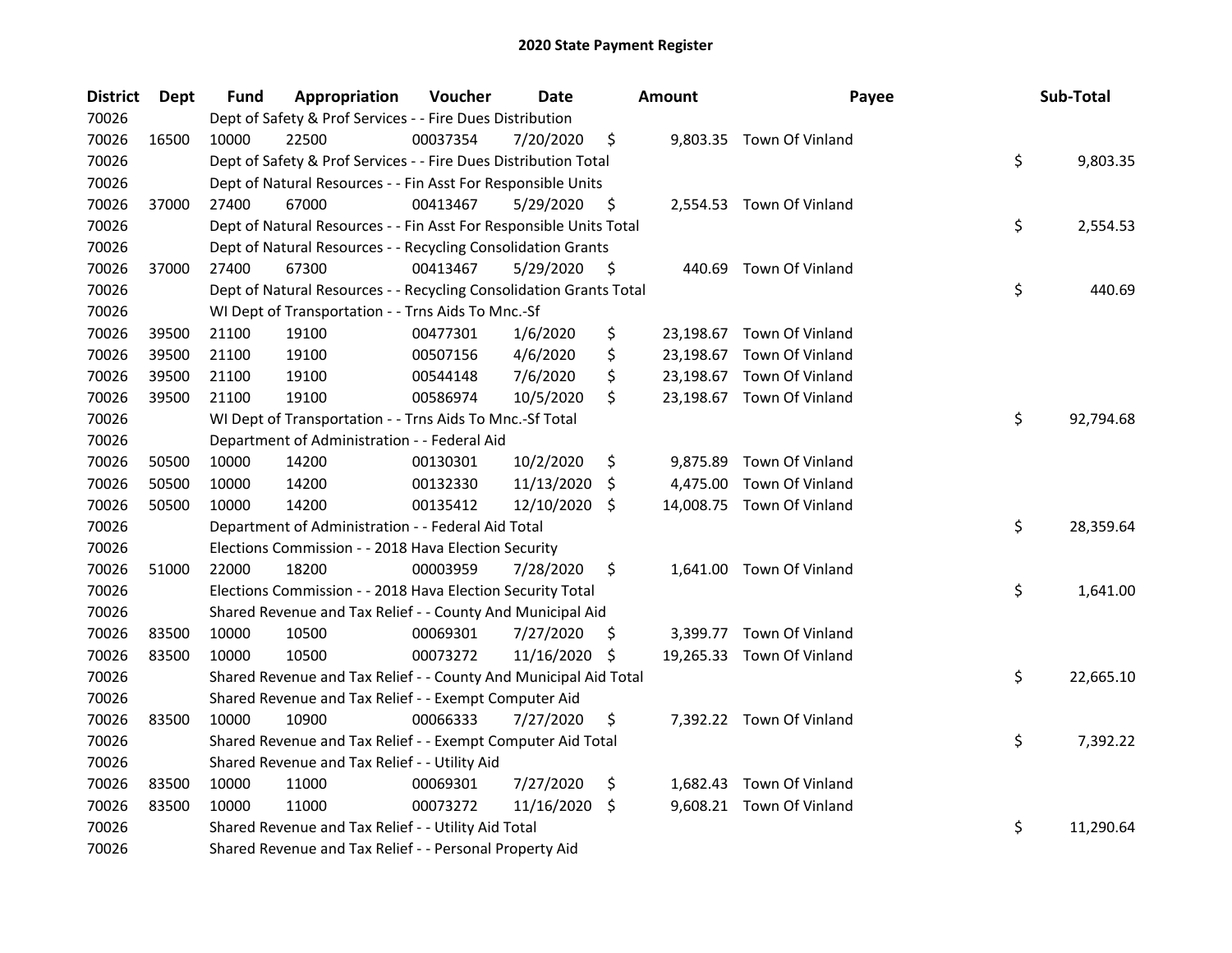| <b>District</b> | Dept  | <b>Fund</b> | Appropriation                                                                 | <b>Voucher</b> | Date      |    | Amount   | Pavee           | Sub-Total  |
|-----------------|-------|-------------|-------------------------------------------------------------------------------|----------------|-----------|----|----------|-----------------|------------|
| 70026           | 83500 | 10000       | 11100                                                                         | 00061763       | 5/4/2020  |    | 1.246.84 | Town Of Vinland |            |
| 70026           |       |             | Shared Revenue and Tax Relief - - Personal Property Aid Total                 |                |           |    |          |                 | 1,246.84   |
| 70026           |       |             | Shared Revenue and Tax Relief - - State Aid; Video Service Provider Fee       |                |           |    |          |                 |            |
| 70026           | 83500 | 10000       | 11200                                                                         | 00064554       | 7/27/2020 | S. | 1.370.65 | Town Of Vinland |            |
| 70026           |       |             | Shared Revenue and Tax Relief - - State Aid; Video Service Provider Fee Total |                |           |    |          |                 | 1.370.65   |
| 70026 Total     |       |             |                                                                               |                |           |    |          |                 | 179,559.34 |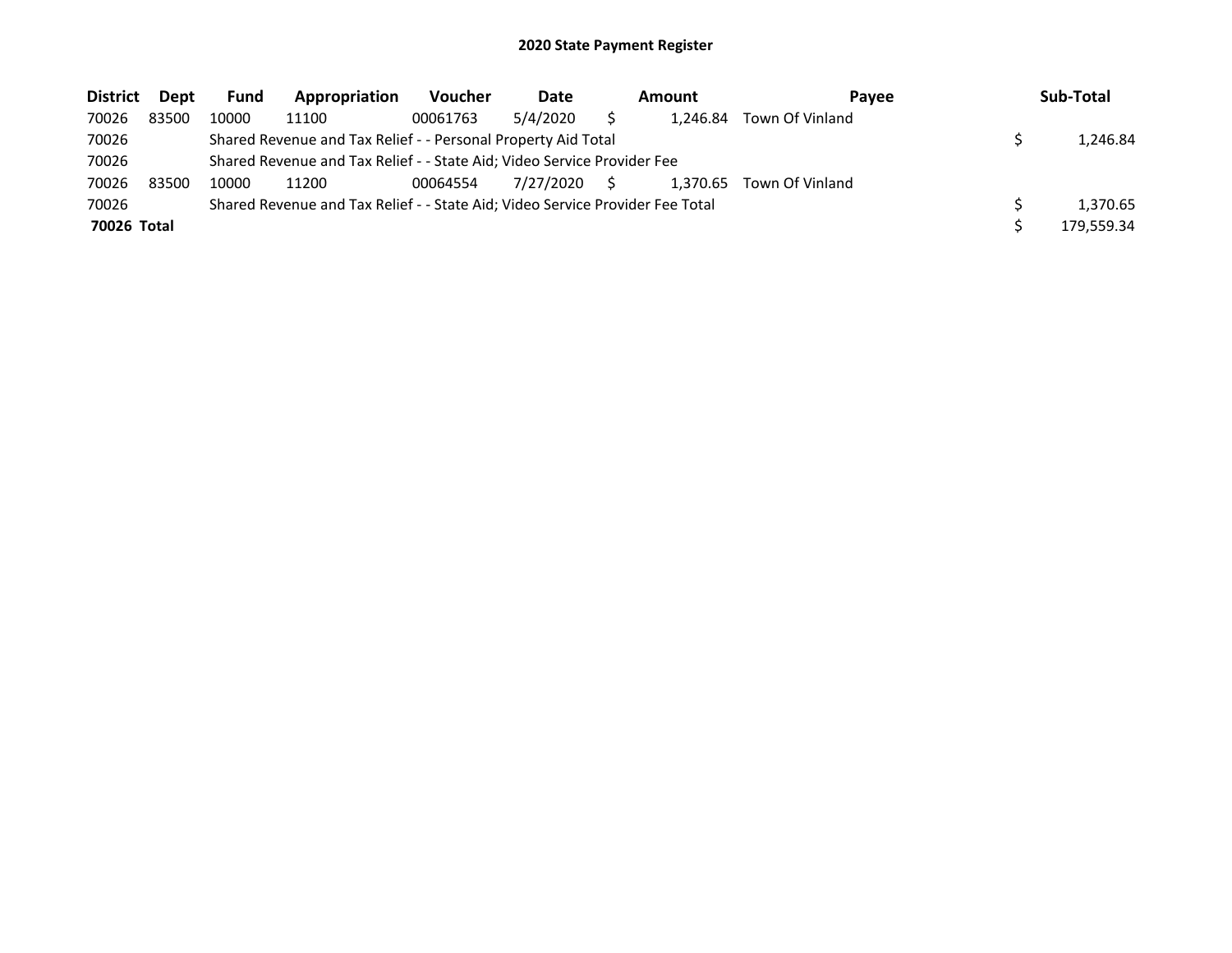| <b>District</b> | <b>Dept</b> | Fund  | Appropriation                                                      | Voucher  | <b>Date</b> |     | <b>Amount</b> | Payee                        | Sub-Total        |
|-----------------|-------------|-------|--------------------------------------------------------------------|----------|-------------|-----|---------------|------------------------------|------------------|
| 70028           |             |       | Dept of Safety & Prof Services - - Fire Dues Distribution          |          |             |     |               |                              |                  |
| 70028           | 16500       | 10000 | 22500                                                              | 00037355 | 7/20/2020   | \$  |               | 7,176.05 Town Of Winchester  |                  |
| 70028           |             |       | Dept of Safety & Prof Services - - Fire Dues Distribution Total    |          |             |     |               |                              | \$<br>7,176.05   |
| 70028           |             |       | Dept of Natural Resources - - Aids In Lieu Of Taxes - Gener        |          |             |     |               |                              |                  |
| 70028           | 37000       | 10000 | 50300                                                              | 00385951 | 1/28/2020   | \$  |               | 20,759.03 Town Of Winchester |                  |
| 70028           | 37000       | 10000 | 50300                                                              | 00405400 | 4/21/2020   | \$  | 1,230.43      | Town Of Winchester           |                  |
| 70028           | 37000       | 10000 | 50300                                                              | 00405402 | 4/21/2020   | \$  |               | 12.42 Town Of Winchester     |                  |
| 70028           |             |       | Dept of Natural Resources - - Aids In Lieu Of Taxes - Gener Total  |          |             |     |               |                              | \$<br>22,001.88  |
| 70028           |             |       | Dept of Natural Resources - - Resaids - Fire Suppress Grant        |          |             |     |               |                              |                  |
| 70028           | 37000       | 21200 | 54500                                                              | 00408368 | 5/13/2020   | \$  |               | 4,403.98 Town Of Winchester  |                  |
| 70028           |             |       | Dept of Natural Resources - - Resaids - Fire Suppress Grant Total  |          |             |     |               |                              | \$<br>4,403.98   |
| 70028           |             |       | Dept of Natural Resources - - Resaids - Cnty Forst, Cl & Mfl       |          |             |     |               |                              |                  |
| 70028           | 37000       | 21200 | 57100                                                              | 00417998 | 6/18/2020   | \$  |               | 81.87 Town Of Winchester     |                  |
| 70028           |             |       | Dept of Natural Resources - - Resaids - Cnty Forst, Cl & Mfl Total |          |             |     |               |                              | \$<br>81.87      |
| 70028           |             |       | Dept of Natural Resources - - Aids In Lieu Of Taxes - Sum S        |          |             |     |               |                              |                  |
| 70028           | 37000       | 21200 | 57900                                                              | 00405399 | 4/21/2020   | \$  | 0.99          | Town Of Winchester           |                  |
| 70028           | 37000       | 21200 | 57900                                                              | 00405401 | 4/21/2020   | \$  | 972.60        | Town Of Winchester           |                  |
| 70028           |             |       | Dept of Natural Resources - - Aids In Lieu Of Taxes - Sum S Total  |          |             |     |               |                              | \$<br>973.59     |
| 70028           |             |       | Dept of Natural Resources - - Fin Asst For Responsible Units       |          |             |     |               |                              |                  |
| 70028           | 37000       | 27400 | 67000                                                              | 00413075 | 5/29/2020   | \$  |               | 2,013.96 Town Of Winchester  |                  |
| 70028           |             |       | Dept of Natural Resources - - Fin Asst For Responsible Units Total |          |             |     |               |                              | \$<br>2,013.96   |
| 70028           |             |       | Dept of Natural Resources - - Recycling Consolidation Grants       |          |             |     |               |                              |                  |
| 70028           | 37000       | 27400 | 67300                                                              | 00413075 | 5/29/2020   | \$  |               | 459.12 Town Of Winchester    |                  |
| 70028           |             |       | Dept of Natural Resources - - Recycling Consolidation Grants Total |          |             |     |               |                              | \$<br>459.12     |
| 70028           |             |       | WI Dept of Transportation - - Trns Aids To Mnc.-Sf                 |          |             |     |               |                              |                  |
| 70028           | 39500       | 21100 | 19100                                                              | 00477302 | 1/6/2020    | \$  |               | 31,706.82 Town Of Winchester |                  |
| 70028           | 39500       | 21100 | 19100                                                              | 00507157 | 4/6/2020    | \$  |               | 31,706.82 Town Of Winchester |                  |
| 70028           | 39500       | 21100 | 19100                                                              | 00544149 | 7/6/2020    | \$  |               | 31,706.82 Town Of Winchester |                  |
| 70028           | 39500       | 21100 | 19100                                                              | 00586975 | 10/5/2020   | \$  |               | 31,706.82 Town Of Winchester |                  |
| 70028           |             |       | WI Dept of Transportation - - Trns Aids To Mnc.-Sf Total           |          |             |     |               |                              | \$<br>126,827.28 |
| 70028           |             |       | Department of Administration - - Federal Aid                       |          |             |     |               |                              |                  |
| 70028           | 50500       | 10000 | 14200                                                              | 00130302 | 10/2/2020   | \$  |               | 12,816.85 Town Of Winchester |                  |
| 70028           | 50500       | 10000 | 14200                                                              | 00132331 | 11/13/2020  | \$. |               | 16,755.15 Town Of Winchester |                  |
| 70028           | 50500       | 10000 | 14200                                                              | 00136649 | 12/17/2020  | \$  | 1,030.50      | Town Of Winchester           |                  |
| 70028           |             |       | Department of Administration - - Federal Aid Total                 |          |             |     |               |                              | \$<br>30,602.50  |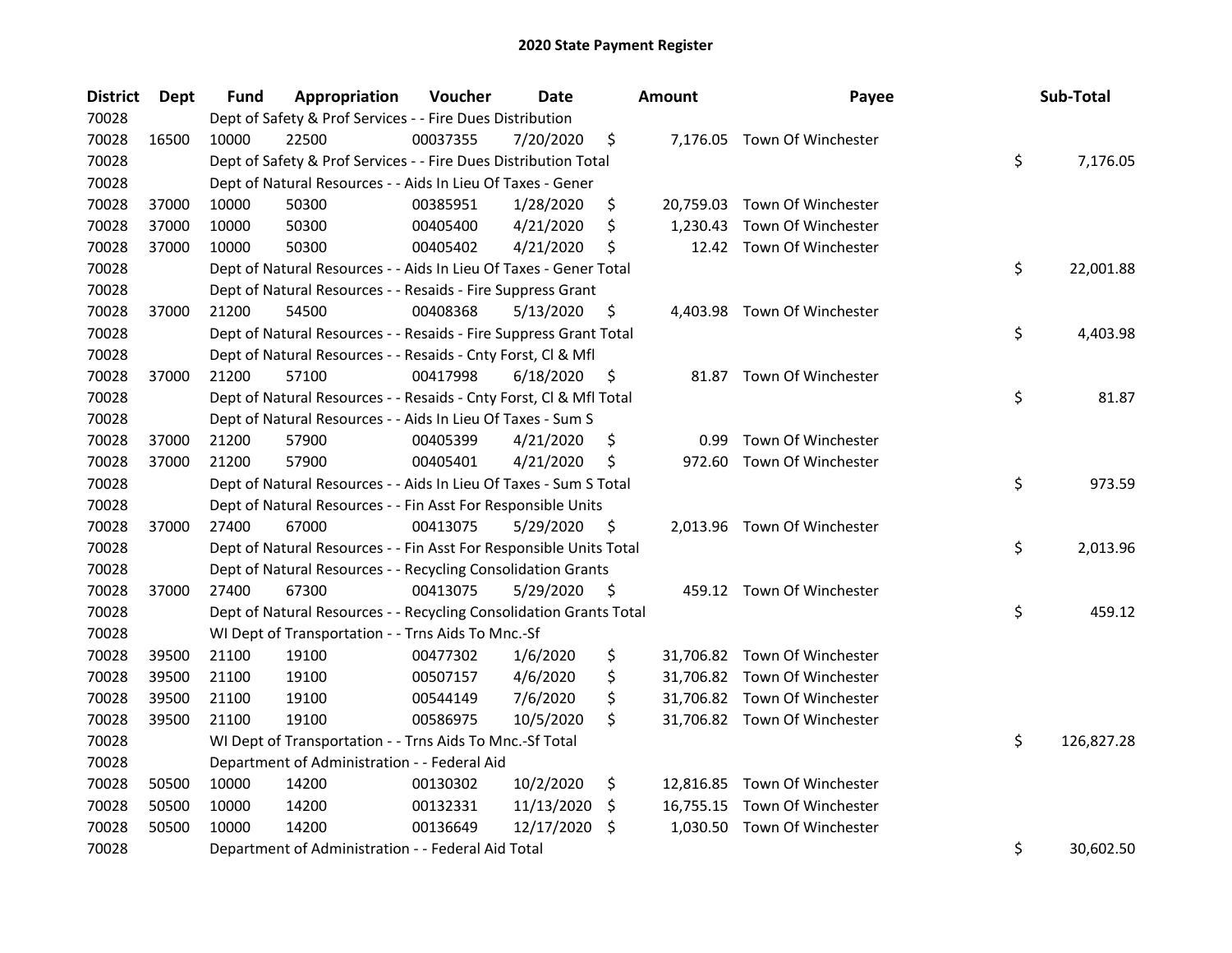| <b>District</b>    | Dept  | Fund  | Appropriation                                                                 | <b>Voucher</b> | Date       |    | <b>Amount</b> | Payee                        | Sub-Total        |
|--------------------|-------|-------|-------------------------------------------------------------------------------|----------------|------------|----|---------------|------------------------------|------------------|
| 70028              |       |       | Elections Commission - - 2018 Hava Election Security                          |                |            |    |               |                              |                  |
| 70028              | 51000 | 22000 | 18200                                                                         | 00004385       | 9/9/2020   | \$ |               | 1,583.80 Town Of Winchester  |                  |
| 70028              |       |       | Elections Commission - - 2018 Hava Election Security Total                    |                |            |    |               |                              | \$<br>1,583.80   |
| 70028              |       |       | Shared Revenue and Tax Relief - - County And Municipal Aid                    |                |            |    |               |                              |                  |
| 70028              | 83500 | 10000 | 10500                                                                         | 00069302       | 7/27/2020  | S  | 5,030.19      | Town Of Winchester           |                  |
| 70028              | 83500 | 10000 | 10500                                                                         | 00073273       | 11/16/2020 | S  |               | 28,504.44 Town Of Winchester |                  |
| 70028              |       |       | Shared Revenue and Tax Relief - - County And Municipal Aid Total              |                |            |    |               |                              | \$<br>33,534.63  |
| 70028              |       |       | Shared Revenue and Tax Relief - - Exempt Computer Aid                         |                |            |    |               |                              |                  |
| 70028              | 83500 | 10000 | 10900                                                                         | 00066334       | 7/27/2020  | S  | 14.55         | Town Of Winchester           |                  |
| 70028              |       |       | Shared Revenue and Tax Relief - - Exempt Computer Aid Total                   |                |            |    |               |                              | \$<br>14.55      |
| 70028              |       |       | Shared Revenue and Tax Relief - - Personal Property Aid                       |                |            |    |               |                              |                  |
| 70028              | 83500 | 10000 | 11100                                                                         | 00061764       | 5/4/2020   | Ŝ. | 268.85        | Town Of Winchester           |                  |
| 70028              |       |       | Shared Revenue and Tax Relief - - Personal Property Aid Total                 |                |            |    |               |                              | \$<br>268.85     |
| 70028              |       |       | Shared Revenue and Tax Relief - - State Aid; Video Service Provider Fee       |                |            |    |               |                              |                  |
| 70028              | 83500 | 10000 | 11200                                                                         | 00064555       | 7/27/2020  | S. | 836.09        | Town Of Winchester           |                  |
| 70028              |       |       | Shared Revenue and Tax Relief - - State Aid; Video Service Provider Fee Total |                |            |    |               |                              | \$<br>836.09     |
| 70028              |       |       | Shared Revenue and Tax Relief - - Lottery & Gaming Credit                     |                |            |    |               |                              |                  |
| 70028              | 83500 | 52100 | 36300                                                                         | 00055609       | 3/23/2020  | S  | 2,380.32      | Town Of Winchester           |                  |
| 70028              |       |       | Shared Revenue and Tax Relief - - Lottery & Gaming Credit Total               |                |            |    |               |                              | \$<br>2,380.32   |
| <b>70028 Total</b> |       |       |                                                                               |                |            |    |               |                              | \$<br>233,158.47 |
|                    |       |       |                                                                               |                |            |    |               |                              |                  |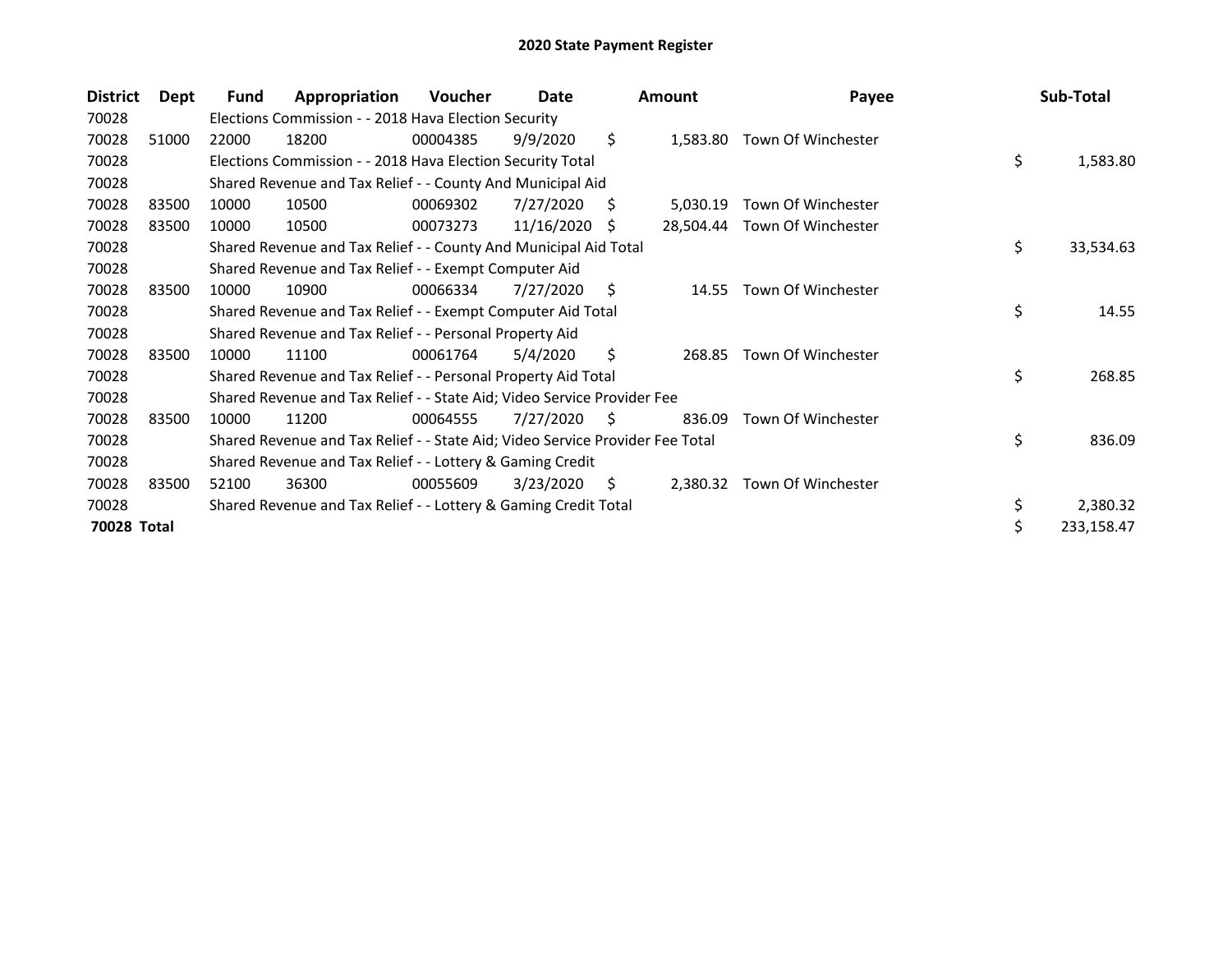| <b>District</b> | <b>Dept</b> | Fund  | Appropriation                                                      | Voucher  | <b>Date</b> |     | <b>Amount</b> | Payee                        | Sub-Total        |
|-----------------|-------------|-------|--------------------------------------------------------------------|----------|-------------|-----|---------------|------------------------------|------------------|
| 70030           |             |       | Dept of Safety & Prof Services - - Fire Dues Distribution          |          |             |     |               |                              |                  |
| 70030           | 16500       | 10000 | 22500                                                              | 00037356 | 7/17/2020   | \$  |               | 12,860.67 Town Of Winneconne |                  |
| 70030           |             |       | Dept of Safety & Prof Services - - Fire Dues Distribution Total    |          |             |     |               |                              | \$<br>12,860.67  |
| 70030           |             |       | Dept of Natural Resources - - Aids In Lieu Of Taxes - Gener        |          |             |     |               |                              |                  |
| 70030           | 37000       | 10000 | 50300                                                              | 00385889 | 1/27/2020   | \$  | 164.08        | Town Of Winneconne           |                  |
| 70030           | 37000       | 10000 | 50300                                                              | 00403881 | 4/21/2020   | \$  | 34.55         | Town Of Winneconne           |                  |
| 70030           |             |       | Dept of Natural Resources - - Aids In Lieu Of Taxes - Gener Total  |          |             |     |               |                              | \$<br>198.63     |
| 70030           |             |       | Dept of Natural Resources - - Resaids - Cnty Forst, Cl & Mfl       |          |             |     |               |                              |                  |
| 70030           | 37000       | 21200 | 57100                                                              | 00417999 | 6/18/2020   | \$  | 5.30          | Town Of Winneconne           |                  |
| 70030           |             |       | Dept of Natural Resources - - Resaids - Cnty Forst, Cl & Mfl Total |          |             |     |               |                              | \$<br>5.30       |
| 70030           |             |       | Dept of Natural Resources - - Fin Asst For Responsible Units       |          |             |     |               |                              |                  |
| 70030           | 37000       | 27400 | 67000                                                              | 00412641 | 5/29/2020   | \$. |               | 6,583.02 Town Of Winneconne  |                  |
| 70030           |             |       | Dept of Natural Resources - - Fin Asst For Responsible Units Total |          |             |     |               |                              | \$<br>6,583.02   |
| 70030           |             |       | Dept of Natural Resources - - Recycling Consolidation Grants       |          |             |     |               |                              |                  |
| 70030           | 37000       | 27400 | 67300                                                              | 00412641 | 5/29/2020   | Ş   |               | 613.08 Town Of Winneconne    |                  |
| 70030           |             |       | Dept of Natural Resources - - Recycling Consolidation Grants Total |          |             |     |               |                              | \$<br>613.08     |
| 70030           |             |       | WI Dept of Transportation - - Trns Aids To Mnc.-Sf                 |          |             |     |               |                              |                  |
| 70030           | 39500       | 21100 | 19100                                                              | 00477303 | 1/6/2020    | \$  |               | 29,821.23 Town Of Winneconne |                  |
| 70030           | 39500       | 21100 | 19100                                                              | 00507158 | 4/6/2020    | \$  |               | 29,821.23 Town Of Winneconne |                  |
| 70030           | 39500       | 21100 | 19100                                                              | 00544150 | 7/6/2020    | \$  |               | 29,821.23 Town Of Winneconne |                  |
| 70030           | 39500       | 21100 | 19100                                                              | 00586976 | 10/5/2020   | \$  |               | 29,821.23 Town Of Winneconne |                  |
| 70030           |             |       | WI Dept of Transportation - - Trns Aids To Mnc.-Sf Total           |          |             |     |               |                              | \$<br>119,284.92 |
| 70030           |             |       | Department of Justice - - Law Enforcement Train, Local             |          |             |     |               |                              |                  |
| 70030           | 45500       | 10000 | 23100                                                              | 00092089 | 12/10/2020  | \$  |               | 160.00 Town Of Winneconne    |                  |
| 70030           |             |       | Department of Justice - - Law Enforcement Train, Local Total       |          |             |     |               |                              | \$<br>160.00     |
| 70030           |             |       | Department of Administration - - Federal Aid                       |          |             |     |               |                              |                  |
| 70030           | 50500       | 10000 | 14200                                                              | 00130303 | 10/1/2020   | \$  |               | 1,093.61 Town Of Winneconne  |                  |
| 70030           | 50500       | 10000 | 14200                                                              | 00135413 | 12/9/2020   | \$  |               | 28,313.07 Town Of Winneconne |                  |
| 70030           |             |       | Department of Administration - - Federal Aid Total                 |          |             |     |               |                              | \$<br>29,406.68  |
| 70030           |             |       | Elections Commission - - 2018 Hava Election Security               |          |             |     |               |                              |                  |
| 70030           | 51000       | 22000 | 18200                                                              | 00003540 | 6/29/2020   | \$  |               | 2,131.60 Town Of Winneconne  |                  |
| 70030           |             |       | Elections Commission - - 2018 Hava Election Security Total         |          |             |     |               |                              | \$<br>2,131.60   |
| 70030           |             |       | Shared Revenue and Tax Relief - - County And Municipal Aid         |          |             |     |               |                              |                  |
| 70030           | 83500       | 10000 | 10500                                                              | 00069303 | 7/27/2020   | \$  | 3,537.39      | Town Of Winneconne           |                  |
| 70030           | 83500       | 10000 | 10500                                                              | 00073274 | 11/16/2020  | \$  |               | 20,045.19 Town Of Winneconne |                  |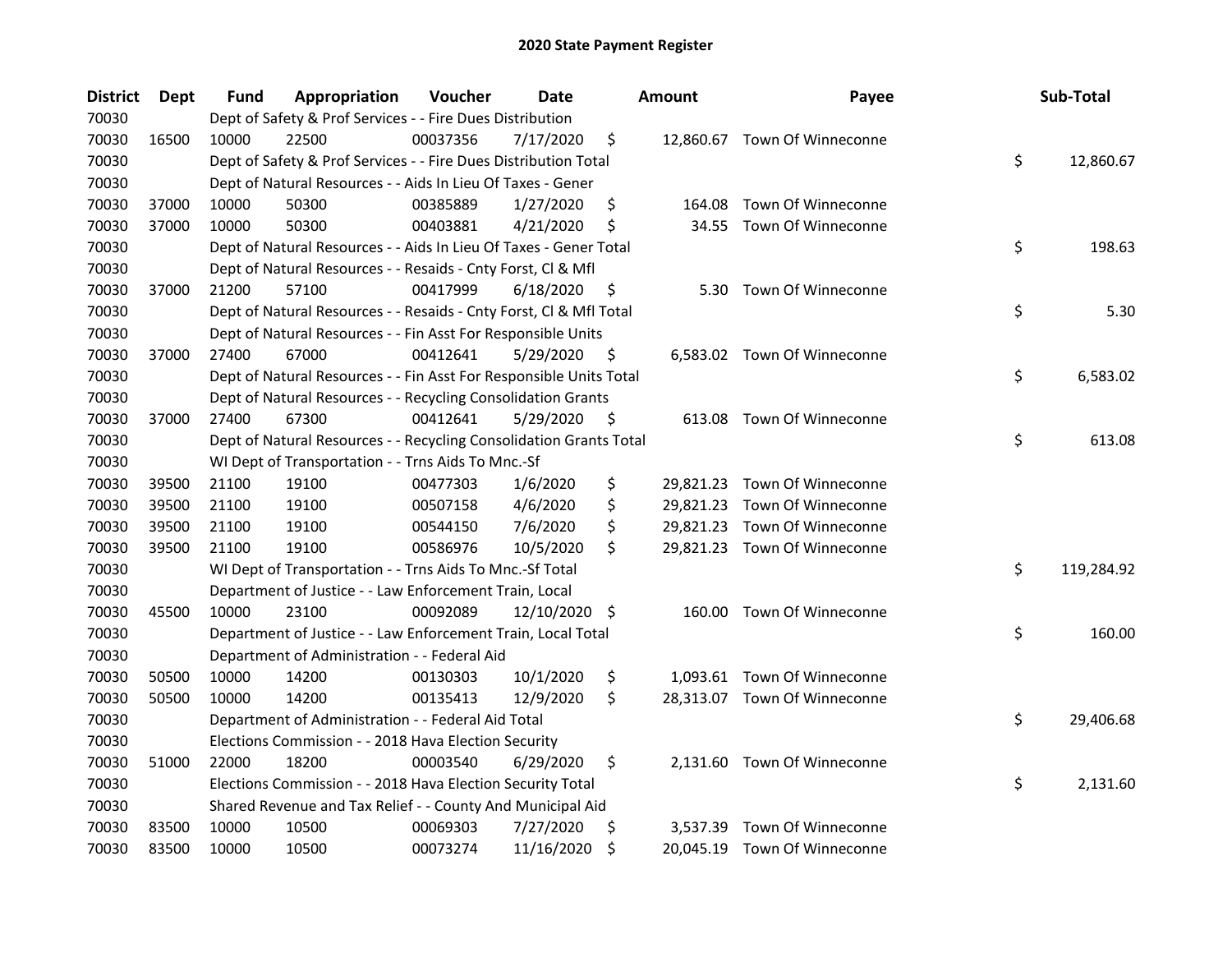| <b>District</b><br>Dept | <b>Fund</b> | Appropriation                                                                 | Voucher  | Date      |   | Amount   | Payee              | Sub-Total       |
|-------------------------|-------------|-------------------------------------------------------------------------------|----------|-----------|---|----------|--------------------|-----------------|
| 70030                   |             | Shared Revenue and Tax Relief - - County And Municipal Aid Total              |          |           |   |          |                    | \$<br>23,582.58 |
| 70030                   |             | Shared Revenue and Tax Relief - - Exempt Computer Aid                         |          |           |   |          |                    |                 |
| 70030<br>83500          | 10000       | 10900                                                                         | 00066335 | 7/27/2020 |   | 35.33    | Town Of Winneconne |                 |
| 70030                   |             | Shared Revenue and Tax Relief - - Exempt Computer Aid Total                   |          |           |   |          |                    | 35.33           |
| 70030                   |             | Shared Revenue and Tax Relief - - Personal Property Aid                       |          |           |   |          |                    |                 |
| 70030<br>83500          | 10000       | 11100                                                                         | 00061765 | 5/4/2020  |   | 1.590.18 | Town Of Winneconne |                 |
| 70030                   |             | Shared Revenue and Tax Relief - - Personal Property Aid Total                 |          |           |   |          |                    | 1,590.18        |
| 70030                   |             | Shared Revenue and Tax Relief - - State Aid; Video Service Provider Fee       |          |           |   |          |                    |                 |
| 70030<br>83500          | 10000       | 11200                                                                         | 00064556 | 7/27/2020 | S | 1.944.76 | Town Of Winneconne |                 |
| 70030                   |             | Shared Revenue and Tax Relief - - State Aid; Video Service Provider Fee Total |          |           |   |          |                    | 1.944.76        |
| 70030 Total             |             |                                                                               |          |           |   |          |                    | 198,396.75      |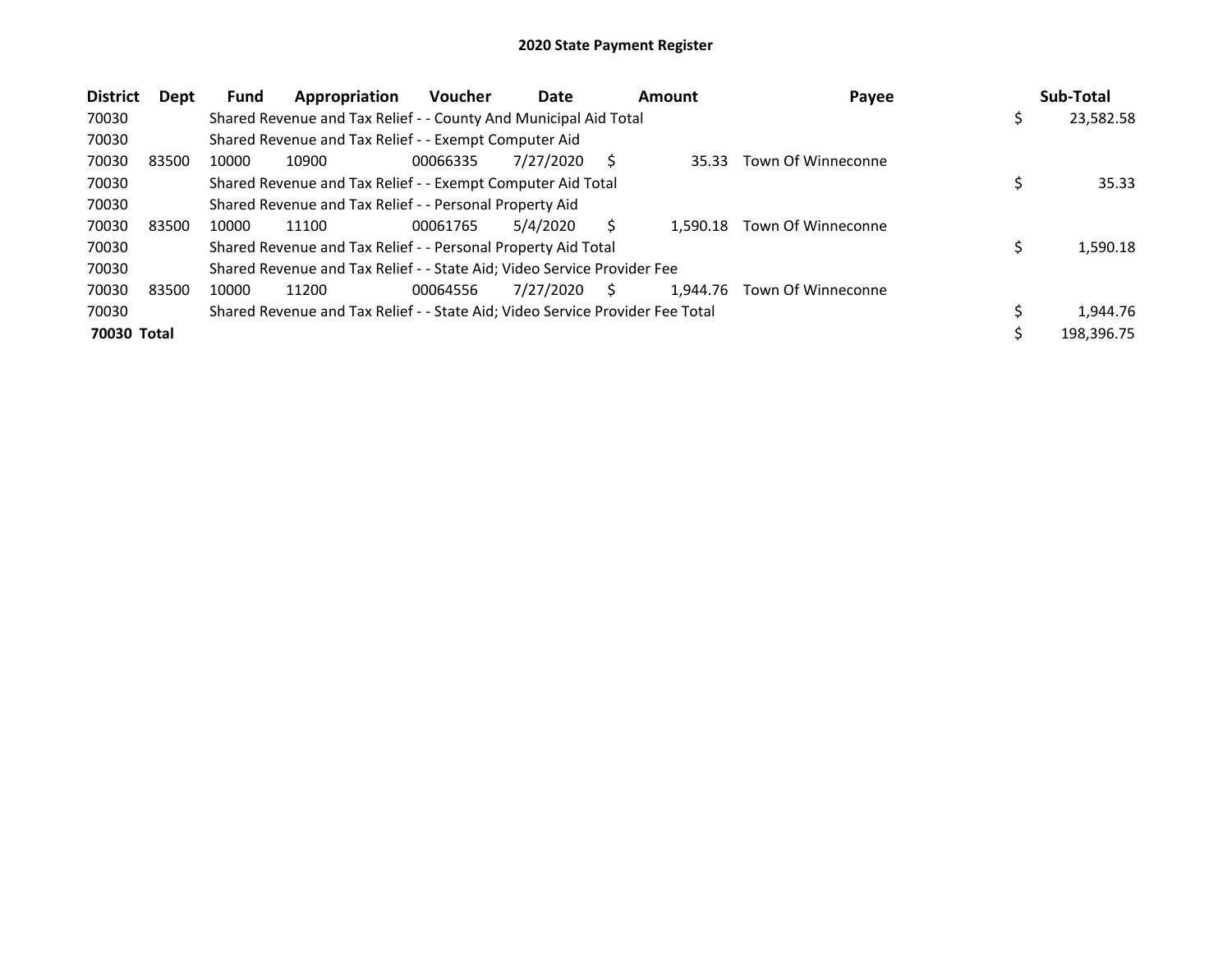| <b>District</b> | Dept  | <b>Fund</b> | Appropriation                                                      | Voucher  | <b>Date</b> |     | <b>Amount</b> | Payee                        | Sub-Total       |
|-----------------|-------|-------------|--------------------------------------------------------------------|----------|-------------|-----|---------------|------------------------------|-----------------|
| 70032           |       |             | Dept of Safety & Prof Services - - Fire Dues Distribution          |          |             |     |               |                              |                 |
| 70032           | 16500 | 10000       | 22500                                                              | 00037357 | 7/20/2020   | \$  |               | 6,770.36 Town Of Wolf River  |                 |
| 70032           |       |             | Dept of Safety & Prof Services - - Fire Dues Distribution Total    |          |             |     |               |                              | \$<br>6,770.36  |
| 70032           |       |             | Dept of Natural Resources - - Aids In Lieu Of Taxes - Gener        |          |             |     |               |                              |                 |
| 70032           | 37000 | 10000       | 50300                                                              | 00385886 | 1/28/2020   | \$  |               | 16,809.76 Town Of Wolf River |                 |
| 70032           | 37000 | 10000       | 50300                                                              | 00403842 | 4/21/2020   | \$  |               | 811.58 Town Of Wolf River    |                 |
| 70032           |       |             | Dept of Natural Resources - - Aids In Lieu Of Taxes - Gener Total  |          |             |     |               |                              | \$<br>17,621.34 |
| 70032           |       |             | Dept of Natural Resources - - Resaids - Cnty Forst, CI & Mfl       |          |             |     |               |                              |                 |
| 70032           | 37000 | 21200       | 57100                                                              | 00418000 | 6/18/2020   | \$  |               | 60.31 Town Of Wolf River     |                 |
| 70032           |       |             | Dept of Natural Resources - - Resaids - Cnty Forst, Cl & Mfl Total |          |             |     |               |                              | \$<br>60.31     |
| 70032           |       |             | Dept of Natural Resources - - Aids In Lieu Of Taxes - Sum S        |          |             |     |               |                              |                 |
| 70032           | 37000 | 21200       | 57900                                                              | 00403841 | 4/21/2020   | \$  |               | 499.61 Town Of Wolf River    |                 |
| 70032           |       |             | Dept of Natural Resources - - Aids In Lieu Of Taxes - Sum S Total  |          |             |     |               |                              | \$<br>499.61    |
| 70032           |       |             | Dept of Natural Resources - - Fin Asst For Responsible Units       |          |             |     |               |                              |                 |
| 70032           | 37000 | 27400       | 67000                                                              | 00413493 | 5/29/2020   | \$  |               | 2,815.83 Town Of Wolf River  |                 |
| 70032           |       |             | Dept of Natural Resources - - Fin Asst For Responsible Units Total |          |             |     |               |                              | \$<br>2,815.83  |
| 70032           |       |             | Dept of Natural Resources - - Recycling Consolidation Grants       |          |             |     |               |                              |                 |
| 70032           | 37000 | 27400       | 67300                                                              | 00413493 | 5/29/2020   | \$  |               | 302.38 Town Of Wolf River    |                 |
| 70032           |       |             | Dept of Natural Resources - - Recycling Consolidation Grants Total |          |             |     |               |                              | \$<br>302.38    |
| 70032           |       |             | WI Dept of Transportation - - Trns Aids To Mnc.-Sf                 |          |             |     |               |                              |                 |
| 70032           | 39500 | 21100       | 19100                                                              | 00477304 | 1/6/2020    | \$  |               | 23,428.62 Town Of Wolf River |                 |
| 70032           | 39500 | 21100       | 19100                                                              | 00507159 | 4/6/2020    | \$  |               | 23,428.62 Town Of Wolf River |                 |
| 70032           | 39500 | 21100       | 19100                                                              | 00544151 | 7/6/2020    | \$  |               | 23,428.62 Town Of Wolf River |                 |
| 70032           | 39500 | 21100       | 19100                                                              | 00586977 | 10/5/2020   | \$  |               | 23,428.62 Town Of Wolf River |                 |
| 70032           |       |             | WI Dept of Transportation - - Trns Aids To Mnc.-Sf Total           |          |             |     |               |                              | \$<br>93,714.48 |
| 70032           |       |             | Department of Administration - - Federal Aid                       |          |             |     |               |                              |                 |
| 70032           | 50500 | 10000       | 14200                                                              | 00135414 | 12/10/2020  | -\$ |               | 19,477.00 Town Of Wolf River |                 |
| 70032           | 50500 | 10000       | 14200                                                              | 00136650 | 12/17/2020  | \$  |               | 6.48 Town Of Wolf River      |                 |
| 70032           |       |             | Department of Administration - - Federal Aid Total                 |          |             |     |               |                              | \$<br>19,483.48 |
| 70032           |       |             | Elections Commission - - 2018 Hava Election Security               |          |             |     |               |                              |                 |
| 70032           | 51000 | 22000       | 18200                                                              | 00004405 | 9/9/2020    | \$  |               | 1,098.70 Town Of Wolf River  |                 |
| 70032           |       |             | Elections Commission - - 2018 Hava Election Security Total         |          |             |     |               |                              | \$<br>1,098.70  |
| 70032           |       |             | Shared Revenue and Tax Relief - - County And Municipal Aid         |          |             |     |               |                              |                 |
| 70032           | 83500 | 10000       | 10500                                                              | 00069304 | 7/27/2020   | \$. |               | 2,142.33 Town Of Wolf River  |                 |
| 70032           | 83500 | 10000       | 10500                                                              | 00073275 | 11/16/2020  | \$  |               | 12,139.88 Town Of Wolf River |                 |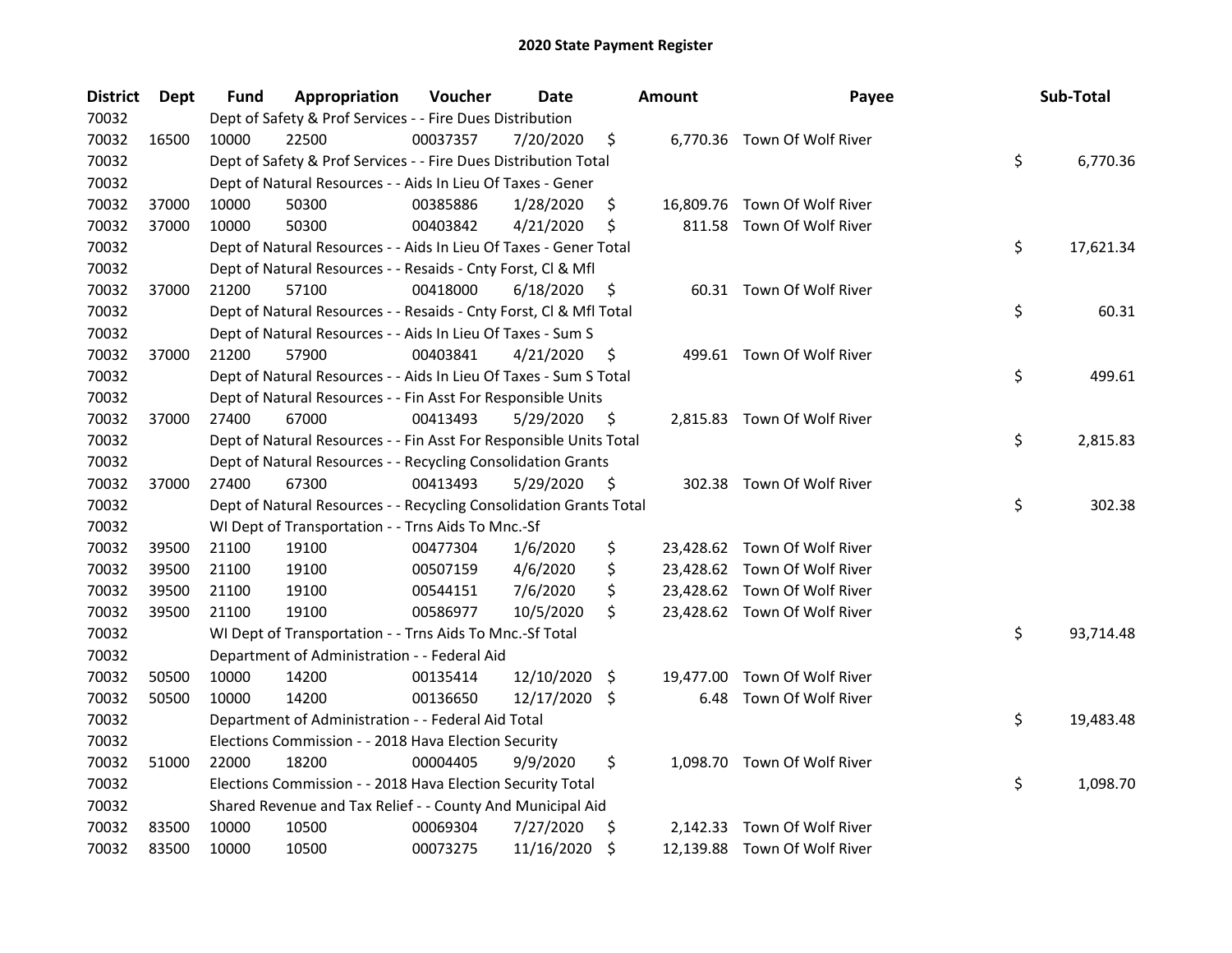| <b>District</b> | Dept  | Fund  | Appropriation                                                    | <b>Voucher</b> | Date      | Amount |        | Payee              | Sub-Total  |
|-----------------|-------|-------|------------------------------------------------------------------|----------------|-----------|--------|--------|--------------------|------------|
| 70032           |       |       | Shared Revenue and Tax Relief - - County And Municipal Aid Total |                |           |        |        |                    | 14,282.21  |
| 70032           |       |       | Shared Revenue and Tax Relief - - Exempt Computer Aid            |                |           |        |        |                    |            |
| 70032           | 83500 | 10000 | 10900                                                            | 00066336       | 7/27/2020 |        | 14.55  | Town Of Wolf River |            |
| 70032           |       |       | Shared Revenue and Tax Relief - - Exempt Computer Aid Total      |                |           |        |        |                    | 14.55      |
| 70032           |       |       | Shared Revenue and Tax Relief - - Personal Property Aid          |                |           |        |        |                    |            |
| 70032           | 83500 | 10000 | 11100                                                            | 00061766       | 5/4/2020  |        | 394.98 | Town Of Wolf River |            |
| 70032           |       |       | Shared Revenue and Tax Relief - - Personal Property Aid Total    |                |           |        |        |                    | 394.98     |
| 70032 Total     |       |       |                                                                  |                |           |        |        |                    | 157,058.23 |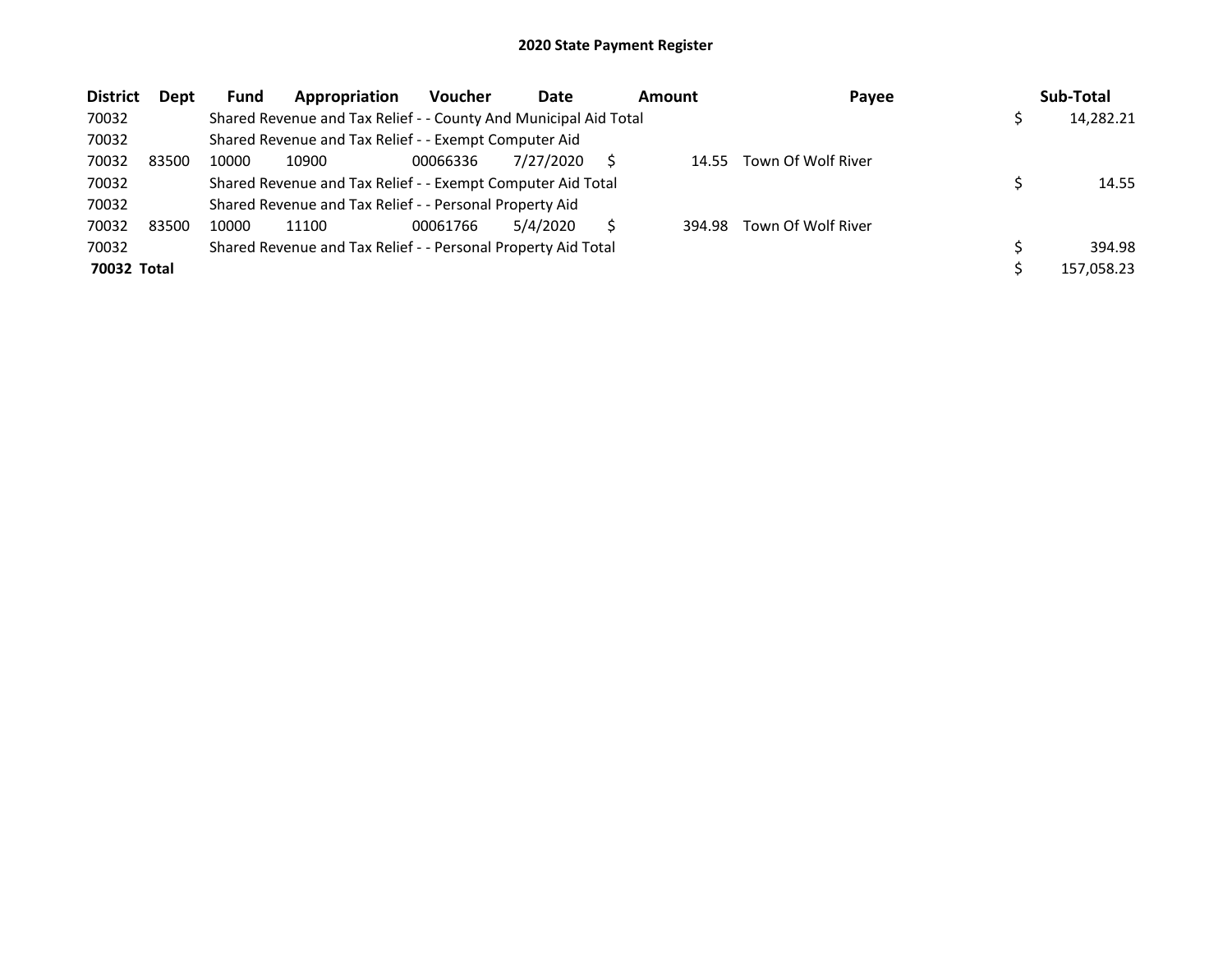| <b>District</b> | <b>Dept</b> | Fund  | Appropriation                                                      | Voucher  | <b>Date</b> | <b>Amount</b>    | Payee                             | Sub-Total        |
|-----------------|-------------|-------|--------------------------------------------------------------------|----------|-------------|------------------|-----------------------------------|------------------|
| 70121           |             |       | Dept of Ag, Trade & Cons Protc - - Retail Petroleum                |          |             |                  |                                   |                  |
| 70121           | 11500       | 27200 | 16100                                                              | 00060948 | 8/17/2020   | \$               | 625.00 Village of Fox Crossing    |                  |
| 70121           |             |       | Dept of Ag, Trade & Cons Protc - - Retail Petroleum Total          |          |             |                  |                                   | \$<br>625.00     |
| 70121           |             |       | Dept of Safety & Prof Services - - Fire Dues Distribution          |          |             |                  |                                   |                  |
| 70121           | 16500       | 10000 | 22500                                                              | 00037358 | 7/20/2020   | \$               | 75,771.42 Village of Fox Crossing |                  |
| 70121           |             |       | Dept of Safety & Prof Services - - Fire Dues Distribution Total    |          |             |                  |                                   | \$<br>75,771.42  |
| 70121           |             |       | Dept of Natural Resources - - Aids In Lieu Of Taxes - Gener        |          |             |                  |                                   |                  |
| 70121           | 37000       | 10000 | 50300                                                              | 00385958 | 1/28/2020   | \$               | 2,507.44 Village of Fox Crossing  |                  |
| 70121           |             |       | Dept of Natural Resources - - Aids In Lieu Of Taxes - Gener Total  |          |             |                  |                                   | \$<br>2,507.44   |
| 70121           |             |       | Dept of Natural Resources - - Resaids - Fire Suppress Grant        |          |             |                  |                                   |                  |
| 70121           | 37000       | 21200 | 54500                                                              | 00391910 | 3/3/2020    | \$               | 2,347.88 Village of Fox Crossing  |                  |
| 70121           |             |       | Dept of Natural Resources - - Resaids - Fire Suppress Grant Total  |          |             |                  |                                   | \$<br>2,347.88   |
| 70121           |             |       | Dept of Natural Resources - - Fin Asst For Responsible Units       |          |             |                  |                                   |                  |
| 70121           | 37000       | 27400 | 67000                                                              | 00413143 | 5/29/2020   | \$               | 54,742.28 Village of Fox Crossing |                  |
| 70121           |             |       | Dept of Natural Resources - - Fin Asst For Responsible Units Total |          |             |                  |                                   | \$<br>54,742.28  |
| 70121           |             |       | Dept of Natural Resources - - Recycling Consolidation Grants       |          |             |                  |                                   |                  |
| 70121           | 37000       | 27400 | 67300                                                              | 00413143 | 5/29/2020   | \$<br>4,816.83   | Village of Fox Crossing           |                  |
| 70121           |             |       | Dept of Natural Resources - - Recycling Consolidation Grants Total |          |             |                  |                                   | \$<br>4,816.83   |
| 70121           |             |       | WI Dept of Transportation - - Hwy Sfty Loc Aid Ffd                 |          |             |                  |                                   |                  |
| 70121           | 39500       | 21100 | 18500                                                              | 00534462 | 6/8/2020    | \$<br>3,488.00   | Village of Fox Crossing           |                  |
| 70121           | 39500       | 21100 | 18500                                                              | 00592462 | 9/30/2020   | \$<br>1,000.00   | Village of Fox Crossing           |                  |
| 70121           |             |       | WI Dept of Transportation - - Hwy Sfty Loc Aid Ffd Total           |          |             |                  |                                   | \$<br>4,488.00   |
| 70121           |             |       | WI Dept of Transportation - - Trns Aids To Mnc.-Sf                 |          |             |                  |                                   |                  |
| 70121           | 39500       | 21100 | 19100                                                              | 00477305 | 1/6/2020    | \$<br>184,542.89 | Village of Fox Crossing           |                  |
| 70121           | 39500       | 21100 | 19100                                                              | 00507160 | 4/6/2020    | \$<br>184,542.89 | Village of Fox Crossing           |                  |
| 70121           | 39500       | 21100 | 19100                                                              | 00544152 | 7/6/2020    | \$<br>184,542.89 | Village of Fox Crossing           |                  |
| 70121           | 39500       | 21100 | 19100                                                              | 00586978 | 10/5/2020   | \$<br>184,542.92 | Village of Fox Crossing           |                  |
| 70121           |             |       | WI Dept of Transportation - - Trns Aids To Mnc.-Sf Total           |          |             |                  |                                   | \$<br>738,171.59 |
| 70121           |             |       | WI Dept of Transportation - - Maj Hwy Dev St Fd                    |          |             |                  |                                   |                  |
| 70121           | 39500       | 21100 | 36200                                                              | 00494930 | 2/24/2020   | \$<br>23,917.37  | Village of Fox Crossing           |                  |
| 70121           | 39500       | 21100 | 36200                                                              | 00494932 | 2/24/2020   | \$<br>56,469.38  | Village of Fox Crossing           |                  |
| 70121           | 39500       | 21100 | 36200                                                              | 00494955 | 2/24/2020   | \$<br>270,681.49 | Village of Fox Crossing           |                  |
| 70121           | 39500       | 21100 | 36200                                                              | 00494958 | 2/24/2020   | \$<br>41,300.78  | Village of Fox Crossing           |                  |
| 70121           |             |       | WI Dept of Transportation - - Maj Hwy Dev St Fd Total              |          |             |                  |                                   | \$<br>392,369.02 |
| 70121           |             |       | WI Dept of Transportation - - Maj Hwy Dev Bond Fnd                 |          |             |                  |                                   |                  |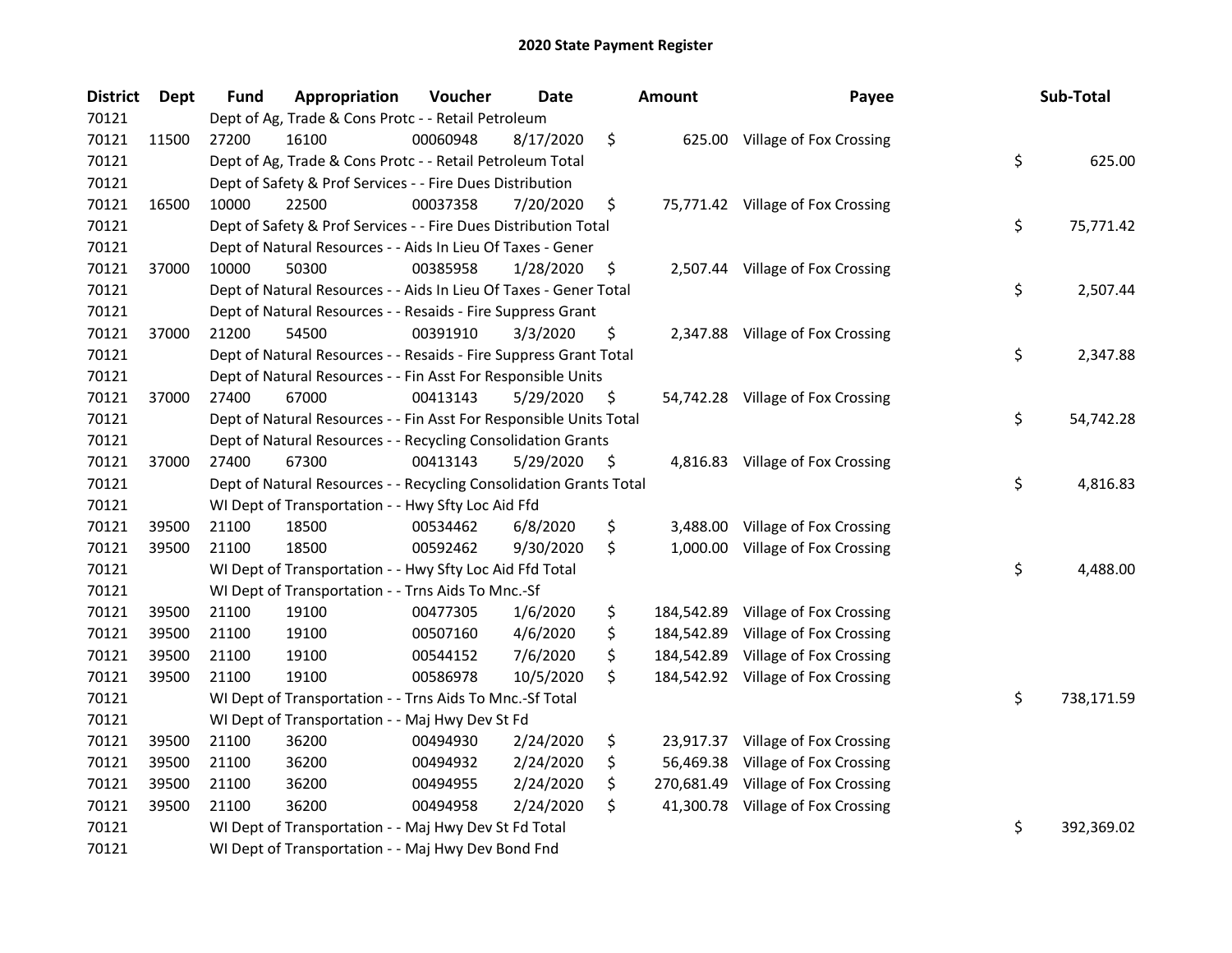| <b>District</b> | <b>Dept</b> | <b>Fund</b> | Appropriation                                                         | Voucher  | Date          |                    | Amount     | Payee                              | Sub-Total        |
|-----------------|-------------|-------------|-----------------------------------------------------------------------|----------|---------------|--------------------|------------|------------------------------------|------------------|
| 70121           | 39500       | 21100       | 39200                                                                 | 00494901 | 2/24/2020     | \$                 | 15,424.07  | Village of Fox Crossing            |                  |
| 70121           | 39500       | 21100       | 39200                                                                 | 00494927 | 2/24/2020     | \$                 | 447.00     | Village of Fox Crossing            |                  |
| 70121           |             |             | WI Dept of Transportation - - Maj Hwy Dev Bond Fnd Total              |          |               |                    |            |                                    | \$<br>15,871.07  |
| 70121           |             |             | Department of Justice - - Law Enforcement Train, Local                |          |               |                    |            |                                    |                  |
| 70121           | 45500       | 10000       | 23100                                                                 | 00091211 | 12/2/2020     | \$                 |            | 4,000.00 Village of Fox Crossing   |                  |
| 70121           |             |             | Department of Justice - - Law Enforcement Train, Local Total          |          |               |                    |            |                                    | \$<br>4,000.00   |
| 70121           |             |             | Department of Justice - - Federal Aid, Local Assistance               |          |               |                    |            |                                    |                  |
| 70121           | 45500       | 10000       | 25100                                                                 | 00089464 | 10/26/2020 \$ |                    |            | 657.16 Village of Fox Crossing     |                  |
| 70121           |             |             | Department of Justice - - Federal Aid, Local Assistance Total         |          |               |                    |            |                                    | \$<br>657.16     |
| 70121           |             |             | Department of Administration - - Federal Aid                          |          |               |                    |            |                                    |                  |
| 70121           | 50500       | 10000       | 14200                                                                 | 00135415 | 12/10/2020    | -\$                |            | 310,259.00 Village of Fox Crossing |                  |
| 70121           | 50500       | 10000       | 14200                                                                 | 00136651 | 12/17/2020    | $\ddot{\varsigma}$ |            | 32,928.43 Village of Fox Crossing  |                  |
| 70121           |             |             | Department of Administration - - Federal Aid Total                    |          |               |                    |            |                                    | \$<br>343,187.43 |
| 70121           |             |             | Elections Commission - - 2018 Hava Election Security                  |          |               |                    |            |                                    |                  |
| 70121           | 51000       | 22000       | 18200                                                                 | 00003852 | 7/14/2020     | \$                 |            | 12,152.60 Village of Fox Crossing  |                  |
| 70121           |             |             | Elections Commission - - 2018 Hava Election Security Total            |          |               |                    |            |                                    | \$<br>12,152.60  |
| 70121           |             |             | Shared Revenue and Tax Relief - - Expenditure Restraint Program       |          |               |                    |            |                                    |                  |
| 70121           | 83500       | 10000       | 10100                                                                 | 00069305 | 7/27/2020     | \$                 |            | 32,813.81 Village of Fox Crossing  |                  |
| 70121           |             |             | Shared Revenue and Tax Relief - - Expenditure Restraint Program Total |          |               |                    |            |                                    | \$<br>32,813.81  |
| 70121           |             |             | Shared Revenue and Tax Relief - - County And Municipal Aid            |          |               |                    |            |                                    |                  |
| 70121           | 83500       | 10000       | 10500                                                                 | 00069305 | 7/27/2020     | \$                 | 49,231.38  | Village of Fox Crossing            |                  |
| 70121           | 83500       | 10000       | 10500                                                                 | 00073276 | 11/16/2020 \$ |                    |            | 278,977.82 Village of Fox Crossing |                  |
| 70121           |             |             | Shared Revenue and Tax Relief - - County And Municipal Aid Total      |          |               |                    |            |                                    | \$<br>328,209.20 |
| 70121           |             |             | Shared Revenue and Tax Relief - - Exempt Computer Aid                 |          |               |                    |            |                                    |                  |
| 70121           | 83500       | 10000       | 10900                                                                 | 00066337 | 7/27/2020     | \$                 | 176,097.73 | Village of Fox Crossing            |                  |
| 70121           | 83500       | 10000       | 10900                                                                 | 00067259 | 7/27/2020     | \$                 | 12.75      | Village of Fox Crossing            |                  |
| 70121           |             |             | Shared Revenue and Tax Relief - - Exempt Computer Aid Total           |          |               |                    |            |                                    | \$<br>176,110.48 |
| 70121           |             |             | Shared Revenue and Tax Relief - - Utility Aid                         |          |               |                    |            |                                    |                  |
| 70121           | 83500       | 10000       | 11000                                                                 | 00069305 | 7/27/2020     | \$                 | 2,221.07   | Village of Fox Crossing            |                  |
| 70121           | 83500       | 10000       | 11000                                                                 | 00073276 | 11/16/2020    | \$                 |            | 12,619.55 Village of Fox Crossing  |                  |
| 70121           |             |             | Shared Revenue and Tax Relief - - Utility Aid Total                   |          |               |                    |            |                                    | \$<br>14,840.62  |
| 70121           |             |             | Shared Revenue and Tax Relief - - Personal Property Aid               |          |               |                    |            |                                    |                  |
| 70121           | 83500       | 10000       | 11100                                                                 | 00061767 | 5/4/2020      | \$                 | 69,863.50  | Village of Fox Crossing            |                  |
| 70121           | 83500       | 10000       | 11100                                                                 | 00062701 | 5/4/2020      | \$                 | 7,593.60   | Village of Fox Crossing            |                  |
| 70121           |             |             | Shared Revenue and Tax Relief - - Personal Property Aid Total         |          |               |                    |            |                                    | \$<br>77,457.10  |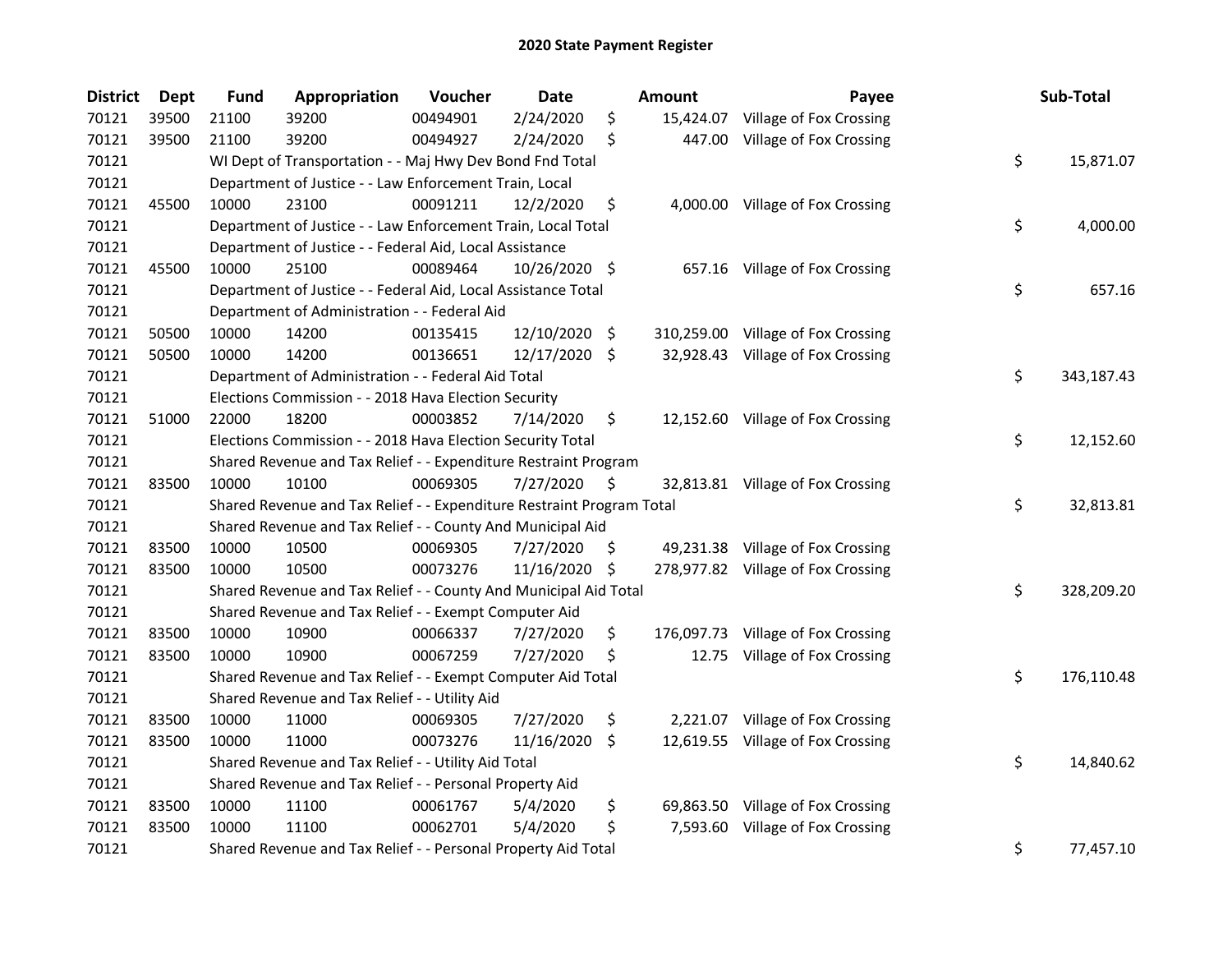| <b>District</b> | Dept  | <b>Fund</b> | Appropriation                                                                 | <b>Voucher</b> | Date      |    | Amount       | Payee                   | Sub-Total       |
|-----------------|-------|-------------|-------------------------------------------------------------------------------|----------------|-----------|----|--------------|-------------------------|-----------------|
| 70121           |       |             | Shared Revenue and Tax Relief - - State Aid; Video Service Provider Fee       |                |           |    |              |                         |                 |
| 70121           | 83500 | 10000       | 11200                                                                         | 00064557       | 7/27/2020 | S. | 22.203.17    | Village of Fox Crossing |                 |
| 70121           |       |             | Shared Revenue and Tax Relief - - State Aid; Video Service Provider Fee Total |                |           |    |              |                         | \$<br>22,203.17 |
| 70121           |       |             | Shared Revenue and Tax Relief - - School Lvy Tx/First Dollar Cr               |                |           |    |              |                         |                 |
| 70121           | 83500 | 10000       | 30200                                                                         | 00064043       | 7/27/2020 | Ś. | 384.058.49   | Village of Fox Crossing |                 |
| 70121           | 83500 | 10000       | 30200                                                                         | 00067436       | 7/27/2020 | Ś  | 2,586,815.07 | Village of Fox Crossing |                 |
| 70121           |       |             | Shared Revenue and Tax Relief - - School Lvy Tx/First Dollar Cr Total         |                |           |    |              |                         | 2,970,873.56    |
| 70121           |       |             | Shared Revenue and Tax Relief - - Lottery & Gaming Credit                     |                |           |    |              |                         |                 |
| 70121           | 83500 | 52100       | 36300                                                                         | 00055610       | 3/23/2020 | S  | 24.761.04    | Village of Fox Crossing |                 |
| 70121           | 83500 | 52100       | 36300                                                                         | 00055765       | 3/23/2020 |    | 853,489.25   | Village of Fox Crossing |                 |
| 70121           |       |             | Shared Revenue and Tax Relief - - Lottery & Gaming Credit Total               |                |           |    |              |                         | 878,250.29      |
| 70121 Total     |       |             |                                                                               |                |           |    |              |                         | 6,152,465.95    |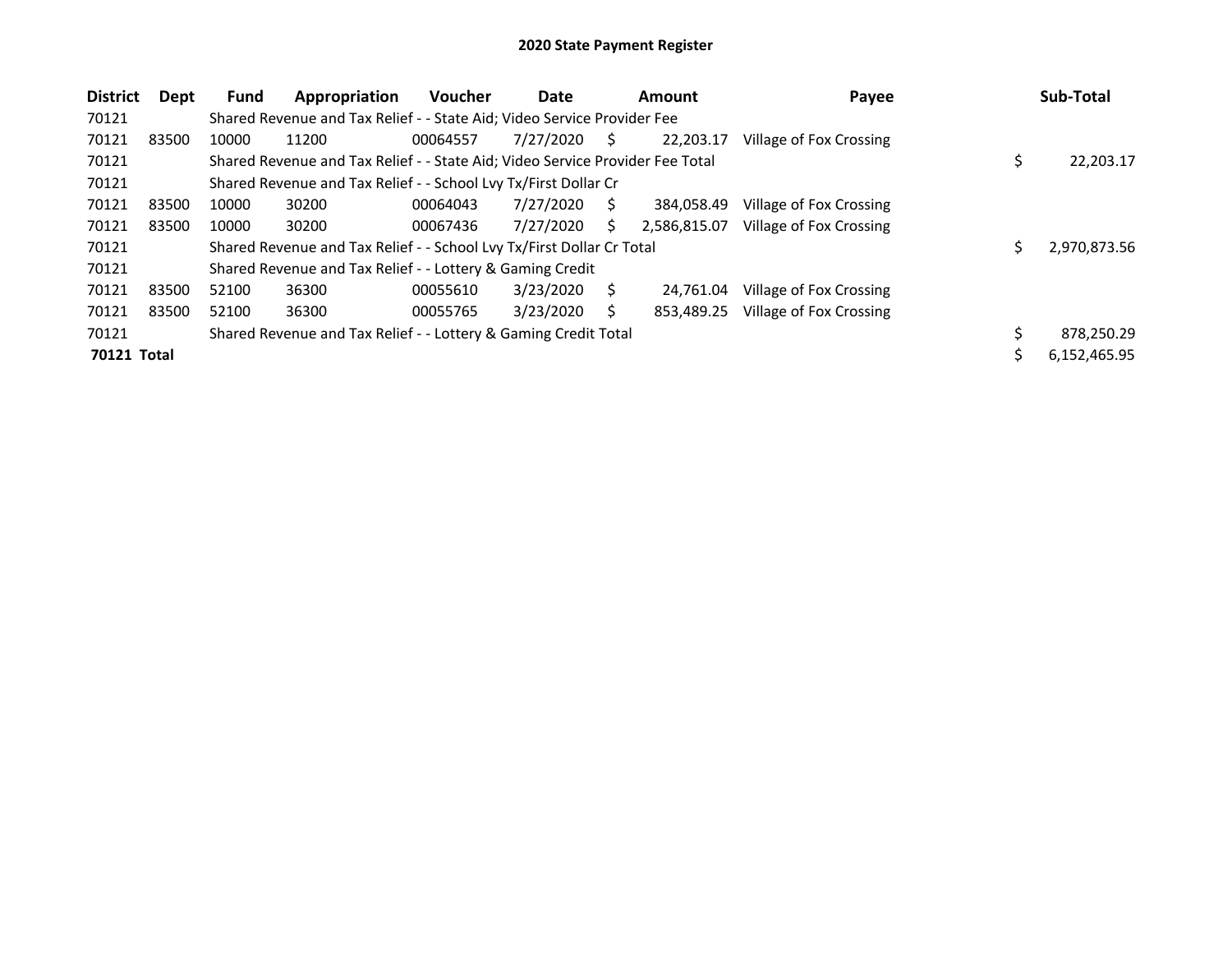| <b>District</b> | <b>Dept</b> | <b>Fund</b> | Appropriation                                                      | Voucher  | Date       | <b>Amount</b>   | Payee                            | Sub-Total        |
|-----------------|-------------|-------------|--------------------------------------------------------------------|----------|------------|-----------------|----------------------------------|------------------|
| 70191           |             |             | Dept of Safety & Prof Services - - Fire Dues Distribution          |          |            |                 |                                  |                  |
| 70191           | 16500       | 10000       | 22500                                                              | 00037359 | 7/20/2020  | \$              | 9,229.90 Village Of Winneconne   |                  |
| 70191           |             |             | Dept of Safety & Prof Services - - Fire Dues Distribution Total    |          |            |                 |                                  | \$<br>9,229.90   |
| 70191           |             |             | Dept of Natural Resources - - Fin Asst For Responsible Units       |          |            |                 |                                  |                  |
| 70191           | 37000       | 27400       | 67000                                                              | 00413311 | 5/29/2020  | \$              | 7,949.69 Village Of Winneconne   |                  |
| 70191           |             |             | Dept of Natural Resources - - Fin Asst For Responsible Units Total |          |            |                 |                                  | \$<br>7,949.69   |
| 70191           |             |             | Dept of Natural Resources - - Recycling Consolidation Grants       |          |            |                 |                                  |                  |
| 70191           | 37000       | 27400       | 67300                                                              | 00413311 | 5/29/2020  | \$              | 629.49 Village Of Winneconne     |                  |
| 70191           |             |             | Dept of Natural Resources - - Recycling Consolidation Grants Total |          |            |                 |                                  | \$<br>629.49     |
| 70191           |             |             | Dept of Natural Resources - - Land Acquisition                     |          |            |                 |                                  |                  |
| 70191           | 37000       | 36300       | TA100                                                              | 00397430 | 3/20/2020  | \$              | 65,987.00 Village Of Winneconne  |                  |
| 70191           |             |             | Dept of Natural Resources - - Land Acquisition Total               |          |            |                 |                                  | \$<br>65,987.00  |
| 70191           |             |             | WI Dept of Transportation - - Trns Aids To Mnc.-Sf                 |          |            |                 |                                  |                  |
| 70191           | 39500       | 21100       | 19100                                                              | 00477306 | 1/6/2020   | \$              | 38,953.27 Village Of Winneconne  |                  |
| 70191           | 39500       | 21100       | 19100                                                              | 00507161 | 4/6/2020   | \$<br>38,953.27 | Village Of Winneconne            |                  |
| 70191           | 39500       | 21100       | 19100                                                              | 00544153 | 7/6/2020   | \$<br>38,953.27 | Village Of Winneconne            |                  |
| 70191           | 39500       | 21100       | 19100                                                              | 00586979 | 10/5/2020  | \$              | 38,953.28 Village Of Winneconne  |                  |
| 70191           |             |             | WI Dept of Transportation - - Trns Aids To Mnc.-Sf Total           |          |            |                 |                                  | \$<br>155,813.09 |
| 70191           |             |             | Department of Justice - - Law Enforcement Train, Local             |          |            |                 |                                  |                  |
| 70191           | 45500       | 10000       | 23100                                                              | 00092088 | 12/11/2020 | \$<br>960.00    | Village Of Winneconne            |                  |
| 70191           |             |             | Department of Justice - - Law Enforcement Train, Local Total       |          |            |                 |                                  | \$<br>960.00     |
| 70191           |             |             | Department of Administration - - Federal Aid                       |          |            |                 |                                  |                  |
| 70191           | 50500       | 10000       | 14200                                                              | 00130304 | 10/2/2020  | \$              | 30,132.11 Village Of Winneconne  |                  |
| 70191           | 50500       | 10000       | 14200                                                              | 00135416 | 12/10/2020 | \$<br>10,413.89 | Village Of Winneconne            |                  |
| 70191           | 50500       | 10000       | 14200                                                              | 00136652 | 12/17/2020 | \$              | 4,303.23 Village Of Winneconne   |                  |
| 70191           |             |             | Department of Administration - - Federal Aid Total                 |          |            |                 |                                  | \$<br>44,849.23  |
| 70191           |             |             | Elections Commission - - 2018 Hava Election Security               |          |            |                 |                                  |                  |
| 70191           | 51000       | 22000       | 18200                                                              | 00004413 | 9/9/2020   | \$              | 1,956.70 Village Of Winneconne   |                  |
| 70191           |             |             | Elections Commission - - 2018 Hava Election Security Total         |          |            |                 |                                  | \$<br>1,956.70   |
| 70191           |             |             | Shared Revenue and Tax Relief - - County And Municipal Aid         |          |            |                 |                                  |                  |
| 70191           | 83500       | 10000       | 10500                                                              | 00069306 | 7/27/2020  | \$              | 21,788.74 Village Of Winneconne  |                  |
| 70191           | 83500       | 10000       | 10500                                                              | 00073277 | 11/16/2020 | \$              | 123,469.52 Village Of Winneconne |                  |
| 70191           |             |             | Shared Revenue and Tax Relief - - County And Municipal Aid Total   |          |            |                 |                                  | \$<br>145,258.26 |
| 70191           |             |             | Shared Revenue and Tax Relief - - Exempt Computer Aid              |          |            |                 |                                  |                  |
| 70191           | 83500       | 10000       | 10900                                                              | 00066338 | 7/27/2020  | \$              | 925.98 Village Of Winneconne     |                  |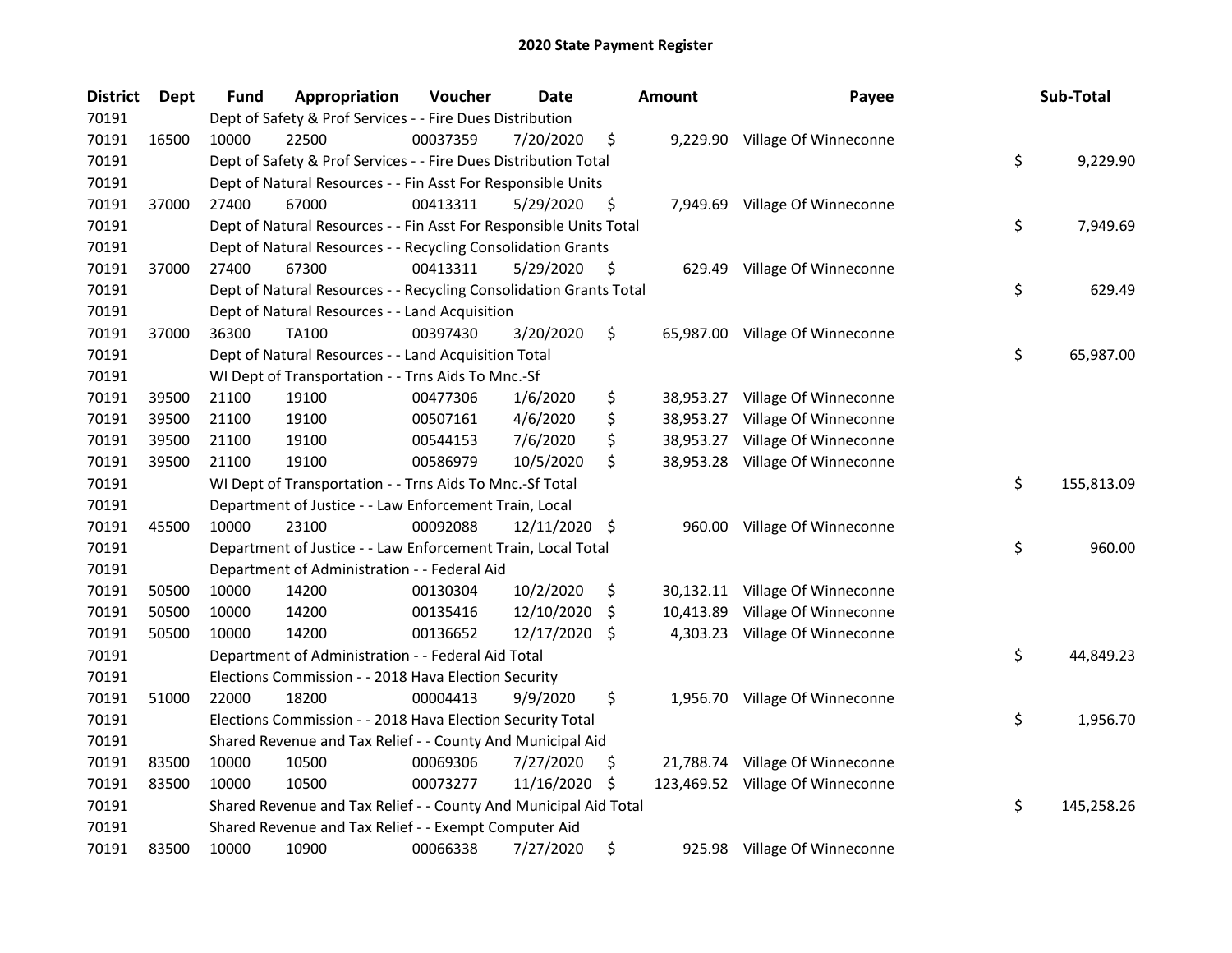| <b>District</b>    | Dept  | Fund  | Appropriation                                                                 | <b>Voucher</b> | Date       |    | Amount   | Payee                 |    | Sub-Total  |
|--------------------|-------|-------|-------------------------------------------------------------------------------|----------------|------------|----|----------|-----------------------|----|------------|
| 70191              | 83500 | 10000 | 10900                                                                         | 00067260       | 7/27/2020  | Ś  | 8,514.35 | Village Of Winneconne |    |            |
| 70191              |       |       | Shared Revenue and Tax Relief - - Exempt Computer Aid Total                   |                |            |    |          |                       | \$ | 9,440.33   |
| 70191              |       |       | Shared Revenue and Tax Relief - - Utility Aid                                 |                |            |    |          |                       |    |            |
| 70191              | 83500 | 10000 | 11000                                                                         | 00069306       | 7/27/2020  | Ś  | 276.31   | Village Of Winneconne |    |            |
| 70191              | 83500 | 10000 | 11000                                                                         | 00073277       | 11/16/2020 | S  | 1,896.42 | Village Of Winneconne |    |            |
| 70191              |       |       | Shared Revenue and Tax Relief - - Utility Aid Total                           |                |            |    |          |                       | \$ | 2,172.73   |
| 70191              |       |       | Shared Revenue and Tax Relief - - Personal Property Aid                       |                |            |    |          |                       |    |            |
| 70191              | 83500 | 10000 | 11100                                                                         | 00061768       | 5/4/2020   | Ś  | 379.83   | Village Of Winneconne |    |            |
| 70191              | 83500 | 10000 | 11100                                                                         | 00062702       | 5/4/2020   | Ś  | 4,726.19 | Village Of Winneconne |    |            |
| 70191              |       |       | Shared Revenue and Tax Relief - - Personal Property Aid Total                 |                |            |    |          |                       | \$ | 5,106.02   |
| 70191              |       |       | Shared Revenue and Tax Relief - - State Aid; Video Service Provider Fee       |                |            |    |          |                       |    |            |
| 70191              | 83500 | 10000 | 11200                                                                         | 00064558       | 7/27/2020  | S. | 3,753.50 | Village Of Winneconne |    |            |
| 70191              |       |       | Shared Revenue and Tax Relief - - State Aid; Video Service Provider Fee Total |                |            |    |          |                       | Ç  | 3,753.50   |
| <b>70191 Total</b> |       |       |                                                                               |                |            |    |          |                       |    | 453,105.94 |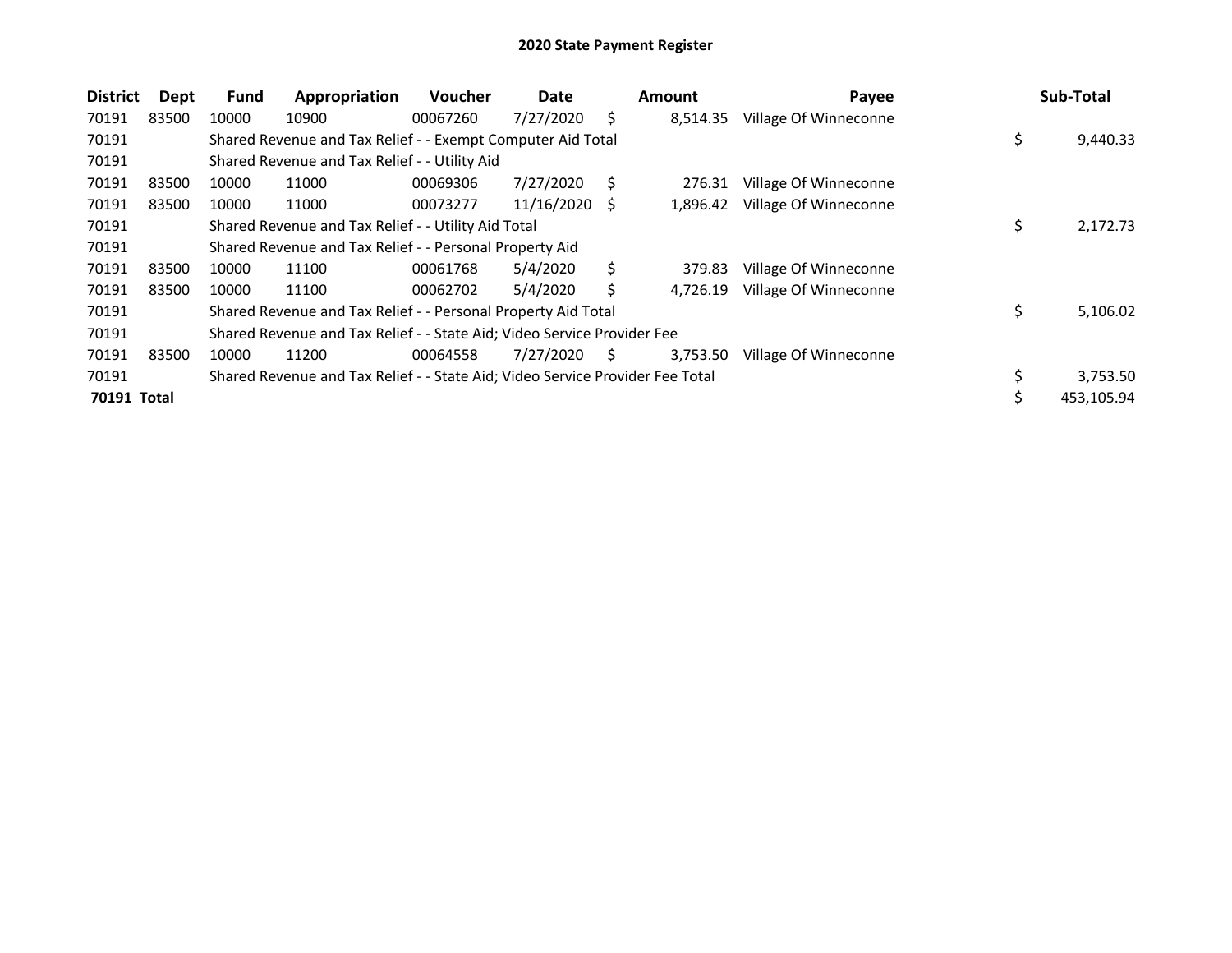| <b>District</b> | Dept  | Fund  | Appropriation                                                         | <b>Voucher</b> | Date      |     | <b>Amount</b> | Payee                   | Sub-Total        |
|-----------------|-------|-------|-----------------------------------------------------------------------|----------------|-----------|-----|---------------|-------------------------|------------------|
| 70201           |       |       | Department of Corrections - - Purchased Services For Offende          |                |           |     |               |                         |                  |
| 70201           | 41000 | 10000 | 11100                                                                 | 00352773       | 4/10/2020 | S   | 8,750.00      | <b>CITY OF APPLETON</b> |                  |
| 70201           |       |       | Department of Corrections - - Purchased Services For Offende Total    |                |           |     |               |                         | \$<br>8,750.00   |
| 70201           |       |       | Shared Revenue and Tax Relief - - Exempt Computer Aid                 |                |           |     |               |                         |                  |
| 70201           | 83500 | 10000 | 10900                                                                 | 00066339       | 7/27/2020 | Ś.  | 5,995.46      | <b>CITY OF APPLETON</b> |                  |
| 70201           | 83500 | 10000 | 10900                                                                 | 00067261       | 7/27/2020 | S   | 62,687.21     | <b>CITY OF APPLETON</b> |                  |
| 70201           |       |       | Shared Revenue and Tax Relief - - Exempt Computer Aid Total           |                |           |     |               |                         | \$<br>68,682.67  |
| 70201           |       |       | Shared Revenue and Tax Relief - - Personal Property Aid               |                |           |     |               |                         |                  |
| 70201           | 83500 | 10000 | 11100                                                                 | 00061769       | 5/4/2020  | \$. | 1,254.16      | <b>CITY OF APPLETON</b> |                  |
| 70201           | 83500 | 10000 | 11100                                                                 | 00062703       | 5/4/2020  | \$  | 3,496.91      | <b>CITY OF APPLETON</b> |                  |
| 70201           |       |       | Shared Revenue and Tax Relief - - Personal Property Aid Total         |                |           |     |               |                         | \$<br>4,751.07   |
| 70201           |       |       | Shared Revenue and Tax Relief - - School Lvy Tx/First Dollar Cr       |                |           |     |               |                         |                  |
| 70201           | 83500 | 10000 | 30200                                                                 | 00064044       | 7/27/2020 | S   | 9,289.54      | <b>CITY OF APPLETON</b> |                  |
| 70201           | 83500 | 10000 | 30200                                                                 | 00067437       | 7/27/2020 | S.  | 138,435.68    | <b>CITY OF APPLETON</b> |                  |
| 70201           |       |       | Shared Revenue and Tax Relief - - School Lvy Tx/First Dollar Cr Total |                |           |     |               |                         | \$<br>147,725.22 |
| 70201           |       |       | Shared Revenue and Tax Relief - - Lottery & Gaming Credit             |                |           |     |               |                         |                  |
| 70201           | 83500 | 52100 | 36300                                                                 | 00055766       | 3/23/2020 | S   | 5,969.23      | <b>CITY OF APPLETON</b> |                  |
| 70201           |       |       | Shared Revenue and Tax Relief - - Lottery & Gaming Credit Total       |                |           |     |               |                         | \$<br>5,969.23   |
| 70201 Total     |       |       |                                                                       |                |           |     |               |                         | \$<br>235,878.19 |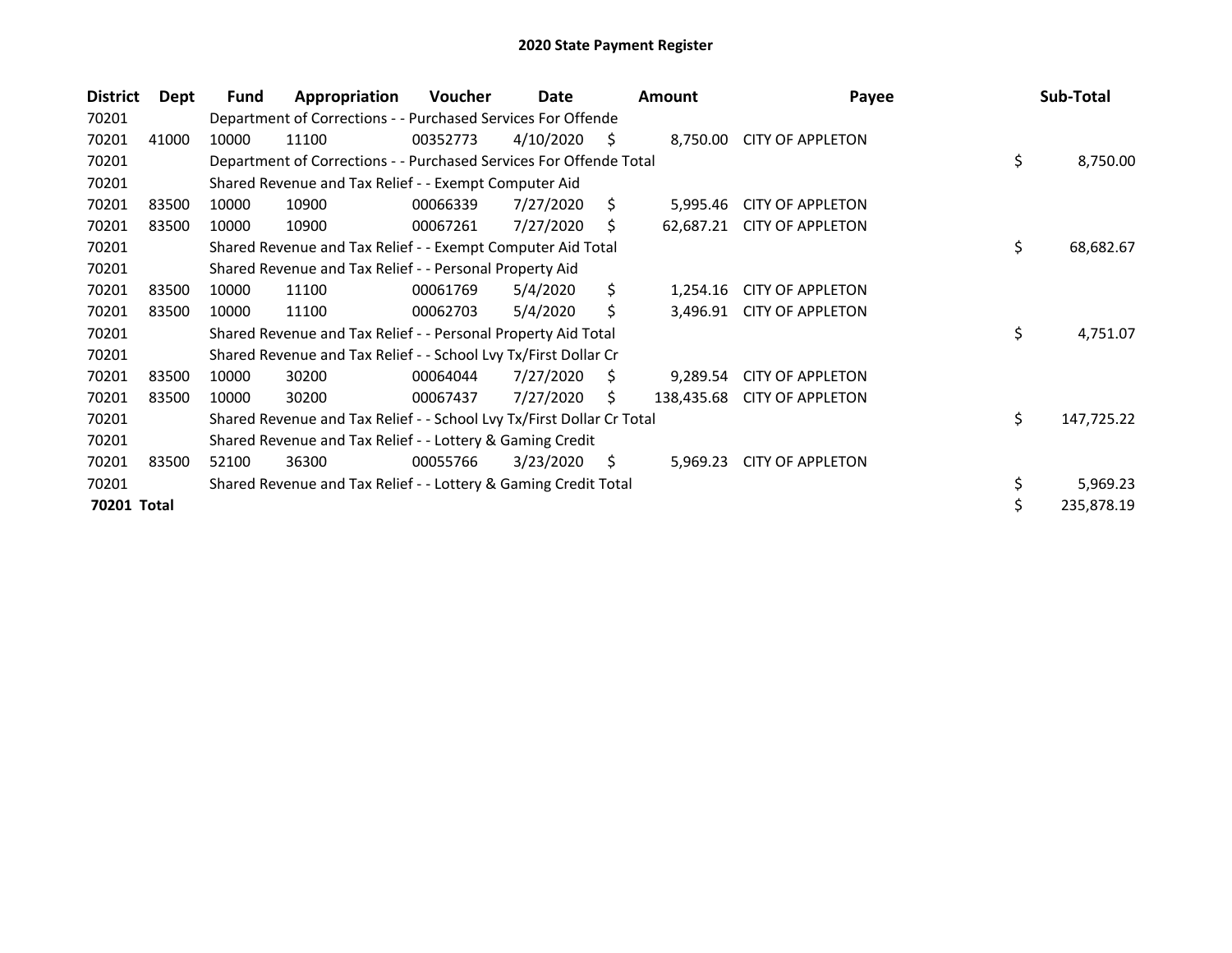| <b>District</b> | <b>Dept</b> | Fund  | Appropriation                                                      | Voucher  | <b>Date</b>   | <b>Amount</b>    | Payee                     | Sub-Total        |
|-----------------|-------------|-------|--------------------------------------------------------------------|----------|---------------|------------------|---------------------------|------------------|
| 70251           |             |       | Dept of Safety & Prof Services - - Fire Dues Distribution          |          |               |                  |                           |                  |
| 70251           | 16500       | 10000 | 22500                                                              | 00037360 | 7/17/2020     | \$               | 50,262.42 City of Menasha |                  |
| 70251           |             |       | Dept of Safety & Prof Services - - Fire Dues Distribution Total    |          |               |                  |                           | \$<br>50,262.42  |
| 70251           |             |       | Dept of Natural Resources - - Aids In Lieu Of Taxes - Gener        |          |               |                  |                           |                  |
| 70251           | 37000       | 10000 | 50300                                                              | 00385952 | 1/27/2020     | \$               | 349.61 City of Menasha    |                  |
| 70251           |             |       | Dept of Natural Resources - - Aids In Lieu Of Taxes - Gener Total  |          |               |                  |                           | \$<br>349.61     |
| 70251           |             |       | Dept of Natural Resources - - Fin Asst For Responsible Units       |          |               |                  |                           |                  |
| 70251           | 37000       | 27400 | 67000                                                              | 00412900 | 5/29/2020     | \$               | 65,638.45 City of Menasha |                  |
| 70251           |             |       | Dept of Natural Resources - - Fin Asst For Responsible Units Total |          |               |                  |                           | \$<br>65,638.45  |
| 70251           |             |       | Dept of Natural Resources - - Recycling Consolidation Grants       |          |               |                  |                           |                  |
| 70251           | 37000       | 27400 | 67300                                                              | 00412900 | 5/29/2020     | \$<br>4,419.55   | City of Menasha           |                  |
| 70251           |             |       | Dept of Natural Resources - - Recycling Consolidation Grants Total |          |               |                  |                           | \$<br>4,419.55   |
| 70251           |             |       | WI Dept of Transportation - - Conn Hwy Aids St Fds                 |          |               |                  |                           |                  |
| 70251           | 39500       | 21100 | 16200                                                              | 00477458 | 1/6/2020      | \$<br>15,573.48  | City of Menasha           |                  |
| 70251           | 39500       | 21100 | 16200                                                              | 00507313 | 4/6/2020      | \$<br>15,573.48  | City of Menasha           |                  |
| 70251           | 39500       | 21100 | 16200                                                              | 00544305 | 7/6/2020      | \$<br>15,573.48  | City of Menasha           |                  |
| 70251           | 39500       | 21100 | 16200                                                              | 00587131 | 10/5/2020     | \$<br>15,573.51  | City of Menasha           |                  |
| 70251           |             |       | WI Dept of Transportation - - Conn Hwy Aids St Fds Total           |          |               |                  |                           | \$<br>62,293.95  |
| 70251           |             |       | WI Dept of Transportation - - Trns Aids To Mnc.-Sf                 |          |               |                  |                           |                  |
| 70251           | 39500       | 21100 | 19100                                                              | 00477307 | 1/6/2020      | \$<br>150,051.27 | City of Menasha           |                  |
| 70251           | 39500       | 21100 | 19100                                                              | 00507162 | 4/6/2020      | \$<br>150,051.27 | City of Menasha           |                  |
| 70251           | 39500       | 21100 | 19100                                                              | 00544154 | 7/6/2020      | \$<br>150,051.27 | City of Menasha           |                  |
| 70251           | 39500       | 21100 | 19100                                                              | 00586980 | 10/5/2020     | \$<br>150,051.30 | City of Menasha           |                  |
| 70251           |             |       | WI Dept of Transportation - - Trns Aids To Mnc.-Sf Total           |          |               |                  |                           | \$<br>600,205.11 |
| 70251           |             |       | Department of Health Services - - State/Federal Aids               |          |               |                  |                           |                  |
| 70251           | 43500       | 10000 | 00000                                                              | 92007    | $1/1/2020$ \$ | 626.00           | City of Menasha           |                  |
| 70251           | 43500       | 10000 | 00000                                                              | 92008    | 2/1/2020 \$   | 13,532.00        | City of Menasha           |                  |
| 70251           | 43500       | 10000 | 00000                                                              | 92009    | $3/1/2020$ \$ | 3,539.00         | City of Menasha           |                  |
| 70251           | 43500       | 10000 | 00000                                                              | 92010    | $4/1/2020$ \$ | 2,795.00         | City of Menasha           |                  |
| 70251           | 43500       | 10000 | 00000                                                              | 92102    | $9/1/2020$ \$ | 34,366.00        | City of Menasha           |                  |
| 70251           | 43500       | 10000 | 00000                                                              | 92103    | 10/1/2020 \$  | 750.00           | City of Menasha           |                  |
| 70251           | 43500       | 10000 | 00000                                                              | 92104    | 11/1/2020 \$  | 24,627.00        | City of Menasha           |                  |
| 70251           | 43500       | 10000 | 00000                                                              | 92105    | 12/1/2020 \$  | 3,997.00         | City of Menasha           |                  |
| 70251           |             |       | Department of Health Services - - State/Federal Aids Total         |          |               |                  |                           | \$<br>84,232.00  |
| 70251           |             |       | Department of Administration - - Federal Aid                       |          |               |                  |                           |                  |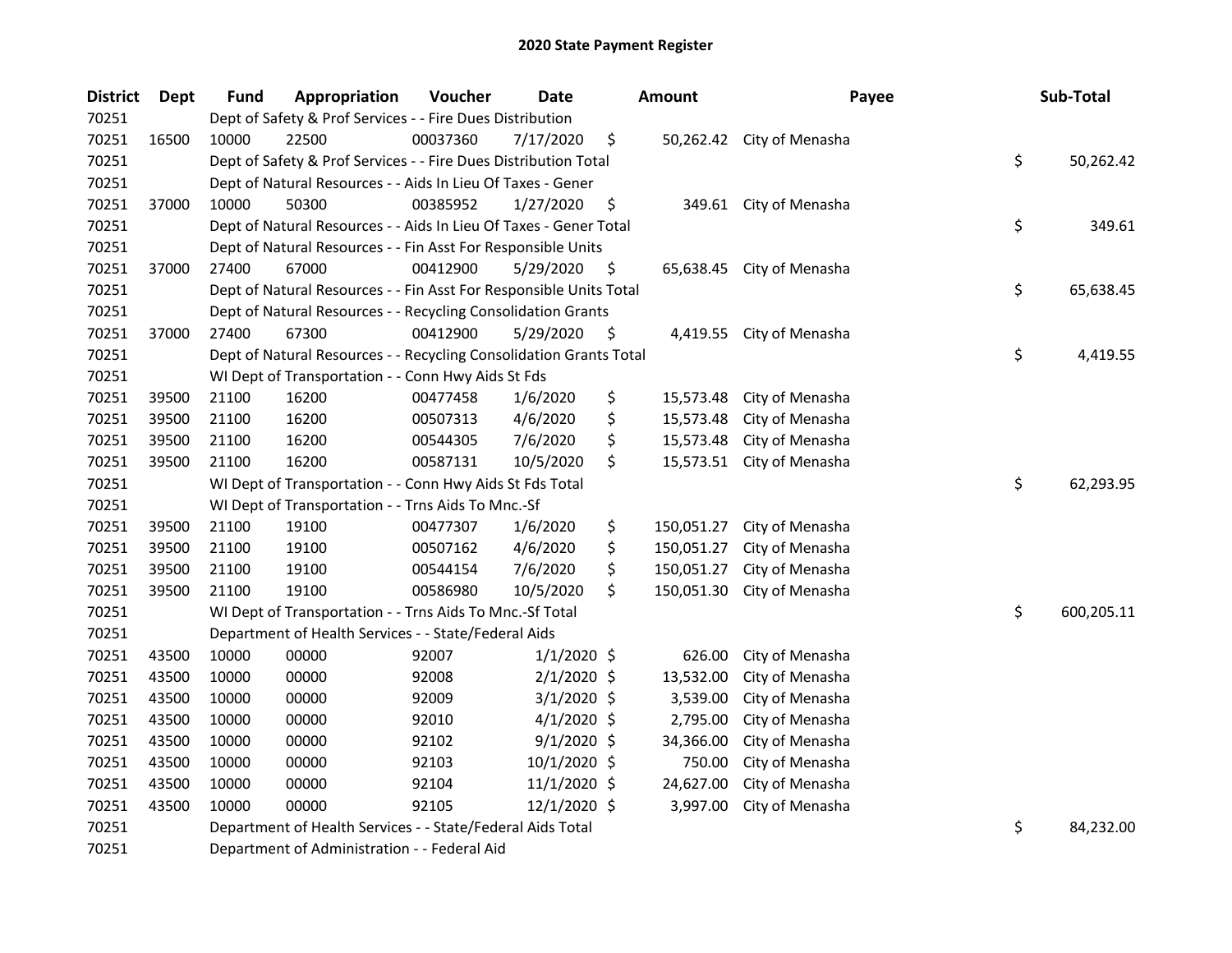| <b>District</b> | <b>Dept</b> | Fund  | Appropriation                                                                 | Voucher  | <b>Date</b> |     | <b>Amount</b> | Payee                     | Sub-Total          |
|-----------------|-------------|-------|-------------------------------------------------------------------------------|----------|-------------|-----|---------------|---------------------------|--------------------|
| 70251           | 50500       | 10000 | 14200                                                                         | 00135401 | 12/9/2020   | \$  | 284,670.00    | City of Menasha           |                    |
| 70251           |             |       | Department of Administration - - Federal Aid Total                            |          |             |     |               |                           | \$<br>284,670.00   |
| 70251           |             |       | Elections Commission - - 2018 Hava Election Security                          |          |             |     |               |                           |                    |
| 70251           | 51000       | 22000 | 18200                                                                         | 00003554 | 6/29/2020   | \$  | 10,790.60     | City of Menasha           |                    |
| 70251           |             |       | Elections Commission - - 2018 Hava Election Security Total                    |          |             |     |               |                           | \$<br>10,790.60    |
| 70251           |             |       | Shared Revenue and Tax Relief - - Expenditure Restraint Program               |          |             |     |               |                           |                    |
| 70251           | 83500       | 10000 | 10100                                                                         | 00069307 | 7/27/2020   | \$. | 368,732.04    | City of Menasha           |                    |
| 70251           |             |       | Shared Revenue and Tax Relief - - Expenditure Restraint Program Total         |          |             |     |               |                           | \$<br>368,732.04   |
| 70251           |             |       | Shared Revenue and Tax Relief - - County And Municipal Aid                    |          |             |     |               |                           |                    |
| 70251           | 83500       | 10000 | 10500                                                                         | 00069307 | 7/27/2020   | \$  | 497,513.48    | City of Menasha           |                    |
| 70251           | 83500       | 10000 | 10500                                                                         | 00073278 | 11/16/2020  | \$. | 2,819,243.05  | City of Menasha           |                    |
| 70251           |             |       | Shared Revenue and Tax Relief - - County And Municipal Aid Total              |          |             |     |               |                           | \$<br>3,316,756.53 |
| 70251           |             |       | Shared Revenue and Tax Relief - - Exempt Computer Aid                         |          |             |     |               |                           |                    |
| 70251           | 83500       | 10000 | 10900                                                                         | 00066340 | 7/27/2020   | \$  | 625,673.67    | City of Menasha           |                    |
| 70251           | 83500       | 10000 | 10900                                                                         | 00067262 | 7/27/2020   | \$  | 17,916.88     | City of Menasha           |                    |
| 70251           |             |       | Shared Revenue and Tax Relief - - Exempt Computer Aid Total                   |          |             |     |               |                           | \$<br>643,590.55   |
| 70251           |             |       | Shared Revenue and Tax Relief - - Utility Aid                                 |          |             |     |               |                           |                    |
| 70251           | 83500       | 10000 | 11000                                                                         | 00069307 | 7/27/2020   | \$  | 4,545.27      | City of Menasha           |                    |
| 70251           | 83500       | 10000 | 11000                                                                         | 00073278 | 11/16/2020  | \$  | 26,685.00     | City of Menasha           |                    |
| 70251           |             |       | Shared Revenue and Tax Relief - - Utility Aid Total                           |          |             |     |               |                           | \$<br>31,230.27    |
| 70251           |             |       | Shared Revenue and Tax Relief - - Personal Property Aid                       |          |             |     |               |                           |                    |
| 70251           | 83500       | 10000 | 11100                                                                         | 00061770 | 5/4/2020    | \$  | 60,949.95     | City of Menasha           |                    |
| 70251           | 83500       | 10000 | 11100                                                                         | 00062704 | 5/4/2020    | \$  |               | 10,321.41 City of Menasha |                    |
| 70251           |             |       | Shared Revenue and Tax Relief - - Personal Property Aid Total                 |          |             |     |               |                           | \$<br>71,271.36    |
| 70251           |             |       | Shared Revenue and Tax Relief - - State Aid; Video Service Provider Fee       |          |             |     |               |                           |                    |
| 70251           | 83500       | 10000 | 11200                                                                         | 00064559 | 7/27/2020   | \$  | 19,187.56     | City of Menasha           |                    |
| 70251           |             |       | Shared Revenue and Tax Relief - - State Aid; Video Service Provider Fee Total |          |             |     |               |                           | \$<br>19,187.56    |
| 70251           |             |       | Shared Revenue and Tax Relief - - School Lvy Tx/First Dollar Cr               |          |             |     |               |                           |                    |
| 70251           | 83500       | 10000 | 30200                                                                         | 00064045 | 7/27/2020   | \$  | 416,582.96    | City of Menasha           |                    |
| 70251           | 83500       | 10000 | 30200                                                                         | 00067438 | 7/27/2020   | \$  | 1,738,485.58  | City of Menasha           |                    |
| 70251           |             |       | Shared Revenue and Tax Relief - - School Lvy Tx/First Dollar Cr Total         |          |             |     |               |                           | \$<br>2,155,068.54 |
| 70251           |             |       | Shared Revenue and Tax Relief - - Payments For Municipal Svcs                 |          |             |     |               |                           |                    |
| 70251           | 83500       | 10000 | 50100                                                                         | 00054977 | 2/3/2020    | \$  | 107,414.94    | City of Menasha           |                    |
| 70251           |             |       | Shared Revenue and Tax Relief - - Payments For Municipal Svcs Total           |          |             |     |               |                           | \$<br>107,414.94   |
| 70251           |             |       | Shared Revenue and Tax Relief - - Lottery & Gaming Credit                     |          |             |     |               |                           |                    |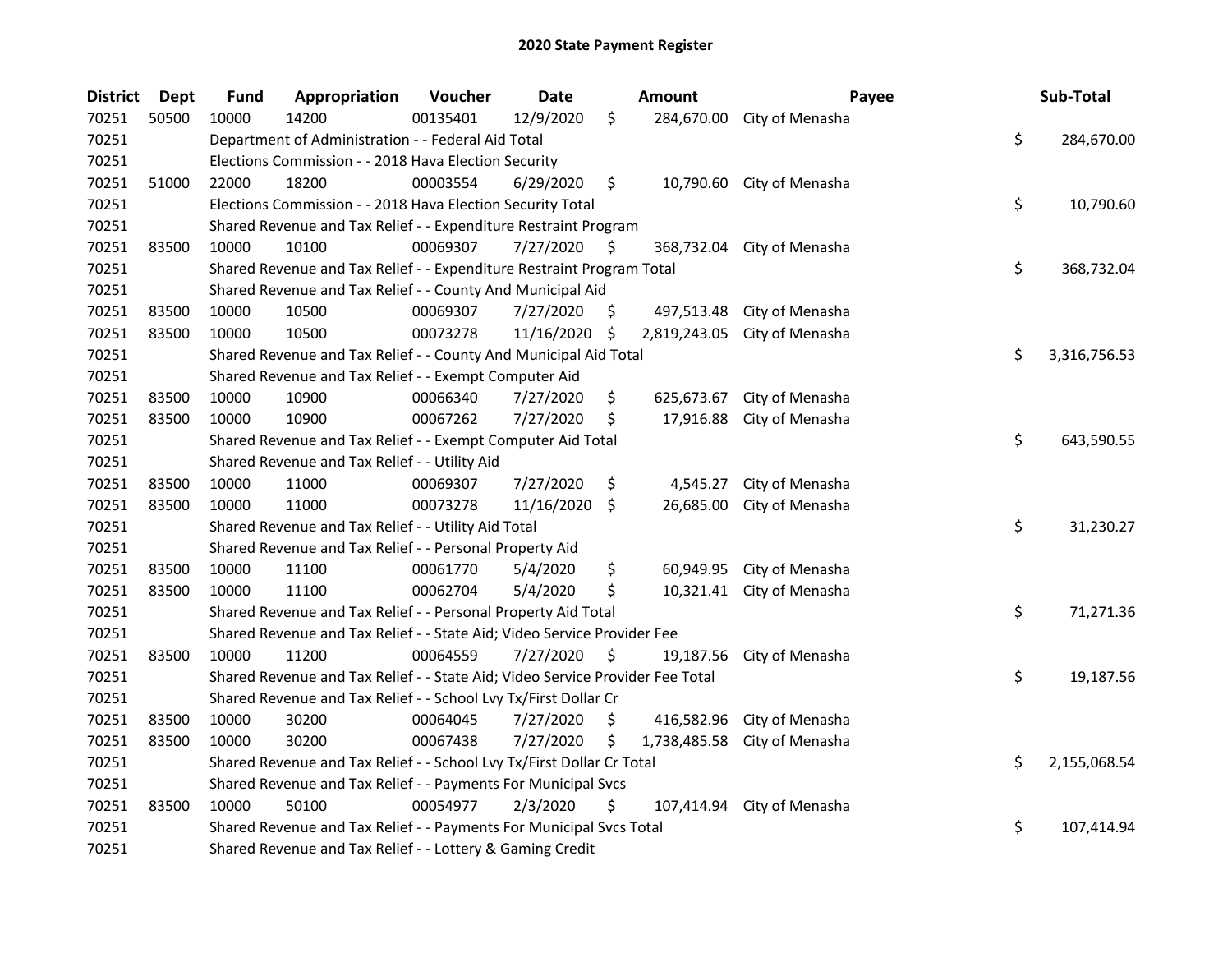| <b>District</b> | Dept  | Fund  | Appropriation                                                   | <b>Voucher</b> | Date      | <b>Amount</b> | Pavee                      | Sub-Total    |
|-----------------|-------|-------|-----------------------------------------------------------------|----------------|-----------|---------------|----------------------------|--------------|
| 70251           | 83500 | 52100 | 36300                                                           | 00055611       | 3/23/2020 |               | 51,719.04 City of Menasha  |              |
| 70251           | 83500 | 52100 | 36300                                                           | 00055767       | 3/23/2020 |               | 863,581.57 City of Menasha |              |
| 70251           |       |       | Shared Revenue and Tax Relief - - Lottery & Gaming Credit Total |                |           |               |                            | 915,300.61   |
| 70251 Total     |       |       |                                                                 |                |           |               |                            | 8,791,414.09 |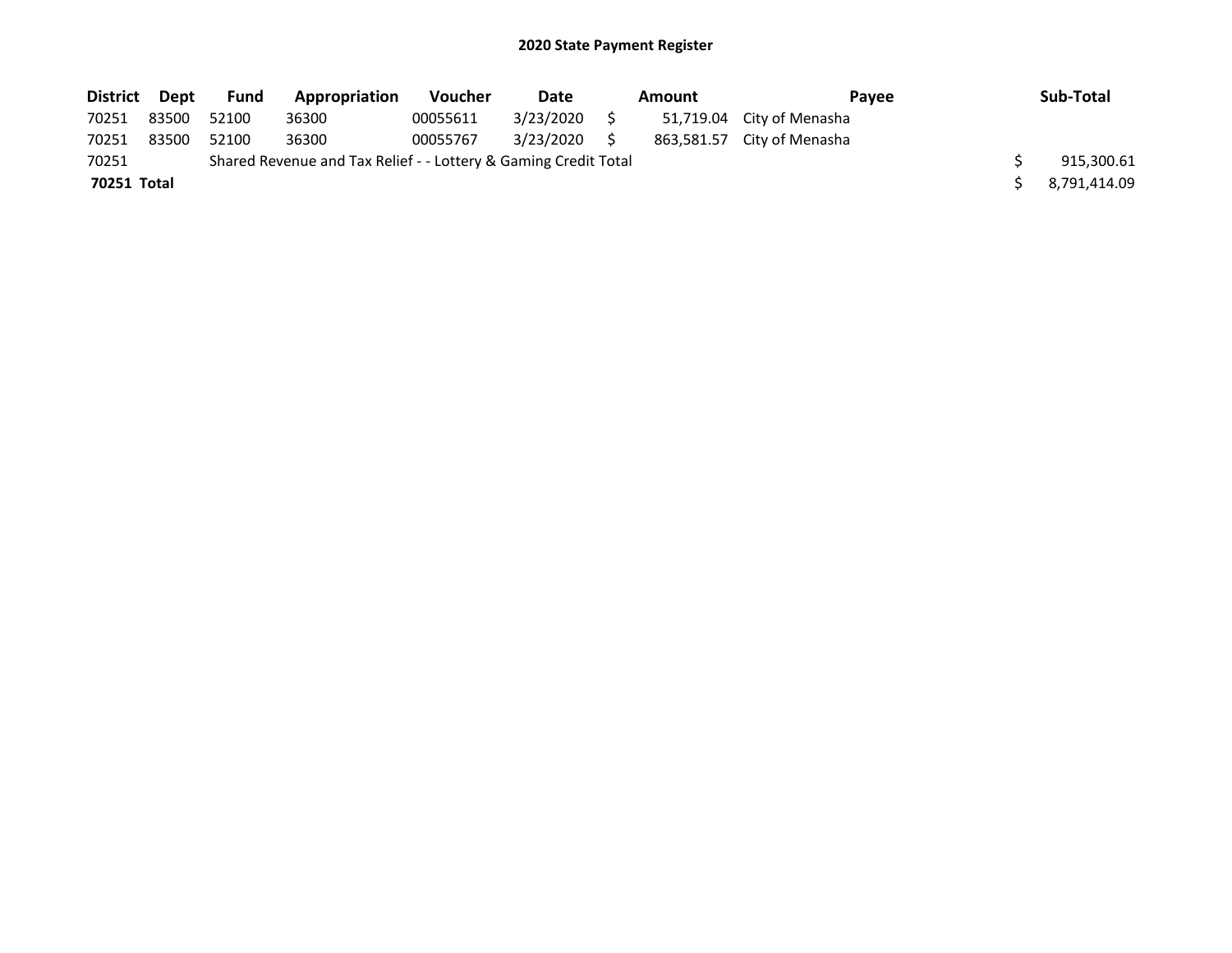| <b>District</b> | <b>Dept</b> | <b>Fund</b> | Appropriation                                                      | Voucher  | <b>Date</b>   | <b>Amount</b>    | Payee                      | Sub-Total          |
|-----------------|-------------|-------------|--------------------------------------------------------------------|----------|---------------|------------------|----------------------------|--------------------|
| 70261           |             |             | Dept of Safety & Prof Services - - Fire Dues Distribution          |          |               |                  |                            |                    |
| 70261           | 16500       | 10000       | 22500                                                              | 00037361 | 7/17/2020     | \$<br>97,597.79  | Neenah, City of            |                    |
| 70261           |             |             | Dept of Safety & Prof Services - - Fire Dues Distribution Total    |          |               |                  |                            | \$<br>97,597.79    |
| 70261           |             |             | Dept of Natural Resources - - Fin Asst For Responsible Units       |          |               |                  |                            |                    |
| 70261           | 37000       | 27400       | 67000                                                              | 00413029 | 5/29/2020     | \$               | 195,414.79 Neenah, City of |                    |
| 70261           |             |             | Dept of Natural Resources - - Fin Asst For Responsible Units Total |          |               |                  |                            | \$<br>195,414.79   |
| 70261           |             |             | Dept of Natural Resources - - Recycling Consolidation Grants       |          |               |                  |                            |                    |
| 70261           | 37000       | 27400       | 67300                                                              | 00413029 | 5/29/2020     | \$               | 6,672.49 Neenah, City of   |                    |
| 70261           |             |             | Dept of Natural Resources - - Recycling Consolidation Grants Total |          |               |                  |                            | \$<br>6,672.49     |
| 70261           |             |             | WI Dept of Transportation - - Conn Hwy Aids St Fds                 |          |               |                  |                            |                    |
| 70261           | 39500       | 21100       | 16200                                                              | 00477459 | 1/6/2020      | \$               | 13,363.42 Neenah, City of  |                    |
| 70261           | 39500       | 21100       | 16200                                                              | 00507314 | 4/6/2020      | \$               | 13,363.42 Neenah, City of  |                    |
| 70261           | 39500       | 21100       | 16200                                                              | 00544306 | 7/6/2020      | \$               | 13,363.42 Neenah, City of  |                    |
| 70261           | 39500       | 21100       | 16200                                                              | 00587132 | 10/5/2020     | \$<br>13,363.42  | Neenah, City of            |                    |
| 70261           |             |             | WI Dept of Transportation - - Conn Hwy Aids St Fds Total           |          |               |                  |                            | \$<br>53,453.68    |
| 70261           |             |             | WI Dept of Transportation - - Trns Aids To Mnc.-Sf                 |          |               |                  |                            |                    |
| 70261           | 39500       | 21100       | 19100                                                              | 00477308 | 1/6/2020      | \$<br>266,305.67 | Neenah, City of            |                    |
| 70261           | 39500       | 21100       | 19100                                                              | 00507163 | 4/6/2020      | \$<br>266,305.67 | Neenah, City of            |                    |
| 70261           | 39500       | 21100       | 19100                                                              | 00544155 | 7/6/2020      | \$<br>266,305.67 | Neenah, City of            |                    |
| 70261           | 39500       | 21100       | 19100                                                              | 00586981 | 10/5/2020     | \$<br>266,305.70 | Neenah, City of            |                    |
| 70261           |             |             | WI Dept of Transportation - - Trns Aids To Mnc.-Sf Total           |          |               |                  |                            | \$<br>1,065,222.71 |
| 70261           |             |             | Department of Justice - - Law Enforcement Train, Local             |          |               |                  |                            |                    |
| 70261           | 45500       | 10000       | 23100                                                              | 00091505 | 12/7/2020     | \$<br>5,920.00   | Neenah, City of            |                    |
| 70261           |             |             | Department of Justice - - Law Enforcement Train, Local Total       |          |               |                  |                            | \$<br>5,920.00     |
| 70261           |             |             | Department of Justice - - Federal Aid, Local Assistance            |          |               |                  |                            |                    |
| 70261           | 45500       | 10000       | 25100                                                              | 00089509 | 10/26/2020 \$ |                  | 1,030.63 Neenah, City of   |                    |
| 70261           |             |             | Department of Justice - - Federal Aid, Local Assistance Total      |          |               |                  |                            | \$<br>1,030.63     |
| 70261           |             |             | Department of Justice - - Internet Crimes Against Childr           |          |               |                  |                            |                    |
| 70261           | 45500       | 10000       | 28400                                                              | 00079654 | 2/11/2020     | \$<br>1,459.74   | Neenah, City of            |                    |
| 70261           | 45500       | 10000       | 28400                                                              | 00082253 | 4/16/2020     | \$<br>410.63     | Neenah, City of            |                    |
| 70261           |             |             | Department of Justice - - Internet Crimes Against Childr Total     |          |               |                  |                            | \$<br>1,870.37     |
| 70261           |             |             | Department of Administration - - Federal Aid                       |          |               |                  |                            |                    |
| 70261           | 50500       | 10000       | 14200                                                              | 00130296 | 10/1/2020     | \$<br>429,784.00 | Neenah, City of            |                    |
| 70261           | 50500       | 10000       | 14200                                                              | 00136642 | 12/16/2020    | \$<br>45,613.87  | Neenah, City of            |                    |
| 70261           |             |             | Department of Administration - - Federal Aid Total                 |          |               |                  |                            | \$<br>475,397.87   |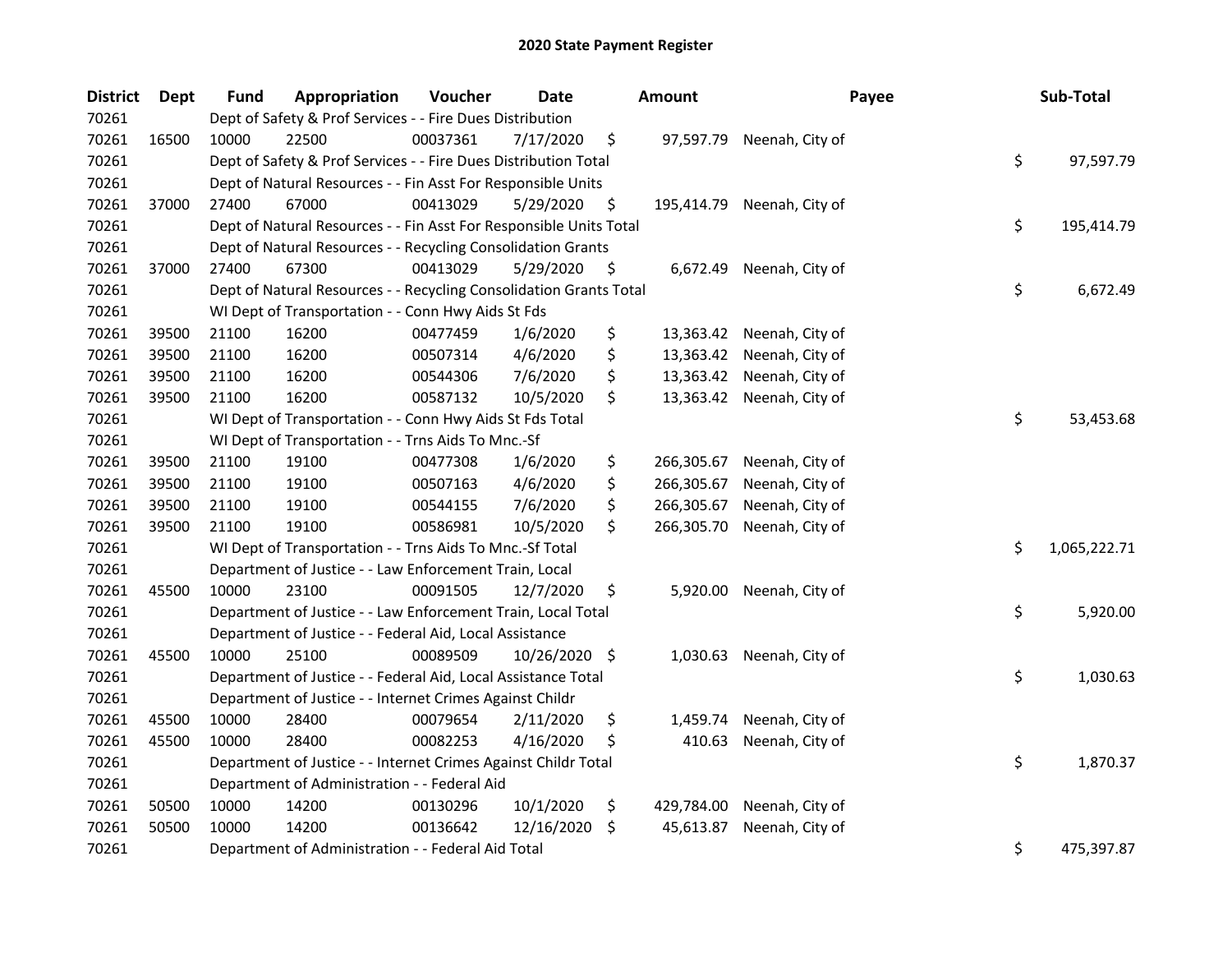| <b>District</b> | <b>Dept</b> | <b>Fund</b> | Appropriation                                                                 | Voucher  | Date          |     | Amount       | Payee                      | Sub-Total          |
|-----------------|-------------|-------------|-------------------------------------------------------------------------------|----------|---------------|-----|--------------|----------------------------|--------------------|
| 70261           |             |             | Elections Commission - - General Program Ops, GPR                             |          |               |     |              |                            |                    |
| 70261           | 51000       | 10000       | 10100                                                                         | 00005048 | 12/23/2020 \$ |     | 352.40       | Neenah, City of            |                    |
| 70261           |             |             | Elections Commission - - General Program Ops, GPR Total                       |          |               |     |              |                            | \$<br>352.40       |
| 70261           |             |             | Elections Commission - - 2018 Hava Election Security                          |          |               |     |              |                            |                    |
| 70261           | 51000       | 22000       | 18200                                                                         | 00003472 | 6/29/2020     | \$  |              | 17,165.30 Neenah, City of  |                    |
| 70261           |             |             | Elections Commission - - 2018 Hava Election Security Total                    |          |               |     |              |                            | \$<br>17,165.30    |
| 70261           |             |             | Shared Revenue and Tax Relief - - Expenditure Restraint Program               |          |               |     |              |                            |                    |
| 70261           | 83500       | 10000       | 10100                                                                         | 00069308 | 7/27/2020     | \$. |              | 513,152.56 Neenah, City of |                    |
| 70261           |             |             | Shared Revenue and Tax Relief - - Expenditure Restraint Program Total         |          |               |     |              |                            | \$<br>513,152.56   |
| 70261           |             |             | Shared Revenue and Tax Relief - - County And Municipal Aid                    |          |               |     |              |                            |                    |
| 70261           | 83500       | 10000       | 10500                                                                         | 00069308 | 7/27/2020     | Ş.  |              | 226,776.45 Neenah, City of |                    |
| 70261           | 83500       | 10000       | 10500                                                                         | 00073279 | 11/16/2020    | \$  | 1,285,066.56 | Neenah, City of            |                    |
| 70261           |             |             | Shared Revenue and Tax Relief - - County And Municipal Aid Total              |          |               |     |              |                            | \$<br>1,511,843.01 |
| 70261           |             |             | Shared Revenue and Tax Relief - - Exempt Computer Aid                         |          |               |     |              |                            |                    |
| 70261           | 83500       | 10000       | 10900                                                                         | 00066341 | 7/27/2020     | \$  | 150,574.65   | Neenah, City of            |                    |
| 70261           | 83500       | 10000       | 10900                                                                         | 00067263 | 7/27/2020     | \$  | 568,613.46   | Neenah, City of            |                    |
| 70261           |             |             | Shared Revenue and Tax Relief - - Exempt Computer Aid Total                   |          |               |     |              |                            | \$<br>719,188.11   |
| 70261           |             |             | Shared Revenue and Tax Relief - - Utility Aid                                 |          |               |     |              |                            |                    |
| 70261           | 83500       | 10000       | 11000                                                                         | 00069308 | 7/27/2020     | \$  | 9,815.80     | Neenah, City of            |                    |
| 70261           | 83500       | 10000       | 11000                                                                         | 00073279 | 11/16/2020    | \$  | 57,778.56    | Neenah, City of            |                    |
| 70261           |             |             | Shared Revenue and Tax Relief - - Utility Aid Total                           |          |               |     |              |                            | \$<br>67,594.36    |
| 70261           |             |             | Shared Revenue and Tax Relief - - Personal Property Aid                       |          |               |     |              |                            |                    |
| 70261           | 83500       | 10000       | 11100                                                                         | 00061771 | 5/4/2020      | \$  |              | 80,888.95 Neenah, City of  |                    |
| 70261           | 83500       | 10000       | 11100                                                                         | 00062705 | 5/4/2020      | \$  |              | 57,175.19 Neenah, City of  |                    |
| 70261           |             |             | Shared Revenue and Tax Relief - - Personal Property Aid Total                 |          |               |     |              |                            | \$<br>138,064.14   |
| 70261           |             |             | Shared Revenue and Tax Relief - - State Aid; Video Service Provider Fee       |          |               |     |              |                            |                    |
| 70261           | 83500       | 10000       | 11200                                                                         | 00064560 | 7/27/2020     | \$  | 30,131.24    | Neenah, City of            |                    |
| 70261           |             |             | Shared Revenue and Tax Relief - - State Aid; Video Service Provider Fee Total |          |               |     |              |                            | \$<br>30,131.24    |
| 70261           |             |             | Shared Revenue and Tax Relief - - School Lvy Tx/First Dollar Cr               |          |               |     |              |                            |                    |
| 70261           | 83500       | 10000       | 30200                                                                         | 00064046 | 7/27/2020     | \$  | 461,723.71   | Neenah, City of            |                    |
| 70261           | 83500       | 10000       | 30200                                                                         | 00067439 | 7/27/2020     | \$  | 2,767,127.00 | Neenah, City of            |                    |
| 70261           |             |             | Shared Revenue and Tax Relief - - School Lvy Tx/First Dollar Cr Total         |          |               |     |              |                            | \$<br>3,228,850.71 |
| 70261           |             |             | Shared Revenue and Tax Relief - - Lottery & Gaming Credit                     |          |               |     |              |                            |                    |
| 70261           | 83500       | 52100       | 36300                                                                         | 00055768 | 3/23/2020     | \$  | 1,014,435.66 | Neenah, City of            |                    |
| 70261           |             |             | Shared Revenue and Tax Relief - - Lottery & Gaming Credit Total               |          |               |     |              |                            | \$<br>1,014,435.66 |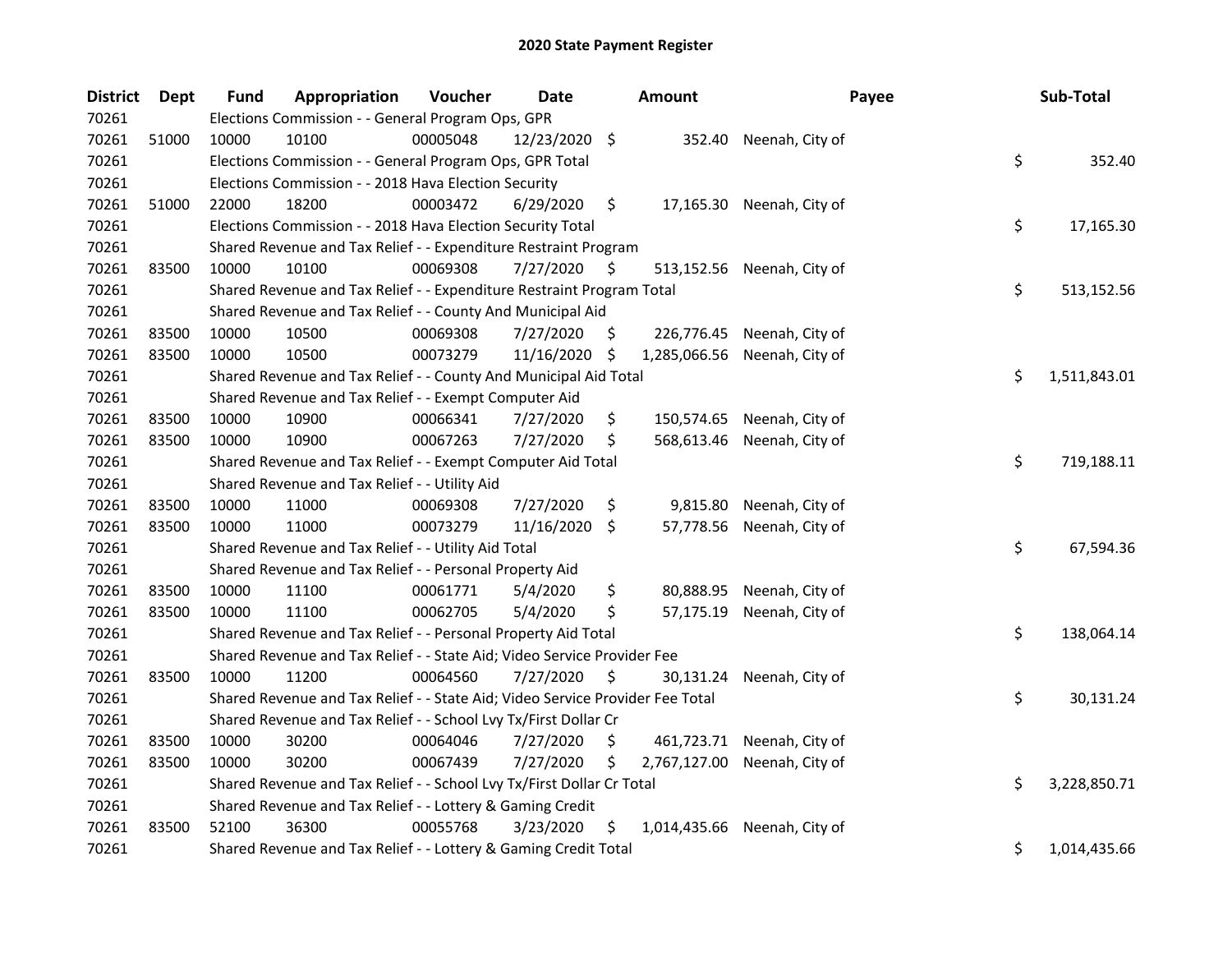| District Dept | <b>Fund Appropriation</b> | Voucher | Date | Amount | Payee | Sub-Total      |
|---------------|---------------------------|---------|------|--------|-------|----------------|
| 70261 Total   |                           |         |      |        |       | \$9,143,357.82 |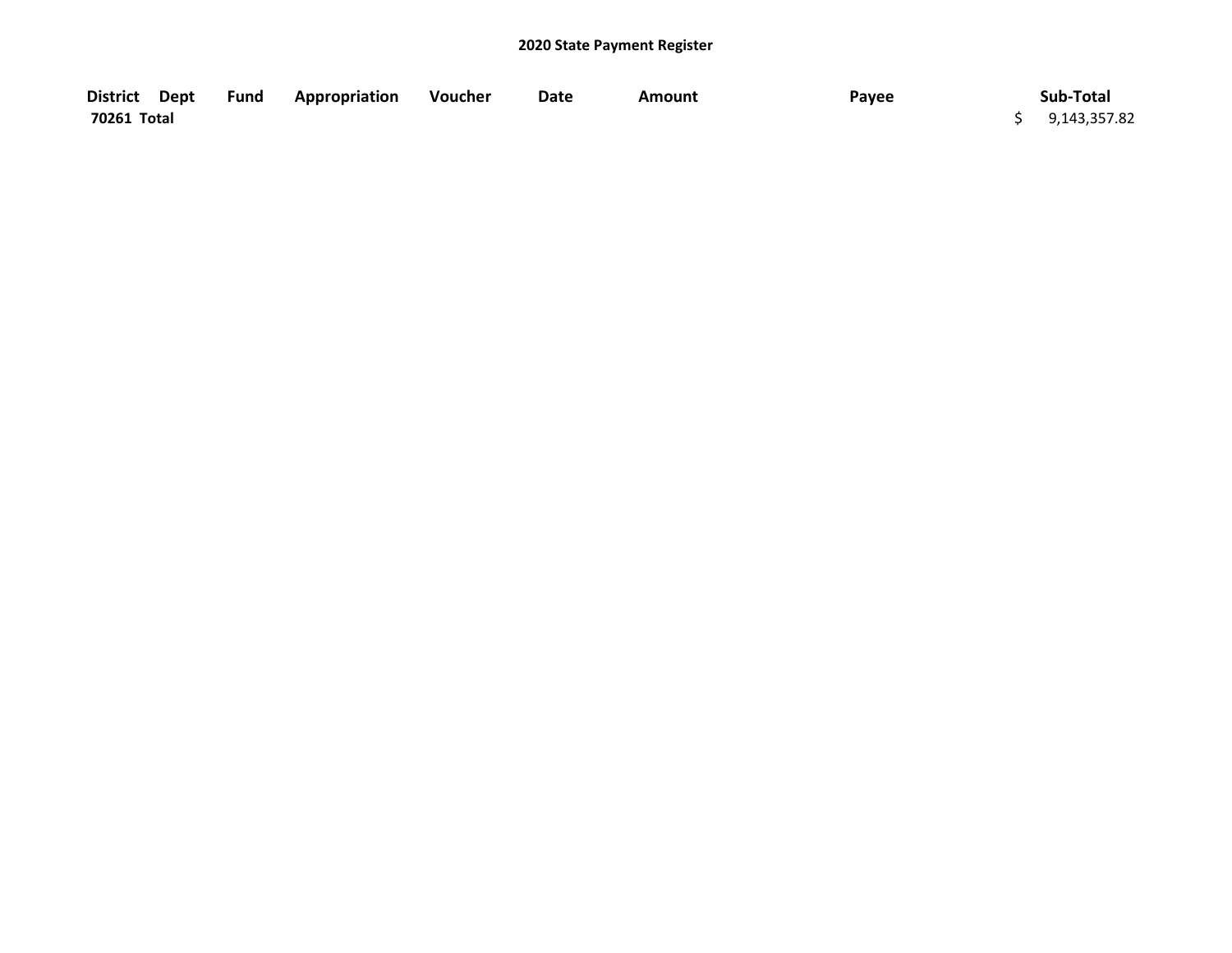| <b>District</b> | <b>Dept</b> | <b>Fund</b> | Appropriation                                                         | Voucher  | Date       | <b>Amount</b>   |                         | Payee | Sub-Total        |
|-----------------|-------------|-------------|-----------------------------------------------------------------------|----------|------------|-----------------|-------------------------|-------|------------------|
| 70265           |             |             | Dept of Safety & Prof Services - - Fire Dues Distribution             |          |            |                 |                         |       |                  |
| 70265           | 16500       | 10000       | 22500                                                                 | 00037362 | 7/20/2020  | \$<br>8,954.09  | City of Omro            |       |                  |
| 70265           |             |             | Dept of Safety & Prof Services - - Fire Dues Distribution Total       |          |            |                 |                         |       | \$<br>8,954.09   |
| 70265           |             |             | Dept of Natural Resources - - Fin Asst For Responsible Units          |          |            |                 |                         |       |                  |
| 70265           | 37000       | 27400       | 67000                                                                 | 00412960 | 5/29/2020  | \$              | 11,001.54 City of Omro  |       |                  |
| 70265           |             |             | Dept of Natural Resources - - Fin Asst For Responsible Units Total    |          |            |                 |                         |       | \$<br>11,001.54  |
| 70265           |             |             | Dept of Natural Resources - - Recycling Consolidation Grants          |          |            |                 |                         |       |                  |
| 70265           | 37000       | 27400       | 67300                                                                 | 00412960 | 5/29/2020  | \$              | 900.06 City of Omro     |       |                  |
| 70265           |             |             | Dept of Natural Resources - - Recycling Consolidation Grants Total    |          |            |                 |                         |       | \$<br>900.06     |
| 70265           |             |             | Dept of Natural Resources - - Land Acquisition                        |          |            |                 |                         |       |                  |
| 70265           | 37000       | 36300       | <b>TA100</b>                                                          | 00412035 | 5/28/2020  | \$              | 277,333.20 City of Omro |       |                  |
| 70265           |             |             | Dept of Natural Resources - - Land Acquisition Total                  |          |            |                 |                         |       | \$<br>277,333.20 |
| 70265           |             |             | WI Dept of Transportation - - Trns Aids To Mnc.-Sf                    |          |            |                 |                         |       |                  |
| 70265           | 39500       | 21100       | 19100                                                                 | 00477309 | 1/6/2020   | \$<br>43,072.24 | City of Omro            |       |                  |
| 70265           | 39500       | 21100       | 19100                                                                 | 00507164 | 4/6/2020   | \$<br>43,072.24 | City of Omro            |       |                  |
| 70265           | 39500       | 21100       | 19100                                                                 | 00544156 | 7/6/2020   | \$<br>43,072.24 | City of Omro            |       |                  |
| 70265           | 39500       | 21100       | 19100                                                                 | 00586982 | 10/5/2020  | \$<br>43,072.26 | City of Omro            |       |                  |
| 70265           |             |             | WI Dept of Transportation - - Trns Aids To Mnc.-Sf Total              |          |            |                 |                         |       | \$<br>172,288.98 |
| 70265           |             |             | WI Dept of Transportation - - Trnsprt Alternats Ff                    |          |            |                 |                         |       |                  |
| 70265           | 39500       | 21100       | 22700                                                                 | 00544863 | 6/29/2020  | \$<br>240.86    | City of Omro            |       |                  |
| 70265           |             |             | WI Dept of Transportation - - Trnsprt Alternats Ff Total              |          |            |                 |                         |       | \$<br>240.86     |
| 70265           |             |             | WI Dept of Transportation - - Loc Rd Imp Prg St Fd                    |          |            |                 |                         |       |                  |
| 70265           | 39500       | 21100       | 27800                                                                 | 00578323 | 9/4/2020   | \$              | 70,002.53 City of Omro  |       |                  |
| 70265           |             |             | WI Dept of Transportation - - Loc Rd Imp Prg St Fd Total              |          |            |                 |                         |       | \$<br>70,002.53  |
| 70265           |             |             | Department of Justice - - Law Enforcement Train, Local                |          |            |                 |                         |       |                  |
| 70265           | 45500       | 10000       | 23100                                                                 | 00091812 | 12/9/2020  | \$<br>640.00    | City of Omro            |       |                  |
| 70265           |             |             | Department of Justice - - Law Enforcement Train, Local Total          |          |            |                 |                         |       | \$<br>640.00     |
| 70265           |             |             | Department of Administration - - Federal Aid                          |          |            |                 |                         |       |                  |
| 70265           | 50500       | 10000       | 14200                                                                 | 00130297 | 10/2/2020  | \$<br>14,967.68 | City of Omro            |       |                  |
| 70265           | 50500       | 10000       | 14200                                                                 | 00135402 | 12/10/2020 | \$<br>43,001.90 | City of Omro            |       |                  |
| 70265           |             |             | Department of Administration - - Federal Aid Total                    |          |            |                 |                         |       | \$<br>57,969.58  |
| 70265           |             |             | Shared Revenue and Tax Relief - - Expenditure Restraint Program       |          |            |                 |                         |       |                  |
| 70265           | 83500       | 10000       | 10100                                                                 | 00069309 | 7/27/2020  | \$<br>49,529.65 | City of Omro            |       |                  |
| 70265           |             |             | Shared Revenue and Tax Relief - - Expenditure Restraint Program Total |          |            |                 |                         |       | \$<br>49,529.65  |
| 70265           |             |             | Shared Revenue and Tax Relief - - County And Municipal Aid            |          |            |                 |                         |       |                  |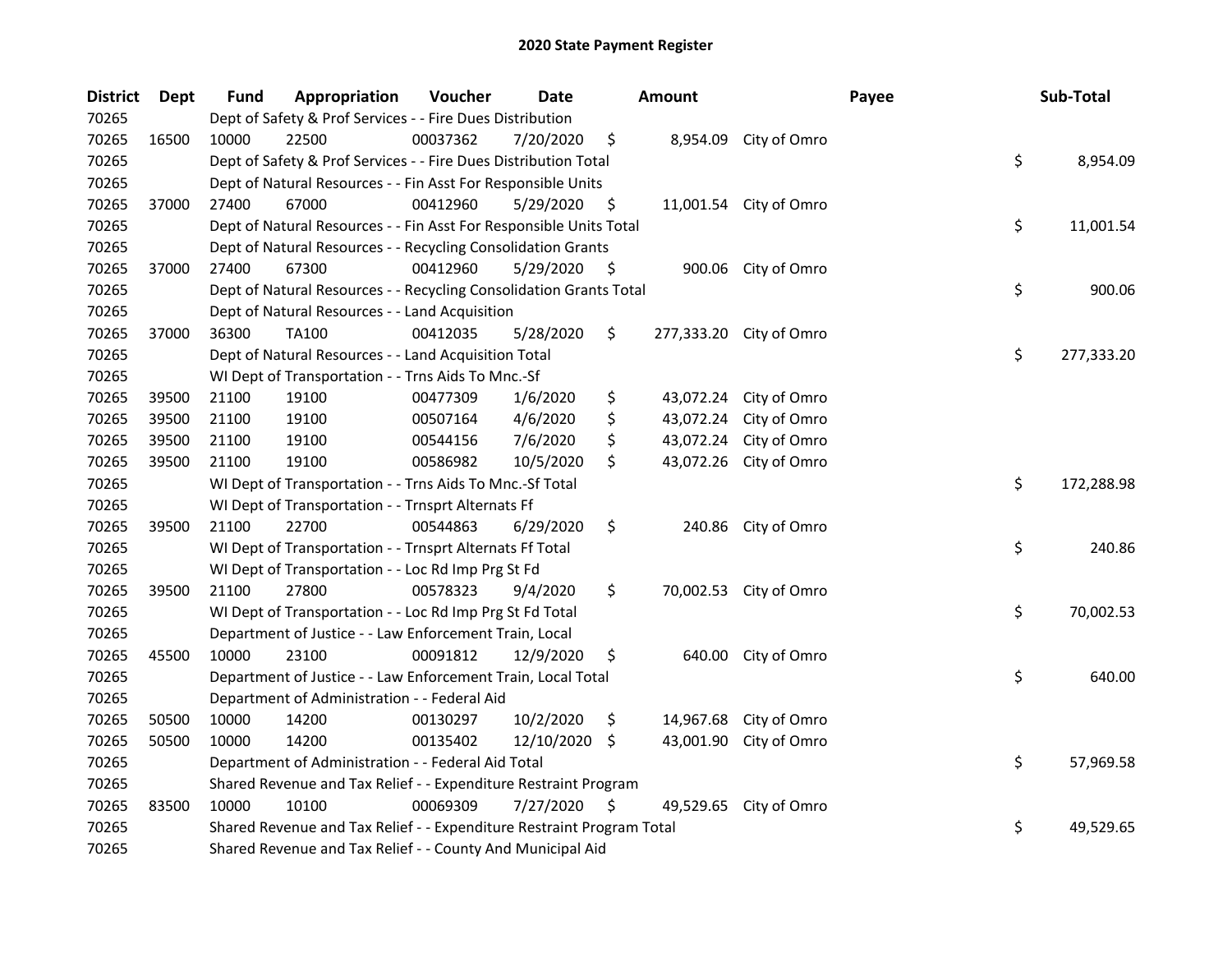| <b>District</b> | <b>Dept</b> | <b>Fund</b> | Appropriation                                                                 | Voucher  | Date       |     | Amount     |              | Payee | Sub-Total          |
|-----------------|-------------|-------------|-------------------------------------------------------------------------------|----------|------------|-----|------------|--------------|-------|--------------------|
| 70265           | 83500       | 10000       | 10500                                                                         | 00069309 | 7/27/2020  | \$. | 114,410.74 | City of Omro |       |                    |
| 70265           | 83500       | 10000       | 10500                                                                         | 00073280 | 11/16/2020 | S.  | 648,327.51 | City of Omro |       |                    |
| 70265           |             |             | Shared Revenue and Tax Relief - - County And Municipal Aid Total              |          |            |     |            |              |       | \$<br>762,738.25   |
| 70265           |             |             | Shared Revenue and Tax Relief - - Exempt Computer Aid                         |          |            |     |            |              |       |                    |
| 70265           | 83500       | 10000       | 10900                                                                         | 00066342 | 7/27/2020  | S.  | 3,322.50   | City of Omro |       |                    |
| 70265           |             |             | Shared Revenue and Tax Relief - - Exempt Computer Aid Total                   |          |            |     |            |              |       | \$<br>3,322.50     |
| 70265           |             |             | Shared Revenue and Tax Relief - - Utility Aid                                 |          |            |     |            |              |       |                    |
| 70265           | 83500       | 10000       | 11000                                                                         | 00069309 | 7/27/2020  | \$  | 1,128.86   | City of Omro |       |                    |
| 70265           | 83500       | 10000       | 11000                                                                         | 00073280 | 11/16/2020 | S.  | 6,666.61   | City of Omro |       |                    |
| 70265           |             |             | Shared Revenue and Tax Relief - - Utility Aid Total                           |          |            |     |            |              |       | \$<br>7,795.47     |
| 70265           |             |             | Shared Revenue and Tax Relief - - Personal Property Aid                       |          |            |     |            |              |       |                    |
| 70265           | 83500       | 10000       | 11100                                                                         | 00061772 | 5/4/2020   | \$  | 7,604.08   | City of Omro |       |                    |
| 70265           |             |             | Shared Revenue and Tax Relief - - Personal Property Aid Total                 |          |            |     |            |              |       | \$<br>7,604.08     |
| 70265           |             |             | Shared Revenue and Tax Relief - - State Aid; Video Service Provider Fee       |          |            |     |            |              |       |                    |
| 70265           | 83500       | 10000       | 11200                                                                         | 00064561 | 7/27/2020  | S.  | 4,055.71   | City of Omro |       |                    |
| 70265           |             |             | Shared Revenue and Tax Relief - - State Aid; Video Service Provider Fee Total |          |            |     |            |              |       | \$<br>4,055.71     |
| 70265           |             |             | Shared Revenue and Tax Relief - - Lottery & Gaming Credit                     |          |            |     |            |              |       |                    |
| 70265           | 83500       | 52100       | 36300                                                                         | 00055612 | 3/23/2020  | \$  | 3,990.84   | City of Omro |       |                    |
| 70265           |             |             | Shared Revenue and Tax Relief - - Lottery & Gaming Credit Total               |          |            |     |            |              |       | \$<br>3,990.84     |
| 70265 Total     |             |             |                                                                               |          |            |     |            |              |       | \$<br>1,438,367.34 |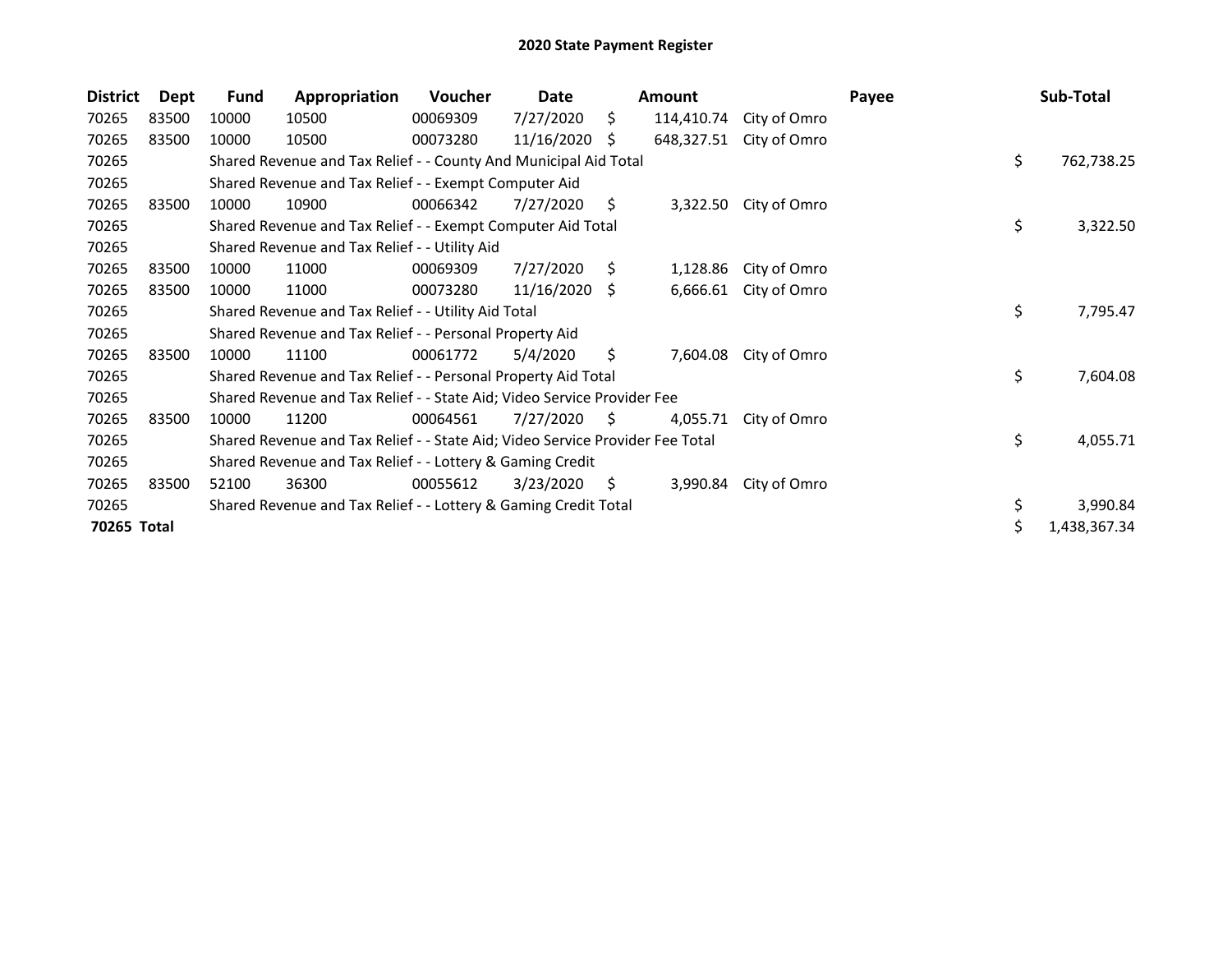| <b>District</b> | Dept  | <b>Fund</b> | Appropriation                                                     | Voucher  | Date       | <b>Amount</b>    | Payee           | Sub-Total        |
|-----------------|-------|-------------|-------------------------------------------------------------------|----------|------------|------------------|-----------------|------------------|
| 70266           |       |             | Dept of Safety & Prof Services - - Fire Dues Distribution         |          |            |                  |                 |                  |
| 70266           | 16500 | 10000       | 22500                                                             | 00037363 | 7/20/2020  | \$<br>179,601.39 | City Of Oshkosh |                  |
| 70266           |       |             | Dept of Safety & Prof Services - - Fire Dues Distribution Total   |          |            |                  |                 | \$<br>179,601.39 |
| 70266           |       |             | Dept of Natural Resources - - Aids In Lieu Of Taxes - Gener       |          |            |                  |                 |                  |
| 70266           | 37000 | 10000       | 50300                                                             | 00385927 | 1/28/2020  | \$<br>137.78     | City Of Oshkosh |                  |
| 70266           |       |             | Dept of Natural Resources - - Aids In Lieu Of Taxes - Gener Total |          |            |                  |                 | \$<br>137.78     |
| 70266           |       |             | Dept of Natural Resources - - Gen Program Ops-State Funds         |          |            |                  |                 |                  |
| 70266           | 37000 | 21200       | 16100                                                             | 00380047 | 1/6/2020   | \$<br>203.87     | City Of Oshkosh |                  |
| 70266           | 37000 | 21200       | 16100                                                             | 00380048 | 1/6/2020   | \$<br>127.83     | City Of Oshkosh |                  |
| 70266           | 37000 | 21200       | 16100                                                             | 00386415 | 1/29/2020  | \$<br>203.87     | City Of Oshkosh |                  |
| 70266           | 37000 | 21200       | 16100                                                             | 00386416 | 1/29/2020  | \$<br>127.83     | City Of Oshkosh |                  |
| 70266           | 37000 | 21200       | 16100                                                             | 00392195 | 2/27/2020  | \$<br>127.83     | City Of Oshkosh |                  |
| 70266           | 37000 | 21200       | 16100                                                             | 00392200 | 2/27/2020  | \$<br>203.87     | City Of Oshkosh |                  |
| 70266           | 37000 | 21200       | 16100                                                             | 00398127 | 3/27/2020  | \$<br>203.87     | City Of Oshkosh |                  |
| 70266           | 37000 | 21200       | 16100                                                             | 00398131 | 3/27/2020  | \$<br>127.83     | City Of Oshkosh |                  |
| 70266           | 37000 | 21200       | 16100                                                             | 00406105 | 4/28/2020  | \$<br>130.42     | City Of Oshkosh |                  |
| 70266           | 37000 | 21200       | 16100                                                             | 00406109 | 4/28/2020  | \$<br>207.99     | City Of Oshkosh |                  |
| 70266           | 37000 | 21200       | 16100                                                             | 00412371 | 5/29/2020  | \$<br>218.09     | City Of Oshkosh |                  |
| 70266           | 37000 | 21200       | 16100                                                             | 00412377 | 5/29/2020  | \$<br>136.75     | City Of Oshkosh |                  |
| 70266           | 37000 | 21200       | 16100                                                             | 00420904 | 7/2/2020   | \$<br>218.09     | City Of Oshkosh |                  |
| 70266           | 37000 | 21200       | 16100                                                             | 00420912 | 7/3/2020   | \$<br>136.75     | City Of Oshkosh |                  |
| 70266           | 37000 | 21200       | 16100                                                             | 00426521 | 7/30/2020  | \$<br>218.09     | City Of Oshkosh |                  |
| 70266           | 37000 | 21200       | 16100                                                             | 00426525 | 7/30/2020  | \$<br>136.75     | City Of Oshkosh |                  |
| 70266           | 37000 | 21200       | 16100                                                             | 00432205 | 8/28/2020  | \$<br>218.09     | City Of Oshkosh |                  |
| 70266           | 37000 | 21200       | 16100                                                             | 00432208 | 8/28/2020  | \$<br>136.75     | City Of Oshkosh |                  |
| 70266           | 37000 | 21200       | 16100                                                             | 00437770 | 9/25/2020  | \$<br>218.09     | City Of Oshkosh |                  |
| 70266           | 37000 | 21200       | 16100                                                             | 00437776 | 9/25/2020  | \$<br>136.75     | City Of Oshkosh |                  |
| 70266           | 37000 | 21200       | 16100                                                             | 00443423 | 10/26/2020 | \$<br>218.09     | City Of Oshkosh |                  |
| 70266           | 37000 | 21200       | 16100                                                             | 00443425 | 10/26/2020 | \$<br>136.75     | City Of Oshkosh |                  |
| 70266           | 37000 | 21200       | 16100                                                             | 00449788 | 12/3/2020  | \$<br>218.09     | City Of Oshkosh |                  |
| 70266           | 37000 | 21200       | 16100                                                             | 00449800 | 12/3/2020  | \$<br>136.75     | City Of Oshkosh |                  |
| 70266           | 37000 | 21200       | 16100                                                             | 00454242 | 12/29/2020 | \$<br>218.09     | City Of Oshkosh |                  |
| 70266           | 37000 | 21200       | 16100                                                             | 00454245 | 12/29/2020 | \$<br>136.75     | City Of Oshkosh |                  |
| 70266           |       |             | Dept of Natural Resources - - Gen Program Ops-State Funds Total   |          |            |                  |                 | \$<br>4,503.93   |
| 70266           |       |             | Dept of Natural Resources - - General Program Operations --       |          |            |                  |                 |                  |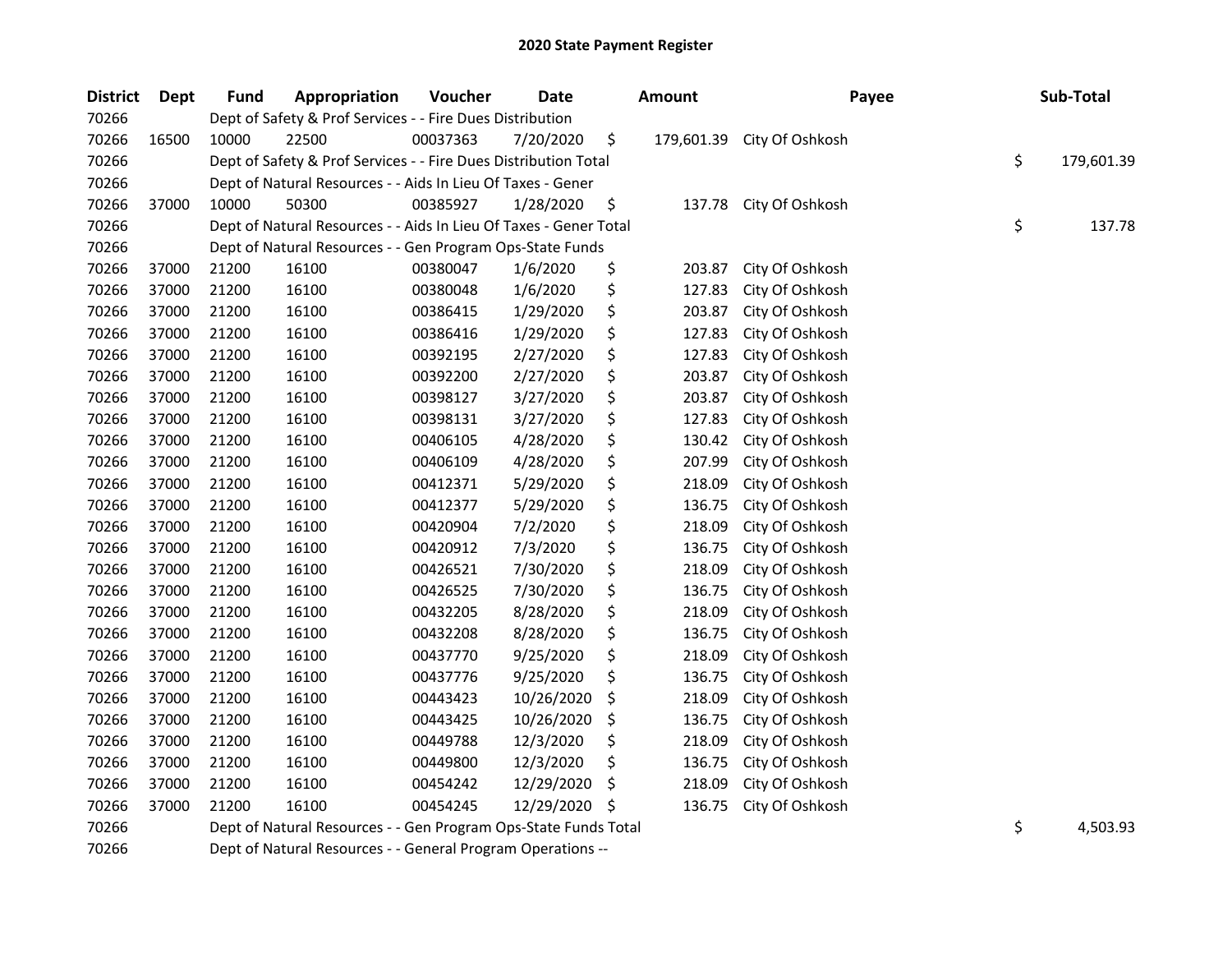| <b>District</b> | <b>Dept</b> | <b>Fund</b> | Appropriation                                                      | Voucher  | <b>Date</b> | <b>Amount</b>  | Payee           | Sub-Total      |
|-----------------|-------------|-------------|--------------------------------------------------------------------|----------|-------------|----------------|-----------------|----------------|
| 70266           | 37000       | 21200       | 25400                                                              | 00383282 | 1/17/2020   | \$<br>32.30    | City Of Oshkosh |                |
| 70266           | 37000       | 21200       | 25400                                                              | 00386406 | 1/29/2020   | \$<br>32.30    | City Of Oshkosh |                |
| 70266           | 37000       | 21200       | 25400                                                              | 00387022 | 2/3/2020    | \$<br>31.98    | City Of Oshkosh |                |
| 70266           | 37000       | 21200       | 25400                                                              | 00395419 | 3/12/2020   | \$<br>0.18     | City Of Oshkosh |                |
| 70266           | 37000       | 21200       | 25400                                                              | 00399690 | 4/2/2020    | \$<br>32.94    | City Of Oshkosh |                |
| 70266           | 37000       | 21200       | 25400                                                              | 00407158 | 5/1/2020    | \$<br>32.94    | City Of Oshkosh |                |
| 70266           | 37000       | 21200       | 25400                                                              | 00413976 | 6/4/2020    | \$<br>32.94    | City Of Oshkosh |                |
| 70266           | 37000       | 21200       | 25400                                                              | 00421398 | 7/6/2020    | \$<br>32.94    | City Of Oshkosh |                |
| 70266           | 37000       | 21200       | 25400                                                              | 00433632 | 9/4/2020    | \$<br>22.40    | City Of Oshkosh |                |
| 70266           | 37000       | 21200       | 25400                                                              | 00439363 | 10/1/2020   | \$<br>22.40    | City Of Oshkosh |                |
| 70266           | 37000       | 21200       | 25400                                                              | 00444800 | 11/2/2020   | \$<br>22.40    | City Of Oshkosh |                |
| 70266           | 37000       | 21200       | 25400                                                              | 00450493 | 12/7/2020   | \$<br>22.40    | City Of Oshkosh |                |
| 70266           |             |             | Dept of Natural Resources - - General Program Operations -- Total  |          |             |                |                 | \$<br>318.12   |
| 70266           |             |             | Dept of Natural Resources - - Resaids - Fire Suppress Grant        |          |             |                |                 |                |
| 70266           | 37000       | 21200       | 54500                                                              | 00414474 | 6/9/2020    | \$<br>5,837.50 | City Of Oshkosh |                |
| 70266           |             |             | Dept of Natural Resources - - Resaids - Fire Suppress Grant Total  |          |             |                |                 | \$<br>5,837.50 |
| 70266           |             |             | Dept of Natural Resources - - Wildlife Abat & Control Grants       |          |             |                |                 |                |
| 70266           | 37000       | 21200       | 58000                                                              | 00382833 | 1/17/2020   | \$<br>2,516.50 | City Of Oshkosh |                |
| 70266           |             |             | Dept of Natural Resources - - Wildlife Abat & Control Grants Total |          |             |                |                 | \$<br>2,516.50 |
| 70266           |             |             | Dept of Natural Resources - - GPO--State Funds                     |          |             |                |                 |                |
| 70266           | 37000       | 21200       | 86100                                                              | 00380046 | 1/6/2020    | \$<br>53.35    | City Of Oshkosh |                |
| 70266           | 37000       | 21200       | 86100                                                              | 00386411 | 1/29/2020   | \$<br>53.35    | City Of Oshkosh |                |
| 70266           | 37000       | 21200       | 86100                                                              | 00392191 | 2/27/2020   | \$<br>53.35    | City Of Oshkosh |                |
| 70266           | 37000       | 21200       | 86100                                                              | 00398134 | 3/27/2020   | \$<br>53.35    | City Of Oshkosh |                |
| 70266           | 37000       | 21200       | 86100                                                              | 00406112 | 4/29/2020   | \$<br>54.42    | City Of Oshkosh |                |
| 70266           | 37000       | 21200       | 86100                                                              | 00412382 | 5/29/2020   | \$<br>57.07    | City Of Oshkosh |                |
| 70266           | 37000       | 21200       | 86100                                                              | 00420918 | 7/3/2020    | \$<br>57.07    | City Of Oshkosh |                |
| 70266           | 37000       | 21200       | 86100                                                              | 00426526 | 7/28/2020   | \$<br>57.07    | City Of Oshkosh |                |
| 70266           | 37000       | 21200       | 86100                                                              | 00426975 | 7/31/2020   | \$<br>22.40    | City Of Oshkosh |                |
| 70266           | 37000       | 21200       | 86100                                                              | 00432209 | 8/28/2020   | \$<br>57.07    | City Of Oshkosh |                |
| 70266           | 37000       | 21200       | 86100                                                              | 00437778 | 9/25/2020   | \$<br>57.07    | City Of Oshkosh |                |
| 70266           | 37000       | 21200       | 86100                                                              | 00443424 | 10/26/2020  | \$<br>57.07    | City Of Oshkosh |                |
| 70266           | 37000       | 21200       | 86100                                                              | 00449809 | 12/3/2020   | \$<br>57.07    | City Of Oshkosh |                |
| 70266           | 37000       | 21200       | 86100                                                              | 00454249 | 12/30/2020  | \$<br>57.07    | City Of Oshkosh |                |
| 70266           |             |             | Dept of Natural Resources - - GPO--State Funds Total               |          |             |                |                 | \$<br>746.78   |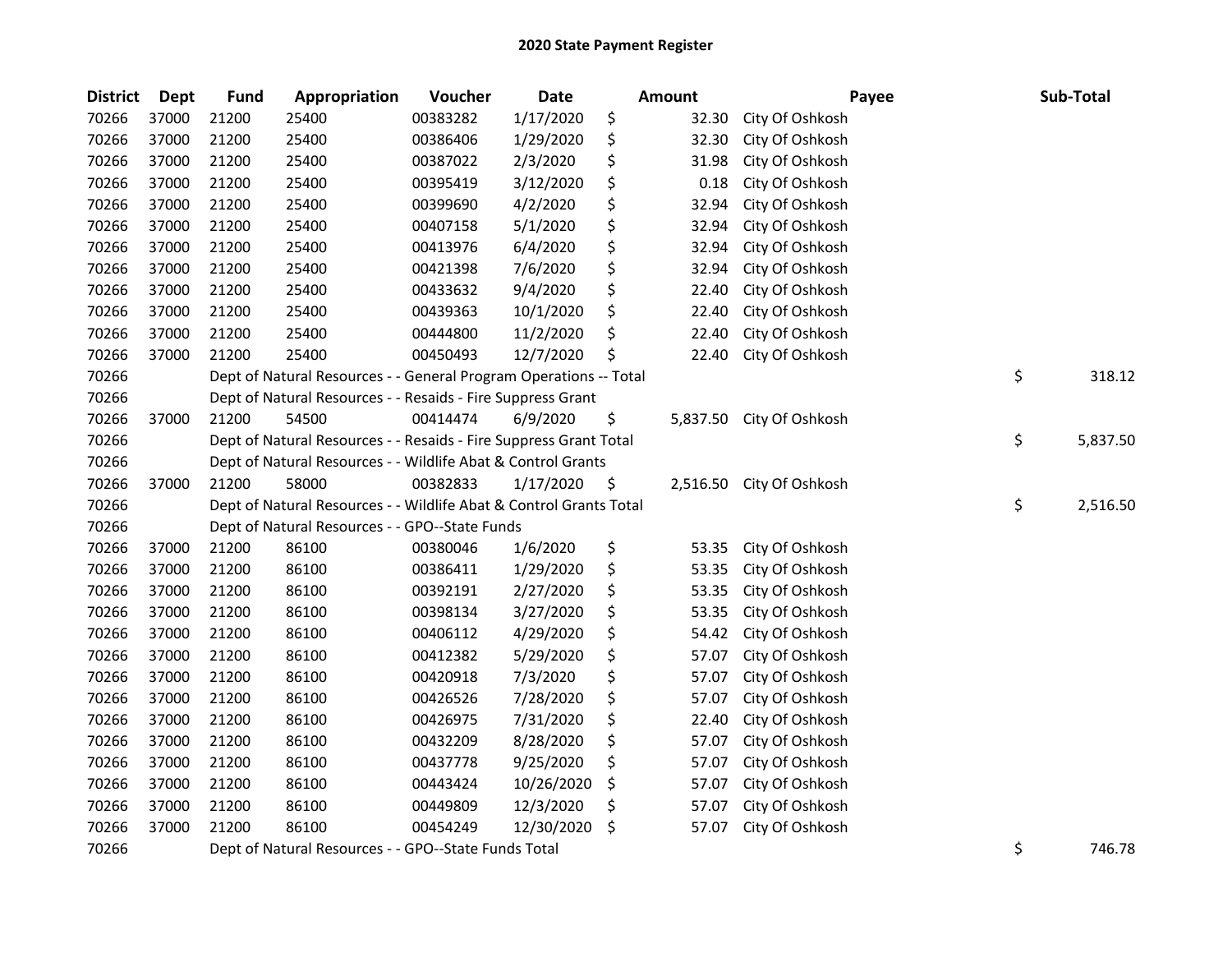| <b>District</b> | <b>Dept</b> | <b>Fund</b> | Appropriation                                                      | Voucher  | <b>Date</b> |     | <b>Amount</b> | Payee                     | Sub-Total          |
|-----------------|-------------|-------------|--------------------------------------------------------------------|----------|-------------|-----|---------------|---------------------------|--------------------|
| 70266           |             |             | Dept of Natural Resources - - Ea - Urban Nonpoint Source           |          |             |     |               |                           |                    |
| 70266           | 37000       | 27400       | 65800                                                              | 00405816 | 4/24/2020   | \$. | 5,000.00      | City Of Oshkosh           |                    |
| 70266           |             |             | Dept of Natural Resources - - Ea - Urban Nonpoint Source Total     |          |             |     |               |                           | \$<br>5,000.00     |
| 70266           |             |             | Dept of Natural Resources - - Fin Asst For Responsible Units       |          |             |     |               |                           |                    |
| 70266           | 37000       | 27400       | 67000                                                              | 00412568 | 5/29/2020   | \$  | 220,076.74    | City Of Oshkosh           |                    |
| 70266           |             |             | Dept of Natural Resources - - Fin Asst For Responsible Units Total |          |             |     |               |                           | \$<br>220,076.74   |
| 70266           |             |             | Dept of Natural Resources - - Recycling Consolidation Grants       |          |             |     |               |                           |                    |
| 70266           | 37000       | 27400       | 67300                                                              | 00412568 | 5/29/2020   | \$  |               | 16,961.64 City Of Oshkosh |                    |
| 70266           |             |             | Dept of Natural Resources - - Recycling Consolidation Grants Total |          |             |     |               |                           | \$<br>16,961.64    |
| 70266           |             |             | Dept of Natural Resources - - Urban Nonpoint Source Cost-Sha       |          |             |     |               |                           |                    |
| 70266           | 37000       | 36300       | TH100                                                              | 00405828 | 4/24/2020   | \$  | 355,706.30    | City Of Oshkosh           |                    |
| 70266           |             |             | Dept of Natural Resources - - Urban Nonpoint Source Cost-Sha Total |          |             |     |               |                           | \$<br>355,706.30   |
| 70266           |             |             | WI Dept of Transportation - - Conn Hwy Aids St Fds                 |          |             |     |               |                           |                    |
| 70266           | 39500       | 21100       | 16200                                                              | 00477460 | 1/6/2020    | \$  | 77,406.22     | City Of Oshkosh           |                    |
| 70266           | 39500       | 21100       | 16200                                                              | 00507315 | 4/6/2020    | \$  | 77,406.22     | City Of Oshkosh           |                    |
| 70266           | 39500       | 21100       | 16200                                                              | 00544307 | 7/6/2020    | \$  | 77,406.22     | City Of Oshkosh           |                    |
| 70266           | 39500       | 21100       | 16200                                                              | 00587133 | 10/5/2020   | \$  | 77,406.22     | City Of Oshkosh           |                    |
| 70266           |             |             | WI Dept of Transportation - - Conn Hwy Aids St Fds Total           |          |             |     |               |                           | \$<br>309,624.88   |
| 70266           |             |             | WI Dept of Transportation - - Paratransit Aids, Sf                 |          |             |     |               |                           |                    |
| 70266           | 39500       | 21100       | 17500                                                              | 00495723 | 2/25/2020   | \$  | 63,042.00     | City Of Oshkosh           |                    |
| 70266           |             |             | WI Dept of Transportation - - Paratransit Aids, Sf Total           |          |             |     |               |                           | \$<br>63,042.00    |
| 70266           |             |             | WI Dept of Transportation - - Tb, Trns Oper Aid Sf                 |          |             |     |               |                           |                    |
| 70266           | 39500       | 21100       | 17600                                                              | 00525189 | 5/13/2020   | \$  | 299,674.00    | City Of Oshkosh           |                    |
| 70266           | 39500       | 21100       | 17600                                                              | 00574192 | 8/28/2020   | \$  | 899,024.00    | City Of Oshkosh           |                    |
| 70266           |             |             | WI Dept of Transportation - - Tb, Trns Oper Aid Sf Total           |          |             |     |               |                           | \$<br>1,198,698.00 |
| 70266           |             |             | WI Dept of Transportation - - Trns Aids To Mnc.-Sf                 |          |             |     |               |                           |                    |
| 70266           | 39500       | 21100       | 19100                                                              | 00477310 | 1/6/2020    | \$  | 777,784.42    | City Of Oshkosh           |                    |
| 70266           | 39500       | 21100       | 19100                                                              | 00507165 | 4/6/2020    | \$  | 777,784.42    | City Of Oshkosh           |                    |
| 70266           | 39500       | 21100       | 19100                                                              | 00544157 | 7/6/2020    | \$  | 777,784.42    | City Of Oshkosh           |                    |
| 70266           | 39500       | 21100       | 19100                                                              | 00586983 | 10/5/2020   | \$  | 777,784.45    | City Of Oshkosh           |                    |
| 70266           |             |             | WI Dept of Transportation - - Trns Aids To Mnc.-Sf Total           |          |             |     |               |                           | \$<br>3,111,137.71 |
| 70266           |             |             | WI Dept of Transportation - - Trns Facl Econ Astsf                 |          |             |     |               |                           |                    |
| 70266           | 39500       | 21100       | 26000                                                              | 00534912 | 6/9/2020    | \$  | 300,985.38    | City Of Oshkosh           |                    |
| 70266           |             |             | WI Dept of Transportation - - Trns Facl Econ Astsf Total           |          |             |     |               |                           | \$<br>300,985.38   |
| 70266           |             |             | WI Dept of Transportation - - Trns Facl Econ Astlf                 |          |             |     |               |                           |                    |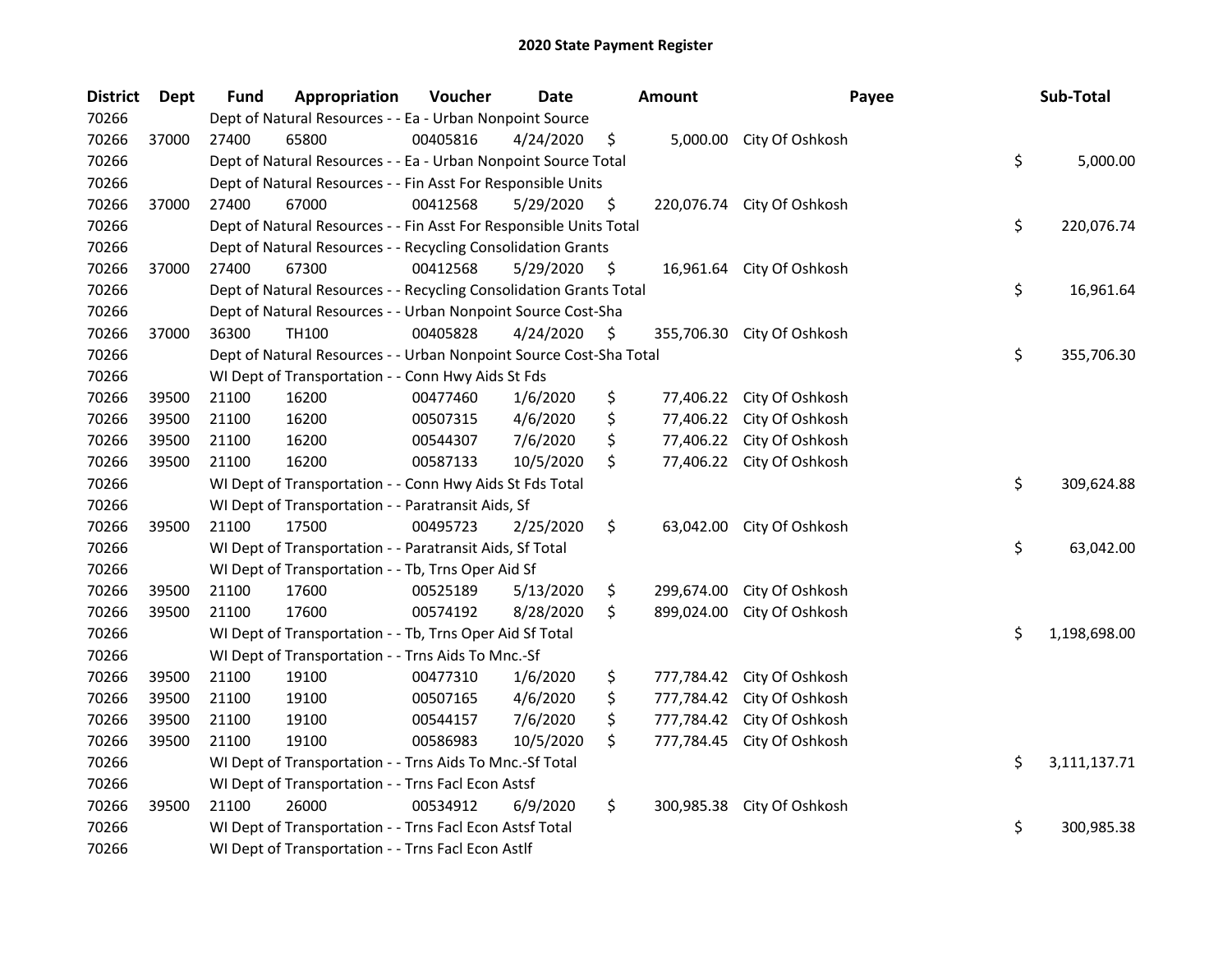| <b>District</b> | <b>Dept</b> | <b>Fund</b> | Appropriation                                                | Voucher  | <b>Date</b> |    | <b>Amount</b> | Payee                     | Sub-Total       |
|-----------------|-------------|-------------|--------------------------------------------------------------|----------|-------------|----|---------------|---------------------------|-----------------|
| 70266           | 39500       | 21100       | 27300                                                        | 00534912 | 6/9/2020    | \$ | 14,778.63     | City Of Oshkosh           |                 |
| 70266           |             |             | WI Dept of Transportation - - Trns Facl Econ Astlf Total     |          |             |    |               |                           | \$<br>14,778.63 |
| 70266           |             |             | WI Dept of Transportation - - Wi Lift Brdg Op/M Sf           |          |             |    |               |                           |                 |
| 70266           | 39500       | 21100       | 36600                                                        | 00533673 | 6/4/2020    | \$ | 32.94         | City Of Oshkosh           |                 |
| 70266           | 39500       | 21100       | 36600                                                        | 00535046 | 6/9/2020    | \$ | 11.98         | City Of Oshkosh           |                 |
| 70266           | 39500       | 21100       | 36600                                                        | 00545477 | 6/30/2020   | \$ | 32.94         | City Of Oshkosh           |                 |
| 70266           | 39500       | 21100       | 36600                                                        | 00551637 | 7/14/2020   | \$ | 11.98         | City Of Oshkosh           |                 |
| 70266           | 39500       | 21100       | 36600                                                        | 00557957 | 7/30/2020   | \$ | 44.92         | City Of Oshkosh           |                 |
| 70266           | 39500       | 21100       | 36600                                                        | 00574354 | 8/27/2020   | \$ | 32.94         | City Of Oshkosh           |                 |
| 70266           | 39500       | 21100       | 36600                                                        | 00577873 | 9/3/2020    | \$ | 11.98         | City Of Oshkosh           |                 |
| 70266           | 39500       | 21100       | 36600                                                        | 00591285 | 9/28/2020   | \$ | 32.94         | City Of Oshkosh           |                 |
| 70266           | 39500       | 21100       | 36600                                                        | 00595160 | 10/6/2020   | \$ | 11.98         | City Of Oshkosh           |                 |
| 70266           | 39500       | 21100       | 36600                                                        | 00604796 | 10/23/2020  | \$ | 32.94         | City Of Oshkosh           |                 |
| 70266           | 39500       | 21100       | 36600                                                        | 00607688 | 10/28/2020  | \$ | 11.98         | City Of Oshkosh           |                 |
| 70266           | 39500       | 21100       | 36600                                                        | 00621220 | 11/30/2020  | \$ | 22.40         | City Of Oshkosh           |                 |
| 70266           | 39500       | 21100       | 36600                                                        | 00622502 | 12/3/2020   | Ś  | 11.98         | City Of Oshkosh           |                 |
| 70266           | 39500       | 21100       | 36600                                                        | 00634283 | 12/28/2020  | \$ | 22.40         | City Of Oshkosh           |                 |
| 70266           |             |             | WI Dept of Transportation - - Wi Lift Brdg Op/M Sf Total     |          |             |    |               |                           | \$<br>326.30    |
| 70266           |             |             | WI Dept of Transportation - - Dept Mgt & Oper St Fd          |          |             |    |               |                           |                 |
| 70266           | 39500       | 21100       | 46100                                                        | 00477632 | 1/3/2020    | \$ | 330.75        | City Of Oshkosh           |                 |
| 70266           | 39500       | 21100       | 46100                                                        | 00486329 | 1/30/2020   | \$ | 330.75        | City Of Oshkosh           |                 |
| 70266           | 39500       | 21100       | 46100                                                        | 00498423 | 3/6/2020    | \$ | 330.75        | City Of Oshkosh           |                 |
| 70266           | 39500       | 21100       | 46100                                                        | 00509695 | 3/31/2020   | \$ | 330.75        | City Of Oshkosh           |                 |
| 70266           | 39500       | 21100       | 46100                                                        | 00519788 | 4/28/2020   | \$ | 337.43        | City Of Oshkosh           |                 |
| 70266           | 39500       | 21100       | 46100                                                        | 00530956 | 5/28/2020   | \$ | 353.82        | City Of Oshkosh           |                 |
| 70266           | 39500       | 21100       | 46100                                                        | 00541982 | 6/25/2020   | \$ | 353.82        | City Of Oshkosh           |                 |
| 70266           | 39500       | 21100       | 46100                                                        | 00557957 | 7/30/2020   | \$ | 353.82        | City Of Oshkosh           |                 |
| 70266           | 39500       | 21100       | 46100                                                        | 00574354 | 8/27/2020   | \$ | 353.82        | City Of Oshkosh           |                 |
| 70266           | 39500       | 21100       | 46100                                                        | 00591285 | 9/28/2020   | \$ | 353.82        | City Of Oshkosh           |                 |
| 70266           | 39500       | 21100       | 46100                                                        | 00604796 | 10/23/2020  | \$ | 353.82        | City Of Oshkosh           |                 |
| 70266           | 39500       | 21100       | 46100                                                        | 00621220 | 11/30/2020  | \$ | 353.82        | City Of Oshkosh           |                 |
| 70266           | 39500       | 21100       | 46100                                                        | 00634283 | 12/28/2020  | \$ | 353.82        | City Of Oshkosh           |                 |
| 70266           |             |             | WI Dept of Transportation - - Dept Mgt & Oper St Fd Total    |          |             |    |               |                           | \$<br>4,490.99  |
| 70266           |             |             | Department of Corrections - - Energy Costs, Energy-Related A |          |             |    |               |                           |                 |
| 70266           | 41000       | 10000       | 10600                                                        | 00334224 | 1/10/2020   | \$ |               | 12,743.02 City Of Oshkosh |                 |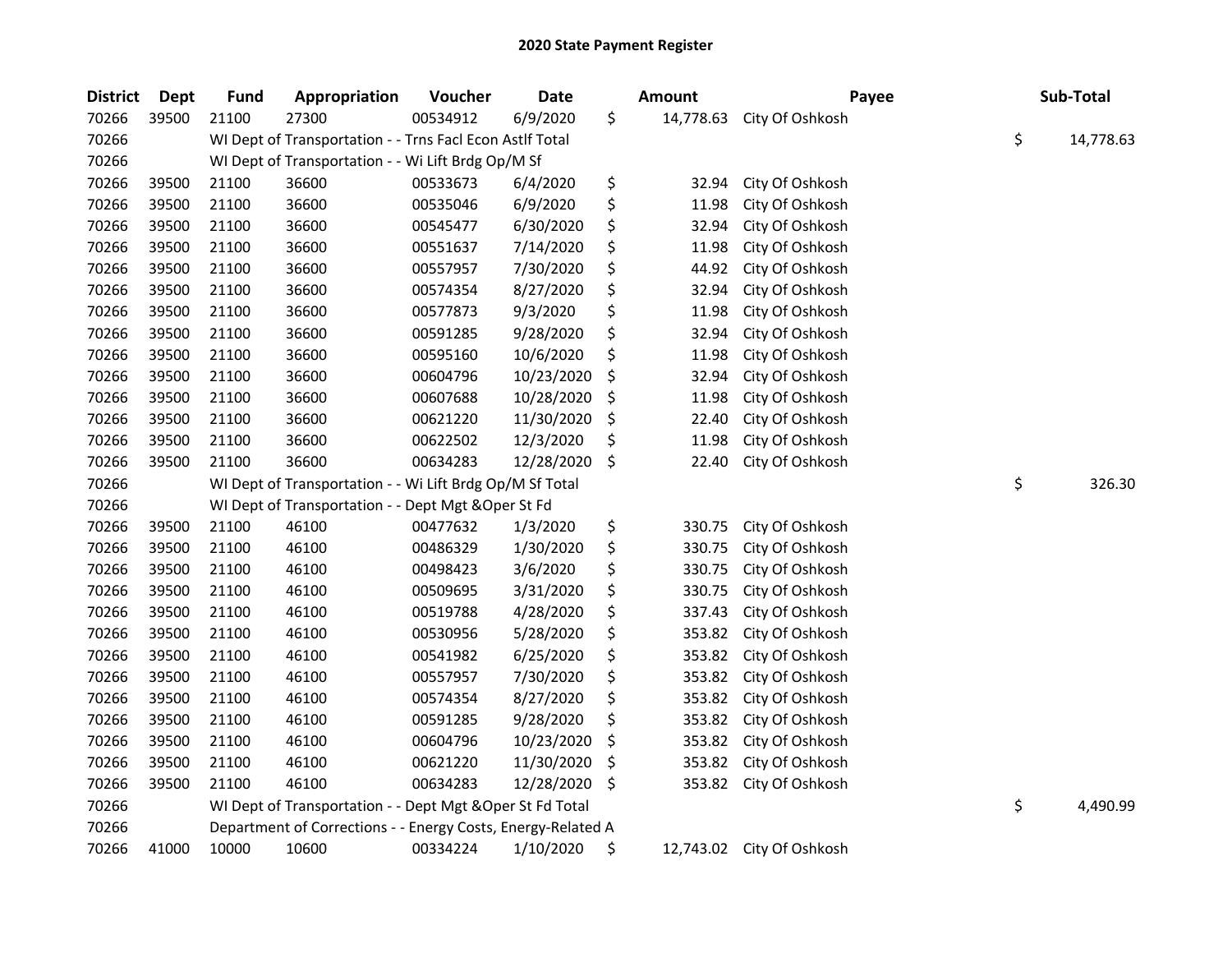| <b>District</b> | Dept  | <b>Fund</b> | Appropriation | Voucher  | <b>Date</b> | <b>Amount</b>   | Payee           | Sub-Total |
|-----------------|-------|-------------|---------------|----------|-------------|-----------------|-----------------|-----------|
| 70266           | 41000 | 10000       | 10600         | 00334227 | 1/10/2020   | \$<br>12,743.02 | City Of Oshkosh |           |
| 70266           | 41000 | 10000       | 10600         | 00334231 | 1/10/2020   | \$<br>4,961.80  | City Of Oshkosh |           |
| 70266           | 41000 | 10000       | 10600         | 00334232 | 1/10/2020   | \$<br>261.55    | City Of Oshkosh |           |
| 70266           | 41000 | 10000       | 10600         | 00334235 | 1/10/2020   | \$<br>10,741.37 | City Of Oshkosh |           |
| 70266           | 41000 | 10000       | 10600         | 00334238 | 1/10/2020   | \$<br>487.14    | City Of Oshkosh |           |
| 70266           | 41000 | 10000       | 10600         | 00334239 | 1/10/2020   | \$<br>4,356.06  | City Of Oshkosh |           |
| 70266           | 41000 | 10000       | 10600         | 00334242 | 1/10/2020   | \$<br>3,877.33  | City Of Oshkosh |           |
| 70266           | 41000 | 10000       | 10600         | 00334245 | 1/10/2020   | \$<br>4,185.27  | City Of Oshkosh |           |
| 70266           | 41000 | 10000       | 10600         | 00334248 | 1/10/2020   | \$<br>1,899.09  | City Of Oshkosh |           |
| 70266           | 41000 | 10000       | 10600         | 00334249 | 1/10/2020   | \$<br>77.41     | City Of Oshkosh |           |
| 70266           | 41000 | 10000       | 10600         | 00334252 | 1/10/2020   | \$<br>31.98     | City Of Oshkosh |           |
| 70266           | 41000 | 10000       | 10600         | 00334253 | 1/10/2020   | \$<br>31.98     | City Of Oshkosh |           |
| 70266           | 41000 | 10000       | 10600         | 00334254 | 1/10/2020   | \$<br>3,999.64  | City Of Oshkosh |           |
| 70266           | 41000 | 10000       | 10600         | 00334256 | 1/10/2020   | \$<br>3,042.18  | City Of Oshkosh |           |
| 70266           | 41000 | 10000       | 10600         | 00334258 | 1/10/2020   | \$<br>3,745.62  | City Of Oshkosh |           |
| 70266           | 41000 | 10000       | 10600         | 00334259 | 1/10/2020   | \$<br>3,403.67  | City Of Oshkosh |           |
| 70266           | 41000 | 10000       | 10600         | 00334262 | 1/10/2020   | \$<br>682.54    | City Of Oshkosh |           |
| 70266           | 41000 | 10000       | 10600         | 00334263 | 1/10/2020   | \$<br>108.43    | City Of Oshkosh |           |
| 70266           | 41000 | 10000       | 10600         | 00334264 | 1/10/2020   | \$<br>18,062.68 | City Of Oshkosh |           |
| 70266           | 41000 | 10000       | 10600         | 00334266 | 1/10/2020   | \$<br>3,364.59  | City Of Oshkosh |           |
| 70266           | 41000 | 10000       | 10600         | 00334267 | 1/10/2020   | \$<br>3,564.69  | City Of Oshkosh |           |
| 70266           | 41000 | 10000       | 10600         | 00334270 | 1/10/2020   | \$<br>296.61    | City Of Oshkosh |           |
| 70266           | 41000 | 10000       | 10600         | 00334271 | 1/10/2020   | \$<br>4,234.12  | City Of Oshkosh |           |
| 70266           | 41000 | 10000       | 10600         | 00334274 | 1/10/2020   | \$<br>2,949.18  | City Of Oshkosh |           |
| 70266           | 41000 | 10000       | 10600         | 00334276 | 1/10/2020   | \$<br>36.00     | City Of Oshkosh |           |
| 70266           | 41000 | 10000       | 10600         | 00334278 | 1/10/2020   | \$<br>57.00     | City Of Oshkosh |           |
| 70266           | 41000 | 10000       | 10600         | 00334279 | 1/10/2020   | \$<br>57.00     | City Of Oshkosh |           |
| 70266           | 41000 | 10000       | 10600         | 00334280 | 1/10/2020   | \$<br>57.00     | City Of Oshkosh |           |
| 70266           | 41000 | 10000       | 10600         | 00334282 | 1/10/2020   | \$<br>57.00     | City Of Oshkosh |           |
| 70266           | 41000 | 10000       | 10600         | 00334285 | 1/10/2020   | \$<br>57.00     | City Of Oshkosh |           |
| 70266           | 41000 | 10000       | 10600         | 00334287 | 1/10/2020   | \$<br>36.00     | City Of Oshkosh |           |
| 70266           | 41000 | 10000       | 10600         | 00334291 | 1/10/2020   | \$<br>36.00     | City Of Oshkosh |           |
| 70266           | 41000 | 10000       | 10600         | 00334294 | 1/10/2020   | \$<br>57.00     | City Of Oshkosh |           |
| 70266           | 41000 | 10000       | 10600         | 00334297 | 1/10/2020   | \$<br>57.00     | City Of Oshkosh |           |
| 70266           | 41000 | 10000       | 10600         | 00334301 | 1/10/2020   | \$<br>57.00     | City Of Oshkosh |           |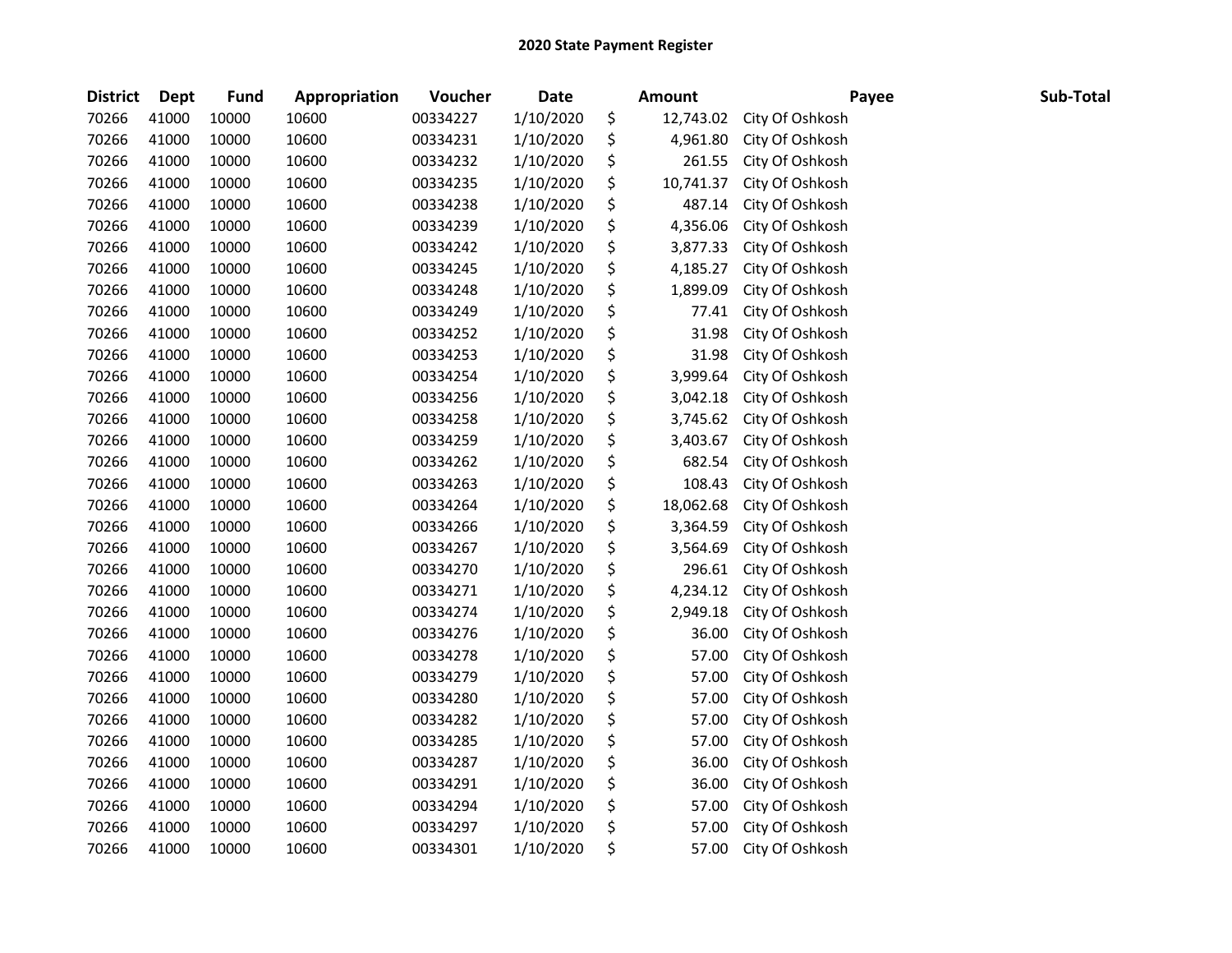| <b>District</b> | Dept  | <b>Fund</b> | Appropriation | Voucher  | <b>Date</b> | <b>Amount</b>   | Payee           | Sub-Total |
|-----------------|-------|-------------|---------------|----------|-------------|-----------------|-----------------|-----------|
| 70266           | 41000 | 10000       | 10600         | 00334304 | 1/10/2020   | \$<br>57.00     | City Of Oshkosh |           |
| 70266           | 41000 | 10000       | 10600         | 00334306 | 1/10/2020   | \$<br>57.00     | City Of Oshkosh |           |
| 70266           | 41000 | 10000       | 10600         | 00334309 | 1/10/2020   | \$<br>57.00     | City Of Oshkosh |           |
| 70266           | 41000 | 10000       | 10600         | 00334311 | 1/10/2020   | \$<br>57.00     | City Of Oshkosh |           |
| 70266           | 41000 | 10000       | 10600         | 00334315 | 1/10/2020   | \$<br>57.00     | City Of Oshkosh |           |
| 70266           | 41000 | 10000       | 10600         | 00334316 | 1/10/2020   | \$<br>57.00     | City Of Oshkosh |           |
| 70266           | 41000 | 10000       | 10600         | 00334318 | 1/10/2020   | \$<br>57.00     | City Of Oshkosh |           |
| 70266           | 41000 | 10000       | 10600         | 00334321 | 1/10/2020   | \$<br>57.00     | City Of Oshkosh |           |
| 70266           | 41000 | 10000       | 10600         | 00334323 | 1/10/2020   | \$<br>57.00     | City Of Oshkosh |           |
| 70266           | 41000 | 10000       | 10600         | 00334324 | 1/10/2020   | \$<br>57.00     | City Of Oshkosh |           |
| 70266           | 41000 | 10000       | 10600         | 00334325 | 1/10/2020   | \$<br>9,610.79  | City Of Oshkosh |           |
| 70266           | 41000 | 10000       | 10600         | 00334702 | 1/13/2020   | \$<br>57.00     | City Of Oshkosh |           |
| 70266           | 41000 | 10000       | 10600         | 00334705 | 1/13/2020   | \$<br>36.00     | City Of Oshkosh |           |
| 70266           | 41000 | 10000       | 10600         | 00337458 | 1/24/2020   | \$<br>13,169.18 | City Of Oshkosh |           |
| 70266           | 41000 | 10000       | 10600         | 00337461 | 1/24/2020   | \$<br>13,169.19 | City Of Oshkosh |           |
| 70266           | 41000 | 10000       | 10600         | 00338170 | 1/29/2020   | \$<br>57.00     | City Of Oshkosh |           |
| 70266           | 41000 | 10000       | 10600         | 00338174 | 1/29/2020   | \$<br>36.00     | City Of Oshkosh |           |
| 70266           | 41000 | 10000       | 10600         | 00338731 | 1/31/2020   | \$<br>5,401.45  | City Of Oshkosh |           |
| 70266           | 41000 | 10000       | 10600         | 00338732 | 1/31/2020   | \$<br>241.31    | City Of Oshkosh |           |
| 70266           | 41000 | 10000       | 10600         | 00338733 | 1/31/2020   | \$<br>10,864.61 | City Of Oshkosh |           |
| 70266           | 41000 | 10000       | 10600         | 00338735 | 1/31/2020   | \$<br>575.07    | City Of Oshkosh |           |
| 70266           | 41000 | 10000       | 10600         | 00338736 | 1/31/2020   | \$<br>4,639.39  | City Of Oshkosh |           |
| 70266           | 41000 | 10000       | 10600         | 00338737 | 1/31/2020   | \$<br>4,746.86  | City Of Oshkosh |           |
| 70266           | 41000 | 10000       | 10600         | 00338738 | 1/31/2020   | \$<br>4,361.13  | City Of Oshkosh |           |
| 70266           | 41000 | 10000       | 10600         | 00338739 | 1/31/2020   | \$<br>1,947.94  | City Of Oshkosh |           |
| 70266           | 41000 | 10000       | 10600         | 00338740 | 1/31/2020   | \$<br>87.75     | City Of Oshkosh |           |
| 70266           | 41000 | 10000       | 10600         | 00338741 | 1/31/2020   | \$<br>31.98     | City Of Oshkosh |           |
| 70266           | 41000 | 10000       | 10600         | 00338742 | 1/31/2020   | \$<br>31.98     | City Of Oshkosh |           |
| 70266           | 41000 | 10000       | 10600         | 00338743 | 1/31/2020   | \$<br>4,107.11  | City Of Oshkosh |           |
| 70266           | 41000 | 10000       | 10600         | 00338744 | 1/31/2020   | \$<br>3,266.89  | City Of Oshkosh |           |
| 70266           | 41000 | 10000       | 10600         | 00338745 | 1/31/2020   | \$<br>4,341.59  | City Of Oshkosh |           |
| 70266           | 41000 | 10000       | 10600         | 00338746 | 1/31/2020   | \$<br>3,599.07  | City Of Oshkosh |           |
| 70266           | 41000 | 10000       | 10600         | 00338747 | 1/31/2020   | \$<br>702.08    | City Of Oshkosh |           |
| 70266           | 41000 | 10000       | 10600         | 00338748 | 1/31/2020   | \$<br>108.43    | City Of Oshkosh |           |
| 70266           | 41000 | 10000       | 10600         | 00338749 | 1/31/2020   | \$<br>18,110.08 | City Of Oshkosh |           |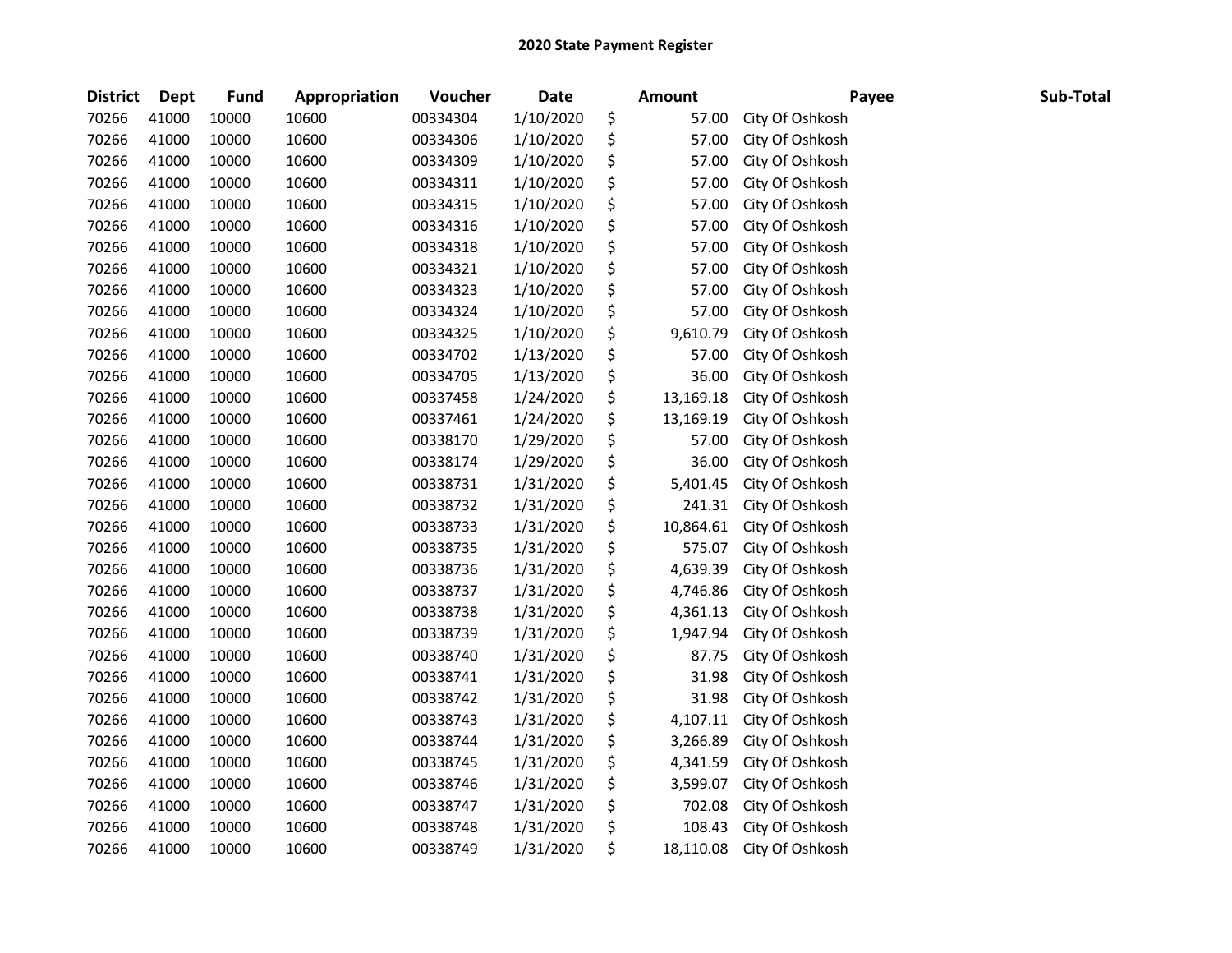| <b>District</b> | <b>Dept</b> | Fund  | Appropriation | Voucher  | <b>Date</b> | Amount          | Payee           | Sub-Total |
|-----------------|-------------|-------|---------------|----------|-------------|-----------------|-----------------|-----------|
| 70266           | 41000       | 10000 | 10600         | 00338750 | 1/31/2020   | \$<br>3,481.83  | City Of Oshkosh |           |
| 70266           | 41000       | 10000 | 10600         | 00338751 | 1/31/2020   | \$<br>3,799.17  | City Of Oshkosh |           |
| 70266           | 41000       | 10000 | 10600         | 00338752 | 1/31/2020   | \$<br>306.73    | City Of Oshkosh |           |
| 70266           | 41000       | 10000 | 10600         | 00338753 | 1/31/2020   | \$<br>4,478.37  | City Of Oshkosh |           |
| 70266           | 41000       | 10000 | 10600         | 00338754 | 1/31/2020   | \$<br>3,144.58  | City Of Oshkosh |           |
| 70266           | 41000       | 10000 | 10600         | 00338755 | 1/31/2020   | \$<br>36.00     | City Of Oshkosh |           |
| 70266           | 41000       | 10000 | 10600         | 00338756 | 1/31/2020   | \$<br>57.00     | City Of Oshkosh |           |
| 70266           | 41000       | 10000 | 10600         | 00338757 | 1/31/2020   | \$<br>57.00     | City Of Oshkosh |           |
| 70266           | 41000       | 10000 | 10600         | 00338758 | 1/31/2020   | \$<br>57.00     | City Of Oshkosh |           |
| 70266           | 41000       | 10000 | 10600         | 00338759 | 1/31/2020   | \$<br>57.00     | City Of Oshkosh |           |
| 70266           | 41000       | 10000 | 10600         | 00338760 | 1/31/2020   | \$<br>57.00     | City Of Oshkosh |           |
| 70266           | 41000       | 10000 | 10600         | 00338761 | 1/31/2020   | \$<br>36.00     | City Of Oshkosh |           |
| 70266           | 41000       | 10000 | 10600         | 00338762 | 1/31/2020   | \$<br>36.00     | City Of Oshkosh |           |
| 70266           | 41000       | 10000 | 10600         | 00338763 | 1/31/2020   | \$<br>57.00     | City Of Oshkosh |           |
| 70266           | 41000       | 10000 | 10600         | 00338764 | 1/31/2020   | \$<br>57.00     | City Of Oshkosh |           |
| 70266           | 41000       | 10000 | 10600         | 00338765 | 1/31/2020   | \$<br>57.00     | City Of Oshkosh |           |
| 70266           | 41000       | 10000 | 10600         | 00338766 | 1/31/2020   | \$<br>57.00     | City Of Oshkosh |           |
| 70266           | 41000       | 10000 | 10600         | 00338768 | 1/31/2020   | \$<br>57.00     | City Of Oshkosh |           |
| 70266           | 41000       | 10000 | 10600         | 00338770 | 1/31/2020   | \$<br>57.00     | City Of Oshkosh |           |
| 70266           | 41000       | 10000 | 10600         | 00338773 | 1/31/2020   | \$<br>57.00     | City Of Oshkosh |           |
| 70266           | 41000       | 10000 | 10600         | 00338775 | 1/31/2020   | \$<br>57.00     | City Of Oshkosh |           |
| 70266           | 41000       | 10000 | 10600         | 00338776 | 1/31/2020   | \$<br>57.00     | City Of Oshkosh |           |
| 70266           | 41000       | 10000 | 10600         | 00338778 | 1/31/2020   | \$<br>57.00     | City Of Oshkosh |           |
| 70266           | 41000       | 10000 | 10600         | 00338779 | 1/31/2020   | \$<br>57.00     | City Of Oshkosh |           |
| 70266           | 41000       | 10000 | 10600         | 00338781 | 1/31/2020   | \$<br>57.00     | City Of Oshkosh |           |
| 70266           | 41000       | 10000 | 10600         | 00338782 | 1/31/2020   | \$<br>57.00     | City Of Oshkosh |           |
| 70266           | 41000       | 10000 | 10600         | 00338783 | 1/31/2020   | \$<br>9,610.79  | City Of Oshkosh |           |
| 70266           | 41000       | 10000 | 10600         | 00345180 | 3/2/2020    | \$<br>13,095.41 | City Of Oshkosh |           |
| 70266           | 41000       | 10000 | 10600         | 00345183 | 3/2/2020    | \$<br>13,095.46 | City Of Oshkosh |           |
| 70266           | 41000       | 10000 | 10600         | 00345906 | 3/6/2020    | \$<br>36.00     | City Of Oshkosh |           |
| 70266           | 41000       | 10000 | 10600         | 00345910 | 3/6/2020    | \$<br>57.00     | City Of Oshkosh |           |
| 70266           | 41000       | 10000 | 10600         | 00346454 | 3/9/2020    | \$<br>5,508.30  | City Of Oshkosh |           |
| 70266           | 41000       | 10000 | 10600         | 00346456 | 3/9/2020    | \$<br>285.07    | City Of Oshkosh |           |
| 70266           | 41000       | 10000 | 10600         | 00346458 | 3/9/2020    | \$<br>10,426.46 | City Of Oshkosh |           |
| 70266           | 41000       | 10000 | 10600         | 00346459 | 3/9/2020    | \$<br>729.41    | City Of Oshkosh |           |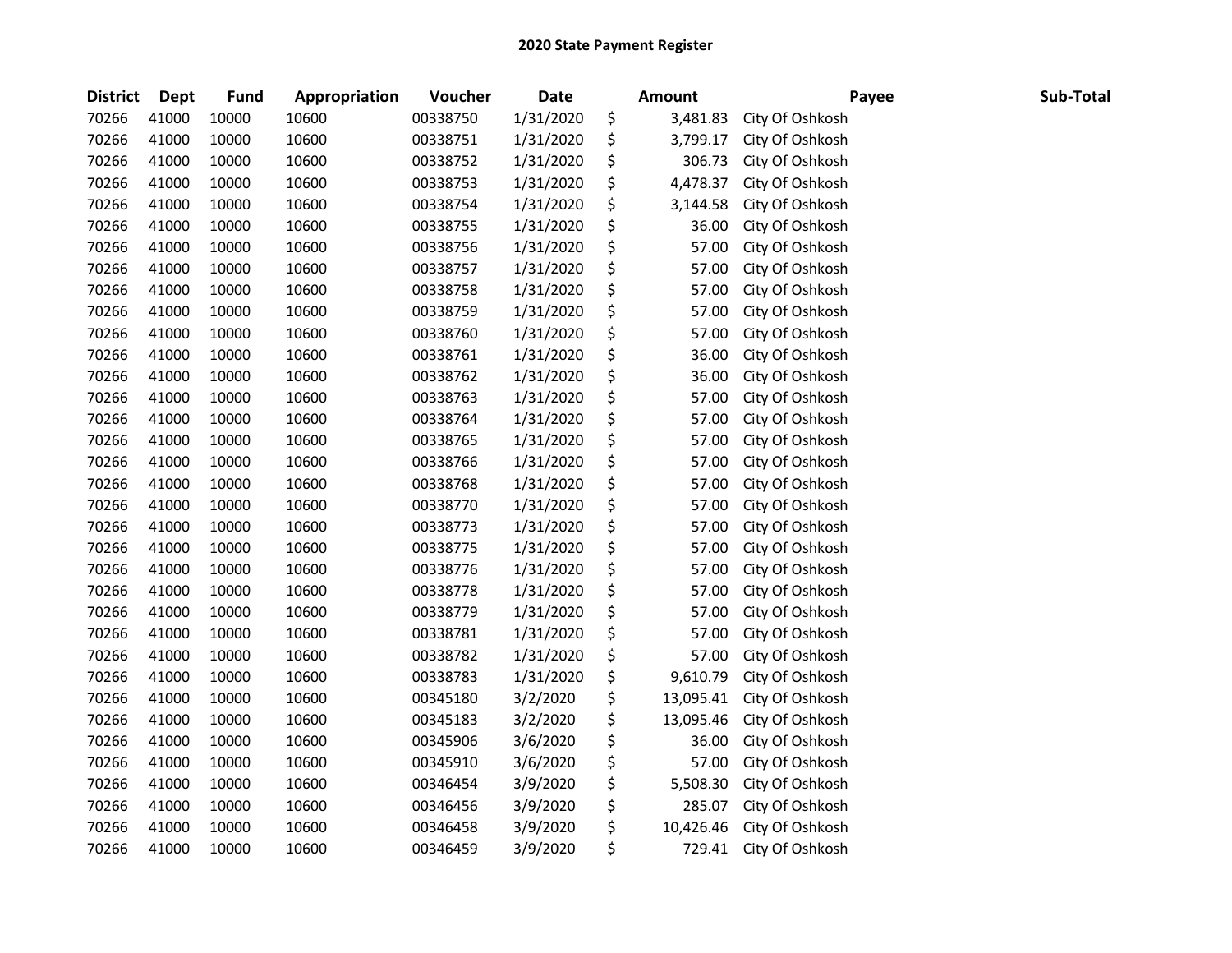| <b>District</b> | Dept  | <b>Fund</b> | Appropriation | Voucher  | <b>Date</b> | <b>Amount</b>   | Payee           | Sub-Total |
|-----------------|-------|-------------|---------------|----------|-------------|-----------------|-----------------|-----------|
| 70266           | 41000 | 10000       | 10600         | 00346460 | 3/9/2020    | \$<br>4,629.58  | City Of Oshkosh |           |
| 70266           | 41000 | 10000       | 10600         | 00346463 | 3/9/2020    | \$<br>4,353.14  | City Of Oshkosh |           |
| 70266           | 41000 | 10000       | 10600         | 00346464 | 3/9/2020    | \$<br>5,523.76  | City Of Oshkosh |           |
| 70266           | 41000 | 10000       | 10600         | 00346466 | 3/9/2020    | \$<br>1,900.29  | City Of Oshkosh |           |
| 70266           | 41000 | 10000       | 10600         | 00346468 | 3/9/2020    | \$<br>109.95    | City Of Oshkosh |           |
| 70266           | 41000 | 10000       | 10600         | 00346469 | 3/9/2020    | \$<br>32.48     | City Of Oshkosh |           |
| 70266           | 41000 | 10000       | 10600         | 00346470 | 3/9/2020    | \$<br>32.48     | City Of Oshkosh |           |
| 70266           | 41000 | 10000       | 10600         | 00346472 | 3/9/2020    | \$<br>4,052.65  | City Of Oshkosh |           |
| 70266           | 41000 | 10000       | 10600         | 00346474 | 3/9/2020    | \$<br>3,213.42  | City Of Oshkosh |           |
| 70266           | 41000 | 10000       | 10600         | 00346477 | 3/9/2020    | \$<br>4,477.20  | City Of Oshkosh |           |
| 70266           | 41000 | 10000       | 10600         | 00346478 | 3/9/2020    | \$<br>3,529.36  | City Of Oshkosh |           |
| 70266           | 41000 | 10000       | 10600         | 00346479 | 3/9/2020    | \$<br>788.90    | City Of Oshkosh |           |
| 70266           | 41000 | 10000       | 10600         | 00346480 | 3/9/2020    | \$<br>109.95    | City Of Oshkosh |           |
| 70266           | 41000 | 10000       | 10600         | 00346482 | 3/9/2020    | \$<br>16,782.25 | City Of Oshkosh |           |
| 70266           | 41000 | 10000       | 10600         | 00346484 | 3/9/2020    | \$<br>3,430.63  | City Of Oshkosh |           |
| 70266           | 41000 | 10000       | 10600         | 00346486 | 3/9/2020    | \$<br>3,750.86  | City Of Oshkosh |           |
| 70266           | 41000 | 10000       | 10600         | 00346487 | 3/9/2020    | \$<br>289.99    | City Of Oshkosh |           |
| 70266           | 41000 | 10000       | 10600         | 00346489 | 3/9/2020    | \$<br>4,546.31  | City Of Oshkosh |           |
| 70266           | 41000 | 10000       | 10600         | 00346490 | 3/9/2020    | \$<br>2,990.62  | City Of Oshkosh |           |
| 70266           | 41000 | 10000       | 10600         | 00346492 | 3/9/2020    | \$<br>36.00     | City Of Oshkosh |           |
| 70266           | 41000 | 10000       | 10600         | 00346493 | 3/9/2020    | \$<br>57.00     | City Of Oshkosh |           |
| 70266           | 41000 | 10000       | 10600         | 00346494 | 3/9/2020    | \$<br>57.00     | City Of Oshkosh |           |
| 70266           | 41000 | 10000       | 10600         | 00346496 | 3/9/2020    | \$<br>57.00     | City Of Oshkosh |           |
| 70266           | 41000 | 10000       | 10600         | 00346497 | 3/9/2020    | \$<br>57.00     | City Of Oshkosh |           |
| 70266           | 41000 | 10000       | 10600         | 00346498 | 3/9/2020    | \$<br>57.00     | City Of Oshkosh |           |
| 70266           | 41000 | 10000       | 10600         | 00346499 | 3/9/2020    | \$<br>36.00     | City Of Oshkosh |           |
| 70266           | 41000 | 10000       | 10600         | 00346500 | 3/9/2020    | \$<br>36.00     | City Of Oshkosh |           |
| 70266           | 41000 | 10000       | 10600         | 00346501 | 3/9/2020    | \$<br>57.00     | City Of Oshkosh |           |
| 70266           | 41000 | 10000       | 10600         | 00346503 | 3/9/2020    | \$<br>57.00     | City Of Oshkosh |           |
| 70266           | 41000 | 10000       | 10600         | 00346504 | 3/9/2020    | \$<br>57.00     | City Of Oshkosh |           |
| 70266           | 41000 | 10000       | 10600         | 00346506 | 3/9/2020    | \$<br>57.00     | City Of Oshkosh |           |
| 70266           | 41000 | 10000       | 10600         | 00346507 | 3/9/2020    | \$<br>57.00     | City Of Oshkosh |           |
| 70266           | 41000 | 10000       | 10600         | 00346508 | 3/9/2020    | \$<br>57.00     | City Of Oshkosh |           |
| 70266           | 41000 | 10000       | 10600         | 00346510 | 3/9/2020    | \$<br>57.00     | City Of Oshkosh |           |
| 70266           | 41000 | 10000       | 10600         | 00346511 | 3/9/2020    | \$<br>57.00     | City Of Oshkosh |           |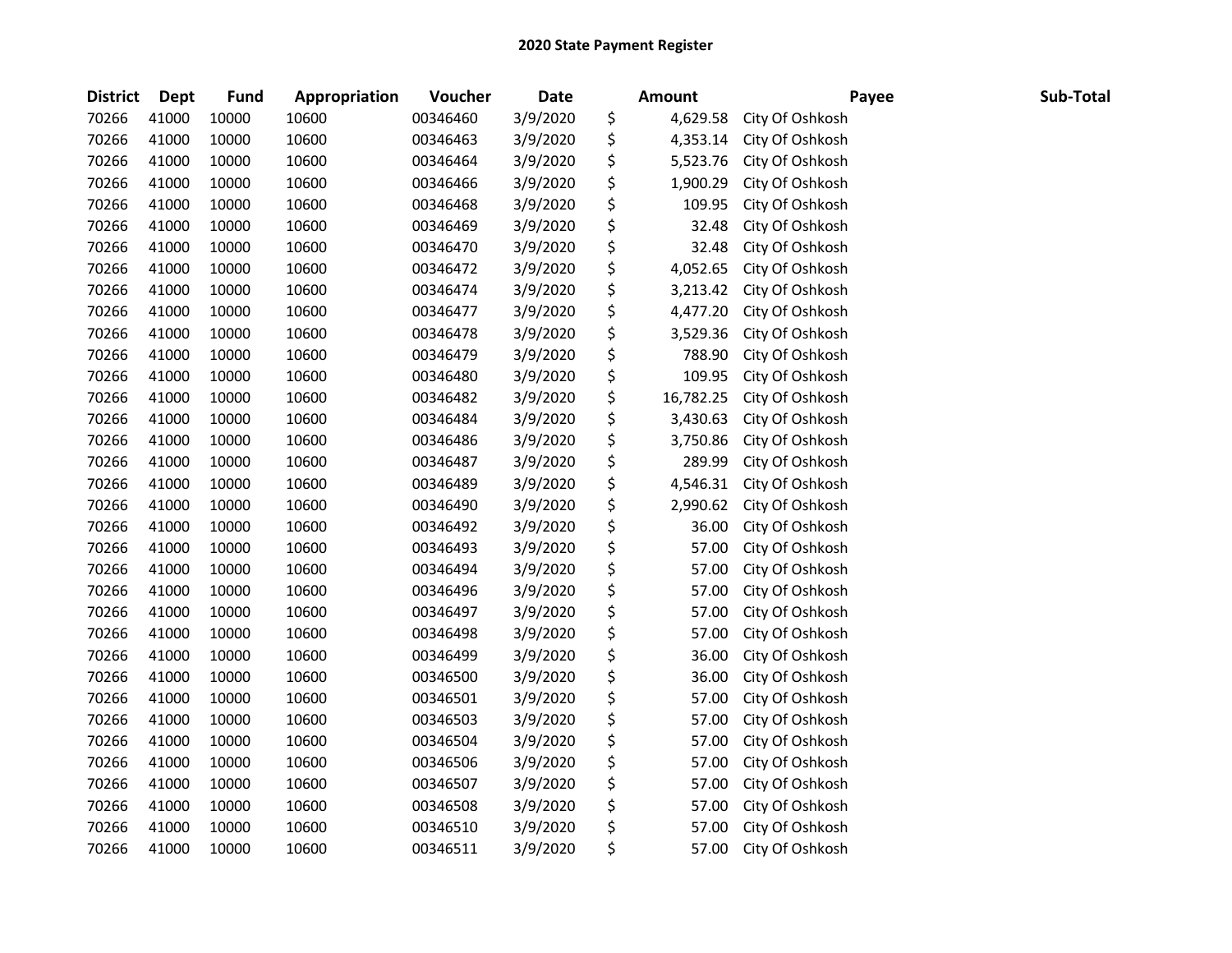| <b>District</b> | <b>Dept</b> | Fund  | Appropriation | Voucher  | <b>Date</b> | <b>Amount</b>   | Payee           | Sub-Total |
|-----------------|-------------|-------|---------------|----------|-------------|-----------------|-----------------|-----------|
| 70266           | 41000       | 10000 | 10600         | 00346512 | 3/9/2020    | \$<br>57.00     | City Of Oshkosh |           |
| 70266           | 41000       | 10000 | 10600         | 00346513 | 3/9/2020    | \$<br>57.00     | City Of Oshkosh |           |
| 70266           | 41000       | 10000 | 10600         | 00346515 | 3/9/2020    | \$<br>57.00     | City Of Oshkosh |           |
| 70266           | 41000       | 10000 | 10600         | 00346517 | 3/9/2020    | \$<br>57.00     | City Of Oshkosh |           |
| 70266           | 41000       | 10000 | 10600         | 00346518 | 3/9/2020    | \$<br>57.00     | City Of Oshkosh |           |
| 70266           | 41000       | 10000 | 10600         | 00346521 | 3/9/2020    | \$<br>9,610.79  | City Of Oshkosh |           |
| 70266           | 41000       | 10000 | 10600         | 00350261 | 3/27/2020   | \$<br>13,940.03 | City Of Oshkosh |           |
| 70266           | 41000       | 10000 | 10600         | 00350269 | 3/27/2020   | \$<br>13,940.03 | City Of Oshkosh |           |
| 70266           | 41000       | 10000 | 10600         | 00351192 | 4/1/2020    | \$<br>5,652.40  | City Of Oshkosh |           |
| 70266           | 41000       | 10000 | 10600         | 00351193 | 4/1/2020    | \$<br>350.05    | City Of Oshkosh |           |
| 70266           | 41000       | 10000 | 10600         | 00351194 | 4/1/2020    | \$<br>10,531.18 | City Of Oshkosh |           |
| 70266           | 41000       | 10000 | 10600         | 00351195 | 4/1/2020    | \$<br>707.28    | City Of Oshkosh |           |
| 70266           | 41000       | 10000 | 10600         | 00351196 | 4/1/2020    | \$<br>4,535.76  | City Of Oshkosh |           |
| 70266           | 41000       | 10000 | 10600         | 00351197 | 4/1/2020    | \$<br>4,376.24  | City Of Oshkosh |           |
| 70266           | 41000       | 10000 | 10600         | 00351198 | 4/1/2020    | \$<br>4,521.90  | City Of Oshkosh |           |
| 70266           | 41000       | 10000 | 10600         | 00351199 | 4/1/2020    | \$<br>1,550.84  | City Of Oshkosh |           |
| 70266           | 41000       | 10000 | 10600         | 00351200 | 4/1/2020    | \$<br>90.29     | City Of Oshkosh |           |
| 70266           | 41000       | 10000 | 10600         | 00351201 | 4/1/2020    | \$<br>32.94     | City Of Oshkosh |           |
| 70266           | 41000       | 10000 | 10600         | 00351202 | 4/1/2020    | \$<br>32.94     | City Of Oshkosh |           |
| 70266           | 41000       | 10000 | 10600         | 00351203 | 4/1/2020    | \$<br>4,143.04  | City Of Oshkosh |           |
| 70266           | 41000       | 10000 | 10600         | 00351204 | 4/1/2020    | \$<br>3,295.59  | City Of Oshkosh |           |
| 70266           | 41000       | 10000 | 10600         | 00351205 | 4/1/2020    | \$<br>4,172.95  | City Of Oshkosh |           |
| 70266           | 41000       | 10000 | 10600         | 00351206 | 4/1/2020    | \$<br>3,584.72  | City Of Oshkosh |           |
| 70266           | 41000       | 10000 | 10600         | 00351207 | 4/1/2020    | \$<br>866.80    | City Of Oshkosh |           |
| 70266           | 41000       | 10000 | 10600         | 00351208 | 4/1/2020    | \$<br>142.99    | City Of Oshkosh |           |
| 70266           | 41000       | 10000 | 10600         | 00351209 | 4/1/2020    | \$<br>18,905.90 | City Of Oshkosh |           |
| 70266           | 41000       | 10000 | 10600         | 00351210 | 4/1/2020    | \$<br>3,554.81  | City Of Oshkosh |           |
| 70266           | 41000       | 10000 | 10600         | 00351211 | 4/1/2020    | \$<br>3,768.07  | City Of Oshkosh |           |
| 70266           | 41000       | 10000 | 10600         | 00351212 | 4/1/2020    | \$<br>303.58    | City Of Oshkosh |           |
| 70266           | 41000       | 10000 | 10600         | 00351213 | 4/1/2020    | \$<br>4,631.57  | City Of Oshkosh |           |
| 70266           | 41000       | 10000 | 10600         | 00351215 | 4/1/2020    | \$<br>3,110.05  | City Of Oshkosh |           |
| 70266           | 41000       | 10000 | 10600         | 00351216 | 4/1/2020    | \$<br>36.00     | City Of Oshkosh |           |
| 70266           | 41000       | 10000 | 10600         | 00351217 | 4/1/2020    | \$<br>57.00     | City Of Oshkosh |           |
| 70266           | 41000       | 10000 | 10600         | 00351218 | 4/1/2020    | \$<br>57.00     | City Of Oshkosh |           |
| 70266           | 41000       | 10000 | 10600         | 00351220 | 4/1/2020    | \$<br>57.00     | City Of Oshkosh |           |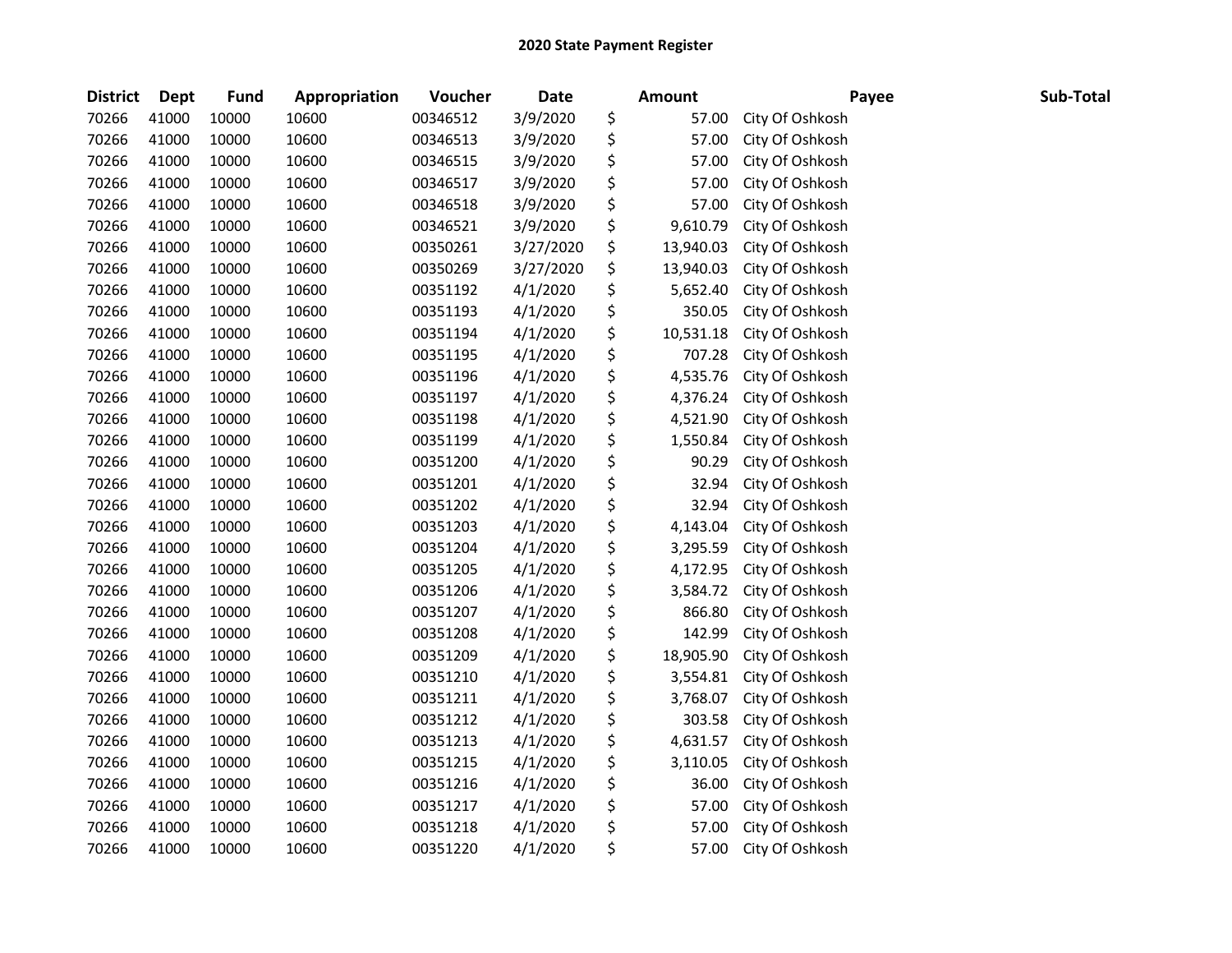| <b>District</b> | Dept  | <b>Fund</b> | Appropriation | Voucher  | <b>Date</b> | <b>Amount</b>   | Payee           | Sub-Total |
|-----------------|-------|-------------|---------------|----------|-------------|-----------------|-----------------|-----------|
| 70266           | 41000 | 10000       | 10600         | 00351221 | 4/1/2020    | \$<br>57.00     | City Of Oshkosh |           |
| 70266           | 41000 | 10000       | 10600         | 00351223 | 4/1/2020    | \$<br>57.00     | City Of Oshkosh |           |
| 70266           | 41000 | 10000       | 10600         | 00351224 | 4/1/2020    | \$<br>36.00     | City Of Oshkosh |           |
| 70266           | 41000 | 10000       | 10600         | 00351225 | 4/1/2020    | \$<br>36.00     | City Of Oshkosh |           |
| 70266           | 41000 | 10000       | 10600         | 00351226 | 4/1/2020    | \$<br>57.00     | City Of Oshkosh |           |
| 70266           | 41000 | 10000       | 10600         | 00351228 | 4/1/2020    | \$<br>57.00     | City Of Oshkosh |           |
| 70266           | 41000 | 10000       | 10600         | 00351230 | 4/1/2020    | \$<br>57.00     | City Of Oshkosh |           |
| 70266           | 41000 | 10000       | 10600         | 00351231 | 4/1/2020    | \$<br>57.00     | City Of Oshkosh |           |
| 70266           | 41000 | 10000       | 10600         | 00351233 | 4/1/2020    | \$<br>57.00     | City Of Oshkosh |           |
| 70266           | 41000 | 10000       | 10600         | 00351234 | 4/1/2020    | \$<br>57.00     | City Of Oshkosh |           |
| 70266           | 41000 | 10000       | 10600         | 00351236 | 4/1/2020    | \$<br>57.00     | City Of Oshkosh |           |
| 70266           | 41000 | 10000       | 10600         | 00351237 | 4/1/2020    | \$<br>57.00     | City Of Oshkosh |           |
| 70266           | 41000 | 10000       | 10600         | 00351239 | 4/1/2020    | \$<br>57.00     | City Of Oshkosh |           |
| 70266           | 41000 | 10000       | 10600         | 00351240 | 4/1/2020    | \$<br>57.00     | City Of Oshkosh |           |
| 70266           | 41000 | 10000       | 10600         | 00351241 | 4/1/2020    | \$<br>57.00     | City Of Oshkosh |           |
| 70266           | 41000 | 10000       | 10600         | 00351245 | 4/1/2020    | \$<br>57.00     | City Of Oshkosh |           |
| 70266           | 41000 | 10000       | 10600         | 00351246 | 4/1/2020    | \$<br>57.00     | City Of Oshkosh |           |
| 70266           | 41000 | 10000       | 10600         | 00351249 | 4/1/2020    | \$<br>9,610.79  | City Of Oshkosh |           |
| 70266           | 41000 | 10000       | 10600         | 00351904 | 4/7/2020    | \$<br>57.00     | City Of Oshkosh |           |
| 70266           | 41000 | 10000       | 10600         | 00351910 | 4/7/2020    | \$<br>36.00     | City Of Oshkosh |           |
| 70266           | 41000 | 10000       | 10600         | 00352395 | 4/9/2020    | \$<br>2,839.87  | City Of Oshkosh |           |
| 70266           | 41000 | 10000       | 10600         | 00356191 | 4/27/2020   | \$<br>14,341.72 | City Of Oshkosh |           |
| 70266           | 41000 | 10000       | 10600         | 00356196 | 4/27/2020   | \$<br>14,341.72 | City Of Oshkosh |           |
| 70266           | 41000 | 10000       | 10600         | 00356856 | 4/29/2020   | \$<br>57.00     | City Of Oshkosh |           |
| 70266           | 41000 | 10000       | 10600         | 00356859 | 4/29/2020   | \$<br>36.00     | City Of Oshkosh |           |
| 70266           | 41000 | 10000       | 10600         | 00356939 | 4/30/2020   | \$<br>4,667.13  | City Of Oshkosh |           |
| 70266           | 41000 | 10000       | 10600         | 00356940 | 4/30/2020   | \$<br>3,992.34  | City Of Oshkosh |           |
| 70266           | 41000 | 10000       | 10600         | 00356941 | 4/30/2020   | \$<br>5,403.15  | City Of Oshkosh |           |
| 70266           | 41000 | 10000       | 10600         | 00356942 | 4/30/2020   | \$<br>370.69    | City Of Oshkosh |           |
| 70266           | 41000 | 10000       | 10600         | 00356943 | 4/30/2020   | \$<br>10,908.70 | City Of Oshkosh |           |
| 70266           | 41000 | 10000       | 10600         | 00356944 | 4/30/2020   | \$<br>757.13    | City Of Oshkosh |           |
| 70266           | 41000 | 10000       | 10600         | 00356945 | 4/30/2020   | \$<br>4,615.52  | City Of Oshkosh |           |
| 70266           | 41000 | 10000       | 10600         | 00356946 | 4/30/2020   | \$<br>4,376.24  | City Of Oshkosh |           |
| 70266           | 41000 | 10000       | 10600         | 00356947 | 4/30/2020   | \$<br>4,511.93  | City Of Oshkosh |           |
| 70266           | 41000 | 10000       | 10600         | 00356948 | 4/30/2020   | \$<br>1,491.02  | City Of Oshkosh |           |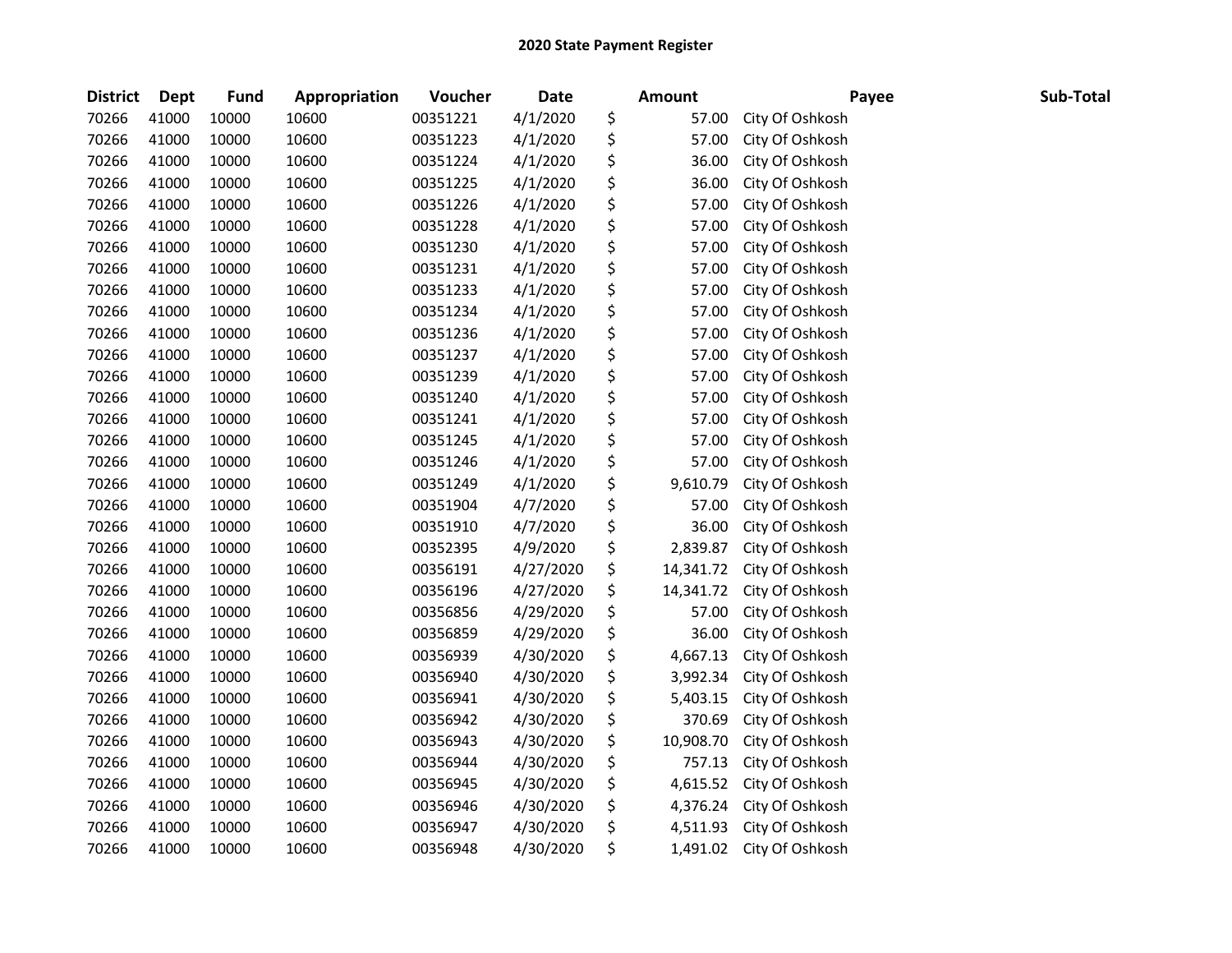| <b>District</b> | <b>Dept</b> | Fund  | Appropriation | Voucher  | <b>Date</b> | Amount          | Payee           | Sub-Total |
|-----------------|-------------|-------|---------------|----------|-------------|-----------------|-----------------|-----------|
| 70266           | 41000       | 10000 | 10600         | 00356949 | 4/30/2020   | \$<br>100.83    | City Of Oshkosh |           |
| 70266           | 41000       | 10000 | 10600         | 00356950 | 4/30/2020   | \$<br>32.94     | City Of Oshkosh |           |
| 70266           | 41000       | 10000 | 10600         | 00356951 | 4/30/2020   | \$<br>32.94     | City Of Oshkosh |           |
| 70266           | 41000       | 10000 | 10600         | 00356952 | 4/30/2020   | \$<br>3,913.73  | City Of Oshkosh |           |
| 70266           | 41000       | 10000 | 10600         | 00356953 | 4/30/2020   | \$<br>3,415.23  | City Of Oshkosh |           |
| 70266           | 41000       | 10000 | 10600         | 00356955 | 4/30/2020   | \$<br>4,133.07  | City Of Oshkosh |           |
| 70266           | 41000       | 10000 | 10600         | 00356956 | 4/30/2020   | \$<br>3,435.17  | City Of Oshkosh |           |
| 70266           | 41000       | 10000 | 10600         | 00356957 | 4/30/2020   | \$<br>797.01    | City Of Oshkosh |           |
| 70266           | 41000       | 10000 | 10600         | 00356959 | 4/30/2020   | \$<br>174.61    | City Of Oshkosh |           |
| 70266           | 41000       | 10000 | 10600         | 00356960 | 4/30/2020   | \$<br>17,589.42 | City Of Oshkosh |           |
| 70266           | 41000       | 10000 | 10600         | 00356961 | 4/30/2020   | \$<br>3,654.51  | City Of Oshkosh |           |
| 70266           | 41000       | 10000 | 10600         | 00356963 | 4/30/2020   | \$<br>3,758.10  | City Of Oshkosh |           |
| 70266           | 41000       | 10000 | 10600         | 00356964 | 4/30/2020   | \$<br>313.90    | City Of Oshkosh |           |
| 70266           | 41000       | 10000 | 10600         | 00356965 | 4/30/2020   | \$<br>3,953.61  | City Of Oshkosh |           |
| 70266           | 41000       | 10000 | 10600         | 00356966 | 4/30/2020   | \$<br>3,149.93  | City Of Oshkosh |           |
| 70266           | 41000       | 10000 | 10600         | 00356967 | 4/30/2020   | \$<br>36.00     | City Of Oshkosh |           |
| 70266           | 41000       | 10000 | 10600         | 00356970 | 4/30/2020   | \$<br>57.00     | City Of Oshkosh |           |
| 70266           | 41000       | 10000 | 10600         | 00356971 | 4/30/2020   | \$<br>57.00     | City Of Oshkosh |           |
| 70266           | 41000       | 10000 | 10600         | 00356973 | 4/30/2020   | \$<br>57.00     | City Of Oshkosh |           |
| 70266           | 41000       | 10000 | 10600         | 00356974 | 4/30/2020   | \$<br>57.00     | City Of Oshkosh |           |
| 70266           | 41000       | 10000 | 10600         | 00356975 | 4/30/2020   | \$<br>57.00     | City Of Oshkosh |           |
| 70266           | 41000       | 10000 | 10600         | 00356976 | 4/30/2020   | \$<br>36.00     | City Of Oshkosh |           |
| 70266           | 41000       | 10000 | 10600         | 00356977 | 4/30/2020   | \$<br>36.00     | City Of Oshkosh |           |
| 70266           | 41000       | 10000 | 10600         | 00356978 | 4/30/2020   | \$<br>57.00     | City Of Oshkosh |           |
| 70266           | 41000       | 10000 | 10600         | 00356979 | 4/30/2020   | \$<br>57.00     | City Of Oshkosh |           |
| 70266           | 41000       | 10000 | 10600         | 00356981 | 4/30/2020   | \$<br>57.00     | City Of Oshkosh |           |
| 70266           | 41000       | 10000 | 10600         | 00356982 | 4/30/2020   | \$<br>57.00     | City Of Oshkosh |           |
| 70266           | 41000       | 10000 | 10600         | 00356983 | 4/30/2020   | \$<br>57.00     | City Of Oshkosh |           |
| 70266           | 41000       | 10000 | 10600         | 00356984 | 4/30/2020   | \$<br>57.00     | City Of Oshkosh |           |
| 70266           | 41000       | 10000 | 10600         | 00356985 | 4/30/2020   | \$<br>57.00     | City Of Oshkosh |           |
| 70266           | 41000       | 10000 | 10600         | 00356986 | 4/30/2020   | \$<br>57.00     | City Of Oshkosh |           |
| 70266           | 41000       | 10000 | 10600         | 00356987 | 4/30/2020   | \$<br>57.00     | City Of Oshkosh |           |
| 70266           | 41000       | 10000 | 10600         | 00356988 | 4/30/2020   | \$<br>57.00     | City Of Oshkosh |           |
| 70266           | 41000       | 10000 | 10600         | 00356989 | 4/30/2020   | \$<br>57.00     | City Of Oshkosh |           |
| 70266           | 41000       | 10000 | 10600         | 00356990 | 4/30/2020   | \$<br>57.00     | City Of Oshkosh |           |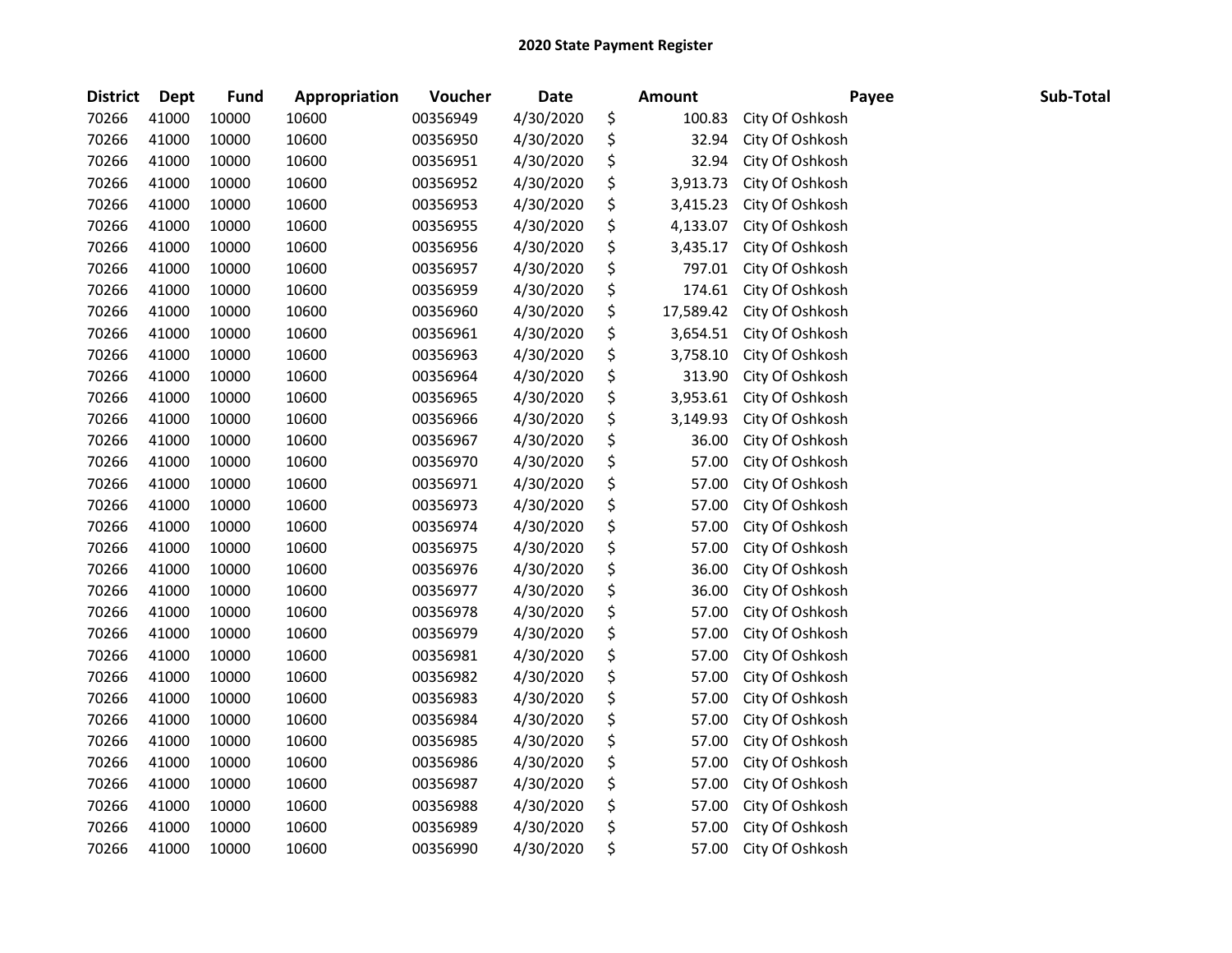| <b>District</b> | Dept  | <b>Fund</b> | Appropriation | Voucher  | <b>Date</b> | <b>Amount</b>   | Payee           | Sub-Total |
|-----------------|-------|-------------|---------------|----------|-------------|-----------------|-----------------|-----------|
| 70266           | 41000 | 10000       | 10600         | 00356991 | 4/30/2020   | \$<br>57.00     | City Of Oshkosh |           |
| 70266           | 41000 | 10000       | 10600         | 00356993 | 4/30/2020   | \$<br>9,955.38  | City Of Oshkosh |           |
| 70266           | 41000 | 10000       | 10600         | 00362875 | 6/1/2020    | \$<br>15,067.72 | City Of Oshkosh |           |
| 70266           | 41000 | 10000       | 10600         | 00362877 | 6/1/2020    | \$<br>15,067.72 | City Of Oshkosh |           |
| 70266           | 41000 | 10000       | 10600         | 00363497 | 6/3/2020    | \$<br>57.00     | City Of Oshkosh |           |
| 70266           | 41000 | 10000       | 10600         | 00363500 | 6/3/2020    | \$<br>36.00     | City Of Oshkosh |           |
| 70266           | 41000 | 10000       | 10600         | 00363980 | 6/5/2020    | \$<br>5,512.82  | City Of Oshkosh |           |
| 70266           | 41000 | 10000       | 10600         | 00363981 | 6/5/2020    | \$<br>381.01    | City Of Oshkosh |           |
| 70266           | 41000 | 10000       | 10600         | 00363982 | 6/5/2020    | \$<br>11,392.70 | City Of Oshkosh |           |
| 70266           | 41000 | 10000       | 10600         | 00363983 | 6/5/2020    | \$<br>836.89    | City Of Oshkosh |           |
| 70266           | 41000 | 10000       | 10600         | 00363984 | 6/5/2020    | \$<br>4,525.79  | City Of Oshkosh |           |
| 70266           | 41000 | 10000       | 10600         | 00363985 | 6/5/2020    | \$<br>4,446.03  | City Of Oshkosh |           |
| 70266           | 41000 | 10000       | 10600         | 00363986 | 6/5/2020    | \$<br>4,103.16  | City Of Oshkosh |           |
| 70266           | 41000 | 10000       | 10600         | 00363990 | 6/5/2020    | \$<br>1,251.74  | City Of Oshkosh |           |
| 70266           | 41000 | 10000       | 10600         | 00363992 | 6/5/2020    | \$<br>142.99    | City Of Oshkosh |           |
| 70266           | 41000 | 10000       | 10600         | 00363993 | 6/5/2020    | \$<br>32.94     | City Of Oshkosh |           |
| 70266           | 41000 | 10000       | 10600         | 00363994 | 6/5/2020    | \$<br>32.94     | City Of Oshkosh |           |
| 70266           | 41000 | 10000       | 10600         | 00363995 | 6/5/2020    | \$<br>3,973.55  | City Of Oshkosh |           |
| 70266           | 41000 | 10000       | 10600         | 00363996 | 6/5/2020    | \$<br>3,564.78  | City Of Oshkosh |           |
| 70266           | 41000 | 10000       | 10600         | 00363997 | 6/5/2020    | \$<br>4,272.65  | City Of Oshkosh |           |
| 70266           | 41000 | 10000       | 10600         | 00363998 | 6/5/2020    | \$<br>3,534.87  | City Of Oshkosh |           |
| 70266           | 41000 | 10000       | 10600         | 00363999 | 6/5/2020    | \$<br>637.49    | City Of Oshkosh |           |
| 70266           | 41000 | 10000       | 10600         | 00364000 | 6/5/2020    | \$<br>153.53    | City Of Oshkosh |           |
| 70266           | 41000 | 10000       | 10600         | 00364001 | 6/5/2020    | \$<br>17,366.78 | City Of Oshkosh |           |
| 70266           | 41000 | 10000       | 10600         | 00364002 | 6/5/2020    | \$<br>3,833.97  | City Of Oshkosh |           |
| 70266           | 41000 | 10000       | 10600         | 00364003 | 6/5/2020    | \$<br>3,778.04  | City Of Oshkosh |           |
| 70266           | 41000 | 10000       | 10600         | 00364004 | 6/5/2020    | \$<br>313.90    | City Of Oshkosh |           |
| 70266           | 41000 | 10000       | 10600         | 00364005 | 6/5/2020    | \$<br>3,903.76  | City Of Oshkosh |           |
| 70266           | 41000 | 10000       | 10600         | 00364006 | 6/5/2020    | \$<br>3,289.51  | City Of Oshkosh |           |
| 70266           | 41000 | 10000       | 10600         | 00364007 | 6/5/2020    | \$<br>36.00     | City Of Oshkosh |           |
| 70266           | 41000 | 10000       | 10600         | 00364008 | 6/5/2020    | \$<br>57.00     | City Of Oshkosh |           |
| 70266           | 41000 | 10000       | 10600         | 00364009 | 6/5/2020    | \$<br>57.00     | City Of Oshkosh |           |
| 70266           | 41000 | 10000       | 10600         | 00364010 | 6/5/2020    | \$<br>57.00     | City Of Oshkosh |           |
| 70266           | 41000 | 10000       | 10600         | 00364011 | 6/5/2020    | \$<br>57.00     | City Of Oshkosh |           |
| 70266           | 41000 | 10000       | 10600         | 00364012 | 6/5/2020    | \$<br>57.00     | City Of Oshkosh |           |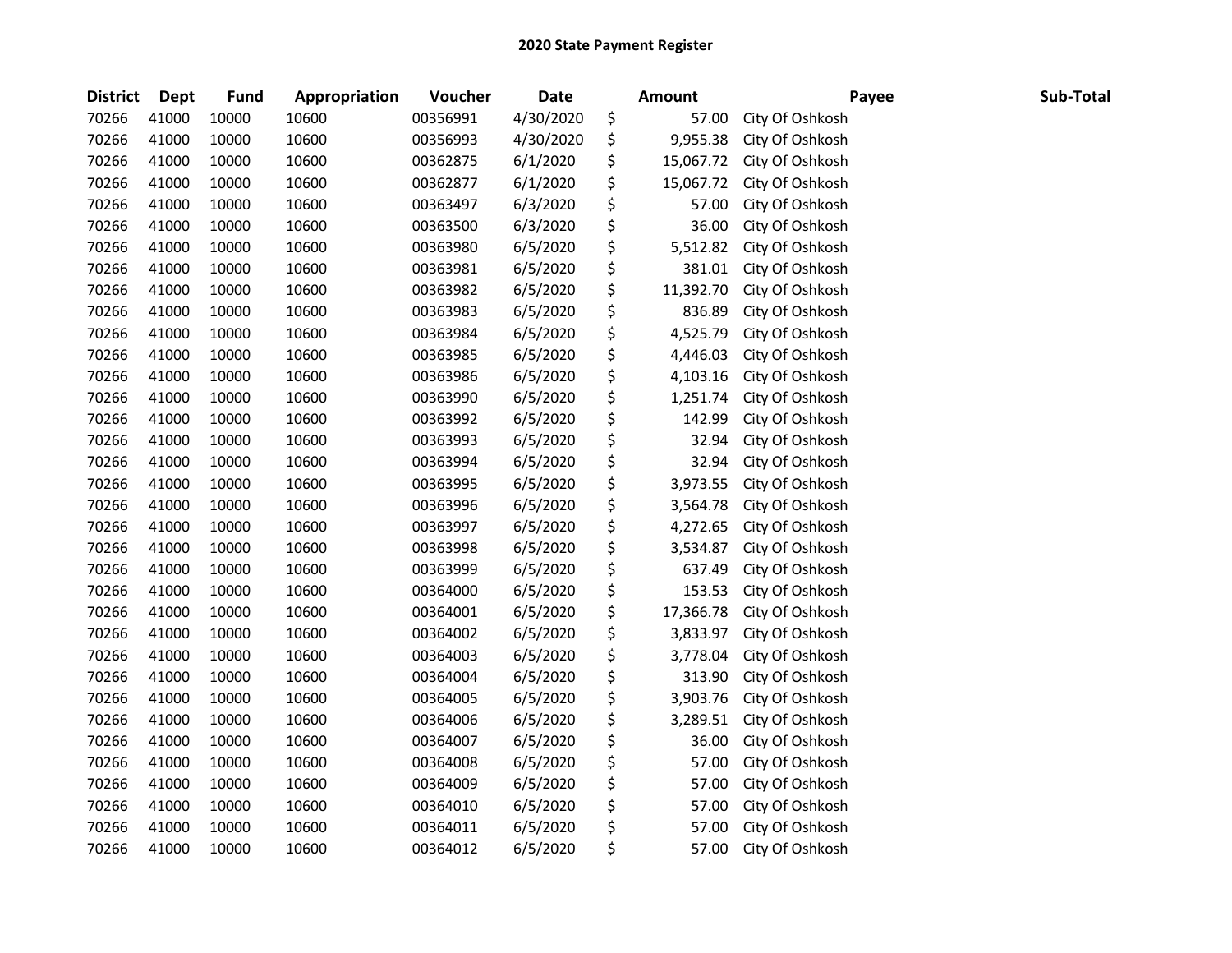| <b>District</b> | Dept  | <b>Fund</b> | Appropriation | Voucher  | <b>Date</b> | <b>Amount</b>   | Payee           | Sub-Total |
|-----------------|-------|-------------|---------------|----------|-------------|-----------------|-----------------|-----------|
| 70266           | 41000 | 10000       | 10600         | 00364013 | 6/5/2020    | \$<br>36.00     | City Of Oshkosh |           |
| 70266           | 41000 | 10000       | 10600         | 00364014 | 6/5/2020    | \$<br>36.00     | City Of Oshkosh |           |
| 70266           | 41000 | 10000       | 10600         | 00364016 | 6/5/2020    | \$<br>57.00     | City Of Oshkosh |           |
| 70266           | 41000 | 10000       | 10600         | 00364018 | 6/5/2020    | \$<br>57.00     | City Of Oshkosh |           |
| 70266           | 41000 | 10000       | 10600         | 00364019 | 6/5/2020    | \$<br>57.00     | City Of Oshkosh |           |
| 70266           | 41000 | 10000       | 10600         | 00364020 | 6/5/2020    | \$<br>57.00     | City Of Oshkosh |           |
| 70266           | 41000 | 10000       | 10600         | 00364021 | 6/5/2020    | \$<br>57.00     | City Of Oshkosh |           |
| 70266           | 41000 | 10000       | 10600         | 00364023 | 6/5/2020    | \$<br>57.00     | City Of Oshkosh |           |
| 70266           | 41000 | 10000       | 10600         | 00364024 | 6/5/2020    | \$<br>57.00     | City Of Oshkosh |           |
| 70266           | 41000 | 10000       | 10600         | 00364026 | 6/5/2020    | \$<br>57.00     | City Of Oshkosh |           |
| 70266           | 41000 | 10000       | 10600         | 00364027 | 6/5/2020    | \$<br>57.00     | City Of Oshkosh |           |
| 70266           | 41000 | 10000       | 10600         | 00364028 | 6/5/2020    | \$<br>57.00     | City Of Oshkosh |           |
| 70266           | 41000 | 10000       | 10600         | 00364029 | 6/5/2020    | \$<br>57.00     | City Of Oshkosh |           |
| 70266           | 41000 | 10000       | 10600         | 00364030 | 6/5/2020    | \$<br>57.00     | City Of Oshkosh |           |
| 70266           | 41000 | 10000       | 10600         | 00364033 | 6/5/2020    | \$<br>57.00     | City Of Oshkosh |           |
| 70266           | 41000 | 10000       | 10600         | 00364035 | 6/5/2020    | \$<br>10,281.17 | City Of Oshkosh |           |
| 70266           | 41000 | 10000       | 10600         | 00368421 | 6/25/2020   | \$<br>14,196.52 | City Of Oshkosh |           |
| 70266           | 41000 | 10000       | 10600         | 00368424 | 6/25/2020   | \$<br>14,196.52 | City Of Oshkosh |           |
| 70266           | 41000 | 10000       | 10600         | 00369481 | 7/1/2020    | \$<br>5,403.15  | City Of Oshkosh |           |
| 70266           | 41000 | 10000       | 10600         | 00369482 | 7/1/2020    | \$<br>381.01    | City Of Oshkosh |           |
| 70266           | 41000 | 10000       | 10600         | 00369483 | 7/1/2020    | \$<br>12,563.98 | City Of Oshkosh |           |
| 70266           | 41000 | 10000       | 10600         | 00369484 | 7/1/2020    | \$<br>767.10    | City Of Oshkosh |           |
| 70266           | 41000 | 10000       | 10600         | 00369485 | 7/1/2020    | \$<br>4,376.24  | City Of Oshkosh |           |
| 70266           | 41000 | 10000       | 10600         | 00369486 | 7/1/2020    | \$<br>4,156.90  | City Of Oshkosh |           |
| 70266           | 41000 | 10000       | 10600         | 00369487 | 7/1/2020    | \$<br>3,654.51  | City Of Oshkosh |           |
| 70266           | 41000 | 10000       | 10600         | 00369488 | 7/1/2020    | \$<br>1,660.51  | City Of Oshkosh |           |
| 70266           | 41000 | 10000       | 10600         | 00369489 | 7/1/2020    | \$<br>100.83    | City Of Oshkosh |           |
| 70266           | 41000 | 10000       | 10600         | 00369490 | 7/1/2020    | \$<br>32.94     | City Of Oshkosh |           |
| 70266           | 41000 | 10000       | 10600         | 00369491 | 7/1/2020    | \$<br>32.94     | City Of Oshkosh |           |
| 70266           | 41000 | 10000       | 10600         | 00369492 | 7/1/2020    | \$<br>4,172.95  | City Of Oshkosh |           |
| 70266           | 41000 | 10000       | 10600         | 00369494 | 7/1/2020    | \$<br>3,435.17  | City Of Oshkosh |           |
| 70266           | 41000 | 10000       | 10600         | 00369495 | 7/1/2020    | \$<br>4,312.53  | City Of Oshkosh |           |
| 70266           | 41000 | 10000       | 10600         | 00369498 | 7/1/2020    | \$<br>3,345.44  | City Of Oshkosh |           |
| 70266           | 41000 | 10000       | 10600         | 00369499 | 7/1/2020    | \$<br>687.34    | City Of Oshkosh |           |
| 70266           | 41000 | 10000       | 10600         | 00369501 | 7/1/2020    | \$<br>226.21    | City Of Oshkosh |           |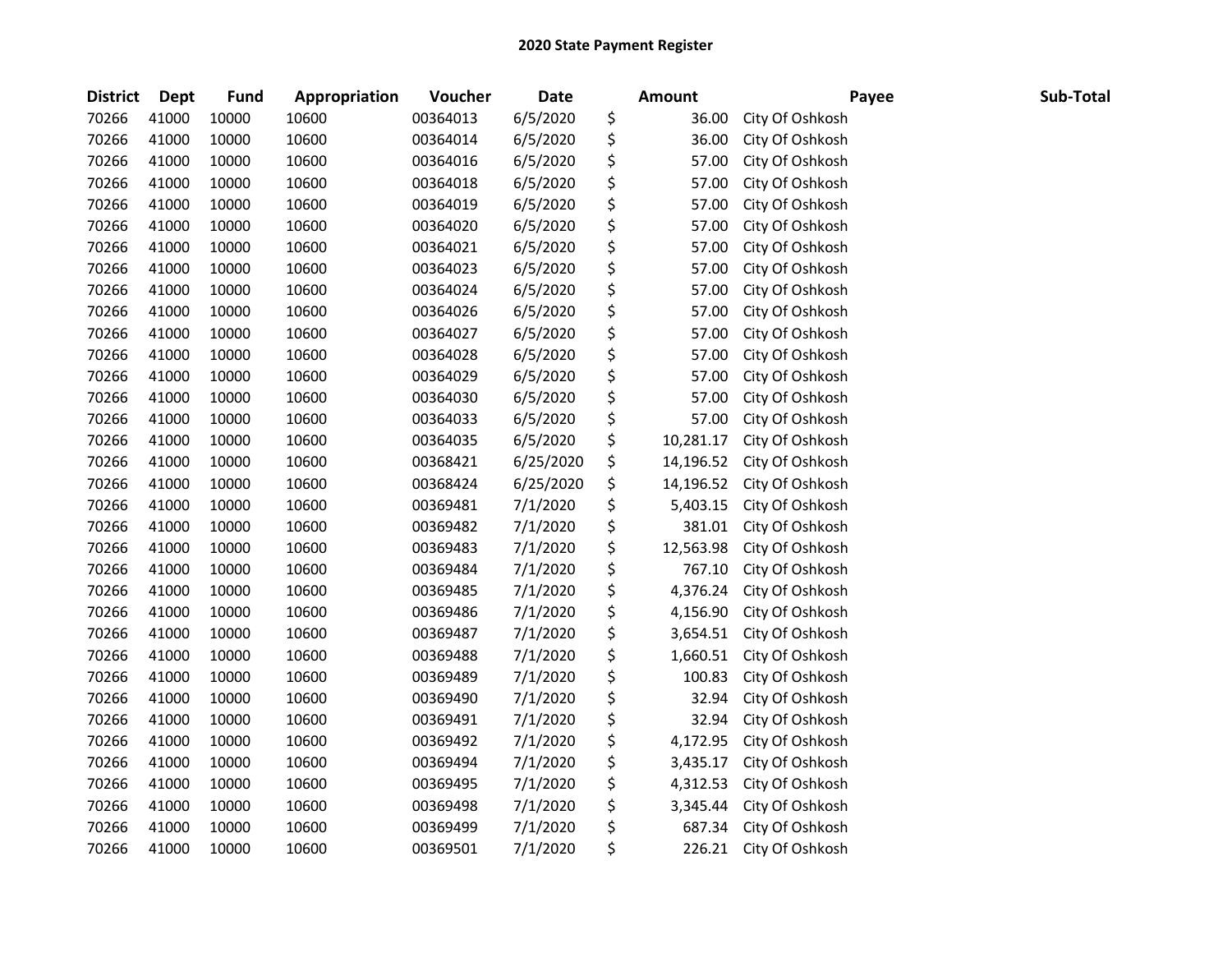| <b>District</b> | <b>Dept</b> | <b>Fund</b> | Appropriation | Voucher  | Date      | Amount          | Payee           | Sub-Total |
|-----------------|-------------|-------------|---------------|----------|-----------|-----------------|-----------------|-----------|
| 70266           | 41000       | 10000       | 10600         | 00369502 | 7/1/2020  | \$<br>16,815.02 | City Of Oshkosh |           |
| 70266           | 41000       | 10000       | 10600         | 00369503 | 7/1/2020  | \$<br>3,694.39  | City Of Oshkosh |           |
| 70266           | 41000       | 10000       | 10600         | 00369504 | 7/1/2020  | \$<br>3,758.10  | City Of Oshkosh |           |
| 70266           | 41000       | 10000       | 10600         | 00369505 | 7/1/2020  | \$<br>313.90    | City Of Oshkosh |           |
| 70266           | 41000       | 10000       | 10600         | 00369506 | 7/1/2020  | \$<br>4,472.05  | City Of Oshkosh |           |
| 70266           | 41000       | 10000       | 10600         | 00369507 | 7/1/2020  | \$<br>3,080.14  | City Of Oshkosh |           |
| 70266           | 41000       | 10000       | 10600         | 00369509 | 7/1/2020  | \$<br>36.00     | City Of Oshkosh |           |
| 70266           | 41000       | 10000       | 10600         | 00369510 | 7/1/2020  | \$<br>57.00     | City Of Oshkosh |           |
| 70266           | 41000       | 10000       | 10600         | 00369511 | 7/1/2020  | \$<br>57.00     | City Of Oshkosh |           |
| 70266           | 41000       | 10000       | 10600         | 00369512 | 7/1/2020  | \$<br>57.00     | City Of Oshkosh |           |
| 70266           | 41000       | 10000       | 10600         | 00369513 | 7/1/2020  | \$<br>57.00     | City Of Oshkosh |           |
| 70266           | 41000       | 10000       | 10600         | 00369514 | 7/1/2020  | \$<br>57.00     | City Of Oshkosh |           |
| 70266           | 41000       | 10000       | 10600         | 00369515 | 7/1/2020  | \$<br>36.00     | City Of Oshkosh |           |
| 70266           | 41000       | 10000       | 10600         | 00369516 | 7/1/2020  | \$<br>36.00     | City Of Oshkosh |           |
| 70266           | 41000       | 10000       | 10600         | 00369517 | 7/1/2020  | \$<br>57.00     | City Of Oshkosh |           |
| 70266           | 41000       | 10000       | 10600         | 00369518 | 7/1/2020  | \$<br>57.00     | City Of Oshkosh |           |
| 70266           | 41000       | 10000       | 10600         | 00369519 | 7/1/2020  | \$<br>57.00     | City Of Oshkosh |           |
| 70266           | 41000       | 10000       | 10600         | 00369520 | 7/1/2020  | \$<br>57.00     | City Of Oshkosh |           |
| 70266           | 41000       | 10000       | 10600         | 00369521 | 7/1/2020  | \$<br>57.00     | City Of Oshkosh |           |
| 70266           | 41000       | 10000       | 10600         | 00369522 | 7/1/2020  | \$<br>57.00     | City Of Oshkosh |           |
| 70266           | 41000       | 10000       | 10600         | 00369524 | 7/1/2020  | \$<br>57.00     | City Of Oshkosh |           |
| 70266           | 41000       | 10000       | 10600         | 00369525 | 7/1/2020  | \$<br>57.00     | City Of Oshkosh |           |
| 70266           | 41000       | 10000       | 10600         | 00369526 | 7/1/2020  | \$<br>57.00     | City Of Oshkosh |           |
| 70266           | 41000       | 10000       | 10600         | 00369529 | 7/1/2020  | \$<br>57.00     | City Of Oshkosh |           |
| 70266           | 41000       | 10000       | 10600         | 00369530 | 7/1/2020  | \$<br>57.00     | City Of Oshkosh |           |
| 70266           | 41000       | 10000       | 10600         | 00369531 | 7/1/2020  | \$<br>57.00     | City Of Oshkosh |           |
| 70266           | 41000       | 10000       | 10600         | 00369533 | 7/1/2020  | \$<br>57.00     | City Of Oshkosh |           |
| 70266           | 41000       | 10000       | 10600         | 00369534 | 7/1/2020  | \$<br>10,281.17 | City Of Oshkosh |           |
| 70266           | 41000       | 10000       | 10600         | 00370084 | 7/3/2020  | \$<br>36.00     | City Of Oshkosh |           |
| 70266           | 41000       | 10000       | 10600         | 00370088 | 7/9/2020  | \$<br>57.00     | City Of Oshkosh |           |
| 70266           | 41000       | 10000       | 10600         | 00374527 | 7/28/2020 | \$<br>13,267.24 | City Of Oshkosh |           |
| 70266           | 41000       | 10000       | 10600         | 00374528 | 7/28/2020 | \$<br>13,267.24 | City Of Oshkosh |           |
| 70266           | 41000       | 10000       | 10600         | 00375021 | 8/21/2020 | \$<br>57.00     | City Of Oshkosh |           |
| 70266           | 41000       | 10000       | 10600         | 00375031 | 8/21/2020 | \$<br>36.00     | City Of Oshkosh |           |
| 70266           | 41000       | 10000       | 10600         | 00376124 | 8/5/2020  | \$<br>4,745.13  | City Of Oshkosh |           |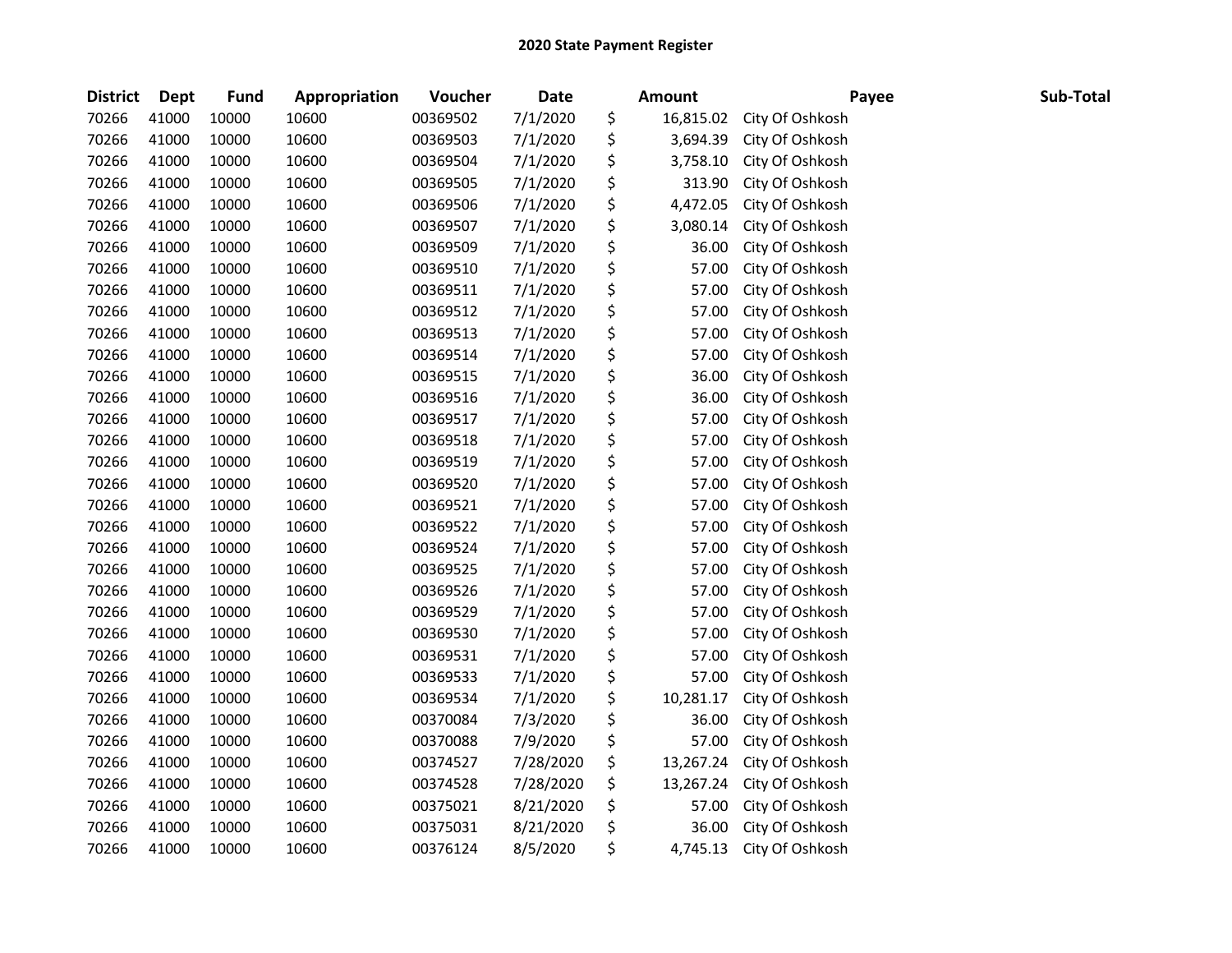| <b>District</b> | <b>Dept</b> | <b>Fund</b> | Appropriation | Voucher  | <b>Date</b> | Amount          | Payee           | Sub-Total |
|-----------------|-------------|-------------|---------------|----------|-------------|-----------------|-----------------|-----------|
| 70266           | 41000       | 10000       | 10600         | 00376126 | 8/5/2020    | \$<br>541.58    | City Of Oshkosh |           |
| 70266           | 41000       | 10000       | 10600         | 00376127 | 8/5/2020    | \$<br>14,403.18 | City Of Oshkosh |           |
| 70266           | 41000       | 10000       | 10600         | 00376129 | 8/5/2020    | \$<br>767.10    | City Of Oshkosh |           |
| 70266           | 41000       | 10000       | 10600         | 00376130 | 8/5/2020    | \$<br>4,256.60  | City Of Oshkosh |           |
| 70266           | 41000       | 10000       | 10600         | 00376132 | 8/5/2020    | \$<br>3,867.77  | City Of Oshkosh |           |
| 70266           | 41000       | 10000       | 10600         | 00376133 | 8/5/2020    | \$<br>3,604.66  | City Of Oshkosh |           |
| 70266           | 41000       | 10000       | 10600         | 00376134 | 8/5/2020    | \$<br>1,849.94  | City Of Oshkosh |           |
| 70266           | 41000       | 10000       | 10600         | 00376136 | 8/5/2020    | \$<br>100.83    | City Of Oshkosh |           |
| 70266           | 41000       | 10000       | 10600         | 00376137 | 8/5/2020    | \$<br>32.94     | City Of Oshkosh |           |
| 70266           | 41000       | 10000       | 10600         | 00376138 | 8/5/2020    | \$<br>32.94     | City Of Oshkosh |           |
| 70266           | 41000       | 10000       | 10600         | 00376139 | 8/5/2020    | \$<br>4,511.93  | City Of Oshkosh |           |
| 70266           | 41000       | 10000       | 10600         | 00376140 | 8/5/2020    | \$<br>3,205.86  | City Of Oshkosh |           |
| 70266           | 41000       | 10000       | 10600         | 00376141 | 8/5/2020    | \$<br>3,943.64  | City Of Oshkosh |           |
| 70266           | 41000       | 10000       | 10600         | 00376143 | 8/5/2020    | \$<br>3,933.67  | City Of Oshkosh |           |
| 70266           | 41000       | 10000       | 10600         | 00376144 | 8/5/2020    | \$<br>1,006.38  | City Of Oshkosh |           |
| 70266           | 41000       | 10000       | 10600         | 00376145 | 8/5/2020    | \$<br>184.93    | City Of Oshkosh |           |
| 70266           | 41000       | 10000       | 10600         | 00376147 | 8/5/2020    | \$<br>18,286.38 | City Of Oshkosh |           |
| 70266           | 41000       | 10000       | 10600         | 00376148 | 8/5/2020    | \$<br>3,694.39  | City Of Oshkosh |           |
| 70266           | 41000       | 10000       | 10600         | 00376150 | 8/5/2020    | \$<br>3,518.82  | City Of Oshkosh |           |
| 70266           | 41000       | 10000       | 10600         | 00376151 | 8/5/2020    | \$<br>386.14    | City Of Oshkosh |           |
| 70266           | 41000       | 10000       | 10600         | 00376153 | 8/5/2020    | \$<br>4,093.19  | City Of Oshkosh |           |
| 70266           | 41000       | 10000       | 10600         | 00376154 | 8/5/2020    | \$<br>2,920.62  | City Of Oshkosh |           |
| 70266           | 41000       | 10000       | 10600         | 00376155 | 8/5/2020    | \$<br>36.00     | City Of Oshkosh |           |
| 70266           | 41000       | 10000       | 10600         | 00376157 | 8/5/2020    | \$<br>57.00     | City Of Oshkosh |           |
| 70266           | 41000       | 10000       | 10600         | 00376158 | 8/5/2020    | \$<br>57.00     | City Of Oshkosh |           |
| 70266           | 41000       | 10000       | 10600         | 00376159 | 8/5/2020    | \$<br>57.00     | City Of Oshkosh |           |
| 70266           | 41000       | 10000       | 10600         | 00376160 | 8/5/2020    | \$<br>57.00     | City Of Oshkosh |           |
| 70266           | 41000       | 10000       | 10600         | 00376161 | 8/5/2020    | \$<br>57.00     | City Of Oshkosh |           |
| 70266           | 41000       | 10000       | 10600         | 00376163 | 8/5/2020    | \$<br>36.00     | City Of Oshkosh |           |
| 70266           | 41000       | 10000       | 10600         | 00376164 | 8/5/2020    | \$<br>36.00     | City Of Oshkosh |           |
| 70266           | 41000       | 10000       | 10600         | 00376165 | 8/5/2020    | \$<br>57.00     | City Of Oshkosh |           |
| 70266           | 41000       | 10000       | 10600         | 00376166 | 8/5/2020    | \$<br>57.00     | City Of Oshkosh |           |
| 70266           | 41000       | 10000       | 10600         | 00376167 | 8/5/2020    | \$<br>57.00     | City Of Oshkosh |           |
| 70266           | 41000       | 10000       | 10600         | 00376168 | 8/5/2020    | \$<br>57.00     | City Of Oshkosh |           |
| 70266           | 41000       | 10000       | 10600         | 00376169 | 8/5/2020    | \$<br>57.00     | City Of Oshkosh |           |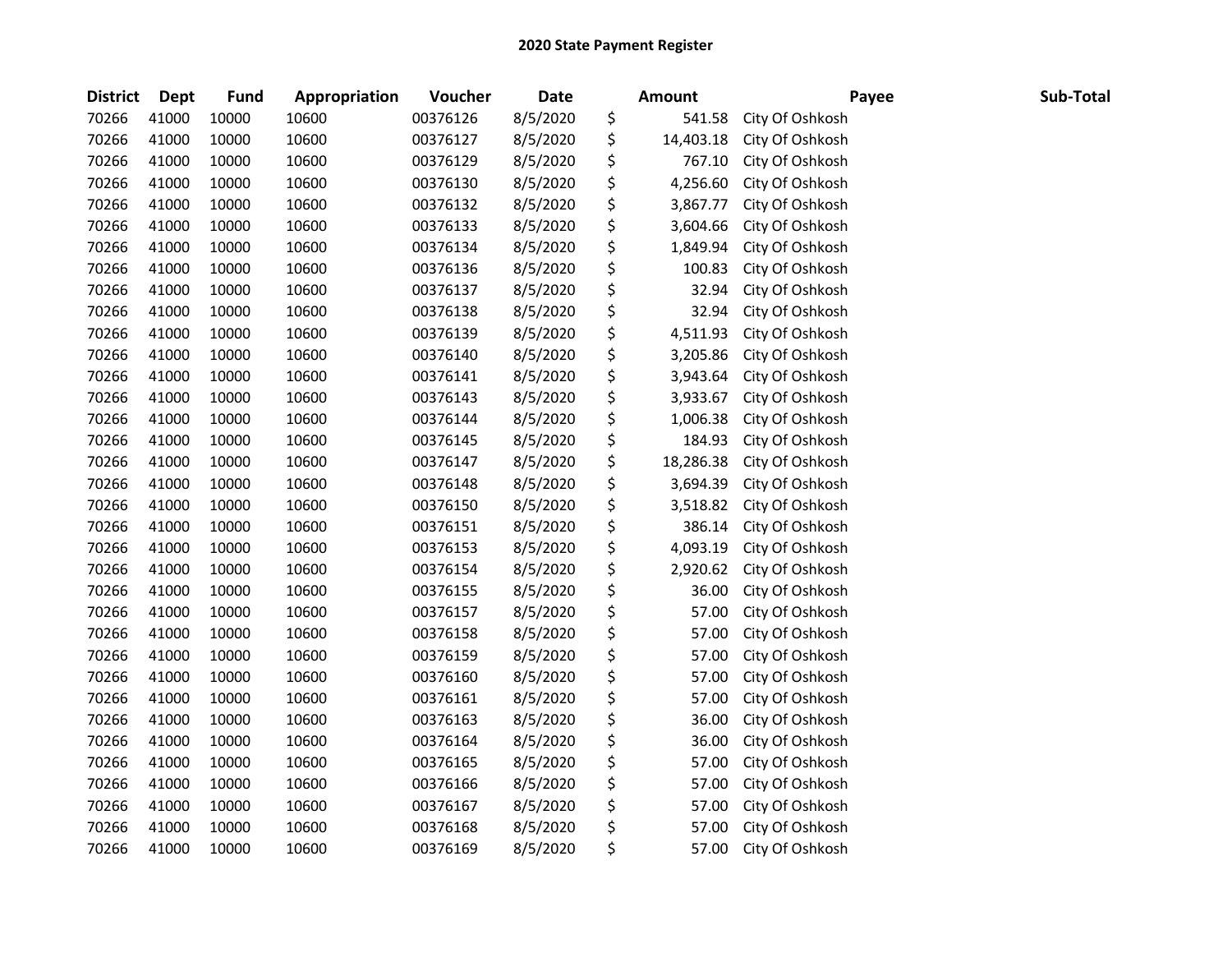## 2020 State Payment Register

| <b>District</b> | <b>Dept</b> | Fund  | Appropriation | Voucher  | <b>Date</b> | <b>Amount</b>   | Payee           | Sub-Total |
|-----------------|-------------|-------|---------------|----------|-------------|-----------------|-----------------|-----------|
| 70266           | 41000       | 10000 | 10600         | 00376170 | 8/5/2020    | \$<br>57.00     | City Of Oshkosh |           |
| 70266           | 41000       | 10000 | 10600         | 00376172 | 8/5/2020    | \$<br>57.00     | City Of Oshkosh |           |
| 70266           | 41000       | 10000 | 10600         | 00376173 | 8/5/2020    | \$<br>57.00     | City Of Oshkosh |           |
| 70266           | 41000       | 10000 | 10600         | 00376174 | 8/5/2020    | \$<br>57.00     | City Of Oshkosh |           |
| 70266           | 41000       | 10000 | 10600         | 00376175 | 8/5/2020    | \$<br>57.00     | City Of Oshkosh |           |
| 70266           | 41000       | 10000 | 10600         | 00376176 | 8/5/2020    | \$<br>57.00     | City Of Oshkosh |           |
| 70266           | 41000       | 10000 | 10600         | 00376177 | 8/5/2020    | \$<br>57.00     | City Of Oshkosh |           |
| 70266           | 41000       | 10000 | 10600         | 00376178 | 8/5/2020    | \$<br>57.00     | City Of Oshkosh |           |
| 70266           | 41000       | 10000 | 10600         | 00376180 | 8/5/2020    | \$<br>10,281.17 | City Of Oshkosh |           |
| 70266           | 41000       | 10000 | 10600         | 00376819 | 8/10/2020   | \$<br>17,225.30 | City Of Oshkosh |           |
| 70266           | 41000       | 10000 | 10600         | 00376820 | 8/10/2020   | \$<br>15,061.04 | City Of Oshkosh |           |
| 70266           | 41000       | 10000 | 10600         | 00381204 | 9/1/2020    | \$<br>12,918.76 | City Of Oshkosh |           |
| 70266           | 41000       | 10000 | 10600         | 00381206 | 9/1/2020    | \$<br>12,918.76 | City Of Oshkosh |           |
| 70266           | 41000       | 10000 | 10600         | 00381583 | 9/3/2020    | \$<br>4,794.98  | City Of Oshkosh |           |
| 70266           | 41000       | 10000 | 10600         | 00381584 | 9/3/2020    | \$<br>621.34    | City Of Oshkosh |           |
| 70266           | 41000       | 10000 | 10600         | 00381585 | 9/3/2020    | \$<br>14,674.22 | City Of Oshkosh |           |
| 70266           | 41000       | 10000 | 10600         | 00381586 | 9/3/2020    | \$<br>806.98    | City Of Oshkosh |           |
| 70266           | 41000       | 10000 | 10600         | 00381587 | 9/3/2020    | \$<br>4,685.31  | City Of Oshkosh |           |
| 70266           | 41000       | 10000 | 10600         | 00381588 | 9/3/2020    | \$<br>3,857.80  | City Of Oshkosh |           |
| 70266           | 41000       | 10000 | 10600         | 00381589 | 9/3/2020    | \$<br>3,734.27  | City Of Oshkosh |           |
| 70266           | 41000       | 10000 | 10600         | 00381590 | 9/3/2020    | \$<br>1,540.87  | City Of Oshkosh |           |
| 70266           | 41000       | 10000 | 10600         | 00381591 | 9/3/2020    | \$<br>79.75     | City Of Oshkosh |           |
| 70266           | 41000       | 10000 | 10600         | 00381592 | 9/3/2020    | \$<br>32.94     | City Of Oshkosh |           |
| 70266           | 41000       | 10000 | 10600         | 00381593 | 9/3/2020    | \$<br>32.94     | City Of Oshkosh |           |
| 70266           | 41000       | 10000 | 10600         | 00381594 | 9/3/2020    | \$<br>4,601.66  | City Of Oshkosh |           |
| 70266           | 41000       | 10000 | 10600         | 00381595 | 9/3/2020    | \$<br>3,255.71  | City Of Oshkosh |           |
| 70266           | 41000       | 10000 | 10600         | 00381596 | 9/3/2020    | \$<br>4,133.07  | City Of Oshkosh |           |
| 70266           | 41000       | 10000 | 10600         | 00381598 | 9/3/2020    | \$<br>3,734.27  | City Of Oshkosh |           |
| 70266           | 41000       | 10000 | 10600         | 00381599 | 9/3/2020    | \$<br>1,265.60  | City Of Oshkosh |           |
| 70266           | 41000       | 10000 | 10600         | 00381600 | 9/3/2020    | \$<br>174.61    | City Of Oshkosh |           |
| 70266           | 41000       | 10000 | 10600         | 00381602 | 9/3/2020    | \$<br>18,499.34 | City Of Oshkosh |           |
| 70266           | 41000       | 10000 | 10600         | 00381603 | 9/3/2020    | \$<br>3,704.36  | City Of Oshkosh |           |
| 70266           | 41000       | 10000 | 10600         | 00381605 | 9/3/2020    | \$<br>3,229.69  | City Of Oshkosh |           |
| 70266           | 41000       | 10000 | 10600         | 00381606 | 9/3/2020    | \$<br>406.78    | City Of Oshkosh |           |
| 70266           | 41000       | 10000 | 10600         | 00381607 | 9/3/2020    | \$<br>4,043.34  | City Of Oshkosh |           |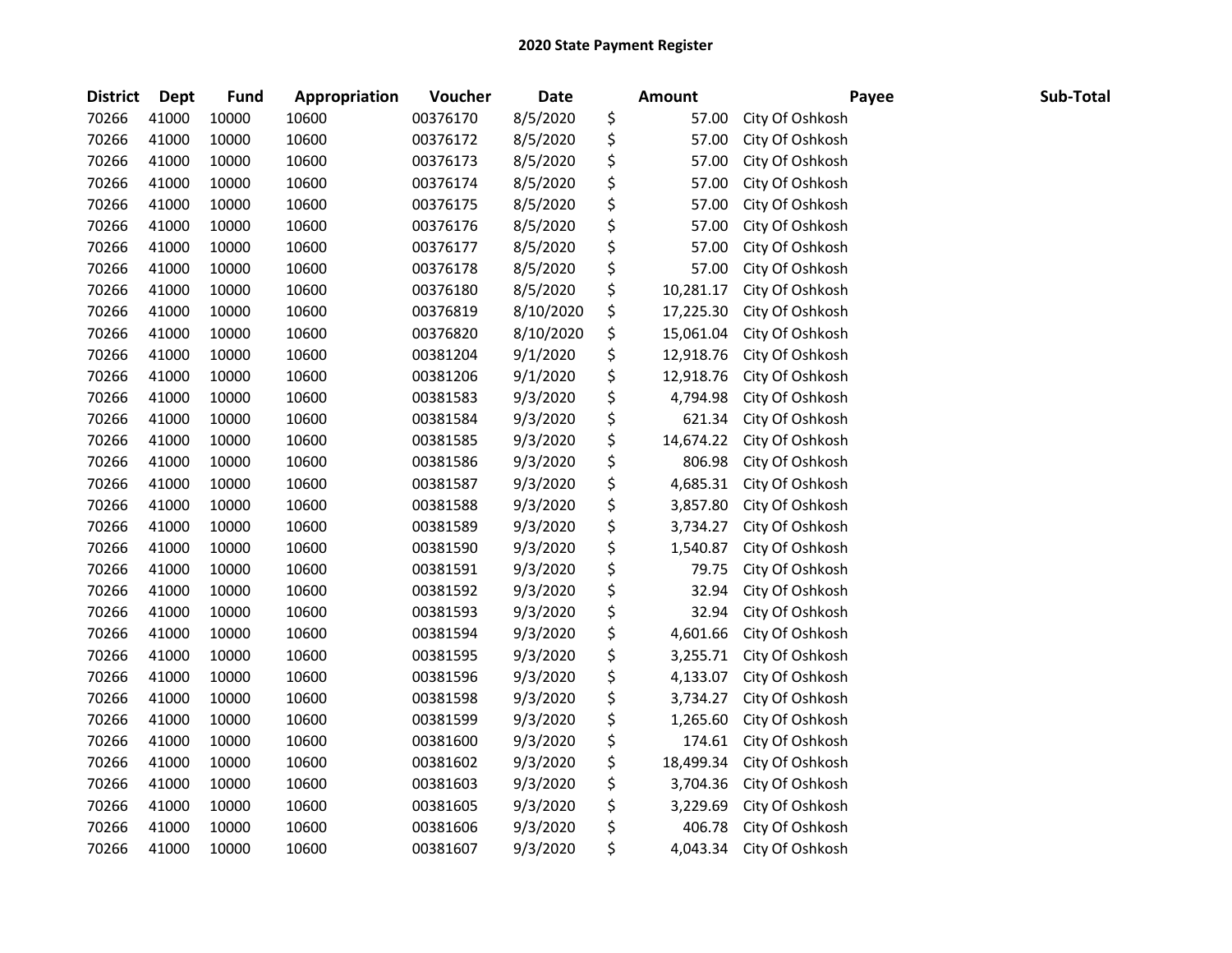| <b>District</b> | Dept  | <b>Fund</b> | Appropriation | Voucher  | <b>Date</b> | <b>Amount</b>   | Payee           | Sub-Total |
|-----------------|-------|-------------|---------------|----------|-------------|-----------------|-----------------|-----------|
| 70266           | 41000 | 10000       | 10600         | 00381608 | 9/3/2020    | \$<br>2,741.16  | City Of Oshkosh |           |
| 70266           | 41000 | 10000       | 10600         | 00381609 | 9/3/2020    | \$<br>36.00     | City Of Oshkosh |           |
| 70266           | 41000 | 10000       | 10600         | 00381610 | 9/3/2020    | \$<br>57.00     | City Of Oshkosh |           |
| 70266           | 41000 | 10000       | 10600         | 00381613 | 9/3/2020    | \$<br>57.00     | City Of Oshkosh |           |
| 70266           | 41000 | 10000       | 10600         | 00381615 | 9/3/2020    | \$<br>57.00     | City Of Oshkosh |           |
| 70266           | 41000 | 10000       | 10600         | 00381616 | 9/3/2020    | \$<br>57.00     | City Of Oshkosh |           |
| 70266           | 41000 | 10000       | 10600         | 00381618 | 9/3/2020    | \$<br>57.00     | City Of Oshkosh |           |
| 70266           | 41000 | 10000       | 10600         | 00381620 | 9/3/2020    | \$<br>36.00     | City Of Oshkosh |           |
| 70266           | 41000 | 10000       | 10600         | 00381622 | 9/3/2020    | \$<br>36.00     | City Of Oshkosh |           |
| 70266           | 41000 | 10000       | 10600         | 00381623 | 9/3/2020    | \$<br>57.00     | City Of Oshkosh |           |
| 70266           | 41000 | 10000       | 10600         | 00381624 | 9/3/2020    | \$<br>57.00     | City Of Oshkosh |           |
| 70266           | 41000 | 10000       | 10600         | 00381625 | 9/3/2020    | \$<br>57.00     | City Of Oshkosh |           |
| 70266           | 41000 | 10000       | 10600         | 00381626 | 9/3/2020    | \$<br>57.00     | City Of Oshkosh |           |
| 70266           | 41000 | 10000       | 10600         | 00381628 | 9/3/2020    | \$<br>57.00     | City Of Oshkosh |           |
| 70266           | 41000 | 10000       | 10600         | 00381629 | 9/3/2020    | \$<br>57.00     | City Of Oshkosh |           |
| 70266           | 41000 | 10000       | 10600         | 00381631 | 9/3/2020    | \$<br>57.00     | City Of Oshkosh |           |
| 70266           | 41000 | 10000       | 10600         | 00381632 | 9/3/2020    | \$<br>57.00     | City Of Oshkosh |           |
| 70266           | 41000 | 10000       | 10600         | 00381633 | 9/3/2020    | \$<br>57.00     | City Of Oshkosh |           |
| 70266           | 41000 | 10000       | 10600         | 00381634 | 9/3/2020    | \$<br>57.00     | City Of Oshkosh |           |
| 70266           | 41000 | 10000       | 10600         | 00381635 | 9/3/2020    | \$<br>57.00     | City Of Oshkosh |           |
| 70266           | 41000 | 10000       | 10600         | 00381637 | 9/3/2020    | \$<br>57.00     | City Of Oshkosh |           |
| 70266           | 41000 | 10000       | 10600         | 00381638 | 9/3/2020    | \$<br>57.00     | City Of Oshkosh |           |
| 70266           | 41000 | 10000       | 10600         | 00381639 | 9/3/2020    | \$<br>10,281.17 | City Of Oshkosh |           |
| 70266           | 41000 | 10000       | 10600         | 00381836 | 9/3/2020    | \$<br>57.00     | City Of Oshkosh |           |
| 70266           | 41000 | 10000       | 10600         | 00381841 | 9/3/2020    | \$<br>36.00     | City Of Oshkosh |           |
| 70266           | 41000 | 10000       | 10600         | 00385062 | 9/23/2020   | \$<br>10,774.64 | City Of Oshkosh |           |
| 70266           | 41000 | 10000       | 10600         | 00385069 | 9/23/2020   | \$<br>10,774.64 | City Of Oshkosh |           |
| 70266           | 41000 | 10000       | 10600         | 00386578 | 10/1/2020   | \$<br>57.00     | City Of Oshkosh |           |
| 70266           | 41000 | 10000       | 10600         | 00386582 | 10/1/2020   | \$<br>36.00     | City Of Oshkosh |           |
| 70266           | 41000 | 10000       | 10600         | 00386924 | 10/5/2020   | \$<br>4,974.44  | City Of Oshkosh |           |
| 70266           | 41000 | 10000       | 10600         | 00386939 | 10/5/2020   | \$<br>551.55    | City Of Oshkosh |           |
| 70266           | 41000 | 10000       | 10600         | 00386940 | 10/5/2020   | \$<br>14,858.14 | City Of Oshkosh |           |
| 70266           | 41000 | 10000       | 10600         | 00386943 | 10/5/2020   | \$<br>757.13    | City Of Oshkosh |           |
| 70266           | 41000 | 10000       | 10600         | 00386946 | 10/5/2020   | \$<br>4,316.42  | City Of Oshkosh |           |
| 70266           | 41000 | 10000       | 10600         | 00386948 | 10/5/2020   | \$<br>3,957.50  | City Of Oshkosh |           |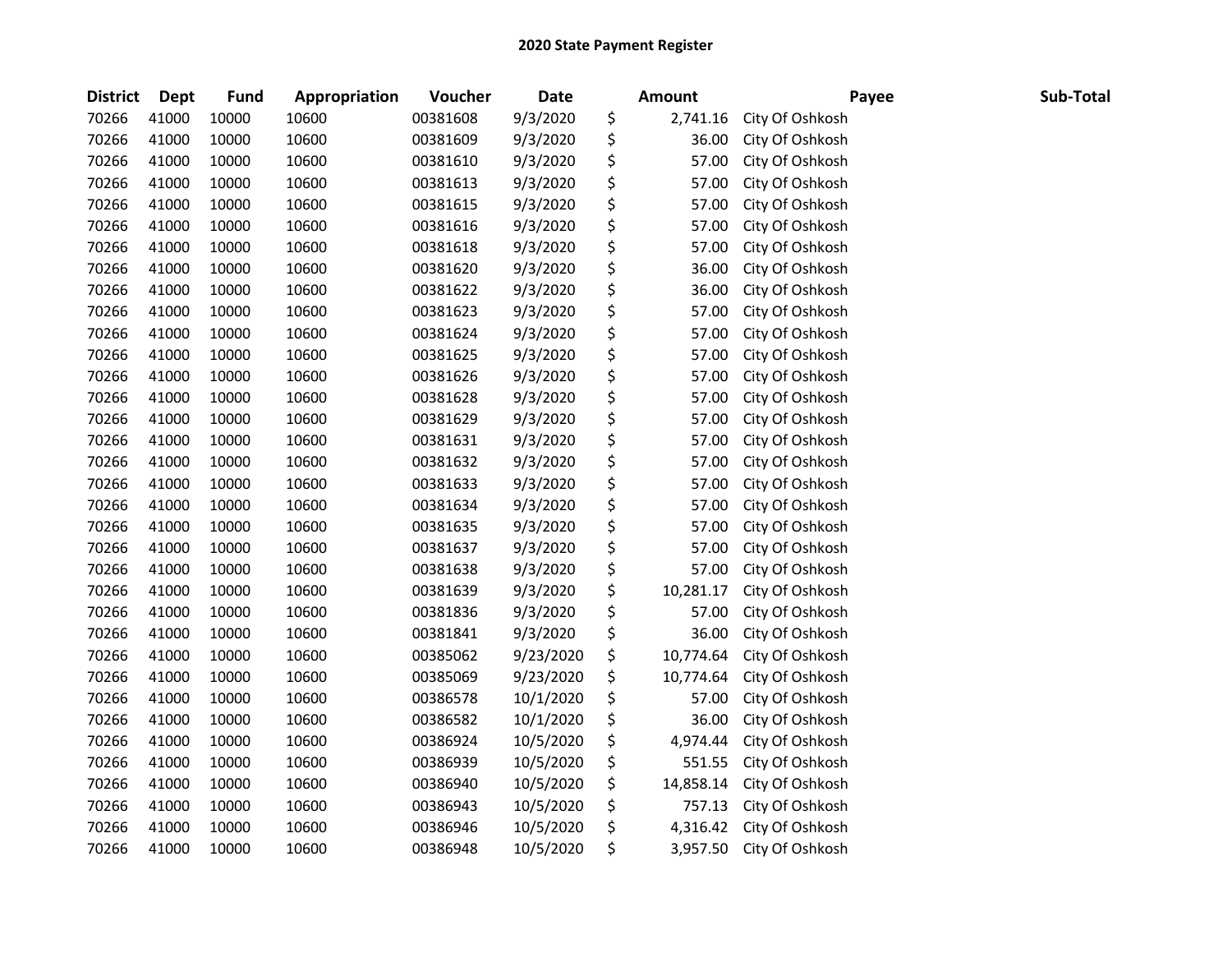| <b>District</b> | Dept  | <b>Fund</b> | Appropriation | Voucher  | <b>Date</b> | <b>Amount</b>   | Payee           | Sub-Total |
|-----------------|-------|-------------|---------------|----------|-------------|-----------------|-----------------|-----------|
| 70266           | 41000 | 10000       | 10600         | 00386949 | 10/5/2020   | \$<br>5,449.11  | City Of Oshkosh |           |
| 70266           | 41000 | 10000       | 10600         | 00386952 | 10/5/2020   | \$<br>1,401.29  | City Of Oshkosh |           |
| 70266           | 41000 | 10000       | 10600         | 00386954 | 10/5/2020   | \$<br>69.21     | City Of Oshkosh |           |
| 70266           | 41000 | 10000       | 10600         | 00386956 | 10/5/2020   | \$<br>32.94     | City Of Oshkosh |           |
| 70266           | 41000 | 10000       | 10600         | 00386957 | 10/5/2020   | \$<br>32.94     | City Of Oshkosh |           |
| 70266           | 41000 | 10000       | 10600         | 00386958 | 10/5/2020   | \$<br>4,442.14  | City Of Oshkosh |           |
| 70266           | 41000 | 10000       | 10600         | 00386959 | 10/5/2020   | \$<br>3,146.04  | City Of Oshkosh |           |
| 70266           | 41000 | 10000       | 10600         | 00386960 | 10/5/2020   | \$<br>4,043.34  | City Of Oshkosh |           |
| 70266           | 41000 | 10000       | 10600         | 00386961 | 10/5/2020   | \$<br>3,405.26  | City Of Oshkosh |           |
| 70266           | 41000 | 10000       | 10600         | 00386963 | 10/5/2020   | \$<br>886.74    | City Of Oshkosh |           |
| 70266           | 41000 | 10000       | 10600         | 00386964 | 10/5/2020   | \$<br>164.07    | City Of Oshkosh |           |
| 70266           | 41000 | 10000       | 10600         | 00386965 | 10/5/2020   | \$<br>16,998.94 | City Of Oshkosh |           |
| 70266           | 41000 | 10000       | 10600         | 00386968 | 10/5/2020   | \$<br>3,644.54  | City Of Oshkosh |           |
| 70266           | 41000 | 10000       | 10600         | 00386970 | 10/5/2020   | \$<br>3,349.33  | City Of Oshkosh |           |
| 70266           | 41000 | 10000       | 10600         | 00386972 | 10/5/2020   | \$<br>375.82    | City Of Oshkosh |           |
| 70266           | 41000 | 10000       | 10600         | 00386973 | 10/5/2020   | \$<br>4,212.83  | City Of Oshkosh |           |
| 70266           | 41000 | 10000       | 10600         | 00386975 | 10/5/2020   | \$<br>2,113.05  | City Of Oshkosh |           |
| 70266           | 41000 | 10000       | 10600         | 00386976 | 10/5/2020   | \$<br>36.00     | City Of Oshkosh |           |
| 70266           | 41000 | 10000       | 10600         | 00386978 | 10/5/2020   | \$<br>57.00     | City Of Oshkosh |           |
| 70266           | 41000 | 10000       | 10600         | 00386980 | 10/5/2020   | \$<br>57.00     | City Of Oshkosh |           |
| 70266           | 41000 | 10000       | 10600         | 00386982 | 10/5/2020   | \$<br>57.00     | City Of Oshkosh |           |
| 70266           | 41000 | 10000       | 10600         | 00386984 | 10/5/2020   | \$<br>57.00     | City Of Oshkosh |           |
| 70266           | 41000 | 10000       | 10600         | 00386991 | 10/5/2020   | \$<br>57.00     | City Of Oshkosh |           |
| 70266           | 41000 | 10000       | 10600         | 00386993 | 10/5/2020   | \$<br>36.00     | City Of Oshkosh |           |
| 70266           | 41000 | 10000       | 10600         | 00386994 | 10/5/2020   | \$<br>36.00     | City Of Oshkosh |           |
| 70266           | 41000 | 10000       | 10600         | 00386996 | 10/5/2020   | \$<br>57.00     | City Of Oshkosh |           |
| 70266           | 41000 | 10000       | 10600         | 00386997 | 10/5/2020   | \$<br>57.00     | City Of Oshkosh |           |
| 70266           | 41000 | 10000       | 10600         | 00386999 | 10/5/2020   | \$<br>57.00     | City Of Oshkosh |           |
| 70266           | 41000 | 10000       | 10600         | 00387002 | 10/5/2020   | \$<br>57.00     | City Of Oshkosh |           |
| 70266           | 41000 | 10000       | 10600         | 00387003 | 10/5/2020   | \$<br>57.00     | City Of Oshkosh |           |
| 70266           | 41000 | 10000       | 10600         | 00387005 | 10/5/2020   | \$<br>57.00     | City Of Oshkosh |           |
| 70266           | 41000 | 10000       | 10600         | 00387010 | 10/5/2020   | \$<br>57.00     | City Of Oshkosh |           |
| 70266           | 41000 | 10000       | 10600         | 00387011 | 10/5/2020   | \$<br>57.00     | City Of Oshkosh |           |
| 70266           | 41000 | 10000       | 10600         | 00387013 | 10/5/2020   | \$<br>57.00     | City Of Oshkosh |           |
| 70266           | 41000 | 10000       | 10600         | 00387014 | 10/5/2020   | \$<br>57.00     | City Of Oshkosh |           |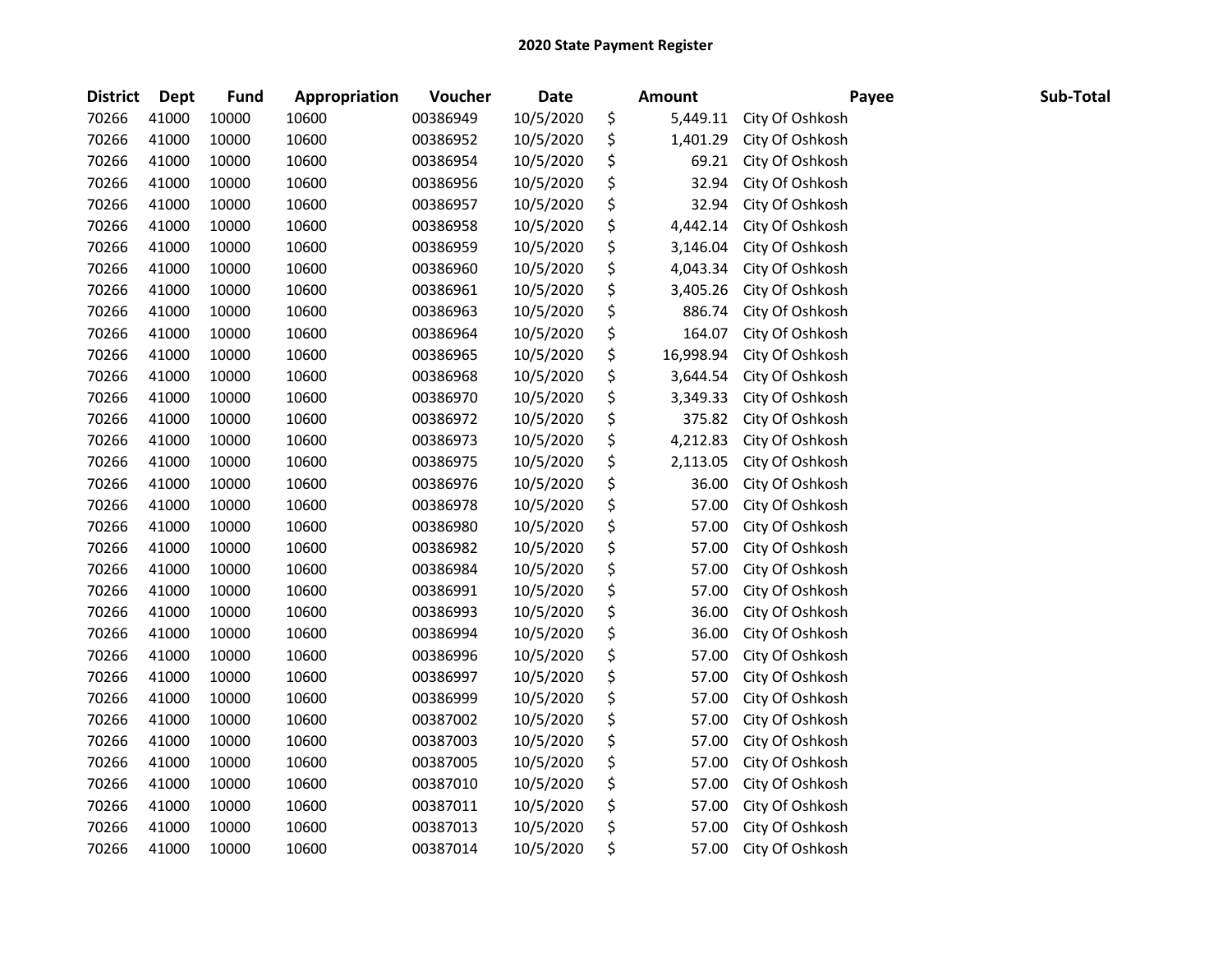| <b>District</b> | <b>Dept</b> | <b>Fund</b> | Appropriation | Voucher  | <b>Date</b> | <b>Amount</b>   | Payee           | Sub-Total |
|-----------------|-------------|-------------|---------------|----------|-------------|-----------------|-----------------|-----------|
| 70266           | 41000       | 10000       | 10600         | 00387015 | 10/5/2020   | \$<br>57.00     | City Of Oshkosh |           |
| 70266           | 41000       | 10000       | 10600         | 00387017 | 10/5/2020   | \$<br>57.00     | City Of Oshkosh |           |
| 70266           | 41000       | 10000       | 10600         | 00387019 | 10/5/2020   | \$<br>57.00     | City Of Oshkosh |           |
| 70266           | 41000       | 10000       | 10600         | 00387020 | 10/5/2020   | \$<br>10,281.17 | City Of Oshkosh |           |
| 70266           | 41000       | 10000       | 10600         | 00388841 | 10/14/2020  | \$<br>2,839.87  | City Of Oshkosh |           |
| 70266           | 41000       | 10000       | 10600         | 00390101 | 10/21/2020  | \$<br>10,571.36 | City Of Oshkosh |           |
| 70266           | 41000       | 10000       | 10600         | 00390106 | 10/21/2020  | \$<br>10,571.36 | City Of Oshkosh |           |
| 70266           | 41000       | 10000       | 10600         | 00391358 | 10/29/2020  | \$<br>19,757.74 | City Of Oshkosh |           |
| 70266           | 41000       | 10000       | 10600         | 00391362 | 10/29/2020  | \$<br>15,349.34 | City Of Oshkosh |           |
| 70266           | 41000       | 10000       | 10600         | 00391365 | 10/29/2020  | \$<br>17,732.57 | City Of Oshkosh |           |
| 70266           | 41000       | 10000       | 10600         | 00391369 | 10/29/2020  | \$<br>36.00     | City Of Oshkosh |           |
| 70266           | 41000       | 10000       | 10600         | 00391372 | 10/29/2020  | \$<br>57.00     | City Of Oshkosh |           |
| 70266           | 41000       | 10000       | 10600         | 00391373 | 10/29/2020  | \$<br>57.00     | City Of Oshkosh |           |
| 70266           | 41000       | 10000       | 10600         | 00391376 | 10/29/2020  | \$<br>57.00     | City Of Oshkosh |           |
| 70266           | 41000       | 10000       | 10600         | 00391379 | 10/29/2020  | \$<br>57.00     | City Of Oshkosh |           |
| 70266           | 41000       | 10000       | 10600         | 00391380 | 10/29/2020  | \$<br>57.00     | City Of Oshkosh |           |
| 70266           | 41000       | 10000       | 10600         | 00391381 | 10/29/2020  | \$<br>36.00     | City Of Oshkosh |           |
| 70266           | 41000       | 10000       | 10600         | 00391384 | 10/29/2020  | \$<br>4,495.88  | City Of Oshkosh |           |
| 70266           | 41000       | 10000       | 10600         | 00391386 | 10/29/2020  | \$<br>2,627.60  | City Of Oshkosh |           |
| 70266           | 41000       | 10000       | 10600         | 00391387 | 10/29/2020  | \$<br>3,724.30  | City Of Oshkosh |           |
| 70266           | 41000       | 10000       | 10600         | 00391390 | 10/29/2020  | \$<br>2,817.03  | City Of Oshkosh |           |
| 70266           | 41000       | 10000       | 10600         | 00391393 | 10/29/2020  | \$<br>468.00    | City Of Oshkosh |           |
| 70266           | 41000       | 10000       | 10600         | 00391395 | 10/29/2020  | \$<br>153.53    | City Of Oshkosh |           |
| 70266           | 41000       | 10000       | 10600         | 00391398 | 10/29/2020  | \$<br>324.22    | City Of Oshkosh |           |
| 70266           | 41000       | 10000       | 10600         | 00391484 | 10/29/2020  | \$<br>36.00     | City Of Oshkosh |           |
| 70266           | 41000       | 10000       | 10600         | 00391485 | 10/29/2020  | \$<br>57.00     | City Of Oshkosh |           |
| 70266           | 41000       | 10000       | 10600         | 00391486 | 10/29/2020  | \$<br>57.00     | City Of Oshkosh |           |
| 70266           | 41000       | 10000       | 10600         | 00391487 | 10/29/2020  | \$<br>57.00     | City Of Oshkosh |           |
| 70266           | 41000       | 10000       | 10600         | 00391488 | 10/29/2020  | \$<br>57.00     | City Of Oshkosh |           |
| 70266           | 41000       | 10000       | 10600         | 00391489 | 10/29/2020  | \$<br>57.00     | City Of Oshkosh |           |
| 70266           | 41000       | 10000       | 10600         | 00391490 | 10/29/2020  | \$<br>57.00     | City Of Oshkosh |           |
| 70266           | 41000       | 10000       | 10600         | 00391491 | 10/29/2020  | \$<br>57.00     | City Of Oshkosh |           |
| 70266           | 41000       | 10000       | 10600         | 00391492 | 10/29/2020  | \$<br>57.00     | City Of Oshkosh |           |
| 70266           | 41000       | 10000       | 10600         | 00391493 | 10/29/2020  | \$<br>57.00     | City Of Oshkosh |           |
| 70266           | 41000       | 10000       | 10600         | 00391494 | 10/29/2020  | \$<br>57.00     | City Of Oshkosh |           |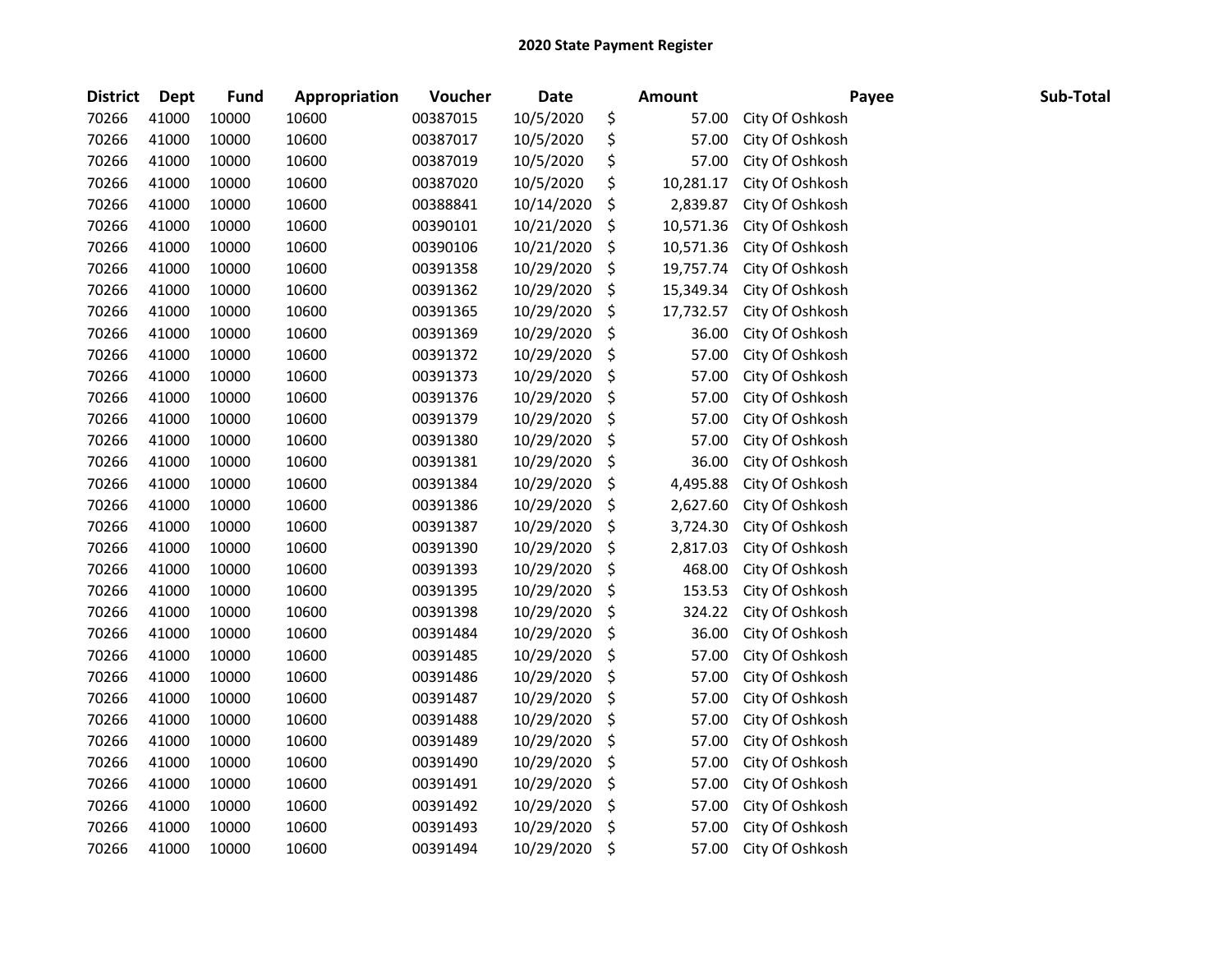| <b>District</b> | <b>Dept</b> | Fund  | Appropriation | Voucher  | <b>Date</b> | <b>Amount</b>   | Payee           | Sub-Total |
|-----------------|-------------|-------|---------------|----------|-------------|-----------------|-----------------|-----------|
| 70266           | 41000       | 10000 | 10600         | 00391495 | 10/29/2020  | \$<br>57.00     | City Of Oshkosh |           |
| 70266           | 41000       | 10000 | 10600         | 00391496 | 10/29/2020  | \$<br>57.00     | City Of Oshkosh |           |
| 70266           | 41000       | 10000 | 10600         | 00391497 | 10/29/2020  | \$<br>57.00     | City Of Oshkosh |           |
| 70266           | 41000       | 10000 | 10600         | 00391498 | 10/29/2020  | \$<br>164.07    | City Of Oshkosh |           |
| 70266           | 41000       | 10000 | 10600         | 00391499 | 10/29/2020  | \$<br>13,599.74 | City Of Oshkosh |           |
| 70266           | 41000       | 10000 | 10600         | 00391500 | 10/29/2020  | \$<br>727.22    | City Of Oshkosh |           |
| 70266           | 41000       | 10000 | 10600         | 00391501 | 10/29/2020  | \$<br>5,901.65  | City Of Oshkosh |           |
| 70266           | 41000       | 10000 | 10600         | 00391502 | 10/29/2020  | \$<br>3,877.74  | City Of Oshkosh |           |
| 70266           | 41000       | 10000 | 10600         | 00391504 | 10/29/2020  | \$<br>3,485.02  | City Of Oshkosh |           |
| 70266           | 41000       | 10000 | 10600         | 00391505 | 10/29/2020  | \$<br>1,760.21  | City Of Oshkosh |           |
| 70266           | 41000       | 10000 | 10600         | 00391507 | 10/29/2020  | \$<br>79.75     | City Of Oshkosh |           |
| 70266           | 41000       | 10000 | 10600         | 00391509 | 10/29/2020  | \$<br>32.94     | City Of Oshkosh |           |
| 70266           | 41000       | 10000 | 10600         | 00391510 | 10/29/2020  | \$<br>32.94     | City Of Oshkosh |           |
| 70266           | 41000       | 10000 | 10600         | 00391512 | 10/29/2020  | \$<br>4,103.16  | City Of Oshkosh |           |
| 70266           | 41000       | 10000 | 10600         | 00391513 | 10/29/2020  | \$<br>3,285.62  | City Of Oshkosh |           |
| 70266           | 41000       | 10000 | 10600         | 00391514 | 10/29/2020  | \$<br>3,110.05  | City Of Oshkosh |           |
| 70266           | 41000       | 10000 | 10600         | 00391516 | 10/29/2020  | \$<br>3,734.27  | City Of Oshkosh |           |
| 70266           | 41000       | 10000 | 10600         | 00391517 | 10/29/2020  | \$<br>2,262.60  | City Of Oshkosh |           |
| 70266           | 41000       | 10000 | 10600         | 00391519 | 10/29/2020  | \$<br>10,281.17 | City Of Oshkosh |           |
| 70266           | 41000       | 10000 | 10600         | 00392499 | 11/4/2020   | \$<br>36.00     | City Of Oshkosh |           |
| 70266           | 41000       | 10000 | 10600         | 00392511 | 11/4/2020   | \$<br>57.00     | City Of Oshkosh |           |
| 70266           | 41000       | 10000 | 10600         | 00396469 | 11/25/2020  | \$<br>9,274.24  | City Of Oshkosh |           |
| 70266           | 41000       | 10000 | 10600         | 00396470 | 11/25/2020  | \$<br>9,274.24  | City Of Oshkosh |           |
| 70266           | 41000       | 10000 | 10600         | 00397280 | 12/3/2020   | \$<br>57.00     | City Of Oshkosh |           |
| 70266           | 41000       | 10000 | 10600         | 00397284 | 12/3/2020   | \$<br>36.00     | City Of Oshkosh |           |
| 70266           | 41000       | 10000 | 10600         | 00397532 | 12/4/2020   | \$<br>4,755.10  | City Of Oshkosh |           |
| 70266           | 41000       | 10000 | 10600         | 00397537 | 12/4/2020   | \$<br>111.37    | City Of Oshkosh |           |
| 70266           | 41000       | 10000 | 10600         | 00397538 | 12/4/2020   | \$<br>13,164.14 | City Of Oshkosh |           |
| 70266           | 41000       | 10000 | 10600         | 00397541 | 12/4/2020   | \$<br>617.55    | City Of Oshkosh |           |
| 70266           | 41000       | 10000 | 10600         | 00397543 | 12/4/2020   | \$<br>3,748.13  | City Of Oshkosh |           |
| 70266           | 41000       | 10000 | 10600         | 00397546 | 12/4/2020   | \$<br>3,708.25  | City Of Oshkosh |           |
| 70266           | 41000       | 10000 | 10600         | 00397549 | 12/4/2020   | \$<br>3,245.74  | City Of Oshkosh |           |
| 70266           | 41000       | 10000 | 10600         | 00397551 | 12/4/2020   | \$<br>1,730.30  | City Of Oshkosh |           |
| 70266           | 41000       | 10000 | 10600         | 00397554 | 12/4/2020   | \$<br>79.75     | City Of Oshkosh |           |
| 70266           | 41000       | 10000 | 10600         | 00397555 | 12/4/2020   | \$<br>32.94     | City Of Oshkosh |           |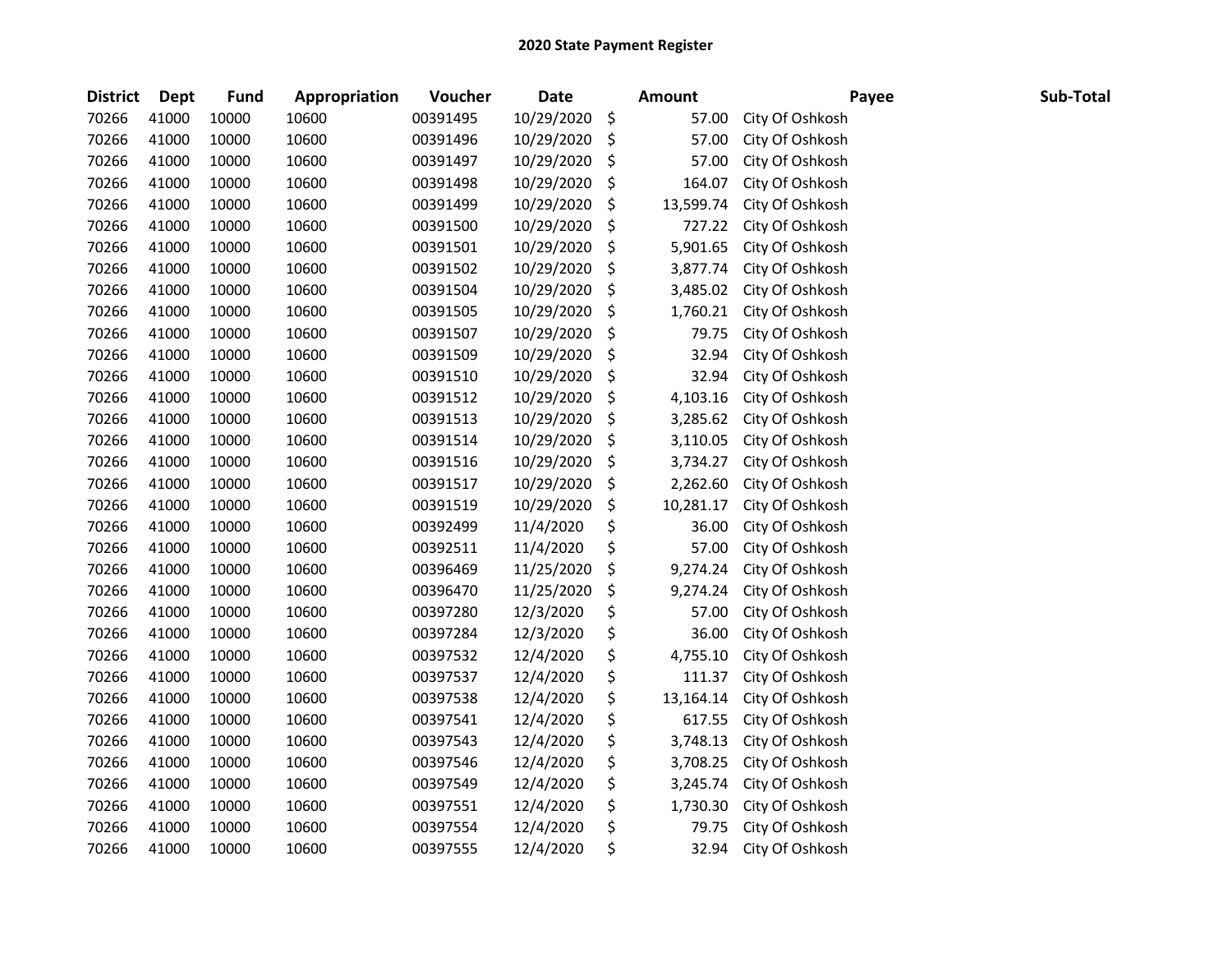| <b>District</b> | <b>Dept</b> | <b>Fund</b> | Appropriation | Voucher  | <b>Date</b> | <b>Amount</b>   | Payee           | Sub-Total |
|-----------------|-------------|-------------|---------------|----------|-------------|-----------------|-----------------|-----------|
| 70266           | 41000       | 10000       | 10600         | 00397557 | 12/4/2020   | \$<br>32.94     | City Of Oshkosh |           |
| 70266           | 41000       | 10000       | 10600         | 00397558 | 12/4/2020   | \$<br>3,843.94  | City Of Oshkosh |           |
| 70266           | 41000       | 10000       | 10600         | 00397559 | 12/4/2020   | \$<br>2,567.78  | City Of Oshkosh |           |
| 70266           | 41000       | 10000       | 10600         | 00397560 | 12/4/2020   | \$<br>3,066.28  | City Of Oshkosh |           |
| 70266           | 41000       | 10000       | 10600         | 00397561 | 12/4/2020   | \$<br>2,846.94  | City Of Oshkosh |           |
| 70266           | 41000       | 10000       | 10600         | 00397565 | 12/4/2020   | \$<br>667.40    | City Of Oshkosh |           |
| 70266           | 41000       | 10000       | 10600         | 00397568 | 12/4/2020   | \$<br>142.99    | City Of Oshkosh |           |
| 70266           | 41000       | 10000       | 10600         | 00397575 | 12/4/2020   | \$<br>19,312.46 | City Of Oshkosh |           |
| 70266           | 41000       | 10000       | 10600         | 00397580 | 12/4/2020   | \$<br>3,245.74  | City Of Oshkosh |           |
| 70266           | 41000       | 10000       | 10600         | 00397581 | 12/4/2020   | \$<br>2,970.47  | City Of Oshkosh |           |
| 70266           | 41000       | 10000       | 10600         | 00397585 | 12/4/2020   | \$<br>262.30    | City Of Oshkosh |           |
| 70266           | 41000       | 10000       | 10600         | 00397588 | 12/4/2020   | \$<br>3,435.17  | City Of Oshkosh |           |
| 70266           | 41000       | 10000       | 10600         | 00397590 | 12/4/2020   | \$<br>2,531.79  | City Of Oshkosh |           |
| 70266           | 41000       | 10000       | 10600         | 00397592 | 12/4/2020   | \$<br>36.00     | City Of Oshkosh |           |
| 70266           | 41000       | 10000       | 10600         | 00397594 | 12/4/2020   | \$<br>57.00     | City Of Oshkosh |           |
| 70266           | 41000       | 10000       | 10600         | 00397595 | 12/4/2020   | \$<br>57.00     | City Of Oshkosh |           |
| 70266           | 41000       | 10000       | 10600         | 00397597 | 12/4/2020   | \$<br>57.00     | City Of Oshkosh |           |
| 70266           | 41000       | 10000       | 10600         | 00397600 | 12/4/2020   | \$<br>57.00     | City Of Oshkosh |           |
| 70266           | 41000       | 10000       | 10600         | 00397601 | 12/4/2020   | \$<br>57.00     | City Of Oshkosh |           |
| 70266           | 41000       | 10000       | 10600         | 00397603 | 12/4/2020   | \$<br>36.00     | City Of Oshkosh |           |
| 70266           | 41000       | 10000       | 10600         | 00397606 | 12/4/2020   | \$<br>36.00     | City Of Oshkosh |           |
| 70266           | 41000       | 10000       | 10600         | 00397607 | 12/4/2020   | \$<br>57.00     | City Of Oshkosh |           |
| 70266           | 41000       | 10000       | 10600         | 00397608 | 12/4/2020   | \$<br>57.00     | City Of Oshkosh |           |
| 70266           | 41000       | 10000       | 10600         | 00397609 | 12/4/2020   | \$<br>57.00     | City Of Oshkosh |           |
| 70266           | 41000       | 10000       | 10600         | 00397612 | 12/4/2020   | \$<br>57.00     | City Of Oshkosh |           |
| 70266           | 41000       | 10000       | 10600         | 00397613 | 12/4/2020   | \$<br>57.00     | City Of Oshkosh |           |
| 70266           | 41000       | 10000       | 10600         | 00397614 | 12/4/2020   | \$<br>57.00     | City Of Oshkosh |           |
| 70266           | 41000       | 10000       | 10600         | 00397617 | 12/4/2020   | \$<br>57.00     | City Of Oshkosh |           |
| 70266           | 41000       | 10000       | 10600         | 00397618 | 12/4/2020   | \$<br>57.00     | City Of Oshkosh |           |
| 70266           | 41000       | 10000       | 10600         | 00397619 | 12/4/2020   | \$<br>57.00     | City Of Oshkosh |           |
| 70266           | 41000       | 10000       | 10600         | 00397622 | 12/4/2020   | \$<br>57.00     | City Of Oshkosh |           |
| 70266           | 41000       | 10000       | 10600         | 00397623 | 12/4/2020   | \$<br>57.00     | City Of Oshkosh |           |
| 70266           | 41000       | 10000       | 10600         | 00397624 | 12/4/2020   | \$<br>57.00     | City Of Oshkosh |           |
| 70266           | 41000       | 10000       | 10600         | 00397625 | 12/4/2020   | \$<br>57.00     | City Of Oshkosh |           |
| 70266           | 41000       | 10000       | 10600         | 00397628 | 12/4/2020   | \$<br>10,281.17 | City Of Oshkosh |           |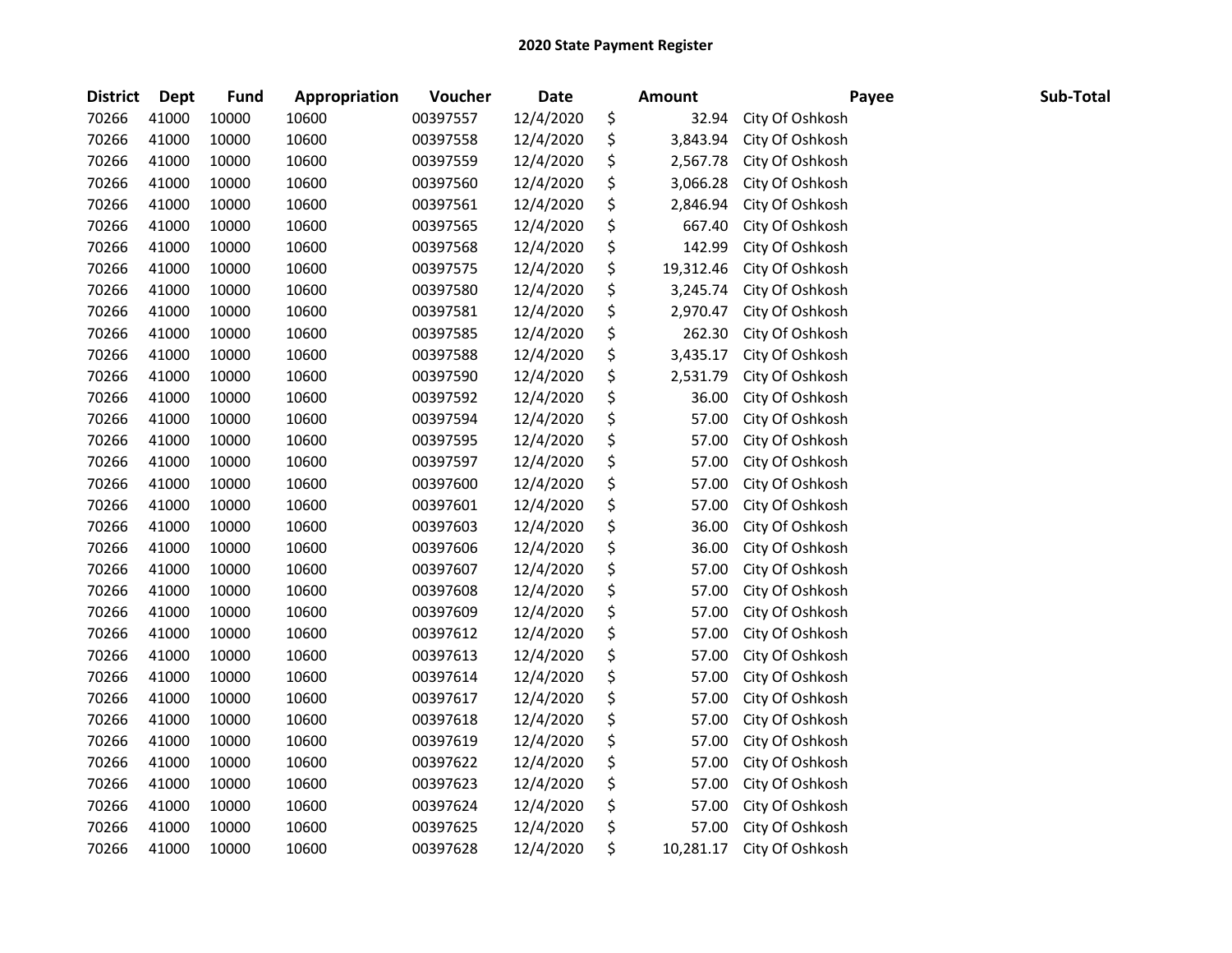| <b>District</b> | <b>Dept</b> | <b>Fund</b> | Appropriation                                                                   | Voucher   | Date          |                    | <b>Amount</b> | Payee                     | Sub-Total          |
|-----------------|-------------|-------------|---------------------------------------------------------------------------------|-----------|---------------|--------------------|---------------|---------------------------|--------------------|
| 70266           | 41000       | 10000       | 10600                                                                           | 00401922  | 12/29/2020    | $\ddot{\varsigma}$ | 9,429.12      | City Of Oshkosh           |                    |
| 70266           | 41000       | 10000       | 10600                                                                           | 00401924  | 12/29/2020 \$ |                    | 9,429.12      | City Of Oshkosh           |                    |
| 70266           |             |             | Department of Corrections - - Energy Costs, Energy-Related A Total              |           |               |                    |               |                           | \$<br>1,517,453.15 |
| 70266           |             |             | Department of Corrections - - Purchased Services For Offende                    |           |               |                    |               |                           |                    |
| 70266           | 41000       | 10000       | 11100                                                                           | 00344527  | 2/28/2020     | \$                 | 5,500.00      | City Of Oshkosh           |                    |
| 70266           |             |             | Department of Corrections - - Purchased Services For Offende Total              |           |               |                    |               |                           | \$<br>5,500.00     |
| 70266           |             |             | Department of Health Services - - Emergency Medical Services, Ai                |           |               |                    |               |                           |                    |
| 70266           | 43500       | 10000       | 11900                                                                           | 00379100  | 9/15/2020     | \$.                | 8,059.25      | City Of Oshkosh           |                    |
| 70266           |             |             | Department of Health Services - - Emergency Medical Services, Ai Total          |           |               |                    |               |                           | \$<br>8,059.25     |
| 70266           |             |             | Department of Health Services - - Prepaid Medical Transport Reimbursement       |           |               |                    |               |                           |                    |
| 70266           | 43500       | 10000       | 16300                                                                           | AMBULANCE | 11/16/2020 \$ |                    |               | 98,475.14 City Of Oshkosh |                    |
| 70266           |             |             | Department of Health Services - - Prepaid Medical Transport Reimbursement Total |           |               |                    |               |                           | \$<br>98,475.14    |
| 70266           |             |             | Department of Health Services - - Wisconsin Resource Center -- M                |           |               |                    |               |                           |                    |
| 70266           | 43500       | 10000       | 20200                                                                           | 00359743  | 5/29/2020     | \$.                | 14.33         | City Of Oshkosh           |                    |
| 70266           |             |             | Department of Health Services - - Wisconsin Resource Center -- M Total          |           |               |                    |               |                           | \$<br>14.33        |
| 70266           |             |             | Department of Health Services - - Energy Costs, Energy-Related A                |           |               |                    |               |                           |                    |
| 70266           | 43500       | 10000       | 20600                                                                           | 00334531  | 1/9/2020      | \$                 | 9,722.90      | City Of Oshkosh           |                    |
| 70266           | 43500       | 10000       | 20600                                                                           | 00334533  | 1/9/2020      | \$                 | 3,290.18      | City Of Oshkosh           |                    |
| 70266           | 43500       | 10000       | 20600                                                                           | 00335430  | 1/14/2020     | \$                 | 5,193.94      | City Of Oshkosh           |                    |
| 70266           | 43500       | 10000       | 20600                                                                           | 00338055  | 1/28/2020     | \$                 | 5,245.88      | City Of Oshkosh           |                    |
| 70266           | 43500       | 10000       | 20600                                                                           | 00338056  | 1/28/2020     | \$                 | 9,928.40      | City Of Oshkosh           |                    |
| 70266           | 43500       | 10000       | 20600                                                                           | 00338057  | 1/28/2020     | \$                 | 3,214.87      | City Of Oshkosh           |                    |
| 70266           | 43500       | 10000       | 20600                                                                           | 00346870  | 3/9/2020      | \$                 | 5,193.94      | City Of Oshkosh           |                    |
| 70266           | 43500       | 10000       | 20600                                                                           | 00346872  | 3/9/2020      | \$                 | 9,962.64      | City Of Oshkosh           |                    |
| 70266           | 43500       | 10000       | 20600                                                                           | 00346873  | 3/9/2020      | \$                 | 3,285.51      | City Of Oshkosh           |                    |
| 70266           | 43500       | 10000       | 20600                                                                           | 00350182  | 3/27/2020     | \$                 | 3,182.15      | City Of Oshkosh           |                    |
| 70266           | 43500       | 10000       | 20600                                                                           | 00350183  | 3/27/2020     | \$                 | 11,398.33     | City Of Oshkosh           |                    |
| 70266           | 43500       | 10000       | 20600                                                                           | 00350184  | 3/27/2020     | \$                 | 5,193.94      | City Of Oshkosh           |                    |
| 70266           | 43500       | 10000       | 20600                                                                           | 00357673  | 5/7/2020      | \$                 | 3,403.13      | City Of Oshkosh           |                    |
| 70266           | 43500       | 10000       | 20600                                                                           | 00357675  | 5/7/2020      | \$                 | 10,706.87     | City Of Oshkosh           |                    |
| 70266           | 43500       | 10000       | 20600                                                                           | 00357677  | 5/7/2020      | \$                 | 5,298.90      | City Of Oshkosh           |                    |
| 70266           | 43500       | 10000       | 20600                                                                           | 00362093  | 6/9/2020      | \$                 | 3,285.51      | City Of Oshkosh           |                    |
| 70266           | 43500       | 10000       | 20600                                                                           | 00362096  | 6/9/2020      | \$                 | 10,456.14     | City Of Oshkosh           |                    |
| 70266           | 43500       | 10000       | 20600                                                                           | 00362098  | 6/9/2020      | \$                 | 5,556.23      | City Of Oshkosh           |                    |
| 70266           | 43500       | 10000       | 20600                                                                           | 00366644  | 7/6/2020      | \$                 | 3,470.85      | City Of Oshkosh           |                    |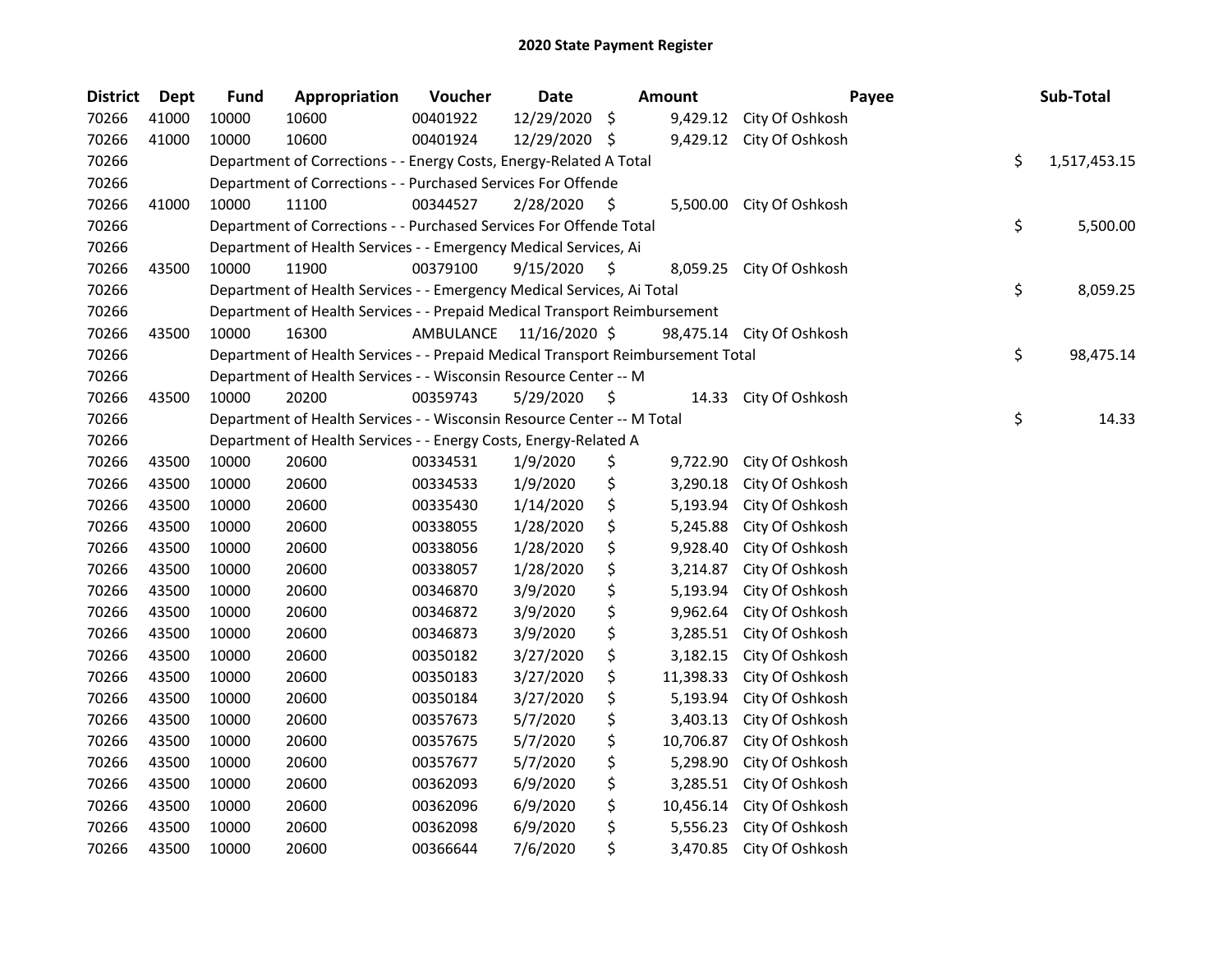| <b>District</b> | <b>Dept</b> | <b>Fund</b> | Appropriation                                                          | Voucher  | <b>Date</b> | Amount          | Payee           | Sub-Total        |
|-----------------|-------------|-------------|------------------------------------------------------------------------|----------|-------------|-----------------|-----------------|------------------|
| 70266           | 43500       | 10000       | 20600                                                                  | 00366646 | 7/6/2020    | \$<br>11,378.06 | City Of Oshkosh |                  |
| 70266           | 43500       | 10000       | 20600                                                                  | 00366647 | 7/6/2020    | \$<br>5,556.23  | City Of Oshkosh |                  |
| 70266           | 43500       | 10000       | 20600                                                                  | 00372437 | 8/14/2020   | \$<br>1,349.30  | City Of Oshkosh |                  |
| 70266           | 43500       | 10000       | 20600                                                                  | 00372439 | 8/13/2020   | \$<br>820.43    | City Of Oshkosh |                  |
| 70266           | 43500       | 10000       | 20600                                                                  | 00380608 | 9/29/2020   | \$<br>20,185.01 | City Of Oshkosh |                  |
| 70266           | 43500       | 10000       | 20600                                                                  | 00380609 | 9/29/2020   | \$<br>5,556.23  | City Of Oshkosh |                  |
| 70266           | 43500       | 10000       | 20600                                                                  | 00381120 | 9/29/2020   | \$<br>5,759.00  | City Of Oshkosh |                  |
| 70266           | 43500       | 10000       | 20600                                                                  | 00381121 | 9/29/2020   | \$<br>16,754.50 | City Of Oshkosh |                  |
| 70266           | 43500       | 10000       | 20600                                                                  | 00381122 | 9/29/2020   | \$<br>5,556.23  | City Of Oshkosh |                  |
| 70266           | 43500       | 10000       | 20600                                                                  | 00384853 | 10/19/2020  | \$<br>5,556.23  | City Of Oshkosh |                  |
| 70266           | 43500       | 10000       | 20600                                                                  | 00384854 | 10/19/2020  | \$<br>4,311.98  | City Of Oshkosh |                  |
| 70266           | 43500       | 10000       | 20600                                                                  | 00384856 | 10/19/2020  | \$<br>22,762.79 | City Of Oshkosh |                  |
| 70266           | 43500       | 10000       | 20600                                                                  | 00388165 | 11/4/2020   | \$<br>3,385.31  | City Of Oshkosh |                  |
| 70266           | 43500       | 10000       | 20600                                                                  | 00388166 | 11/4/2020   | \$<br>12,683.47 | City Of Oshkosh |                  |
| 70266           | 43500       | 10000       | 20600                                                                  | 00388167 | 11/4/2020   | \$<br>5,556.23  | City Of Oshkosh |                  |
| 70266           | 43500       | 10000       | 20600                                                                  | 00394534 | 12/4/2020   | \$<br>3,652.61  | City Of Oshkosh |                  |
| 70266           | 43500       | 10000       | 20600                                                                  | 00394536 | 12/4/2020   | \$<br>9,954.20  | City Of Oshkosh |                  |
| 70266           | 43500       | 10000       | 20600                                                                  | 00394538 | 12/4/2020   | \$<br>5,556.23  | City Of Oshkosh |                  |
| 70266           |             |             | Department of Health Services - - Energy Costs, Energy-Related A Total |          |             |                 |                 | \$<br>263,324.35 |
| 70266           |             |             | Department of Health Services - - Wisconsin Resource Center -- F       |          |             |                 |                 |                  |
| 70266           | 43500       | 10000       | 20900                                                                  | 00359743 | 5/29/2020   | \$<br>1.77      | City Of Oshkosh |                  |
| 70266           |             |             | Department of Health Services - - Wisconsin Resource Center -- F Total |          |             |                 |                 | \$<br>1.77       |
| 70266           |             |             | Department of Health Services - - General Program Operations           |          |             |                 |                 |                  |
| 70266           | 43500       | 14200       | 20100                                                                  | 00335374 | 1/13/2020   | \$<br>390.07    | City Of Oshkosh |                  |
| 70266           | 43500       | 14200       | 20100                                                                  | 00340229 | 2/12/2020   | \$<br>294.84    | City Of Oshkosh |                  |
| 70266           | 43500       | 14200       | 20100                                                                  | 00340966 | 2/11/2020   | \$<br>292.33    | City Of Oshkosh |                  |
| 70266           | 43500       | 14200       | 20100                                                                  | 00343008 | 2/18/2020   | \$<br>269.99    | City Of Oshkosh |                  |
| 70266           | 43500       | 14200       | 20100                                                                  | 00347648 | 3/20/2020   | \$<br>314.44    | City Of Oshkosh |                  |
| 70266           | 43500       | 14200       | 20100                                                                  | 00352203 | 4/1/2020    | \$<br>279.11    | City Of Oshkosh |                  |
| 70266           | 43500       | 14200       | 20100                                                                  | 00352214 | 4/1/2020    | \$<br>317.26    | City Of Oshkosh |                  |
| 70266           | 43500       | 14200       | 20100                                                                  | 00352863 | 4/7/2020    | \$<br>320.02    | City Of Oshkosh |                  |
| 70266           | 43500       | 14200       | 20100                                                                  | 00354569 | 4/17/2020   | \$<br>278.54    | City Of Oshkosh |                  |
| 70266           | 43500       | 14200       | 20100                                                                  | 00354570 | 4/17/2020   | \$<br>324.45    | City Of Oshkosh |                  |
| 70266           | 43500       | 14200       | 20100                                                                  | 00356458 | 4/29/2020   | \$<br>316.98    | City Of Oshkosh |                  |
| 70266           | 43500       | 14200       | 20100                                                                  | 00356460 | 4/29/2020   | \$<br>282.53    | City Of Oshkosh |                  |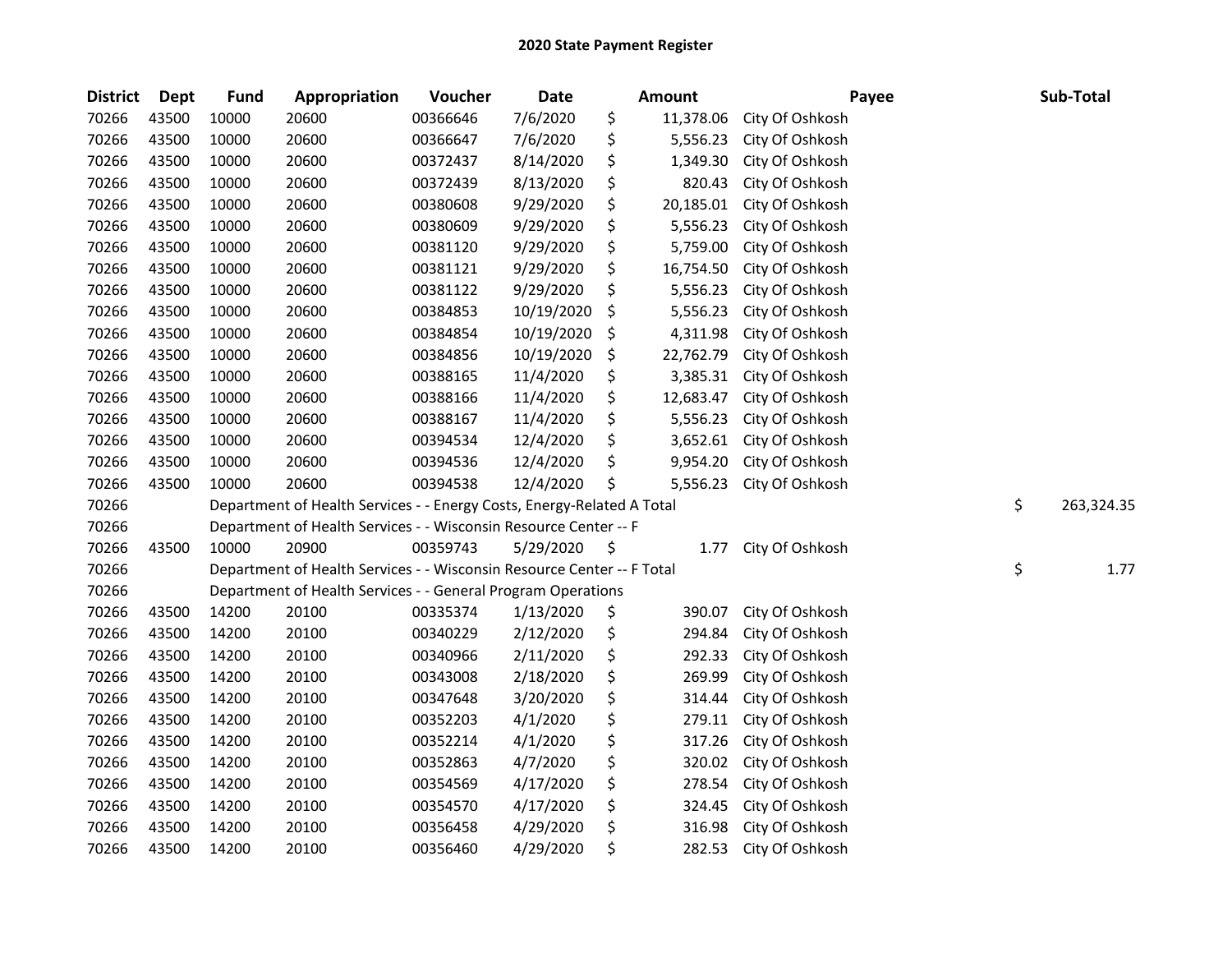| <b>District</b> | <b>Dept</b> | <b>Fund</b> | Appropriation | Voucher  | <b>Date</b> | <b>Amount</b> | Payee           | Sub-Total |
|-----------------|-------------|-------------|---------------|----------|-------------|---------------|-----------------|-----------|
| 70266           | 43500       | 14200       | 20100         | 00358404 | 5/12/2020   | \$<br>342.81  | City Of Oshkosh |           |
| 70266           | 43500       | 14200       | 20100         | 00358407 | 5/14/2020   | \$<br>337.81  | City Of Oshkosh |           |
| 70266           | 43500       | 14200       | 20100         | 00359743 | 5/29/2020   | \$<br>37.58   | City Of Oshkosh |           |
| 70266           | 43500       | 14200       | 20100         | 00360455 | 5/27/2020   | \$<br>395.37  | City Of Oshkosh |           |
| 70266           | 43500       | 14200       | 20100         | 00360456 | 5/27/2020   | \$<br>339.78  | City Of Oshkosh |           |
| 70266           | 43500       | 14200       | 20100         | 00360457 | 5/27/2020   | \$<br>280.82  | City Of Oshkosh |           |
| 70266           | 43500       | 14200       | 20100         | 00363044 | 6/17/2020   | \$<br>284.04  | City Of Oshkosh |           |
| 70266           | 43500       | 14200       | 20100         | 00363048 | 6/18/2020   | \$<br>281.31  | City Of Oshkosh |           |
| 70266           | 43500       | 14200       | 20100         | 00365443 | 7/1/2020    | \$<br>331.99  | City Of Oshkosh |           |
| 70266           | 43500       | 14200       | 20100         | 00365444 | 7/1/2020    | \$<br>292.79  | City Of Oshkosh |           |
| 70266           | 43500       | 14200       | 20100         | 00367457 | 7/10/2020   | \$<br>308.75  | City Of Oshkosh |           |
| 70266           | 43500       | 14200       | 20100         | 00371380 | 8/14/2020   | \$<br>340.23  | City Of Oshkosh |           |
| 70266           | 43500       | 14200       | 20100         | 00371381 | 8/5/2020    | \$<br>285.38  | City Of Oshkosh |           |
| 70266           | 43500       | 14200       | 20100         | 00371382 | 8/13/2020   | \$<br>279.68  | City Of Oshkosh |           |
| 70266           | 43500       | 14200       | 20100         | 00371384 | 8/13/2020   | \$<br>350.61  | City Of Oshkosh |           |
| 70266           | 43500       | 14200       | 20100         | 00376111 | 9/1/2020    | \$<br>317.05  | City Of Oshkosh |           |
| 70266           | 43500       | 14200       | 20100         | 00376115 | 9/1/2020    | \$<br>311.77  | City Of Oshkosh |           |
| 70266           | 43500       | 14200       | 20100         | 00376117 | 9/1/2020    | \$<br>324.13  | City Of Oshkosh |           |
| 70266           | 43500       | 14200       | 20100         | 00376119 | 9/1/2020    | \$<br>283.28  | City Of Oshkosh |           |
| 70266           | 43500       | 14200       | 20100         | 00384293 | 10/15/2020  | \$<br>280.82  | City Of Oshkosh |           |
| 70266           | 43500       | 14200       | 20100         | 00384294 | 10/15/2020  | \$<br>269.61  | City Of Oshkosh |           |
| 70266           | 43500       | 14200       | 20100         | 00384295 | 10/15/2020  | \$<br>352.69  | City Of Oshkosh |           |
| 70266           | 43500       | 14200       | 20100         | 00385101 | 10/22/2020  | \$<br>290.51  | City Of Oshkosh |           |
| 70266           | 43500       | 14200       | 20100         | 00385102 | 10/22/2020  | \$<br>310.95  | City Of Oshkosh |           |
| 70266           | 43500       | 14200       | 20100         | 00385103 | 10/21/2020  | \$<br>317.64  | City Of Oshkosh |           |
| 70266           | 43500       | 14200       | 20100         | 00385111 | 10/21/2020  | \$<br>308.28  | City Of Oshkosh |           |
| 70266           | 43500       | 14200       | 20100         | 00387586 | 10/29/2020  | \$<br>320.02  | City Of Oshkosh |           |
| 70266           | 43500       | 14200       | 20100         | 00387588 | 10/29/2020  | \$<br>328.10  | City Of Oshkosh |           |
| 70266           | 43500       | 14200       | 20100         | 00390058 | 11/13/2020  | \$<br>100.70  | City Of Oshkosh |           |
| 70266           | 43500       | 14200       | 20100         | 00390349 | 11/20/2020  | \$<br>297.53  | City Of Oshkosh |           |
| 70266           | 43500       | 14200       | 20100         | 00390350 | 11/18/2020  | \$<br>337.50  | City Of Oshkosh |           |
| 70266           | 43500       | 14200       | 20100         | 00392064 | 11/20/2020  | \$<br>372.81  | City Of Oshkosh |           |
| 70266           | 43500       | 14200       | 20100         | 00394012 | 12/1/2020   | \$<br>341.10  | City Of Oshkosh |           |
| 70266           | 43500       | 14200       | 20100         | 00396999 | 12/18/2020  | \$<br>304.18  | City Of Oshkosh |           |
| 70266           | 43500       | 14200       | 20100         | 00399321 | 12/23/2020  | \$<br>325.27  | City Of Oshkosh |           |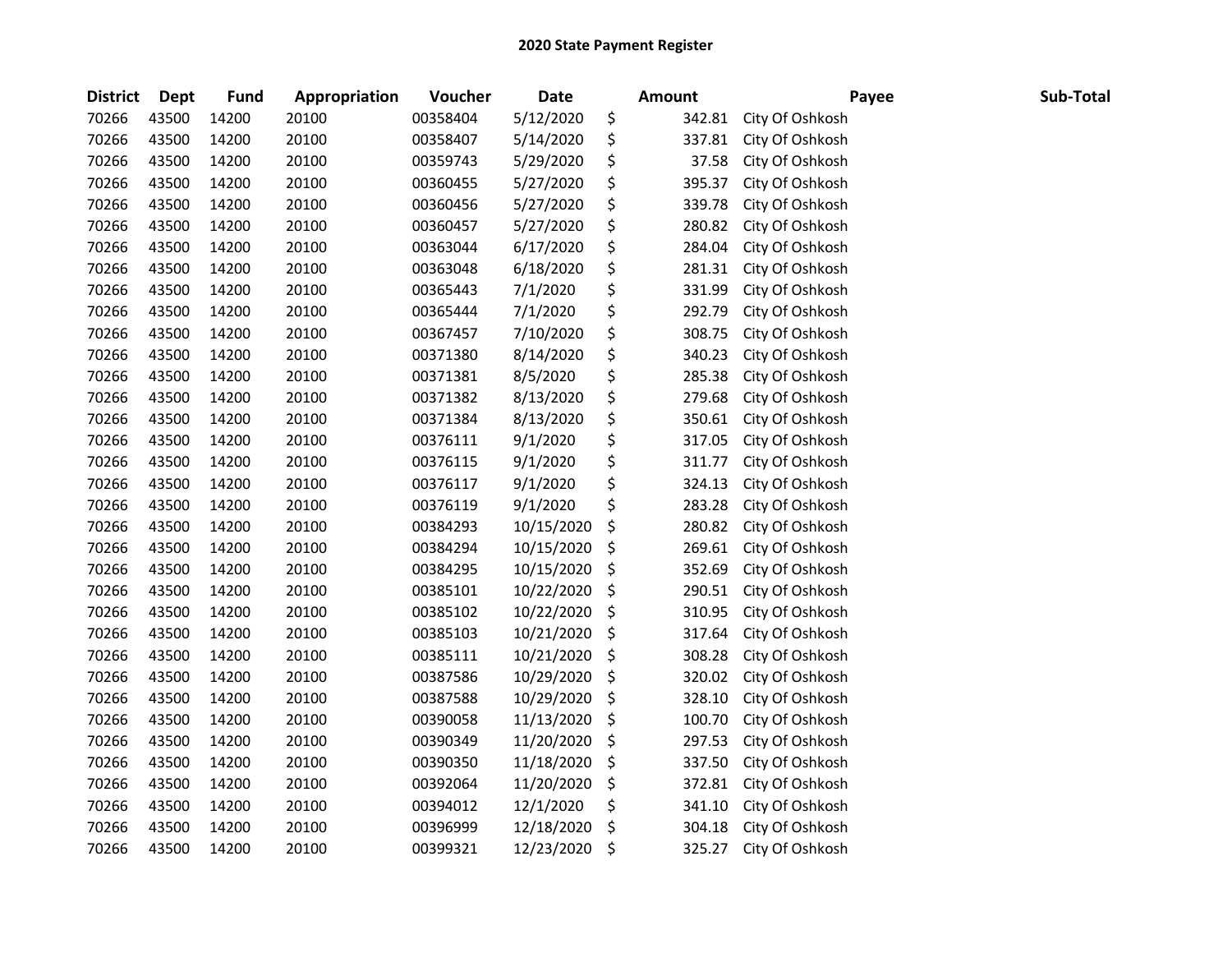| <b>District</b> | Dept  | <b>Fund</b> | Appropriation                                                      | Voucher  | <b>Date</b> | <b>Amount</b>  | Payee           | Sub-Total       |
|-----------------|-------|-------------|--------------------------------------------------------------------|----------|-------------|----------------|-----------------|-----------------|
| 70266           | 43500 | 14200       | 20100                                                              | 00399322 | 12/23/2020  | \$<br>286.33   | City Of Oshkosh |                 |
| 70266           |       |             | Department of Health Services - - General Program Operations Total |          |             |                |                 | \$<br>14,549.78 |
| 70266           |       |             | Department of Health Services - - Energy Costs, Energy-Related A   |          |             |                |                 |                 |
| 70266           | 43500 | 14200       | 20600                                                              | 00334531 | 1/9/2020    | \$<br>5,248.69 | City Of Oshkosh |                 |
| 70266           | 43500 | 14200       | 20600                                                              | 00334533 | 1/9/2020    | \$<br>1,759.13 | City Of Oshkosh |                 |
| 70266           | 43500 | 14200       | 20600                                                              | 00335427 | 1/14/2020   | \$<br>5.30     | City Of Oshkosh |                 |
| 70266           | 43500 | 14200       | 20600                                                              | 00335428 | 1/14/2020   | \$<br>4.88     | City Of Oshkosh |                 |
| 70266           | 43500 | 14200       | 20600                                                              | 00335430 | 1/14/2020   | \$<br>2,729.83 | City Of Oshkosh |                 |
| 70266           | 43500 | 14200       | 20600                                                              | 00335432 | 1/14/2020   | \$<br>4.63     | City Of Oshkosh |                 |
| 70266           | 43500 | 14200       | 20600                                                              | 00337814 | 1/27/2020   | \$<br>0.05     | City Of Oshkosh |                 |
| 70266           | 43500 | 14200       | 20600                                                              | 00337816 | 1/27/2020   | \$<br>5.30     | City Of Oshkosh |                 |
| 70266           | 43500 | 14200       | 20600                                                              | 00338055 | 1/28/2020   | \$<br>2,757.12 | City Of Oshkosh |                 |
| 70266           | 43500 | 14200       | 20600                                                              | 00338056 | 1/28/2020   | \$<br>5,359.63 | City Of Oshkosh |                 |
| 70266           | 43500 | 14200       | 20600                                                              | 00338057 | 1/28/2020   | \$<br>1,718.87 | City Of Oshkosh |                 |
| 70266           | 43500 | 14200       | 20600                                                              | 00338058 | 1/28/2020   | \$<br>5.37     | City Of Oshkosh |                 |
| 70266           | 43500 | 14200       | 20600                                                              | 00338059 | 1/28/2020   | \$<br>4.93     | City Of Oshkosh |                 |
| 70266           | 43500 | 14200       | 20600                                                              | 00338060 | 1/28/2020   | \$<br>4.67     | City Of Oshkosh |                 |
| 70266           | 43500 | 14200       | 20600                                                              | 00346870 | 3/9/2020    | \$<br>2,729.83 | City Of Oshkosh |                 |
| 70266           | 43500 | 14200       | 20600                                                              | 00346872 | 3/9/2020    | \$<br>5,378.11 | City Of Oshkosh |                 |
| 70266           | 43500 | 14200       | 20600                                                              | 00346873 | 3/9/2020    | \$<br>1,756.63 | City Of Oshkosh |                 |
| 70266           | 43500 | 14200       | 20600                                                              | 00346878 | 3/9/2020    | \$<br>5.24     | City Of Oshkosh |                 |
| 70266           | 43500 | 14200       | 20600                                                              | 00346880 | 3/9/2020    | \$<br>4.58     | City Of Oshkosh |                 |
| 70266           | 43500 | 14200       | 20600                                                              | 00346882 | 3/9/2020    | \$<br>4.88     | City Of Oshkosh |                 |
| 70266           | 43500 | 14200       | 20600                                                              | 00350179 | 3/27/2020   | \$<br>4.88     | City Of Oshkosh |                 |
| 70266           | 43500 | 14200       | 20600                                                              | 00350180 | 3/27/2020   | \$<br>4.63     | City Of Oshkosh |                 |
| 70266           | 43500 | 14200       | 20600                                                              | 00350181 | 3/27/2020   | \$<br>5.25     | City Of Oshkosh |                 |
| 70266           | 43500 | 14200       | 20600                                                              | 00350182 | 3/27/2020   | \$<br>1,701.37 | City Of Oshkosh |                 |
| 70266           | 43500 | 14200       | 20600                                                              | 00350183 | 3/27/2020   | \$<br>6,153.13 | City Of Oshkosh |                 |
| 70266           | 43500 | 14200       | 20600                                                              | 00350184 | 3/27/2020   | \$<br>2,729.83 | City Of Oshkosh |                 |
| 70266           | 43500 | 14200       | 20600                                                              | 00357669 | 5/7/2020    | \$<br>4.98     | City Of Oshkosh |                 |
| 70266           | 43500 | 14200       | 20600                                                              | 00357671 | 5/7/2020    | \$<br>4.72     | City Of Oshkosh |                 |
| 70266           | 43500 | 14200       | 20600                                                              | 00357672 | 5/7/2020    | \$<br>5.36     | City Of Oshkosh |                 |
| 70266           | 43500 | 14200       | 20600                                                              | 00357673 | 5/7/2020    | \$<br>1,819.52 | City Of Oshkosh |                 |
| 70266           | 43500 | 14200       | 20600                                                              | 00357675 | 5/7/2020    | \$<br>5,779.87 | City Of Oshkosh |                 |
| 70266           | 43500 | 14200       | 20600                                                              | 00357677 | 5/7/2020    | \$<br>2,784.99 | City Of Oshkosh |                 |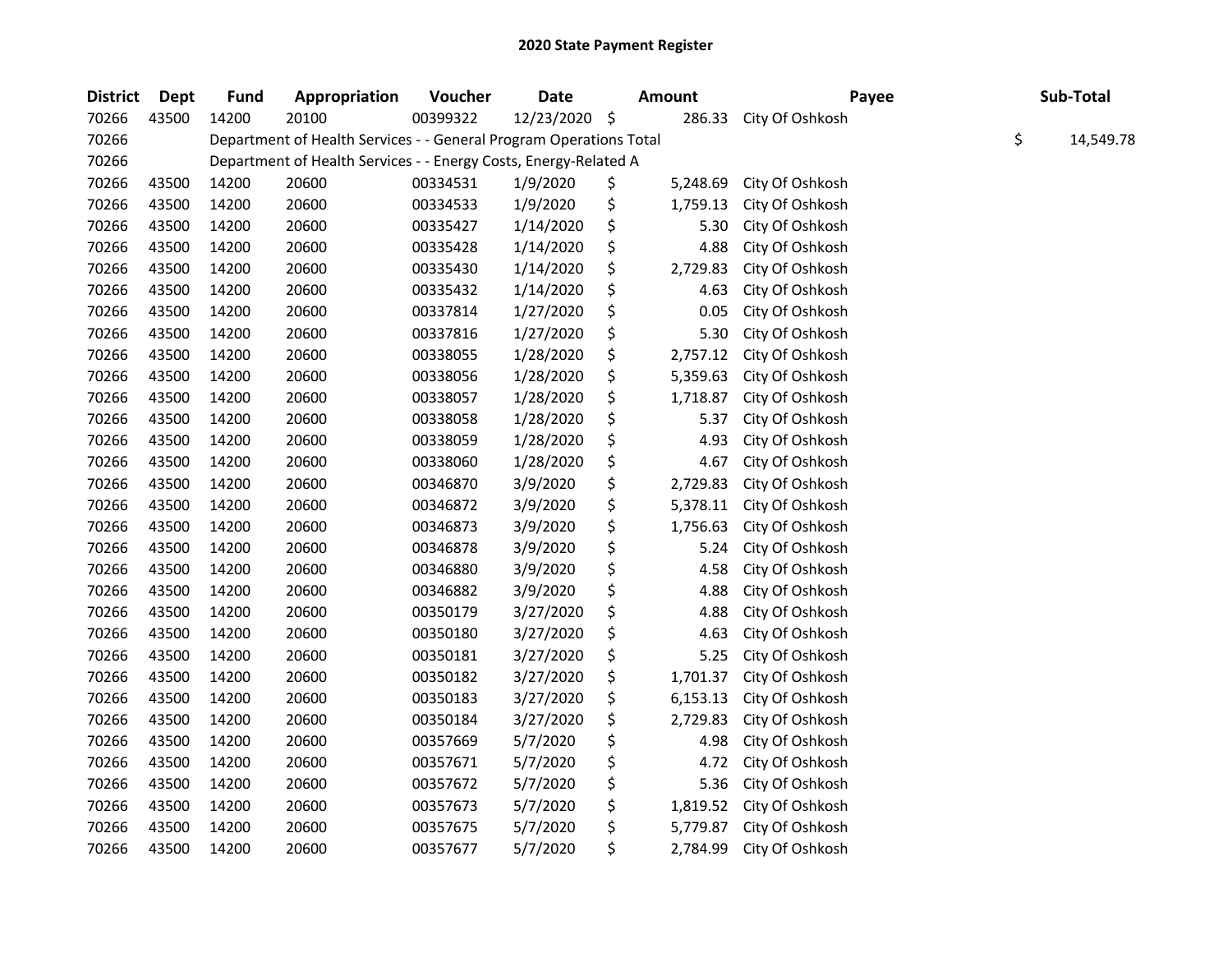| <b>District</b> | <b>Dept</b> | Fund  | Appropriation | Voucher  | <b>Date</b> | Amount         | Payee           | Sub-Total |
|-----------------|-------------|-------|---------------|----------|-------------|----------------|-----------------|-----------|
| 70266           | 43500       | 14200 | 20600         | 00362066 | 6/9/2020    | \$<br>5.23     | City Of Oshkosh |           |
| 70266           | 43500       | 14200 | 20600         | 00362069 | 6/9/2020    | \$<br>4.95     | City Of Oshkosh |           |
| 70266           | 43500       | 14200 | 20600         | 00362073 | 6/9/2020    | \$<br>5.62     | City Of Oshkosh |           |
| 70266           | 43500       | 14200 | 20600         | 00362093 | 6/9/2020    | \$<br>1,756.63 | City Of Oshkosh |           |
| 70266           | 43500       | 14200 | 20600         | 00362096 | 6/9/2020    | \$<br>5,644.52 | City Of Oshkosh |           |
| 70266           | 43500       | 14200 | 20600         | 00362098 | 6/9/2020    | \$<br>2,920.24 | City Of Oshkosh |           |
| 70266           | 43500       | 14200 | 20600         | 00366636 | 7/6/2020    | \$<br>5.23     | City Of Oshkosh |           |
| 70266           | 43500       | 14200 | 20600         | 00366638 | 7/6/2020    | \$<br>4.95     | City Of Oshkosh |           |
| 70266           | 43500       | 14200 | 20600         | 00366641 | 7/6/2020    | \$<br>5.62     | City Of Oshkosh |           |
| 70266           | 43500       | 14200 | 20600         | 00366644 | 7/6/2020    | \$<br>1,855.73 | City Of Oshkosh |           |
| 70266           | 43500       | 14200 | 20600         | 00366646 | 7/6/2020    | \$<br>6,142.19 | City Of Oshkosh |           |
| 70266           | 43500       | 14200 | 20600         | 00366647 | 7/6/2020    | \$<br>2,920.24 | City Of Oshkosh |           |
| 70266           | 43500       | 14200 | 20600         | 00372322 | 8/12/2020   | \$<br>5.23     | City Of Oshkosh |           |
| 70266           | 43500       | 14200 | 20600         | 00372324 | 8/12/2020   | \$<br>4.95     | City Of Oshkosh |           |
| 70266           | 43500       | 14200 | 20600         | 00372325 | 8/12/2020   | \$<br>5.62     | City Of Oshkosh |           |
| 70266           | 43500       | 14200 | 20600         | 00372437 | 8/14/2020   | \$<br>0.06     | City Of Oshkosh |           |
| 70266           | 43500       | 14200 | 20600         | 00372439 | 8/13/2020   | \$<br>969.10   | City Of Oshkosh |           |
| 70266           | 43500       | 14200 | 20600         | 00380608 | 9/29/2020   | \$<br>5,399.34 | City Of Oshkosh |           |
| 70266           | 43500       | 14200 | 20600         | 00380609 | 9/29/2020   | \$<br>2,920.24 | City Of Oshkosh |           |
| 70266           | 43500       | 14200 | 20600         | 00381117 | 9/29/2020   | \$<br>5.23     | City Of Oshkosh |           |
| 70266           | 43500       | 14200 | 20600         | 00381118 | 9/29/2020   | \$<br>4.95     | City Of Oshkosh |           |
| 70266           | 43500       | 14200 | 20600         | 00381119 | 9/29/2020   | \$<br>5.62     | City Of Oshkosh |           |
| 70266           | 43500       | 14200 | 20600         | 00381120 | 9/29/2020   | \$<br>3,079.11 | City Of Oshkosh |           |
| 70266           | 43500       | 14200 | 20600         | 00381121 | 9/29/2020   | \$<br>9,044.55 | City Of Oshkosh |           |
| 70266           | 43500       | 14200 | 20600         | 00381122 | 9/29/2020   | \$<br>2,920.24 | City Of Oshkosh |           |
| 70266           | 43500       | 14200 | 20600         | 00384849 | 10/19/2020  | \$<br>5.23     | City Of Oshkosh |           |
| 70266           | 43500       | 14200 | 20600         | 00384850 | 10/19/2020  | \$<br>4.95     | City Of Oshkosh |           |
| 70266           | 43500       | 14200 | 20600         | 00384851 | 10/19/2020  | \$<br>5.62     | City Of Oshkosh |           |
| 70266           | 43500       | 14200 | 20600         | 00384853 | 10/19/2020  | \$<br>2,920.24 | City Of Oshkosh |           |
| 70266           | 43500       | 14200 | 20600         | 00384854 | 10/19/2020  | \$<br>2,305.44 | City Of Oshkosh |           |
| 70266           | 43500       | 14200 | 20600         | 00384856 | 10/19/2020  | \$<br>735.70   | City Of Oshkosh |           |
| 70266           | 43500       | 14200 | 20600         | 00388162 | 11/3/2020   | \$<br>5.23     | City Of Oshkosh |           |
| 70266           | 43500       | 14200 | 20600         | 00388163 | 11/3/2020   | \$<br>4.95     | City Of Oshkosh |           |
| 70266           | 43500       | 14200 | 20600         | 00388164 | 11/3/2020   | \$<br>5.62     | City Of Oshkosh |           |
| 70266           | 43500       | 14200 | 20600         | 00388165 | 11/4/2020   | \$<br>1,809.99 | City Of Oshkosh |           |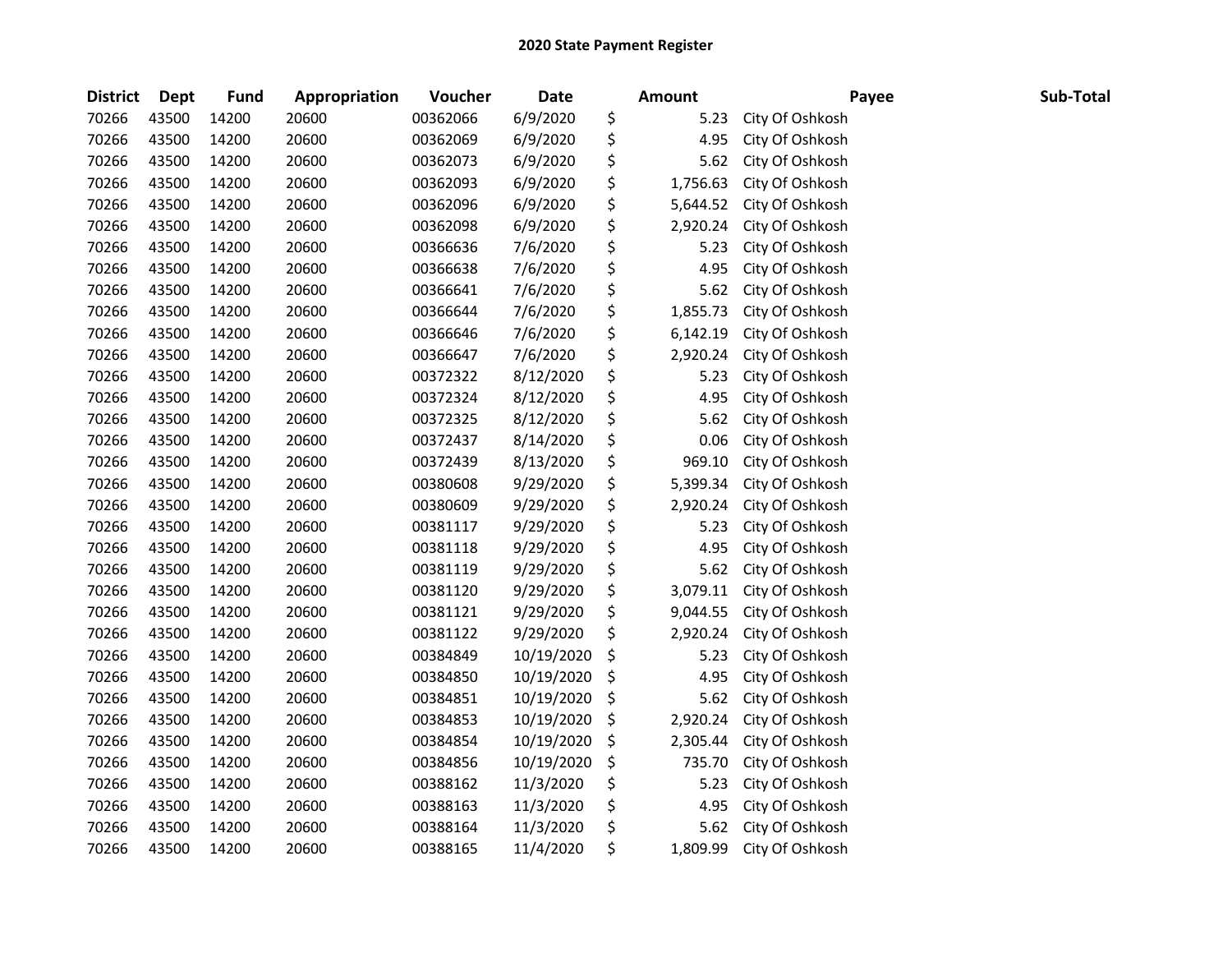| <b>District</b> | <b>Dept</b> | <b>Fund</b> | Appropriation                                                          | Voucher  | <b>Date</b> | Amount         | Payee           | Sub-Total        |
|-----------------|-------------|-------------|------------------------------------------------------------------------|----------|-------------|----------------|-----------------|------------------|
| 70266           | 43500       | 14200       | 20600                                                                  | 00388166 | 11/4/2020   | \$<br>6,846.89 | City Of Oshkosh |                  |
| 70266           | 43500       | 14200       | 20600                                                                  | 00388167 | 11/4/2020   | \$<br>2,920.24 | City Of Oshkosh |                  |
| 70266           | 43500       | 14200       | 20600                                                                  | 00394529 | 12/4/2020   | \$<br>5.23     | City Of Oshkosh |                  |
| 70266           | 43500       | 14200       | 20600                                                                  | 00394530 | 12/4/2020   | \$<br>4.95     | City Of Oshkosh |                  |
| 70266           | 43500       | 14200       | 20600                                                                  | 00394532 | 12/4/2020   | \$<br>5.62     | City Of Oshkosh |                  |
| 70266           | 43500       | 14200       | 20600                                                                  | 00394534 | 12/4/2020   | \$<br>1,952.91 | City Of Oshkosh |                  |
| 70266           | 43500       | 14200       | 20600                                                                  | 00394536 | 12/4/2020   | \$<br>5,373.55 | City Of Oshkosh |                  |
| 70266           | 43500       | 14200       | 20600                                                                  | 00394538 | 12/4/2020   | \$<br>2,920.24 | City Of Oshkosh |                  |
| 70266           |             |             | Department of Health Services - - Energy Costs, Energy-Related A Total |          |             |                |                 | \$<br>123,954.19 |
| 70266           |             |             | Department of Health Services - - Alternative Services Of Instit       |          |             |                |                 |                  |
| 70266           | 43500       | 14200       | 22500                                                                  | 00334531 | 1/9/2020    | \$<br>7.44     | City Of Oshkosh |                  |
| 70266           | 43500       | 14200       | 22500                                                                  | 00334533 | 1/9/2020    | \$<br>2.17     | City Of Oshkosh |                  |
| 70266           | 43500       | 14200       | 22500                                                                  | 00335430 | 1/14/2020   | \$<br>3.40     | City Of Oshkosh |                  |
| 70266           | 43500       | 14200       | 22500                                                                  | 00338055 | 1/28/2020   | \$<br>3.43     | City Of Oshkosh |                  |
| 70266           | 43500       | 14200       | 22500                                                                  | 00338056 | 1/28/2020   | \$<br>7.60     | City Of Oshkosh |                  |
| 70266           | 43500       | 14200       | 22500                                                                  | 00338057 | 1/28/2020   | \$<br>2.12     | City Of Oshkosh |                  |
| 70266           | 43500       | 14200       | 22500                                                                  | 00346870 | 3/9/2020    | \$<br>3.40     | City Of Oshkosh |                  |
| 70266           | 43500       | 14200       | 22500                                                                  | 00346872 | 3/9/2020    | \$<br>7.63     | City Of Oshkosh |                  |
| 70266           | 43500       | 14200       | 22500                                                                  | 00346873 | 3/9/2020    | \$<br>2.17     | City Of Oshkosh |                  |
| 70266           | 43500       | 14200       | 22500                                                                  | 00350182 | 3/27/2020   | \$<br>2.10     | City Of Oshkosh |                  |
| 70266           | 43500       | 14200       | 22500                                                                  | 00350183 | 3/27/2020   | \$<br>8.73     | City Of Oshkosh |                  |
| 70266           | 43500       | 14200       | 22500                                                                  | 00350184 | 3/27/2020   | \$<br>3.40     | City Of Oshkosh |                  |
| 70266           | 43500       | 14200       | 22500                                                                  | 00357673 | 5/7/2020    | \$<br>2.24     | City Of Oshkosh |                  |
| 70266           | 43500       | 14200       | 22500                                                                  | 00357675 | 5/7/2020    | \$<br>8.20     | City Of Oshkosh |                  |
| 70266           | 43500       | 14200       | 22500                                                                  | 00357677 | 5/7/2020    | \$<br>3.47     | City Of Oshkosh |                  |
| 70266           | 43500       | 14200       | 22500                                                                  | 00362093 | 6/9/2020    | \$<br>2.17     | City Of Oshkosh |                  |
| 70266           | 43500       | 14200       | 22500                                                                  | 00362096 | 6/9/2020    | \$<br>8.01     | City Of Oshkosh |                  |
| 70266           | 43500       | 14200       | 22500                                                                  | 00362098 | 6/9/2020    | \$<br>3.64     | City Of Oshkosh |                  |
| 70266           | 43500       | 14200       | 22500                                                                  | 00366644 | 7/6/2020    | \$<br>2.28     | City Of Oshkosh |                  |
| 70266           | 43500       | 14200       | 22500                                                                  | 00366646 | 7/6/2020    | \$<br>8.71     | City Of Oshkosh |                  |
| 70266           | 43500       | 14200       | 22500                                                                  | 00366647 | 7/6/2020    | \$<br>3.64     | City Of Oshkosh |                  |
| 70266           | 43500       | 14200       | 22500                                                                  | 00372437 | 8/14/2020   | \$<br>1.29     | City Of Oshkosh |                  |
| 70266           | 43500       | 14200       | 22500                                                                  | 00380608 | 9/29/2020   | \$<br>10.88    | City Of Oshkosh |                  |
| 70266           | 43500       | 14200       | 22500                                                                  | 00380609 | 9/29/2020   | \$<br>3.64     | City Of Oshkosh |                  |
| 70266           | 43500       | 14200       | 22500                                                                  | 00381120 | 9/29/2020   | \$<br>3.80     | City Of Oshkosh |                  |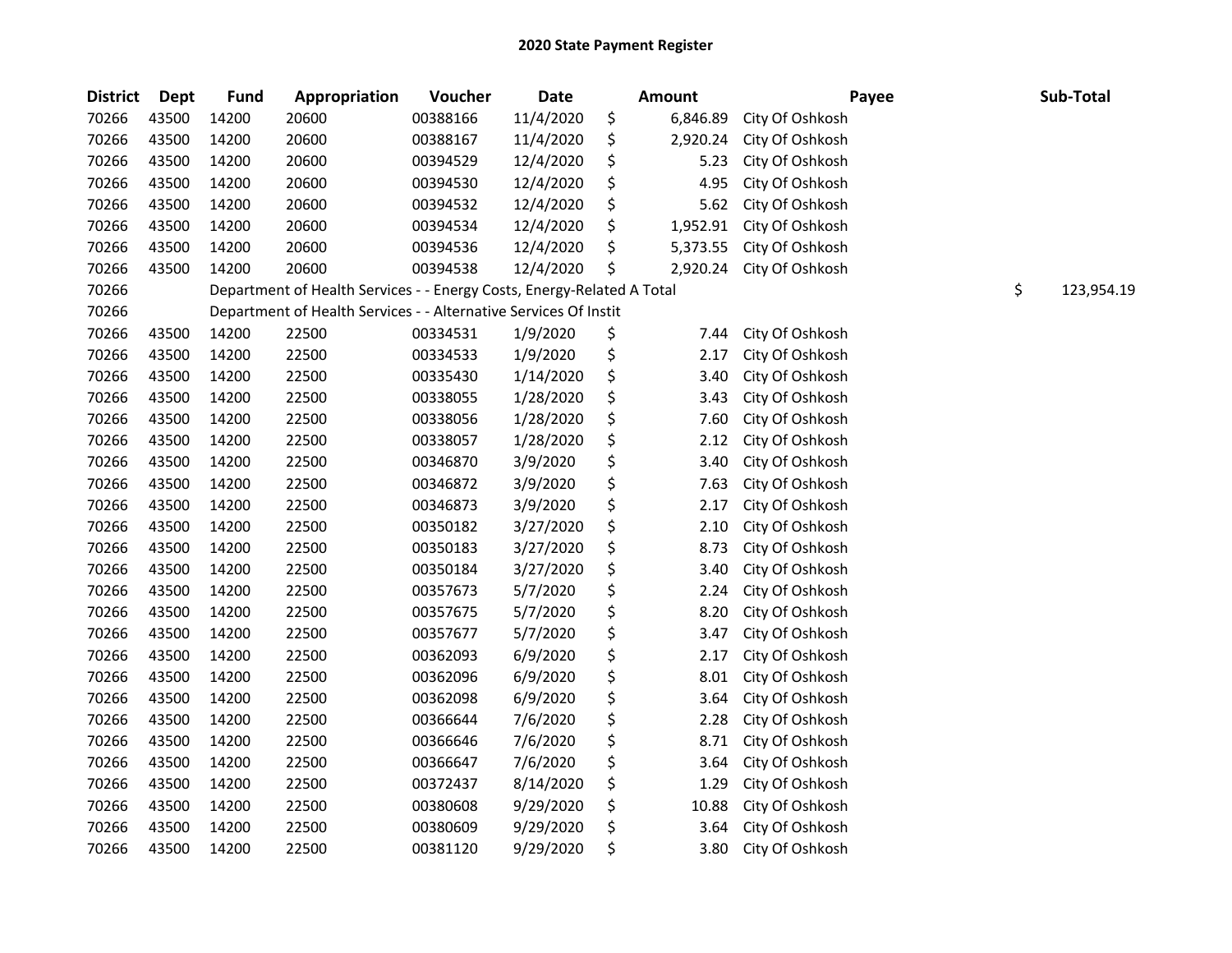| <b>District</b> | Dept  | <b>Fund</b> | Appropriation                                                          | Voucher  | Date       | <b>Amount</b>  | Payee           | Sub-Total |        |
|-----------------|-------|-------------|------------------------------------------------------------------------|----------|------------|----------------|-----------------|-----------|--------|
| 70266           | 43500 | 14200       | 22500                                                                  | 00381121 | 9/29/2020  | \$<br>12.83    | City Of Oshkosh |           |        |
| 70266           | 43500 | 14200       | 22500                                                                  | 00381122 | 9/29/2020  | \$<br>3.64     | City Of Oshkosh |           |        |
| 70266           | 43500 | 14200       | 22500                                                                  | 00384853 | 10/19/2020 | \$<br>3.64     | City Of Oshkosh |           |        |
| 70266           | 43500 | 14200       | 22500                                                                  | 00384854 | 10/19/2020 | \$<br>2.83     | City Of Oshkosh |           |        |
| 70266           | 43500 | 14200       | 22500                                                                  | 00384856 | 10/19/2020 | \$<br>12.27    | City Of Oshkosh |           |        |
| 70266           | 43500 | 14200       | 22500                                                                  | 00388165 | 11/4/2020  | \$<br>2.23     | City Of Oshkosh |           |        |
| 70266           | 43500 | 14200       | 22500                                                                  | 00388166 | 11/4/2020  | \$<br>9.71     | City Of Oshkosh |           |        |
| 70266           | 43500 | 14200       | 22500                                                                  | 00388167 | 11/4/2020  | \$<br>3.64     | City Of Oshkosh |           |        |
| 70266           | 43500 | 14200       | 22500                                                                  | 00394534 | 12/4/2020  | \$<br>2.41     | City Of Oshkosh |           |        |
| 70266           | 43500 | 14200       | 22500                                                                  | 00394536 | 12/4/2020  | \$<br>7.62     | City Of Oshkosh |           |        |
| 70266           | 43500 | 14200       | 22500                                                                  | 00394538 | 12/4/2020  | \$<br>3.64     | City Of Oshkosh |           |        |
| 70266           |       |             | Department of Health Services - - Alternative Services Of Instit Total |          |            |                |                 | \$        | 180.02 |
| 70266           |       |             | Department of Health Services - - Utilities, Fuel, Heating And C       |          |            |                |                 |           |        |
| 70266           | 43500 | 14200       | 22600                                                                  | 00334531 | 1/9/2020   | \$<br>8,563.66 | City Of Oshkosh |           |        |
| 70266           | 43500 | 14200       | 22600                                                                  | 00334533 | 1/9/2020   | \$<br>2,870.16 | City Of Oshkosh |           |        |
| 70266           | 43500 | 14200       | 22600                                                                  | 00335427 | 1/14/2020  | \$<br>8.66     | City Of Oshkosh |           |        |
| 70266           | 43500 | 14200       | 22600                                                                  | 00335428 | 1/14/2020  | \$<br>7.97     | City Of Oshkosh |           |        |
| 70266           | 43500 | 14200       | 22600                                                                  | 00335430 | 1/14/2020  | \$<br>4,453.92 | City Of Oshkosh |           |        |
| 70266           | 43500 | 14200       | 22600                                                                  | 00335432 | 1/14/2020  | \$<br>7.55     | City Of Oshkosh |           |        |
| 70266           | 43500 | 14200       | 22600                                                                  | 00337814 | 1/27/2020  | \$<br>0.07     | City Of Oshkosh |           |        |
| 70266           | 43500 | 14200       | 22600                                                                  | 00337816 | 1/27/2020  | \$<br>8.66     | City Of Oshkosh |           |        |
| 70266           | 43500 | 14200       | 22600                                                                  | 00338055 | 1/28/2020  | \$<br>4,498.47 | City Of Oshkosh |           |        |
| 70266           | 43500 | 14200       | 22600                                                                  | 00338056 | 1/28/2020  | \$<br>8,744.65 | City Of Oshkosh |           |        |
| 70266           | 43500 | 14200       | 22600                                                                  | 00338057 | 1/28/2020  | \$<br>2,804.45 | City Of Oshkosh |           |        |
| 70266           | 43500 | 14200       | 22600                                                                  | 00338058 | 1/28/2020  | \$<br>8.75     | City Of Oshkosh |           |        |
| 70266           | 43500 | 14200       | 22600                                                                  | 00338059 | 1/28/2020  | \$<br>8.05     | City Of Oshkosh |           |        |
| 70266           | 43500 | 14200       | 22600                                                                  | 00338060 | 1/28/2020  | \$<br>7.63     | City Of Oshkosh |           |        |
| 70266           | 43500 | 14200       | 22600                                                                  | 00346870 | 3/9/2020   | \$<br>4,453.92 | City Of Oshkosh |           |        |
| 70266           | 43500 | 14200       | 22600                                                                  | 00346872 | 3/9/2020   | \$<br>8,774.82 | City Of Oshkosh |           |        |
| 70266           | 43500 | 14200       | 22600                                                                  | 00346873 | 3/9/2020   | \$<br>2,866.09 | City Of Oshkosh |           |        |
| 70266           | 43500 | 14200       | 22600                                                                  | 00346878 | 3/9/2020   | \$<br>8.56     | City Of Oshkosh |           |        |
| 70266           | 43500 | 14200       | 22600                                                                  | 00346880 | 3/9/2020   | \$<br>7.48     | City Of Oshkosh |           |        |
| 70266           | 43500 | 14200       | 22600                                                                  | 00346882 | 3/9/2020   | \$<br>7.97     | City Of Oshkosh |           |        |
| 70266           | 43500 | 14200       | 22600                                                                  | 00350179 | 3/27/2020  | \$<br>7.97     | City Of Oshkosh |           |        |
| 70266           | 43500 | 14200       | 22600                                                                  | 00350180 | 3/27/2020  | \$<br>7.55     | City Of Oshkosh |           |        |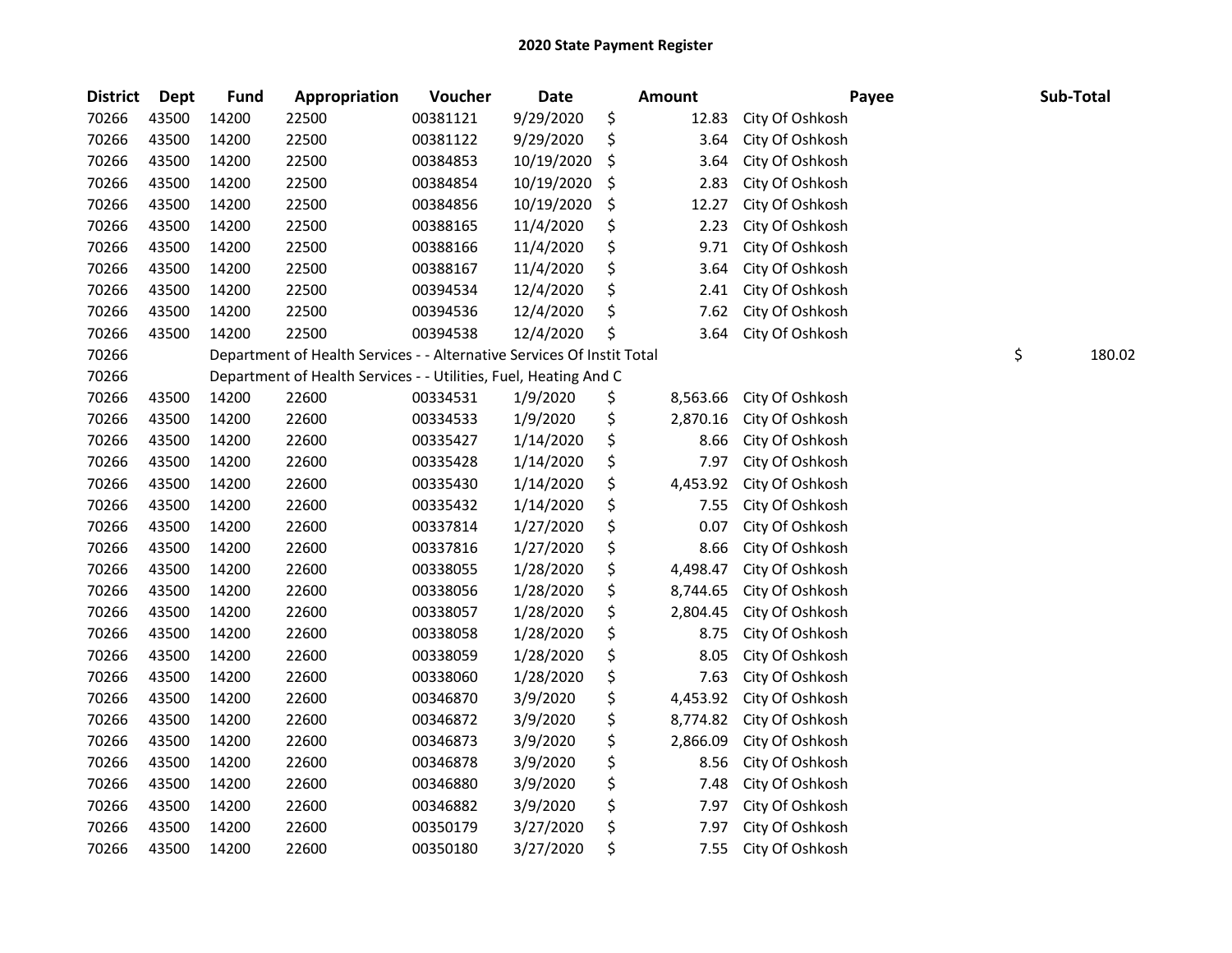| <b>District</b> | Dept  | <b>Fund</b> | Appropriation | Voucher  | <b>Date</b> | <b>Amount</b>   | Payee           | Sub-Total |  |
|-----------------|-------|-------------|---------------|----------|-------------|-----------------|-----------------|-----------|--|
| 70266           | 43500 | 14200       | 22600         | 00350181 | 3/27/2020   | \$<br>8.57      | City Of Oshkosh |           |  |
| 70266           | 43500 | 14200       | 22600         | 00350182 | 3/27/2020   | \$<br>2,775.92  | City Of Oshkosh |           |  |
| 70266           | 43500 | 14200       | 22600         | 00350183 | 3/27/2020   | \$<br>10,039.32 | City Of Oshkosh |           |  |
| 70266           | 43500 | 14200       | 22600         | 00350184 | 3/27/2020   | \$<br>4,453.92  | City Of Oshkosh |           |  |
| 70266           | 43500 | 14200       | 22600         | 00357669 | 5/7/2020    | \$<br>8.13      | City Of Oshkosh |           |  |
| 70266           | 43500 | 14200       | 22600         | 00357671 | 5/7/2020    | \$<br>7.70      | City Of Oshkosh |           |  |
| 70266           | 43500 | 14200       | 22600         | 00357672 | 5/7/2020    | \$<br>8.74      | City Of Oshkosh |           |  |
| 70266           | 43500 | 14200       | 22600         | 00357673 | 5/7/2020    | \$<br>2,968.69  | City Of Oshkosh |           |  |
| 70266           | 43500 | 14200       | 22600         | 00357675 | 5/7/2020    | \$<br>9,430.31  | City Of Oshkosh |           |  |
| 70266           | 43500 | 14200       | 22600         | 00357677 | 5/7/2020    | \$<br>4,543.94  | City Of Oshkosh |           |  |
| 70266           | 43500 | 14200       | 22600         | 00362066 | 6/9/2020    | \$<br>8.52      | City Of Oshkosh |           |  |
| 70266           | 43500 | 14200       | 22600         | 00362069 | 6/9/2020    | \$<br>8.08      | City Of Oshkosh |           |  |
| 70266           | 43500 | 14200       | 22600         | 00362073 | 6/9/2020    | \$<br>9.16      | City Of Oshkosh |           |  |
| 70266           | 43500 | 14200       | 22600         | 00362093 | 6/9/2020    | \$<br>2,866.09  | City Of Oshkosh |           |  |
| 70266           | 43500 | 14200       | 22600         | 00362096 | 6/9/2020    | \$<br>9,209.47  | City Of Oshkosh |           |  |
| 70266           | 43500 | 14200       | 22600         | 00362098 | 6/9/2020    | \$<br>4,764.59  | City Of Oshkosh |           |  |
| 70266           | 43500 | 14200       | 22600         | 00366636 | 7/6/2020    | \$<br>8.52      | City Of Oshkosh |           |  |
| 70266           | 43500 | 14200       | 22600         | 00366638 | 7/6/2020    | \$<br>8.08      | City Of Oshkosh |           |  |
| 70266           | 43500 | 14200       | 22600         | 00366641 | 7/6/2020    | \$<br>9.16      | City Of Oshkosh |           |  |
| 70266           | 43500 | 14200       | 22600         | 00366644 | 7/6/2020    | \$<br>3,027.76  | City Of Oshkosh |           |  |
| 70266           | 43500 | 14200       | 22600         | 00366646 | 7/6/2020    | \$<br>10,021.48 | City Of Oshkosh |           |  |
| 70266           | 43500 | 14200       | 22600         | 00366647 | 7/6/2020    | \$<br>4,764.59  | City Of Oshkosh |           |  |
| 70266           | 43500 | 14200       | 22600         | 00372322 | 8/12/2020   | \$<br>8.52      | City Of Oshkosh |           |  |
| 70266           | 43500 | 14200       | 22600         | 00372324 | 8/12/2020   | \$<br>8.08      | City Of Oshkosh |           |  |
| 70266           | 43500 | 14200       | 22600         | 00372325 | 8/12/2020   | \$<br>9.16      | City Of Oshkosh |           |  |
| 70266           | 43500 | 14200       | 22600         | 00372439 | 8/13/2020   | \$<br>1,581.17  | City Of Oshkosh |           |  |
| 70266           | 43500 | 14200       | 22600         | 00380608 | 9/29/2020   | \$<br>8,809.45  | City Of Oshkosh |           |  |
| 70266           | 43500 | 14200       | 22600         | 00380609 | 9/29/2020   | \$<br>4,764.59  | City Of Oshkosh |           |  |
| 70266           | 43500 | 14200       | 22600         | 00381117 | 9/29/2020   | \$<br>8.52      | City Of Oshkosh |           |  |
| 70266           | 43500 | 14200       | 22600         | 00381118 | 9/29/2020   | \$<br>8.08      | City Of Oshkosh |           |  |
| 70266           | 43500 | 14200       | 22600         | 00381119 | 9/29/2020   | \$<br>9.16      | City Of Oshkosh |           |  |
| 70266           | 43500 | 14200       | 22600         | 00381120 | 9/29/2020   | \$<br>5,023.82  | City Of Oshkosh |           |  |
| 70266           | 43500 | 14200       | 22600         | 00381121 | 9/29/2020   | \$<br>14,756.89 | City Of Oshkosh |           |  |
| 70266           | 43500 | 14200       | 22600         | 00381122 | 9/29/2020   | \$<br>4,764.59  | City Of Oshkosh |           |  |
| 70266           | 43500 | 14200       | 22600         | 00384849 | 10/19/2020  | \$<br>8.52      | City Of Oshkosh |           |  |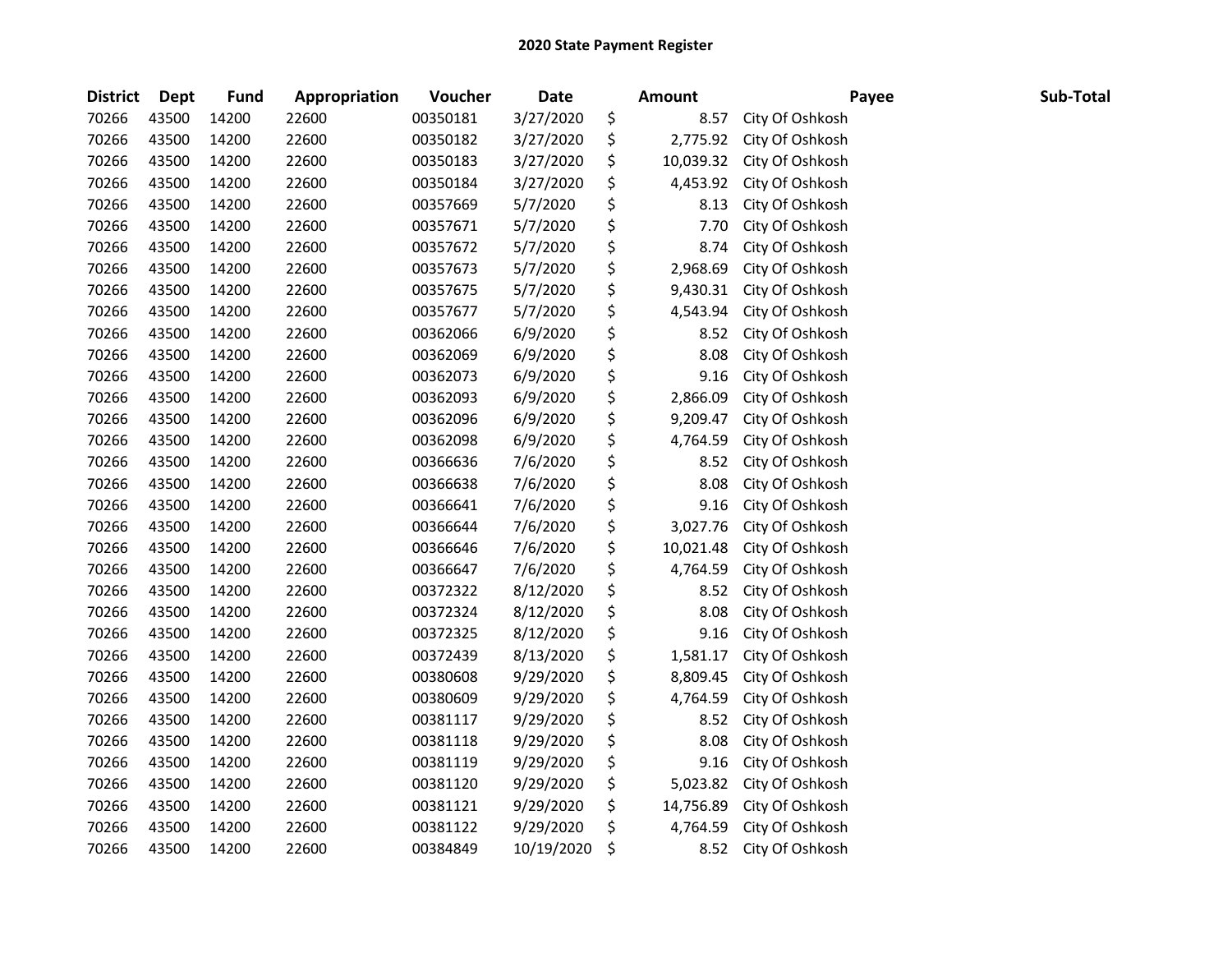| <b>District</b> | <b>Dept</b> | <b>Fund</b> | Appropriation                                                          | Voucher  | <b>Date</b> | Amount          | Payee           | Sub-Total        |
|-----------------|-------------|-------------|------------------------------------------------------------------------|----------|-------------|-----------------|-----------------|------------------|
| 70266           | 43500       | 14200       | 22600                                                                  | 00384850 | 10/19/2020  | \$<br>8.08      | City Of Oshkosh |                  |
| 70266           | 43500       | 14200       | 22600                                                                  | 00384851 | 10/19/2020  | \$<br>9.16      | City Of Oshkosh |                  |
| 70266           | 43500       | 14200       | 22600                                                                  | 00384853 | 10/19/2020  | \$<br>4,764.59  | City Of Oshkosh |                  |
| 70266           | 43500       | 14200       | 22600                                                                  | 00384854 | 10/19/2020  | \$<br>3,761.52  | City Of Oshkosh |                  |
| 70266           | 43500       | 14200       | 22600                                                                  | 00384856 | 10/19/2020  | \$<br>1,200.36  | City Of Oshkosh |                  |
| 70266           | 43500       | 14200       | 22600                                                                  | 00388162 | 11/3/2020   | \$<br>8.52      | City Of Oshkosh |                  |
| 70266           | 43500       | 14200       | 22600                                                                  | 00388163 | 11/3/2020   | \$<br>8.08      | City Of Oshkosh |                  |
| 70266           | 43500       | 14200       | 22600                                                                  | 00388164 | 11/3/2020   | \$<br>9.16      | City Of Oshkosh |                  |
| 70266           | 43500       | 14200       | 22600                                                                  | 00388165 | 11/4/2020   | \$<br>2,953.14  | City Of Oshkosh |                  |
| 70266           | 43500       | 14200       | 22600                                                                  | 00388166 | 11/4/2020   | \$<br>11,171.24 | City Of Oshkosh |                  |
| 70266           | 43500       | 14200       | 22600                                                                  | 00388167 | 11/4/2020   | \$<br>4,764.59  | City Of Oshkosh |                  |
| 70266           | 43500       | 14200       | 22600                                                                  | 00394529 | 12/4/2020   | \$<br>8.52      | City Of Oshkosh |                  |
| 70266           | 43500       | 14200       | 22600                                                                  | 00394530 | 12/4/2020   | \$<br>8.08      | City Of Oshkosh |                  |
| 70266           | 43500       | 14200       | 22600                                                                  | 00394532 | 12/4/2020   | \$<br>9.16      | City Of Oshkosh |                  |
| 70266           | 43500       | 14200       | 22600                                                                  | 00394534 | 12/4/2020   | \$<br>3,186.33  | City Of Oshkosh |                  |
| 70266           | 43500       | 14200       | 22600                                                                  | 00394536 | 12/4/2020   | \$<br>8,767.38  | City Of Oshkosh |                  |
| 70266           | 43500       | 14200       | 22600                                                                  | 00394538 | 12/4/2020   | \$<br>4,764.59  | City Of Oshkosh |                  |
| 70266           |             |             | Department of Health Services - - Utilities, Fuel, Heating And C Total |          |             |                 |                 | \$<br>202,240.80 |
| 70266           |             |             | Department of Health Services - - Institute Operations                 |          |             |                 |                 |                  |
| 70266           | 43500       | 14200       | 22900                                                                  | 00335374 | 1/13/2020   | \$<br>636.43    | City Of Oshkosh |                  |
| 70266           | 43500       | 14200       | 22900                                                                  | 00340229 | 2/12/2020   | \$<br>481.06    | City Of Oshkosh |                  |
| 70266           | 43500       | 14200       | 22900                                                                  | 00340966 | 2/11/2020   | \$<br>476.97    | City Of Oshkosh |                  |
| 70266           | 43500       | 14200       | 22900                                                                  | 00343008 | 2/18/2020   | \$<br>440.51    | City Of Oshkosh |                  |
| 70266           | 43500       | 14200       | 22900                                                                  | 00347648 | 3/20/2020   | \$<br>513.03    | City Of Oshkosh |                  |
| 70266           | 43500       | 14200       | 22900                                                                  | 00352203 | 4/1/2020    | \$<br>455.39    | City Of Oshkosh |                  |
| 70266           | 43500       | 14200       | 22900                                                                  | 00352214 | 4/1/2020    | \$<br>517.64    | City Of Oshkosh |                  |
| 70266           | 43500       | 14200       | 22900                                                                  | 00352863 | 4/7/2020    | \$<br>522.15    | City Of Oshkosh |                  |
| 70266           | 43500       | 14200       | 22900                                                                  | 00354569 | 4/17/2020   | \$<br>454.46    | City Of Oshkosh |                  |
| 70266           | 43500       | 14200       | 22900                                                                  | 00354570 | 4/17/2020   | \$<br>529.36    | City Of Oshkosh |                  |
| 70266           | 43500       | 14200       | 22900                                                                  | 00356458 | 4/29/2020   | \$<br>517.17    | City Of Oshkosh |                  |
| 70266           | 43500       | 14200       | 22900                                                                  | 00356460 | 4/29/2020   | \$<br>460.97    | City Of Oshkosh |                  |
| 70266           | 43500       | 14200       | 22900                                                                  | 00358404 | 5/12/2020   | \$<br>559.31    | City Of Oshkosh |                  |
| 70266           | 43500       | 14200       | 22900                                                                  | 00358407 | 5/14/2020   | \$<br>551.16    | City Of Oshkosh |                  |
| 70266           | 43500       | 14200       | 22900                                                                  | 00359743 | 5/29/2020   | \$<br>61.32     | City Of Oshkosh |                  |
| 70266           | 43500       | 14200       | 22900                                                                  | 00360455 | 5/27/2020   | \$<br>645.07    | City Of Oshkosh |                  |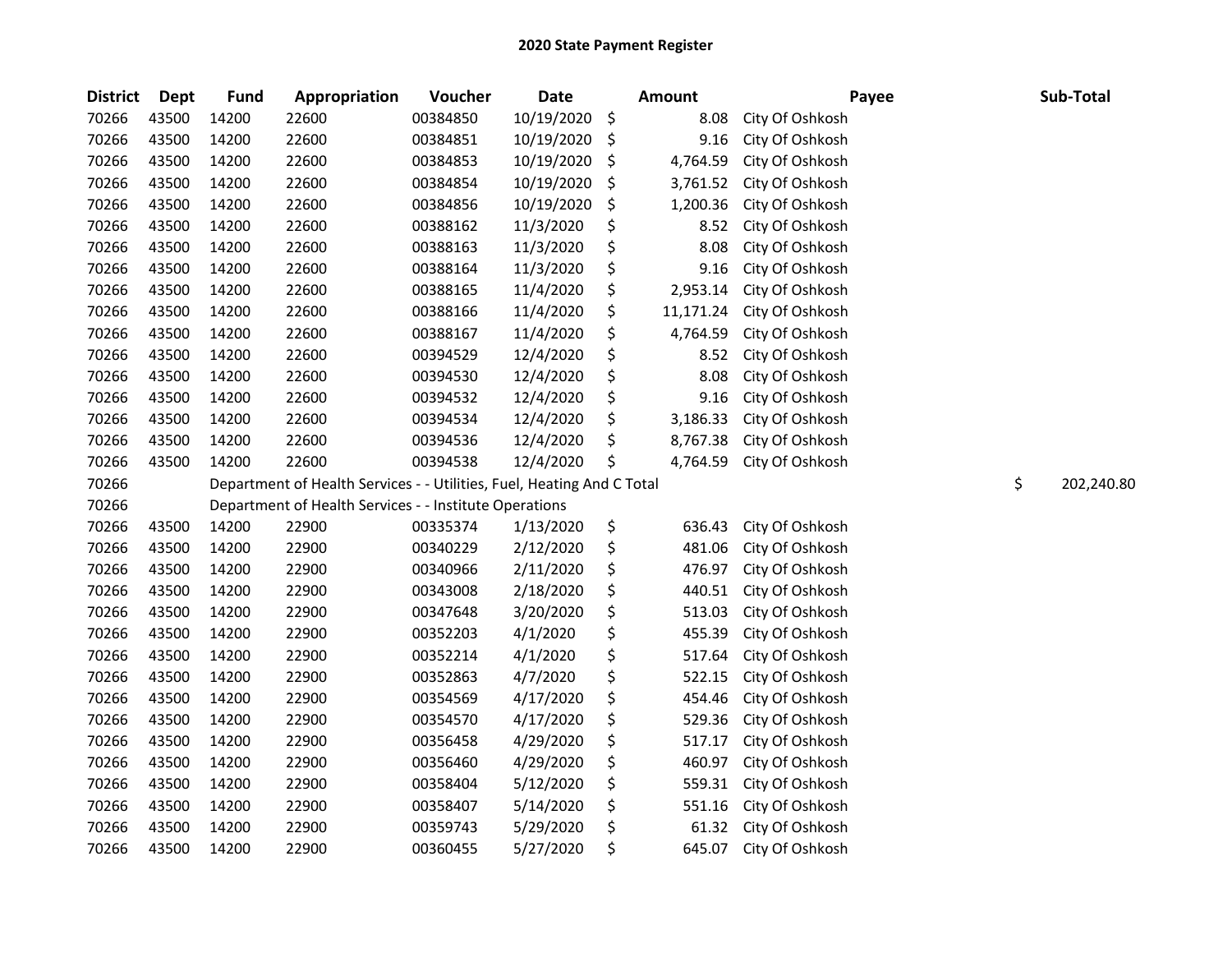| <b>District</b> | Dept  | <b>Fund</b> | Appropriation                                                | Voucher  | <b>Date</b> | <b>Amount</b> | Payee                    | Sub-Total       |
|-----------------|-------|-------------|--------------------------------------------------------------|----------|-------------|---------------|--------------------------|-----------------|
| 70266           | 43500 | 14200       | 22900                                                        | 00360456 | 5/27/2020   | \$<br>554.37  | City Of Oshkosh          |                 |
| 70266           | 43500 | 14200       | 22900                                                        | 00360457 | 5/27/2020   | \$<br>458.18  | City Of Oshkosh          |                 |
| 70266           | 43500 | 14200       | 22900                                                        | 00363044 | 6/17/2020   | \$<br>463.44  | City Of Oshkosh          |                 |
| 70266           | 43500 | 14200       | 22900                                                        | 00363048 | 6/18/2020   | \$<br>458.99  | City Of Oshkosh          |                 |
| 70266           | 43500 | 14200       | 22900                                                        | 00365443 | 7/1/2020    | \$<br>541.66  | City Of Oshkosh          |                 |
| 70266           | 43500 | 14200       | 22900                                                        | 00365444 | 7/1/2020    | \$<br>477.71  | City Of Oshkosh          |                 |
| 70266           | 43500 | 14200       | 22900                                                        | 00367457 | 7/10/2020   | \$<br>503.75  | City Of Oshkosh          |                 |
| 70266           | 43500 | 14200       | 22900                                                        | 00371380 | 8/14/2020   | \$<br>555.10  | City Of Oshkosh          |                 |
| 70266           | 43500 | 14200       | 22900                                                        | 00371381 | 8/5/2020    | \$<br>465.62  | City Of Oshkosh          |                 |
| 70266           | 43500 | 14200       | 22900                                                        | 00371382 | 8/13/2020   | \$<br>456.32  | City Of Oshkosh          |                 |
| 70266           | 43500 | 14200       | 22900                                                        | 00371384 | 8/13/2020   | \$<br>572.05  | City Of Oshkosh          |                 |
| 70266           | 43500 | 14200       | 22900                                                        | 00376111 | 9/1/2020    | \$<br>517.28  | City Of Oshkosh          |                 |
| 70266           | 43500 | 14200       | 22900                                                        | 00376115 | 9/1/2020    | \$<br>508.68  | City Of Oshkosh          |                 |
| 70266           | 43500 | 14200       | 22900                                                        | 00376117 | 9/1/2020    | \$<br>528.85  | City Of Oshkosh          |                 |
| 70266           | 43500 | 14200       | 22900                                                        | 00376119 | 9/1/2020    | \$<br>462.20  | City Of Oshkosh          |                 |
| 70266           | 43500 | 14200       | 22900                                                        | 00384293 | 10/15/2020  | \$<br>458.18  | City Of Oshkosh          |                 |
| 70266           | 43500 | 14200       | 22900                                                        | 00384294 | 10/15/2020  | \$<br>439.89  | City Of Oshkosh          |                 |
| 70266           | 43500 | 14200       | 22900                                                        | 00384295 | 10/15/2020  | \$<br>575.44  | City Of Oshkosh          |                 |
| 70266           | 43500 | 14200       | 22900                                                        | 00385101 | 10/22/2020  | \$<br>473.99  | City Of Oshkosh          |                 |
| 70266           | 43500 | 14200       | 22900                                                        | 00385102 | 10/22/2020  | \$<br>507.35  | City Of Oshkosh          |                 |
| 70266           | 43500 | 14200       | 22900                                                        | 00385103 | 10/21/2020  | \$<br>518.25  | City Of Oshkosh          |                 |
| 70266           | 43500 | 14200       | 22900                                                        | 00385111 | 10/21/2020  | \$<br>502.99  | City Of Oshkosh          |                 |
| 70266           | 43500 | 14200       | 22900                                                        | 00387586 | 10/29/2020  | \$<br>522.15  | City Of Oshkosh          |                 |
| 70266           | 43500 | 14200       | 22900                                                        | 00387588 | 10/29/2020  | \$<br>535.31  | City Of Oshkosh          |                 |
| 70266           | 43500 | 14200       | 22900                                                        | 00390058 | 11/13/2020  | \$<br>164.30  | City Of Oshkosh          |                 |
| 70266           | 43500 | 14200       | 22900                                                        | 00390349 | 11/20/2020  | \$<br>485.45  | City Of Oshkosh          |                 |
| 70266           | 43500 | 14200       | 22900                                                        | 00390350 | 11/18/2020  | \$<br>550.65  | City Of Oshkosh          |                 |
| 70266           | 43500 | 14200       | 22900                                                        | 00392064 | 11/20/2020  | \$<br>608.28  | City Of Oshkosh          |                 |
| 70266           | 43500 | 14200       | 22900                                                        | 00394012 | 12/1/2020   | \$<br>556.53  | City Of Oshkosh          |                 |
| 70266           | 43500 | 14200       | 22900                                                        | 00396999 | 12/18/2020  | \$<br>496.29  | City Of Oshkosh          |                 |
| 70266           | 43500 | 14200       | 22900                                                        | 00399321 | 12/23/2020  | \$<br>530.70  | City Of Oshkosh          |                 |
| 70266           | 43500 | 14200       | 22900                                                        | 00399322 | 12/23/2020  | \$<br>467.16  | City Of Oshkosh          |                 |
| 70266           |       |             | Department of Health Services - - Institute Operations Total |          |             |               |                          | \$<br>23,739.11 |
| 70266           |       |             | Department of Health Services - - Power Plant Operations     |          |             |               |                          |                 |
| 70266           | 43500 | 14200       | 23800                                                        | 00334531 | 1/9/2020    | \$            | 1,206.01 City Of Oshkosh |                 |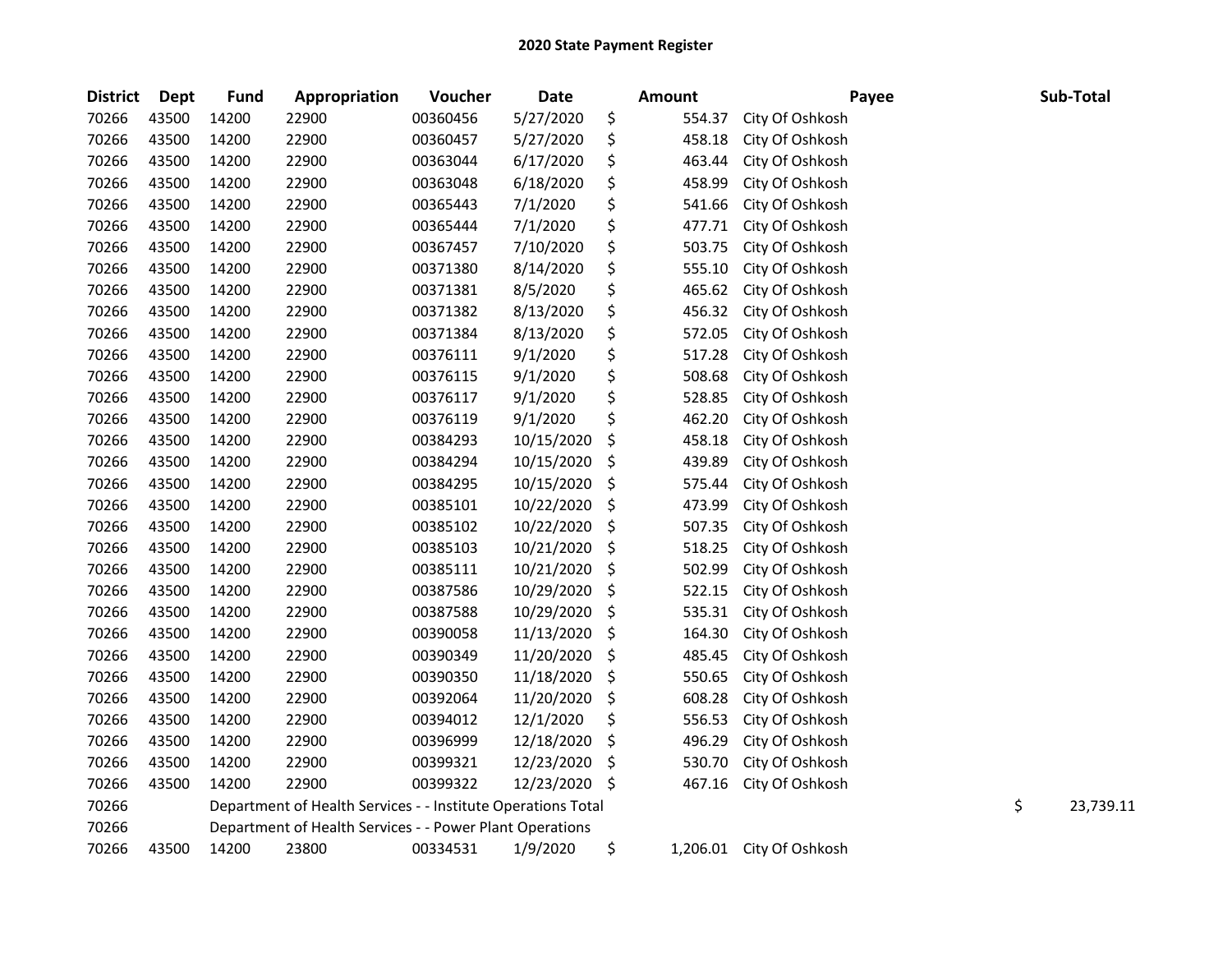| <b>District</b> | <b>Dept</b> | <b>Fund</b> | Appropriation                                                    | Voucher  | <b>Date</b> | <b>Amount</b>   | Payee           | Sub-Total       |
|-----------------|-------------|-------------|------------------------------------------------------------------|----------|-------------|-----------------|-----------------|-----------------|
| 70266           | 43500       | 14200       | 23800                                                            | 00334533 | 1/9/2020    | \$<br>1,014.28  | City Of Oshkosh |                 |
| 70266           | 43500       | 14200       | 23800                                                            | 00338056 | 1/28/2020   | \$<br>1,231.41  | City Of Oshkosh |                 |
| 70266           | 43500       | 14200       | 23800                                                            | 00338057 | 1/28/2020   | \$<br>991.07    | City Of Oshkosh |                 |
| 70266           | 43500       | 14200       | 23800                                                            | 00346872 | 3/9/2020    | \$<br>1,235.75  | City Of Oshkosh |                 |
| 70266           | 43500       | 14200       | 23800                                                            | 00346873 | 3/9/2020    | \$<br>1,012.84  | City Of Oshkosh |                 |
| 70266           | 43500       | 14200       | 23800                                                            | 00350182 | 3/27/2020   | \$<br>980.98    | City Of Oshkosh |                 |
| 70266           | 43500       | 14200       | 23800                                                            | 00350183 | 3/27/2020   | \$<br>1,413.83  | City Of Oshkosh |                 |
| 70266           | 43500       | 14200       | 23800                                                            | 00357673 | 5/7/2020    | \$<br>1,049.10  | City Of Oshkosh |                 |
| 70266           | 43500       | 14200       | 23800                                                            | 00357675 | 5/7/2020    | \$<br>1,328.07  | City Of Oshkosh |                 |
| 70266           | 43500       | 14200       | 23800                                                            | 00362093 | 6/9/2020    | \$<br>1,012.84  | City Of Oshkosh |                 |
| 70266           | 43500       | 14200       | 23800                                                            | 00362096 | 6/9/2020    | \$<br>1,296.97  | City Of Oshkosh |                 |
| 70266           | 43500       | 14200       | 23800                                                            | 00366644 | 7/6/2020    | \$<br>1,069.98  | City Of Oshkosh |                 |
| 70266           | 43500       | 14200       | 23800                                                            | 00366646 | 7/6/2020    | \$<br>1,411.32  | City Of Oshkosh |                 |
| 70266           | 43500       | 14200       | 23800                                                            | 00372437 | 8/14/2020   | \$<br>604.52    | City Of Oshkosh |                 |
| 70266           | 43500       | 14200       | 23800                                                            | 00380608 | 9/29/2020   | \$<br>1,762.44  | City Of Oshkosh |                 |
| 70266           | 43500       | 14200       | 23800                                                            | 00381120 | 9/29/2020   | \$<br>1,775.36  | City Of Oshkosh |                 |
| 70266           | 43500       | 14200       | 23800                                                            | 00381121 | 9/29/2020   | \$<br>2,024.40  | City Of Oshkosh |                 |
| 70266           | 43500       | 14200       | 23800                                                            | 00384854 | 10/19/2020  | \$<br>1,329.28  | City Of Oshkosh |                 |
| 70266           | 43500       | 14200       | 23800                                                            | 00384856 | 10/19/2020  | \$<br>16,023.36 | City Of Oshkosh |                 |
| 70266           | 43500       | 14200       | 23800                                                            | 00388165 | 11/4/2020   | \$<br>1,043.61  | City Of Oshkosh |                 |
| 70266           | 43500       | 14200       | 23800                                                            | 00388166 | 11/4/2020   | \$<br>1,532.51  | City Of Oshkosh |                 |
| 70266           | 43500       | 14200       | 23800                                                            | 00394534 | 12/4/2020   | \$<br>1,126.01  | City Of Oshkosh |                 |
| 70266           | 43500       | 14200       | 23800                                                            | 00394536 | 12/4/2020   | \$<br>1,202.74  | City Of Oshkosh |                 |
| 70266           |             |             | Department of Health Services - - Power Plant Operations Total   |          |             |                 |                 | \$<br>44,678.68 |
| 70266           |             |             | Department of Health Services - - Interagency And Intra-Agency P |          |             |                 |                 |                 |
| 70266           | 43500       | 14200       | 26700                                                            | 00334531 | 1/9/2020    | \$<br>0.34      | City Of Oshkosh |                 |
| 70266           | 43500       | 14200       | 26700                                                            | 00334533 | 1/9/2020    | \$<br>0.10      | City Of Oshkosh |                 |
| 70266           | 43500       | 14200       | 26700                                                            | 00335430 | 1/14/2020   | \$<br>0.16      | City Of Oshkosh |                 |
| 70266           | 43500       | 14200       | 26700                                                            | 00338055 | 1/28/2020   | \$<br>0.16      | City Of Oshkosh |                 |
| 70266           | 43500       | 14200       | 26700                                                            | 00338056 | 1/28/2020   | \$<br>0.44      | City Of Oshkosh |                 |
| 70266           | 43500       | 14200       | 26700                                                            | 00338057 | 1/28/2020   | \$<br>0.10      | City Of Oshkosh |                 |
| 70266           | 43500       | 14200       | 26700                                                            | 00346870 | 3/9/2020    | \$<br>0.16      | City Of Oshkosh |                 |
| 70266           | 43500       | 14200       | 26700                                                            | 00346872 | 3/9/2020    | \$<br>0.34      | City Of Oshkosh |                 |
| 70266           | 43500       | 14200       | 26700                                                            | 00346873 | 3/9/2020    | \$<br>0.10      | City Of Oshkosh |                 |
| 70266           | 43500       | 14200       | 26700                                                            | 00350182 | 3/27/2020   | \$<br>0.10      | City Of Oshkosh |                 |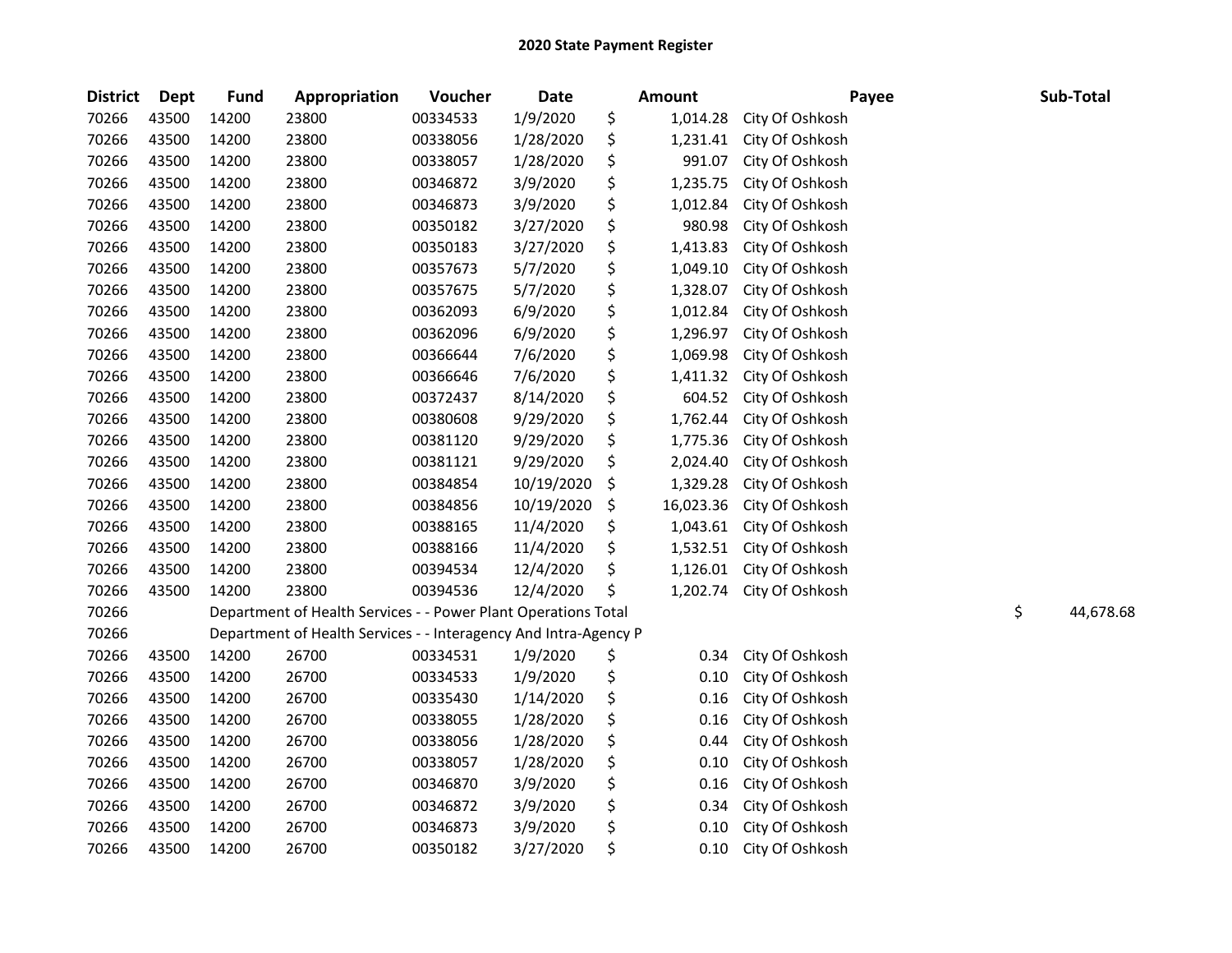| <b>District</b> | <b>Dept</b> | <b>Fund</b>                                                 | Appropriation                                                          | Voucher  | <b>Date</b> |    | <b>Amount</b> | Payee           |    | Sub-Total |
|-----------------|-------------|-------------------------------------------------------------|------------------------------------------------------------------------|----------|-------------|----|---------------|-----------------|----|-----------|
| 70266           | 43500       | 14200                                                       | 26700                                                                  | 00350183 | 3/27/2020   | \$ | 0.39          | City Of Oshkosh |    |           |
| 70266           | 43500       | 14200                                                       | 26700                                                                  | 00350184 | 3/27/2020   | \$ | 0.16          | City Of Oshkosh |    |           |
| 70266           | 43500       | 14200                                                       | 26700                                                                  | 00357673 | 5/7/2020    | \$ | 0.10          | City Of Oshkosh |    |           |
| 70266           | 43500       | 14200                                                       | 26700                                                                  | 00357675 | 5/7/2020    | \$ | 0.37          | City Of Oshkosh |    |           |
| 70266           | 43500       | 14200                                                       | 26700                                                                  | 00357677 | 5/7/2020    | \$ | 0.16          | City Of Oshkosh |    |           |
| 70266           | 43500       | 14200                                                       | 26700                                                                  | 00362093 | 6/9/2020    | \$ | 0.10          | City Of Oshkosh |    |           |
| 70266           | 43500       | 14200                                                       | 26700                                                                  | 00362096 | 6/9/2020    | \$ | 0.36          | City Of Oshkosh |    |           |
| 70266           | 43500       | 14200                                                       | 26700                                                                  | 00362098 | 6/9/2020    | \$ | 0.17          | City Of Oshkosh |    |           |
| 70266           | 43500       | 14200                                                       | 26700                                                                  | 00366644 | 7/6/2020    | \$ | 0.10          | City Of Oshkosh |    |           |
| 70266           | 43500       | 14200                                                       | 26700                                                                  | 00366646 | 7/6/2020    | \$ | 0.39          | City Of Oshkosh |    |           |
| 70266           | 43500       | 14200                                                       | 26700                                                                  | 00366647 | 7/6/2020    | \$ | 0.17          | City Of Oshkosh |    |           |
| 70266           | 43500       | 14200                                                       | 26700                                                                  | 00372437 | 8/14/2020   | \$ | 0.07          | City Of Oshkosh |    |           |
| 70266           | 43500       | 14200                                                       | 26700                                                                  | 00380608 | 9/29/2020   | \$ | 0.49          | City Of Oshkosh |    |           |
| 70266           | 43500       | 14200                                                       | 26700                                                                  | 00380609 | 9/29/2020   | \$ | 0.17          | City Of Oshkosh |    |           |
| 70266           | 43500       | 14200                                                       | 26700                                                                  | 00381120 | 9/29/2020   | \$ | 0.17          | City Of Oshkosh |    |           |
| 70266           | 43500       | 14200                                                       | 26700                                                                  | 00381121 | 9/29/2020   | \$ | 0.58          | City Of Oshkosh |    |           |
| 70266           | 43500       | 14200                                                       | 26700                                                                  | 00381122 | 9/29/2020   | \$ | 0.17          | City Of Oshkosh |    |           |
| 70266           | 43500       | 14200                                                       | 26700                                                                  | 00384853 | 10/19/2020  | \$ | 0.17          | City Of Oshkosh |    |           |
| 70266           | 43500       | 14200                                                       | 26700                                                                  | 00384854 | 10/19/2020  | \$ | 0.13          | City Of Oshkosh |    |           |
| 70266           | 43500       | 14200                                                       | 26700                                                                  | 00384856 | 10/19/2020  | \$ | 0.55          | City Of Oshkosh |    |           |
| 70266           | 43500       | 14200                                                       | 26700                                                                  | 00388165 | 11/4/2020   | \$ | 0.10          | City Of Oshkosh |    |           |
| 70266           | 43500       | 14200                                                       | 26700                                                                  | 00388166 | 11/4/2020   | \$ | 0.43          | City Of Oshkosh |    |           |
| 70266           | 43500       | 14200                                                       | 26700                                                                  | 00388167 | 11/4/2020   | \$ | 0.17          | City Of Oshkosh |    |           |
| 70266           | 43500       | 14200                                                       | 26700                                                                  | 00394534 | 12/4/2020   | \$ | 0.11          | City Of Oshkosh |    |           |
| 70266           | 43500       | 14200                                                       | 26700                                                                  | 00394536 | 12/4/2020   | \$ | 0.34          | City Of Oshkosh |    |           |
| 70266           | 43500       | 14200                                                       | 26700                                                                  | 00394538 | 12/4/2020   | \$ | 0.17          | City Of Oshkosh |    |           |
| 70266           |             |                                                             | Department of Health Services - - Interagency And Intra-Agency P Total |          |             |    |               |                 | \$ | 8.29      |
| 70266           |             |                                                             | Dept of Workforce Development - - Workforce Invest And Assist          |          |             |    |               |                 |    |           |
| 70266           | 44500       | 10000                                                       | 14100                                                                  | 00295514 | 8/25/2020   | \$ | 47.25         | City Of Oshkosh |    |           |
| 70266           |             |                                                             | Dept of Workforce Development - - Workforce Invest And Assist Total    |          |             |    |               |                 | \$ | 47.25     |
| 70266           |             |                                                             | Dept of Workforce Development - - Title Ib Aids State GPR              |          |             |    |               |                 |    |           |
| 70266           | 44500       | 10000                                                       | 50900                                                                  | 00265242 | 1/6/2020    | \$ | 155.48        | City Of Oshkosh |    |           |
| 70266           | 44500       | 10000                                                       | 50900                                                                  | 00268653 | 2/3/2020    | \$ | 86.24         | City Of Oshkosh |    |           |
| 70266           |             |                                                             | Dept of Workforce Development - - Title Ib Aids State GPR Total        |          |             |    |               |                 | \$ | 241.72    |
| 70266           |             | Dept of Workforce Development - - Title Ib Aids Federal Prf |                                                                        |          |             |    |               |                 |    |           |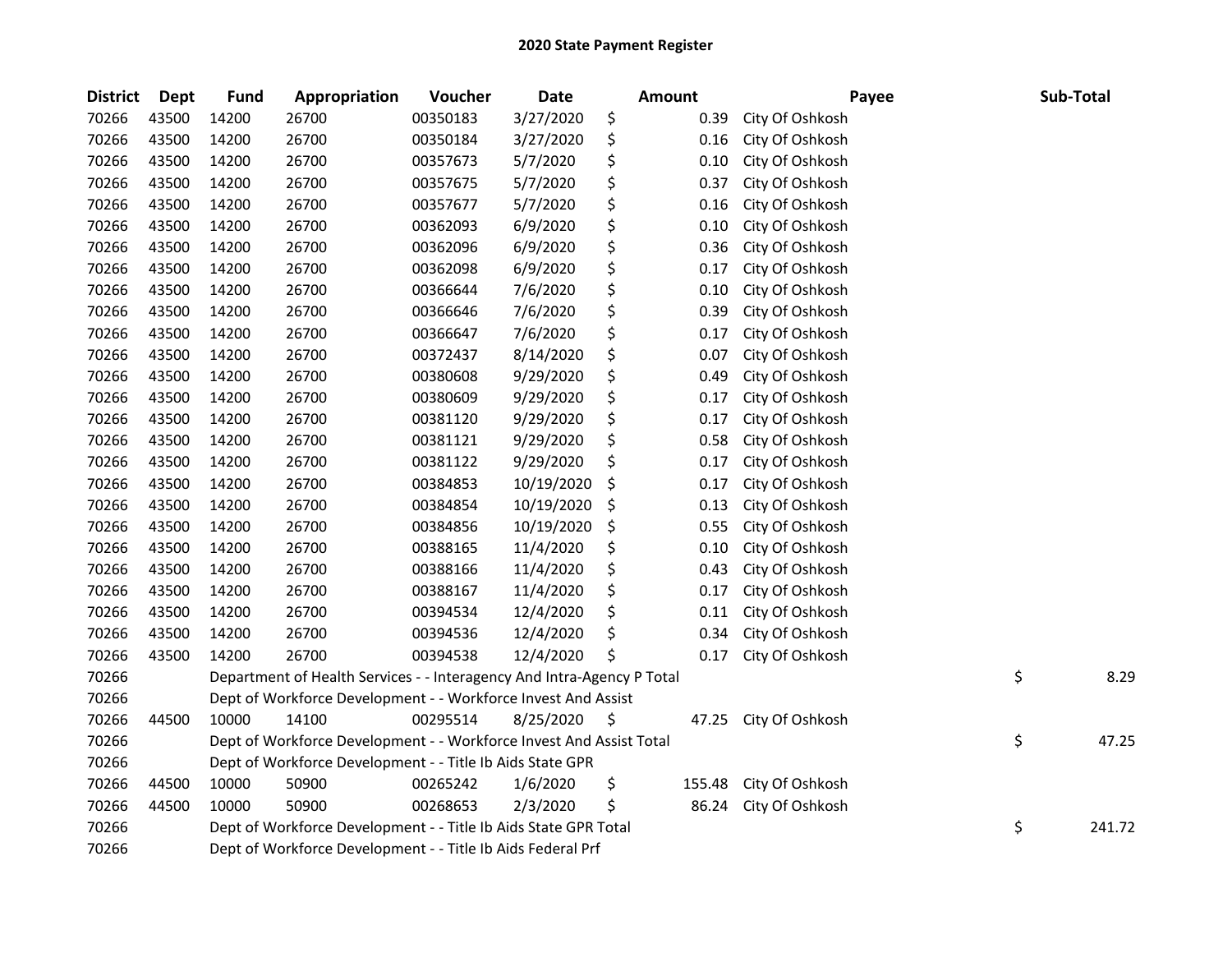| <b>District</b> | <b>Dept</b> | <b>Fund</b> | Appropriation                                                     | Voucher  | Date          |     | Amount    | Payee           | Sub-Total       |
|-----------------|-------------|-------------|-------------------------------------------------------------------|----------|---------------|-----|-----------|-----------------|-----------------|
| 70266           | 44500       | 10000       | 54400                                                             | 00265242 | 1/6/2020      | \$  | 574.52    | City Of Oshkosh |                 |
| 70266           | 44500       | 10000       | 54400                                                             | 00268653 | 2/3/2020      | \$  | 318.76    | City Of Oshkosh |                 |
| 70266           |             |             | Dept of Workforce Development - - Title Ib Aids Federal Prf Total |          |               |     |           |                 | \$<br>893.28    |
| 70266           |             |             | Department of Justice - - Law Enforcement Train, Local            |          |               |     |           |                 |                 |
| 70266           | 45500       | 10000       | 23100                                                             | 00091613 | 12/7/2020     | \$  | 14,560.00 | City Of Oshkosh |                 |
| 70266           |             |             | Department of Justice - - Law Enforcement Train, Local Total      |          |               |     |           |                 | \$<br>14,560.00 |
| 70266           |             |             | Department of Justice - - Federal Aid, Local Assistance           |          |               |     |           |                 |                 |
| 70266           | 45500       | 10000       | 25100                                                             | 00089511 | 10/26/2020 \$ |     | 1,432.63  | City Of Oshkosh |                 |
| 70266           |             |             | Department of Justice - - Federal Aid, Local Assistance Total     |          |               |     |           |                 | \$<br>1,432.63  |
| 70266           |             |             | Department of Justice - - Internet Crimes Against Childr          |          |               |     |           |                 |                 |
| 70266           | 45500       | 10000       | 28400                                                             | 00092428 | 12/29/2020    | -\$ | 341.43    | City Of Oshkosh |                 |
| 70266           | 45500       | 10000       | 28400                                                             | 00092437 | 12/30/2020    | -\$ | 721.55    | City Of Oshkosh |                 |
| 70266           |             |             | Department of Justice - - Internet Crimes Against Childr Total    |          |               |     |           |                 | \$<br>1,062.98  |
| 70266           |             |             | Department of Military Affairs - - Federal Aid-Service Contracts  |          |               |     |           |                 |                 |
| 70266           | 46500       | 10000       | 14100                                                             | 00071348 | 1/3/2020      | \$  | 153.83    | City Of Oshkosh |                 |
| 70266           | 46500       | 10000       | 14100                                                             | 00071543 | 1/9/2020      | \$  | 36.00     | City Of Oshkosh |                 |
| 70266           | 46500       | 10000       | 14100                                                             | 00071951 | 1/17/2020     | \$  | 155.37    | City Of Oshkosh |                 |
| 70266           | 46500       | 10000       | 14100                                                             | 00073130 | 1/31/2020     | \$  | 36.00     | City Of Oshkosh |                 |
| 70266           | 46500       | 10000       | 14100                                                             | 00074467 | 2/21/2020     | \$  | 133.39    | City Of Oshkosh |                 |
| 70266           | 46500       | 10000       | 14100                                                             | 00075167 | 3/11/2020     | \$  | 36.00     | City Of Oshkosh |                 |
| 70266           | 46500       | 10000       | 14100                                                             | 00075619 | 3/20/2020     | \$  | 158.00    | City Of Oshkosh |                 |
| 70266           | 46500       | 10000       | 14100                                                             | 00076034 | 4/3/2020      | \$  | 36.00     | City Of Oshkosh |                 |
| 70266           | 46500       | 10000       | 14100                                                             | 00076758 | 4/20/2020     | \$  | 168.54    | City Of Oshkosh |                 |
| 70266           | 46500       | 10000       | 14100                                                             | 00077170 | 5/1/2020      | \$  | 36.00     | City Of Oshkosh |                 |
| 70266           | 46500       | 10000       | 14100                                                             | 00077904 | 5/22/2020     | \$  | 168.54    | City Of Oshkosh |                 |
| 70266           | 46500       | 10000       | 14100                                                             | 00078288 | 6/5/2020      | \$  | 36.00     | City Of Oshkosh |                 |
| 70266           | 46500       | 10000       | 14100                                                             | 00079298 | 6/23/2020     | \$  | 158.00    | City Of Oshkosh |                 |
| 70266           | 46500       | 10000       | 14100                                                             | 00080051 | 7/7/2020      | \$  | 36.00     | City Of Oshkosh |                 |
| 70266           | 46500       | 10000       | 14100                                                             | 00080659 | 7/16/2020     | \$  | 158.00    | City Of Oshkosh |                 |
| 70266           | 46500       | 10000       | 14100                                                             | 00081044 | 7/31/2020     | \$  | 36.00     | City Of Oshkosh |                 |
| 70266           | 46500       | 10000       | 14100                                                             | 00081975 | 8/25/2020     | \$  | 221.02    | City Of Oshkosh |                 |
| 70266           | 46500       | 10000       | 14100                                                             | 00082416 | 9/4/2020      | \$  | 36.00     | City Of Oshkosh |                 |
| 70266           | 46500       | 10000       | 14100                                                             | 00083477 | 9/25/2020     | \$  | 168.54    | City Of Oshkosh |                 |
| 70266           | 46500       | 10000       | 14100                                                             | 00083833 | 10/2/2020     | \$  | 36.00     | City Of Oshkosh |                 |
| 70266           | 46500       | 10000       | 14100                                                             | 00084439 | 10/16/2020    | \$  | 189.62    | City Of Oshkosh |                 |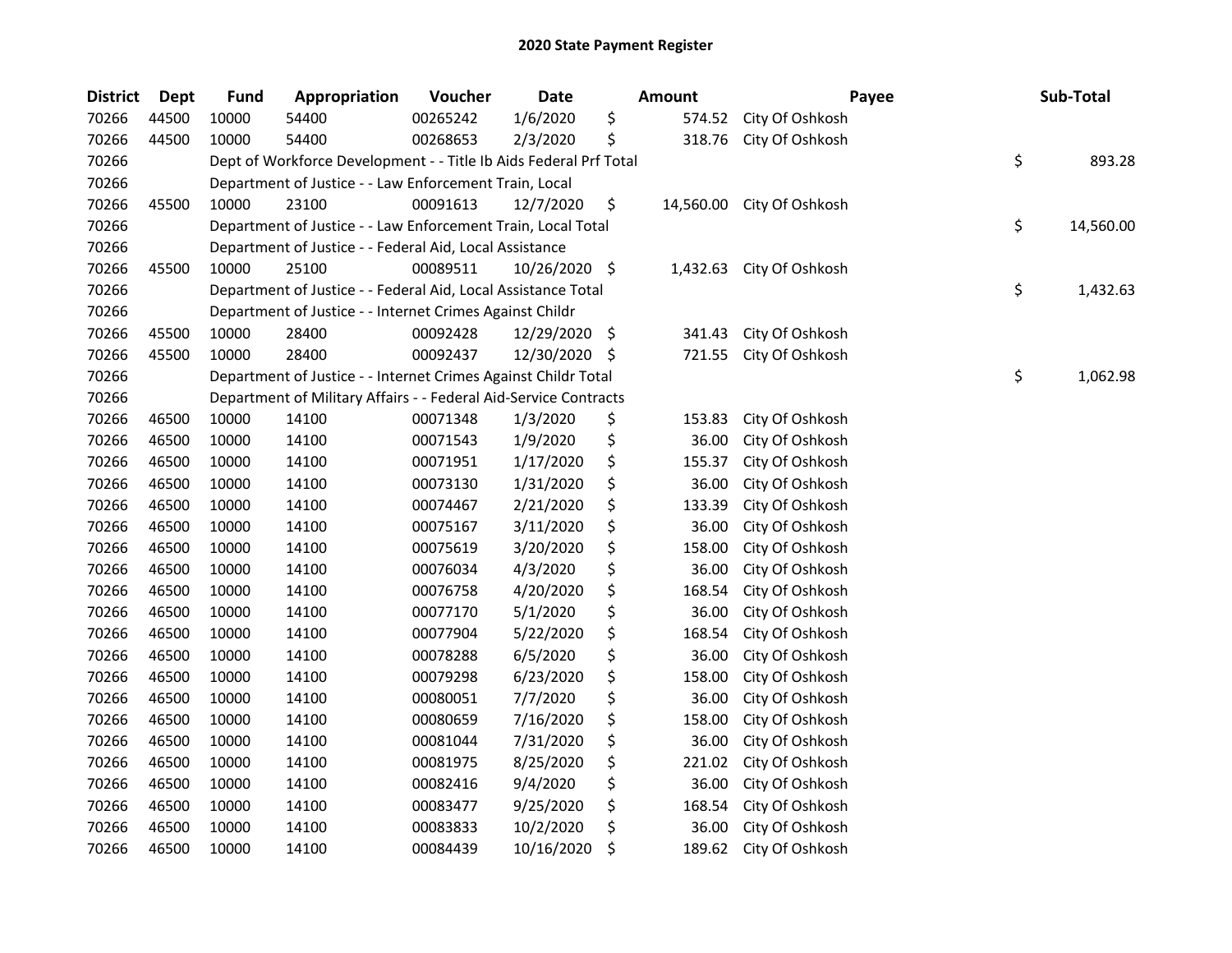| <b>District</b> | <b>Dept</b> | <b>Fund</b> | Appropriation                                                           | Voucher  | <b>Date</b> |     | Amount       | Payee                      | Sub-Total          |
|-----------------|-------------|-------------|-------------------------------------------------------------------------|----------|-------------|-----|--------------|----------------------------|--------------------|
| 70266           | 46500       | 10000       | 14100                                                                   | 00085014 | 11/2/2020   | \$  | 36.00        | City Of Oshkosh            |                    |
| 70266           | 46500       | 10000       | 14100                                                                   | 00086006 | 11/27/2020  | \$  | 189.62       | City Of Oshkosh            |                    |
| 70266           | 46500       | 10000       | 14100                                                                   | 00086268 | 12/7/2020   | S   | 36.00        | City Of Oshkosh            |                    |
| 70266           | 46500       | 10000       | 14100                                                                   | 00087103 | 12/28/2020  | \$  | 158.00       | City Of Oshkosh            |                    |
| 70266           |             |             | Department of Military Affairs - - Federal Aid-Service Contracts Total  |          |             |     |              |                            | \$<br>2,612.47     |
| 70266           |             |             | Department of Military Affairs - - Regional Emergency Response Tm       |          |             |     |              |                            |                    |
| 70266           | 46500       | 10000       | 30600                                                                   | 00076137 | 4/6/2020    | \$  | 11,268.85    | City Of Oshkosh            |                    |
| 70266           | 46500       | 10000       | 30600                                                                   | 00076189 | 4/6/2020    | \$  | 11,268.85    | City Of Oshkosh            |                    |
| 70266           | 46500       | 10000       | 30600                                                                   | 00078705 | 6/16/2020   | \$  | 11,268.85    | City Of Oshkosh            |                    |
| 70266           | 46500       | 10000       | 30600                                                                   | 00085349 | 11/9/2020   | \$  | 11,268.85    | City Of Oshkosh            |                    |
| 70266           |             |             | Department of Military Affairs - - Regional Emergency Response Tm Total |          |             |     |              |                            | \$<br>45,075.40    |
| 70266           |             |             | Department of Military Affairs - - Mobile Field Force Grants            |          |             |     |              |                            |                    |
| 70266           | 46500       | 10000       | 31200                                                                   | 00076887 | 4/27/2020   | \$  | 6,319.20     | City Of Oshkosh            |                    |
| 70266           |             |             | Department of Military Affairs - - Mobile Field Force Grants Total      |          |             |     |              |                            | \$<br>6,319.20     |
| 70266           |             |             | Department of Military Affairs - - Regional Emergency Response Gr       |          |             |     |              |                            |                    |
| 70266           | 46500       | 10000       | 31300                                                                   | 00080912 | 7/22/2020   | \$  | 69,211.00    | City Of Oshkosh            |                    |
| 70266           |             |             | Department of Military Affairs - - Regional Emergency Response Gr Total |          |             |     |              |                            | \$<br>69,211.00    |
| 70266           |             |             | Department of Administration - - Federal Aid                            |          |             |     |              |                            |                    |
| 70266           | 50500       | 10000       | 14200                                                                   | 00130516 | 10/7/2020   | \$  | 239,498.04   | City Of Oshkosh            |                    |
| 70266           | 50500       | 10000       | 14200                                                                   | 00132328 | 11/13/2020  | \$. | 668,602.84   | City Of Oshkosh            |                    |
| 70266           | 50500       | 10000       | 14200                                                                   | 00135403 | 12/10/2020  | S.  | 184,422.12   | City Of Oshkosh            |                    |
| 70266           | 50500       | 10000       | 14200                                                                   | 00136643 | 12/17/2020  | \$  | 115,951.76   | City Of Oshkosh            |                    |
| 70266           |             |             | Department of Administration - - Federal Aid Total                      |          |             |     |              |                            | \$<br>1,208,474.76 |
| 70266           |             |             | Elections Commission - - 2018 Hava Election Security                    |          |             |     |              |                            |                    |
| 70266           | 51000       | 22000       | 18200                                                                   | 00003963 | 7/27/2020   | \$  | 37,932.20    | City Of Oshkosh            |                    |
| 70266           |             |             | Elections Commission - - 2018 Hava Election Security Total              |          |             |     |              |                            | \$<br>37,932.20    |
| 70266           |             |             | Shared Revenue and Tax Relief - - Expenditure Restraint Program         |          |             |     |              |                            |                    |
| 70266           | 83500       | 10000       | 10100                                                                   | 00069310 | 7/27/2020   | \$  | 1,341,663.66 | City Of Oshkosh            |                    |
| 70266           |             |             | Shared Revenue and Tax Relief - - Expenditure Restraint Program Total   |          |             |     |              |                            | \$<br>1,341,663.66 |
| 70266           |             |             | Shared Revenue and Tax Relief - - County And Municipal Aid              |          |             |     |              |                            |                    |
| 70266           | 83500       | 10000       | 10500                                                                   | 00069310 | 7/27/2020   | \$  | 1,435,291.01 | City Of Oshkosh            |                    |
| 70266           | 83500       | 10000       | 10500                                                                   | 00073281 | 11/16/2020  | S.  | 8,069,900.11 | City Of Oshkosh            |                    |
| 70266           |             |             | Shared Revenue and Tax Relief - - County And Municipal Aid Total        |          |             |     |              |                            | \$<br>9,505,191.12 |
| 70266           |             |             | Shared Revenue and Tax Relief - - Exempt Computer Aid                   |          |             |     |              |                            |                    |
| 70266           | 83500       | 10000       | 10900                                                                   | 00066343 | 7/27/2020   | \$  |              | 633,588.04 City Of Oshkosh |                    |